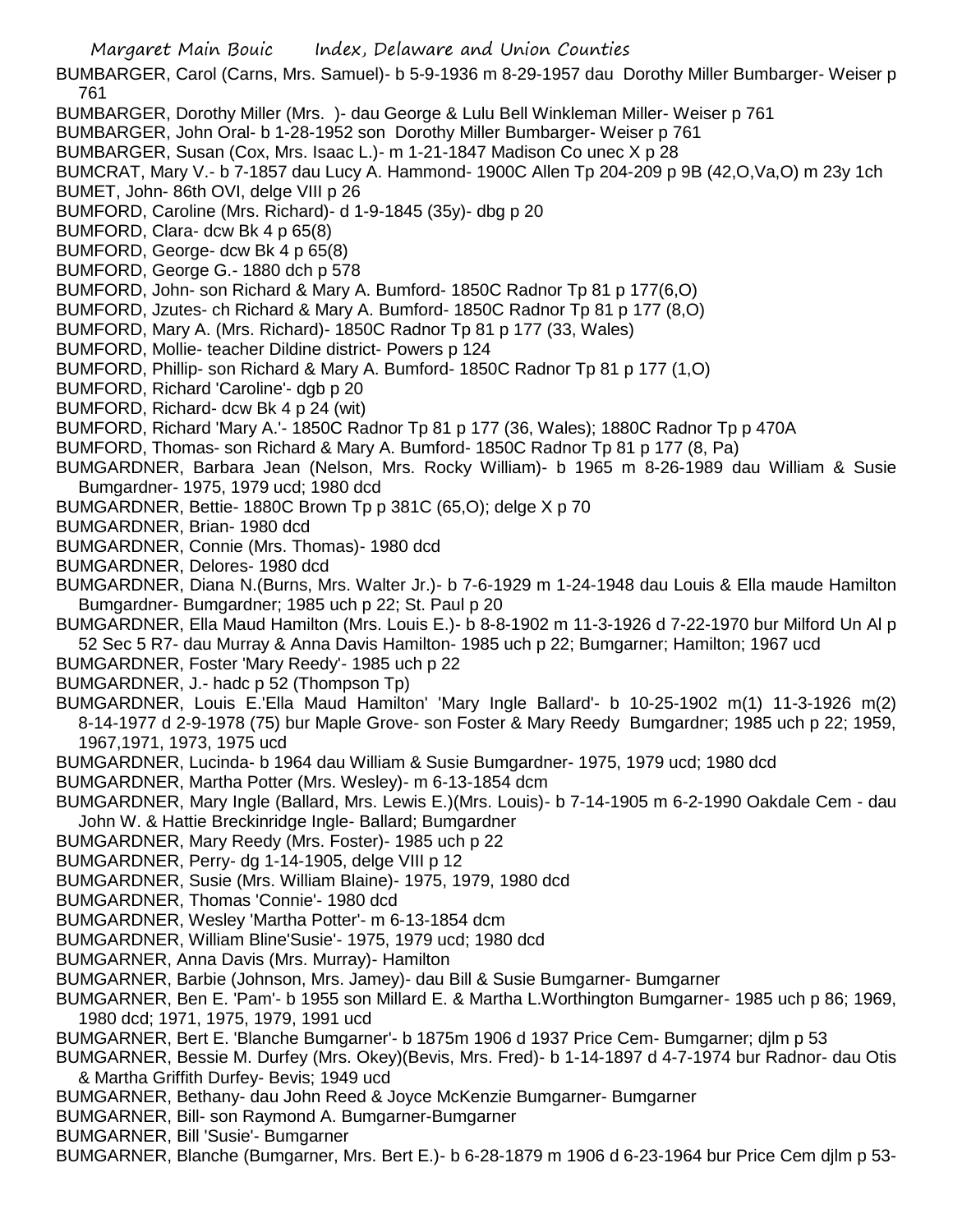dau Samuel J. & Margaret McMillen Bumgarner- Bumgarner; 1985 uch p 20; 1959 ucd

BUMGARNER, Bob' Shirley'- Bumgarner

- BUMGARNER, Brenda (Davis, Mrs. Jon)- dau Millard E. & Martha L. Worthington Bumgarner- Bumgarner; 1949 ucd
- BUMGARNER, Brian- son John & Carol Bumgarner- Bumgarner; 1975, 1983 (Bryan)
- BUMGARNER, Bryan- b 1956 son Gerald L. & Wanda L. Kierstein Bumgarner- Bumgarner; 1959, 1971 ucd
- BUMGARNER, Brittnie Ann- b 2-15-1984 dau James & Linda Bushong Bumgarner- Bumgarner; Bushong; 1991 ucd
- BUMGARNER, Bryan 'Lisa'- 1991 ucd
- BUMGARNER, Carl- 1961 dcd
- BUMGARNER, Carol (Mrs. John)- Bumgarner
- BUMGARNER, Carol Sue (Mrs. Gale)- 1975, 1979, 1981, 1983, 1991 ucd
- BUMGARNER, Caroline S.- b 1844 d 1922 Milford Cem Un Al p 66 Sec 5 R19
- BUMGARNER, Carolyn (Johnson, Mrs. Charles)- dau Linfred M. & Helen Hughes Bumgarner- Bumgarner; 1949 ucd
- BUMGARNER, Carrie B.- b 7-1879 dau Samuel J. & Margaret Ann McMillen Bumgarner- 1900C Claibourne Tp 152-163 p 7A (20,WVa,WVa,WVa)
- BUMGARNER, Catherine Gast (Mrs. Henry)- m 12-14-1843 dcm
- BUMGARNER, Chloe E. (Mrs. Watt G.)- 1961 dcd
- BUMGARNER, Cleo (Chandler, Mrs. Ernest)- m 11-25-1914- Chandler
- BUMGARNER, Colin- b 1979 ch Mark E. & Roxanna Bumgarner- 1981, 1983 ucd
- BUMGARNER, Connie (Swartz, Mrs. Danny L.)- m 4-16-1966- dau Millard E. & Martha L. Worthington Bumgarner- Bumgarner; 1949 ucd
- BUMGARNER, Constance A. (Barzacchini, Mrs. Kenneth J.)- m 4-24-1965 dau Fred & Louise Dort Bumgarner- Bumgarner; 1949, 1959 ucd (13)
- BUMGARNER, David 'Karen'- son Glen R. & Fred M. Beightler Bumgarner- Bumgarner
- BUMGARNER, Delsie Mather (Mrs. Ernest B.)- b 5-13-1886 m 8-7-1907 d 4-2-1976 bur Price Cem djlm p 64 dau Milton & Amanda J. Parish Mather- Bumgarner; 1985 uch p 20; 1949, 1959, 1967, 1971, 1973, 1975 ucd
- BUMGARNER, Diane Lynn (Nicol, Mrs. Michel Frederick)- m 6-23-1973 dau Mrs. Neil Hamilton Bumgarner; Rausch (113162), (134162)- Bumgarner
- BUMGARNER, Donald- b 1893 d 1913 Price Cem djlm p 53- son Samuel J. & Margaret Ann McMillen Bumgarner- 1985 uch p 20; 1900c Claibourne Tp 152-163 p 7A (6,O,WVa,WVa)
- BUMGARNER, Dorothea E. (Gray, Mrs. Bernard C.)- m 1926- Bumgarner; Gray
- BUMGARNER, Earl O 'Emma'- son Okey & Bessie M. Durfey Bumgarner- Bevis; 1961 dcd
- BUMGARNER, Emma (Mrs. Earl O.)- 1961 dcd
- BUMGARNER, Erma (McDaniel, Mrs. Marion)- b 9-18981- dau Samuel J. & Margaret Ann McMillen Bumgarner- 1985 uch p 20; 1900C Claibourne Tp 152-163 p 7A (9,O,WVa.WVa)
- BUMGARNER, Emmet B.- b 11-1880 son Samuel J. & Margaret Ann Mcmillen Bumgarner- 1900C Claibourne Tp 152-163 p 7A (19,WVa,WVa.,WVa)
- BUMGARNER, Ernest B. 'Delsie Mather'-b 1880 d 12-24-1946 Price Cem djlm p 64- son Samuel J. & Margaret McMillen Bumgarner- 1985 uch p 20
- BUMGARNER, Ernest B. 'Rieta M.'- son Ernest B. & Delsie Mather Bumgarner- Bumgarner; 1985 uch p 20; 1949, 1959, 1967, 1971, 1973, 1975, 1979, 1981, 1983, 1991 ucd
- BUMGARNER, Evan- b 1987 son Bryan & Lisa Bumgarner- 1991 ucd
- BUMGARNER, Fred 'Louise Dort'- b 1-1-5-1919 m 11-20-1940 d 3-29-1991- son Ernest B. & Delsie Mather Bumgarner- Bumgarner; 1985 uch p 20; 1949,1959 ucd
- BUMGARNER, Fred M. Beightler (Mrs. Glen R.)- m 2-24-1936- Bumgarner
- BUMGARNER, Gale(Gail) W.'Gaynell'Carol Sue'- son Linfred & Helen Hughes Bumgarner- 1949,1971, 1973 ucd 1975, 1979, 1981, 1983, 1991 ucd
- BUMGARNER, Gaynell (Mrs. Gale)- 1971m 1973 ucd
- BUMGARNER, Gerald L. 'Wanda L.Kierstein'- b 2-24-1927 Claibourne Cem p 108 m 6-19-1982 Germanyson Linfred M. & Helen Hughes Bumgarner- Bumgarner; 1959, 1971, 1975, 1979, 1981, 1983 ,1991 ucd
- BUMGARNER, Glenn R. 'Fred M. Beightler'- m 2-24-1936- son Ernest B. & Delsie Mather Bumgarner-Bumgarner; 1985 uch p 20
- BUMGARNER, Harley R.- son Myrtle Bumgarner- Bumgarner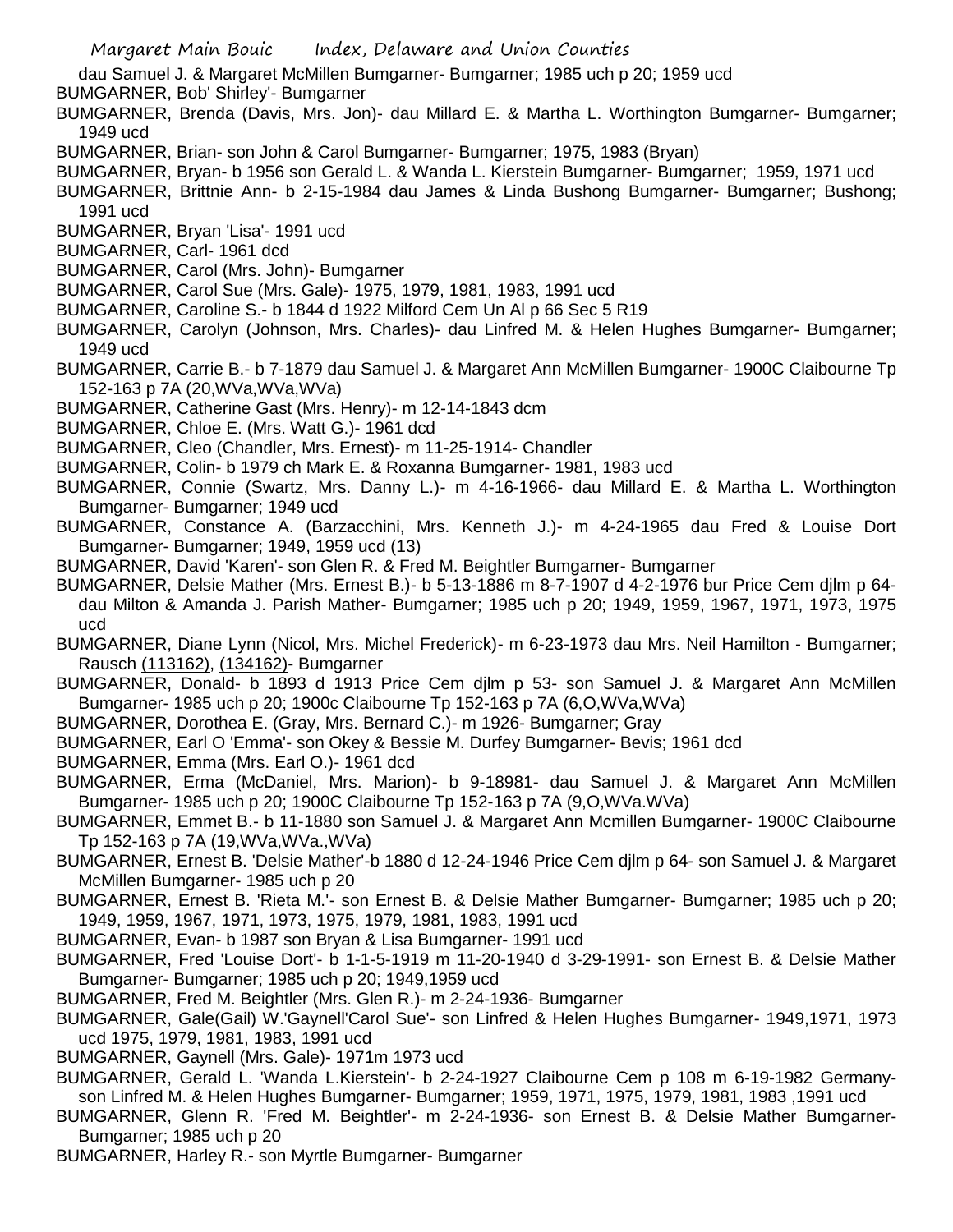BUMGARNER, Helen M Hughes (Mrs. Linfred M.)- b 5-6-1904 m 1924 d 5-2-1987 (82) bur Claibourne Cem p 100- dau John & Minnie Blake Hughes- 1949,1971, 1973, 1975, 1979, 1981 1983 ucd; Bumgarner

BUMGARNER, Henry 'Catherine Gast'- m 12-14-1843 dcm

BUMGARNER- Herbert T.- b 12-1882 nephew Samuel J. Bumgarner- 1900C Claibourne Tp 152-163 p 7A (17,WVa,WVa,WVa)

BUMGARNER, Jacob 'Nancy'- 1850C Porter Tp 3146 p 169 (35, Va)

- BUMGARNER, James R.'Linda Bushong''Jeryl D.'- m 6-11-1977- son Gale W. & Carol Sue Bumgarner; 1975, 1979 ucd; Bumgarner; Bushong
- BUMGARNER, Janice Davis (Mrs. Jerry Lee)- m 11-28-1970 dau Manley Davis-Bumgarner
- BUMGARNER, Jay 'Kasey'- son David & Karen Bumgarner- Bumgarner
- BUMGARNER, Jerry Lee 'Janice Davis'- m 11-28-1970 son Fred & Louise Dort Bumgarner- 1949, 1959 (11) ucd; Bumgarner
- BUMGARNER, Jeryl D. (Mrs. James R.)- 1991 ucd
- BUMGARNER, Jim- son Robert & Margaret Ann Bumgarner- Bumgarner- engaged to Jeri Simpkins
- BUMGARNER, Joel- b 1980 son Mark E. & Roxanna Bumgarner- 1983 ucd
- BUMGARNER, John 'Carol'- son Glen R. & Fred M. Beightler Bumgarner- Bumgarner
- BUMGARNER, John Reed 'Joyce McKenzie'- b 10-7-1931 d 11-24-1976 (45) son Raymond Arthur & Lucile E. Reed Bumgarner- 1985 uch p 20; Bumgarner
- BUMGARNER, John Reed Jr.- son John Reed & Joyce McKenzie Bumgarner- Bumgarner
- BUMGARNER, Joyce McKenzie (Mrs. John Reed)- Bumgarner
- BUMGARNER, Julia (Sessler, Mrs. Stonie)- b 1962 dau Gerald L. & Wanda L. Kierstein Bumgarner- 1971, 1975 1979, 1981 ucd engaged to Fred Lowe
- BUMGARNER, Kacey- b 1985 dau Bryan & Lisa Bumgarner- 1991 ucd
- BUMGARNER, Karen (Mrs. David)- Bumgarner
- BUMGARNER, Kaxey (Mrs. Jay)- Bumgarner
- BUMGARNER, Kathleen- dau Robert & Mary Ann Bumgarner- Bumgarner
- BUMGARNER, Kathy- dau Robert & Margaret Bumgarner- 1949 ucd
- BUMGARNER, Lewis 'Mary'- 1985 uch p 41
- BUMGARNER, Linda Bushong (Mrs. James)- b 5-24-1959 m 6-11-1977 d 2-3-1989 dau Ted & Jackie Argo Bushong- Bumgarner; Bushong
- BUMGARNER, Linfred M. 'Helen Hughes'- b 6-8-1899 m 1924 d 3-27-1969/) Claibourne Cem p 100- son Millard & Emma Rausch Bumgarner- Bumgarner; 1949 ucd
- BUMGARNER, Lisa (Mrs. Bryan)- 1991 ucd
- BUMGARNER, Louise Dort (Mrs. Fred)- dau Curry & M. Dort- Bumgarner; 1949, 1959 ucd
- BUMGARNER, Lucile E. Reed (Mrs. Raymond Arthur)- b 1911 Claibourne Cem p 99 dau John T. & Emma Cassidy Reed- 1985 uch p 20
- BUMGARNER, Lucinda J. (Hammond, Mrs. John R.)- m 12-19-1987 dau William Bumgarner- Bumgarner
- BUMGARNER, Margaret (Disbennett, Mrs. Thomas)- b 7-3-1899 m 4-20-1919 dau Samuel J. & Margaret McMillen Bumgarner- Bumgarner; 1985 uch p 20, 41; 1900C Claibourne Tp 152-163 p 7A (10/12, O,WVa,WVa)
- BUMGARNER, Margaret (Mrs. Robert)- Bumgarner; 1949 ucd
- BUMGARNER, Margaret Ann McMillen (Mrs. Samuel J.)- b 1856 d 1942 Price Cem djlm p 53- dau Campbell & Elizabeth McMillen- 1985 uch p 20, 41; Bumgarner; 1900C Claibourne Tp 152-163 p 7A (43, WVa,WVa,WVa) m 23y
- BUMGARNER, Marion- ch Jacob & Nancy Bumgarner- 1850C Porter Tp 3146 p 169 (6,O)
- BUMGARNER, Marjorie (Lane, Mrs.Jack)- dau Linfred M. & Helen Hughes Bumgarner- 1949 ucd; Bumgarner BUMGARNER, Mark E. 'Roxanna'- 1983 ucd
- BUMGARNER, Marlies- b 1959 ch Gerald L. & Wanda L. Kierstein Bumgarner- 1959, 1971, 1975 ucd
- BUMGARNER, Martha L.Worthington (Mrs. Millard E.)-b 8-29-1920 d 2-14-1977 bur Claibourne p 57- dau Harry & Ethel Kline Worthington- 1949, 1971, 1973 ucd; 1969 dcd
- BUMGARNER, Mary (Mrs. Lewis)- 1985 uch p 41
- BUMGARNER, Mathew Curry- b 8-23-1973 son Jerry Lee & Janice Davis Bumgarner- Bumgarner
- BUMGARNER, Megan Rene- b 10-12-1981 dau James & Linda Bushong Bumgarner- Bumgarner
- BUMGARNER, Michael- b 1950 d 1951 Claibourne Cem p 61
- BUMGARNER, Millard Eugene 'Martha L. Worthington''Nina Elizabeth Low Cunningham' -b 1916 m(2) Jan 1979-Claibourne Cem p 57 - 1971, 1979, 1981, 1983, 1991 ucd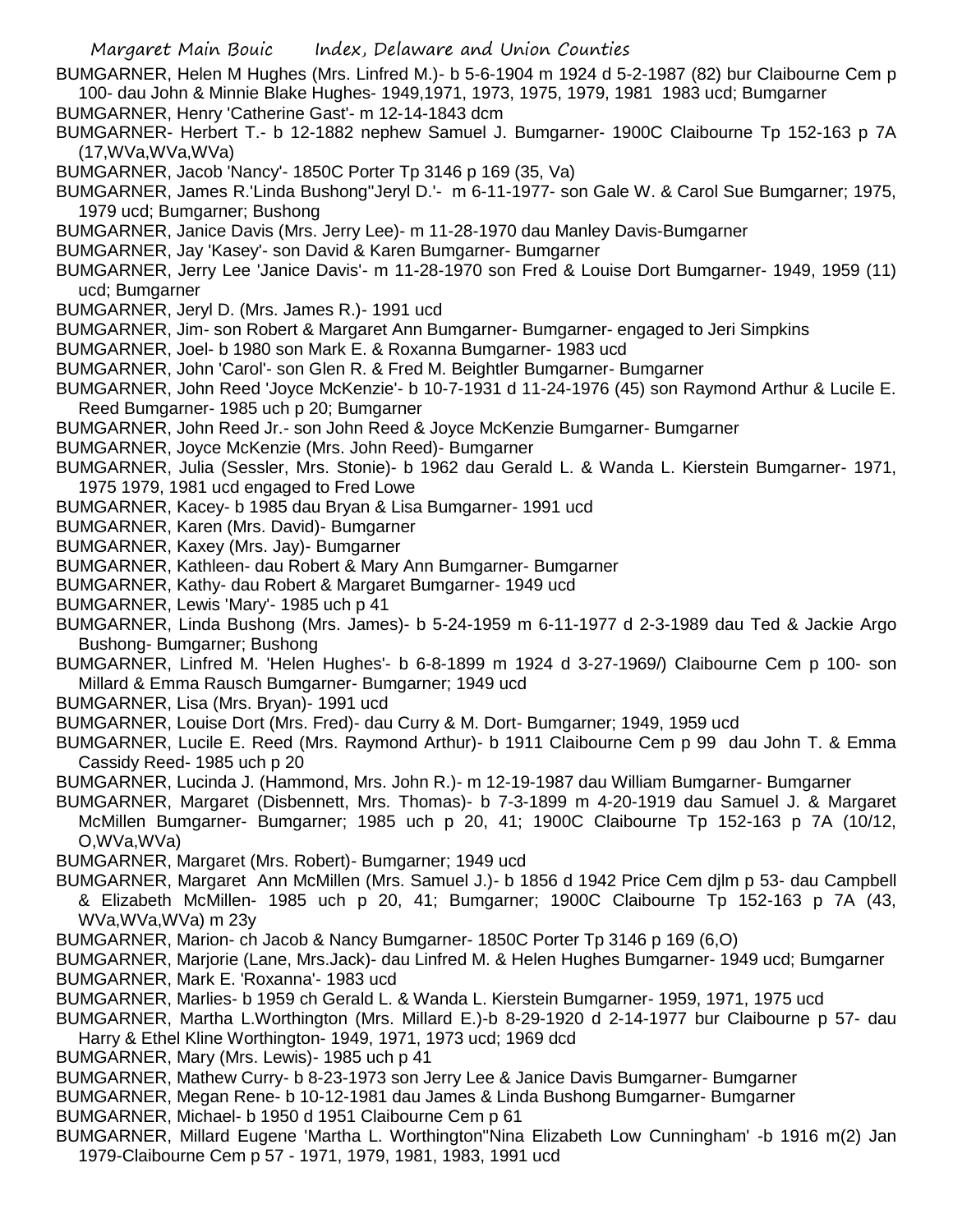Margaret Main Bouic Index, Delaware and Union Counties BUMGARNER, Megan Rene- b 10-12-1981 dau James & Linda Bushong Bumgarner- Bumgarner; Bushong BUMGARNER, Millard E. 'Martha L. Worthington'- son Okey & Bessie M. Furfey Bumgarner- Bevis; 1949,1973 ucd; 1969 dcd BUMGARNER, Murray 'Anna Davis'- Hamilton BUMGARNER, Myrtle (Mrs. )- b 8-27-1879 d 5-31-1960(80)bur Milford Cem Un Al p 67- Bumgarner BUMGARNER, Nancy (Mrs. Jacob)- 1850C Porter Tp 3146 p 169 (33, Va) BUMGARNER, Ned- b 1951 son Millard E. & Martha L. Worthington Bumgarner- Bumgarner 1969,1971 dcd BUMGARNER, Nellie G. (Sidle, Mrs. John W.)- b 5-18-1889 d 6-27-1980 bur Claibourne- dau Samuel J. & Margaret McMillen Bumgarner- Bumgarner; 1985 uch p 20; 1900C Claibourne Tp 152-163 p 7A (11,O,WVa,WVa) BUMGARNER, Nina Elizabeth Low (Cunningham, Mrs. )(Mrs. Millard Eugene) m (2) Jan 1979- 1981, 1983, 1991 ucd BUMGARNER, Okey 'Bessie M. Durfey'- d 1948- Bevis BUMGARNER, Pam Seiter (Mrs. Ben E.)- dau Wayne & Roberta Kirk Seiter- 1985 uch p 86 1980 dcd; 1991 ucd BUMGARNER, Pamela- b 1962(3) dau Gale W. & Carol Sue Bumgarner- 1971, 1975 ucd BUMGARNER, Porter- son Jacob & Nancy Bumgarner- 1850C Porter Tp 3146 p 169(5,O) BUMGARNER, Raymond Arthur 'Lucile E. Reed'- b 10-4-1910 m 6-25-1930 d 12-31-1992 Claibourne Cem p 99- son Ernest B. & Delsie Mather Bumgarner-Bumgarner; 1985 uch p 20 BUMGARNER, Rebecca (Longbrake, Mrs. George)- m 2-19-1846 Licking Co- Longbrake p 39 BUMGARNER, Rebecca (Mrs. Steve)- Bumgarner BUMGARNER, Regina- b 1962 dau Gale W. & Carol Sue Bumgarner- 1975, 1979 ucd BUMGARNER, Rieta (Zimmerman, Mrs. )(Mrs. Ernest B.)- 1959, 1967, 1971, 1973, 1975, 1979, 1981, 1983, 1991 ucd BUMGARNER, Robert 'Margaret'- son Ernest B. & Delsie Mather Bumgarner- Bumgarner; 1985 uch p 20; 1949 ucd BUMGARNER, Rosalie (Monroe, Mrs. Jack)- dau Linfred M. & Helen Hughes Bumgarner- 1949 ucd; Bumgarner BUMGARNER, Roxana (Mrs. Mark E.)- 1983 ucd BUMGARNER, Roy J.- son Bert E. & Blanche Bumgarner Bumgarner- Bumgarner BUMGARNER, Samuel J. 'Margaret Ann McMillan'- b 2-1852 d 1931 Price Cem djlm p 53- son Lewis & Mary Bumgarner- 1985 uch p 20, 41 BUMGARNER, Samuel R.-b 12-7-1935 d 12-7-1935 son Raymond A. & Lucile Reed Bumgarner -Bumgarner; 1985 uch p 20 BUMGARNER, Sara Rachel- b 2-11-1976- dau Jerry Lee & Janice Davis Bumgarner- Bumgarner BUMGARNER, Sarah- dau Jacob & Nancy Bumgarner- 1850C Porter Tp 3146 p 169 (11,O) BUMGARNER, Shirley (Mrs. Bob)- Bumgarner BUMGARNER, Steve 'Rebecca'- Bumgarner BUMGARNER, Stefanie- dau Steve & Rebecca Bumgarner- Bumgarner BUMGARNER, Sue A.- 1973 ucd BUMGARNER, Sue- dau John Reed & Joyce McKenzie Bumgarner- Bumgarner BUMGARNER, Sue- dau Mr. & Mrs. Neil Hamilton- Bumgarner- engaged to Jack Jolly BUMGARNER, Susie (Mrs. Bill)- Bumgarner BUMGARNER, Tami- dau Bob & Shirley Bumgarner- Bumgarner BUMGARNER, Tony- son James Bumgarner- Bumgarner; 1991 ucd BUMGARNER, Travis- son John & Carol Bumgarner- Bumgarner BUMGARNER, Victoria- dau David & Karen Bumgarner- Bumgarner BUMGARNER, Wanda L. Kierstein (Mrs. Gerald L.)- b 10-15-1923 Germ m 6-19-1952 Ger. d 5-8-1988 dau Karl & Marta Schoenseld Kierstein- Bumgarner; 1959,1971, 1975, 1979, 1981, 1983 ucd BUMGARNER, Rev. Warren- Longbrake p 80

- BUMGARNER, Watt G. 'Chloe E.- 1961 dcd
- BUMGARNER, William Blaine- b 5-6-1940 son Raymond Arthur & Lucile Reed Bumgarner- 1985 uch p 20

BUMGARNER, Wilson- b 1916 d 1920 Milford Cem Sec 5 R21 Un Al p 67- son Myrtle Bumgarner,- Powell p 266

BUMGARNER, Winifred (White, Mrs. Ralph)- v 6-1887 dau Samuel J. & Margaret McMillen Bumgarner- 1985 uch p 20; 1900C Claibourne Tp 152-163 p 7A (23,WVa,WVa,WVa)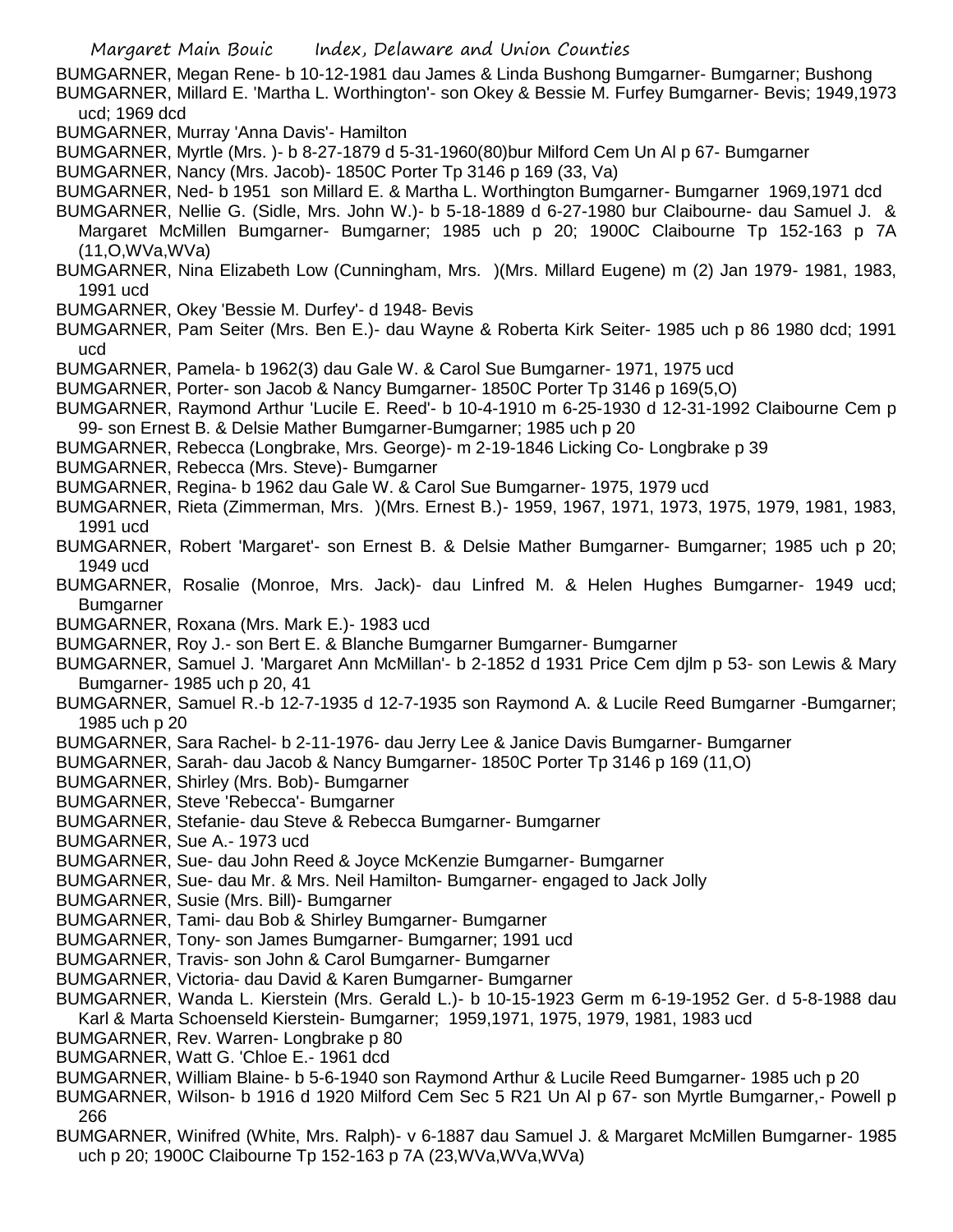- Margaret Main Bouic Index, Delaware and Union Counties
- BUMGARTNER, Adeline- dau Harvey & Catherine Bumgartner- 1850C Thomson Tp 26 p 186 (2,O)
- BUMGARTNER, Amanda Belle (Jones, Mrs. Charles Edward)- Giffen (16621)
- BUMGARTNER, Anna Good (Mrs. John Bumgartner,Jr.) b 1811 d 1887- dcc Vera Griffiths Hedges25
- BUMGARTNER, Angaline M. (Mrs. J. A.)- 1880C Claibourne Tp 3-4 p 1 (31,O,Penn,O)
- BUMGARTNER, Catharine (Mrs. Harvey)- b 3-29-1828 d 6-15-1898 Shoup; 1850C Thomson Tp 26 p 186 (24, Pa)
- BUMGARTNER, Charles 'Louise Gardner'- Freshwater p 153
- BUMGARTNER, Chloe Elizabeth Kalb (Mrs. Watt)- b 12-6-1894 m 6-15-1915 d 12-18-1980-bur Shoup Cemdau Martin & Emma McAllister Kalb- Bumgartner
- BUMGARTNER, Donald G.'Mae Sarver'- d 7-28-1985 (65) Shoup Cem- 1959, 1967, 1971, 1973, 1975, 1981, 1983 ucd- son Watt G. & Chloe Elizabeth Kalb Bumgartner- Bumgartner; 1991 ucd
- BUMGARTNER, Donald 'Kathryn Elizabeth Rowland'- Weiser p 287
- BUMGARTNER, Donna (Johnson, Mrs. Gaylord Milton)- b 4-6-1920 m 7-6-1941- Weiser p 252
- BUMGARTNER, Elizabeth Jane Watkins (Mrs. Isaac)- b 7-16-1842 m 5-2-1862 d 6-16-1916- dau Thomas & Margaret Smith Watkins- dcc Vera Griffiths Hedges 13
- BUMGARTNER, Elizabeth- dau John Bumgartner- dcw Bk 2 p 423
- BUMGARTNER, Elizabeth- Winson Corners- Powell p 192
- BUMGARTNER, Elsie- dau I. & E. b 1872 d 1873 Shoup Cem Powell p 266
- BUMGARTNER, Emery 'Mary Ellen Powell'-b 12-26-1872 m 12-31-1895 d 4-30-1950- son Isaac & Elizabeth Jane Watkins- dcc Vera Griffiths Hedges 6; Bumgartner; Kirby
- BUMGARTNER, Florence A. (Kirby, Mrs.Charles Harold)- b 10-23-1901 m 6-20-1923 d 11-7-1989 (88) bur Prospect- dau Emery & Mary Ellen Powell Bumgartner- Bumgartner; Kirby
- BUMGARTNER, H. 'Catharine'- b 5-14-1823 d 8-5-1907 Shoup Cem Powell p 266
- BUMGARTNER, Harry- son John Bumgartner- dcw Bk 2 p 423; hadc p 121 (1900 Thompson Tp); 1880C Thompson Tp p 298C
- BUMGARTNER, Harvey 'Catherine'- 1850C Thomson Tp 26 p 186 (28,O)
- BUMGARTNER, Henry- heir of John Bumgartner- dcw Bk 2 p 423
- BUMGARTNER, Ilo (Calendar, Mrs. )- dau Emery & Mary Ellen Powell Bumgartner- Bumgartner
- BUMGARTNER, Isaac 'Elizabeth Jane Watkins'- b 4-9-1840 m 5-2-1862 d 4-17-1916 son John Jr. & Anna Good Bumgartner- dcc Vera Griffiths Hedges 12; 1880C York Tp p 0020
- BUMGARTNER, Isaac L. 'Maxine Darst'- d 7-11-1986 (76) Prospect Cem son Emery & Mary Ellen Powell Bumgartner- Bumgartner
- BUMGARTNER, J. A.'Angeline M.'- 1877 uca p 87; 1880C Claibourne Tp 3-4- p 1 (29,O,O,Penn) p 0191
- BUMGARTNER, Jason- b 1971 son Robert & Toni Bumgartner- 1975, 1979, 1981, 1983 ucd
- BUMGARTNER, Jeffry David- b 1-4-1955 son Donald & Kathryn Elizabeth Rowland Bumgartner- Weiser p 287
- BUMGARTNER, John- son John Bumgartner- dcw Bk 2 p 423
- BUMGARTNER, John 'Mary'- dcw Bk 2 p 423 (1849)
- BUMGARTNER, John 'Rebecca'- b 1787 d 1849- dcc Vera Griffiths Hedges 48
- BUMGARTNER, John Jr. 'Anna Good'- b 1812 d 1858 son John & Rebecca Bumgartner- dcc Vera Griffiths Hedges 24
- BUMGARTNER, Jonathan- son H. & E. Shoup Cem Powell p 266
- BUMGARTNER, June (Hock, Mrs. )- dau Emery & Mary Ellen Powell Bumgartner- Bumgartner
- BUMGARTNER, Kathryn Elizabeth Rowland (Mrs. Donald)- dau Howard Powell & Edna Hazel Weiser Rowland- Weiser p 287
- BUMGARTNER, Kay (Bishop, Mrs. )- dau Isaac L. & Maxine Darst Bumgartner- Bumgartner
- BUMGARTNER, Louise Gardner (Mrs. Charles)- Freshwater p 153
- BUMGARTNER, Lucinda- dau John Bumgartner- dcw Bk 2 p 423
- BUMGARTNER, Mae Sarver (Andrews, Mrs. Clayton) (Mrs. Donald G.)- 1959, 1967, 1983 ucd 1973, 1975, 1979, 1981 ucd(Ida)- Andrews 3,4
- BUMGARTNER, Mary Ellen Powell (Mrs. Emery)- b 11-27-1873 m 12-31-1895 d 10-31-1948 dau William M. & Malinda Culp Powell- dcc Vera Griffiths Hedges 7
- BUMGARTNER, Mary L. (Shoewalter, Mrs. )- dau Isaac L. & Maxine Darst Bumgartner- Bumgartner
- BUMGARTNER, Mary (Mrs. John)- dcw Bk 2 p 423
- BUMGARTNER, Maxine Darst (Mrs. Isaac L.)- Bumgartner
- BUMGARTNER, May E. (Caprino, Mrs. Anthony D.)- dau Watt G. & Chloe Elizabeth Kalb Bumgartner-**Bumgartner**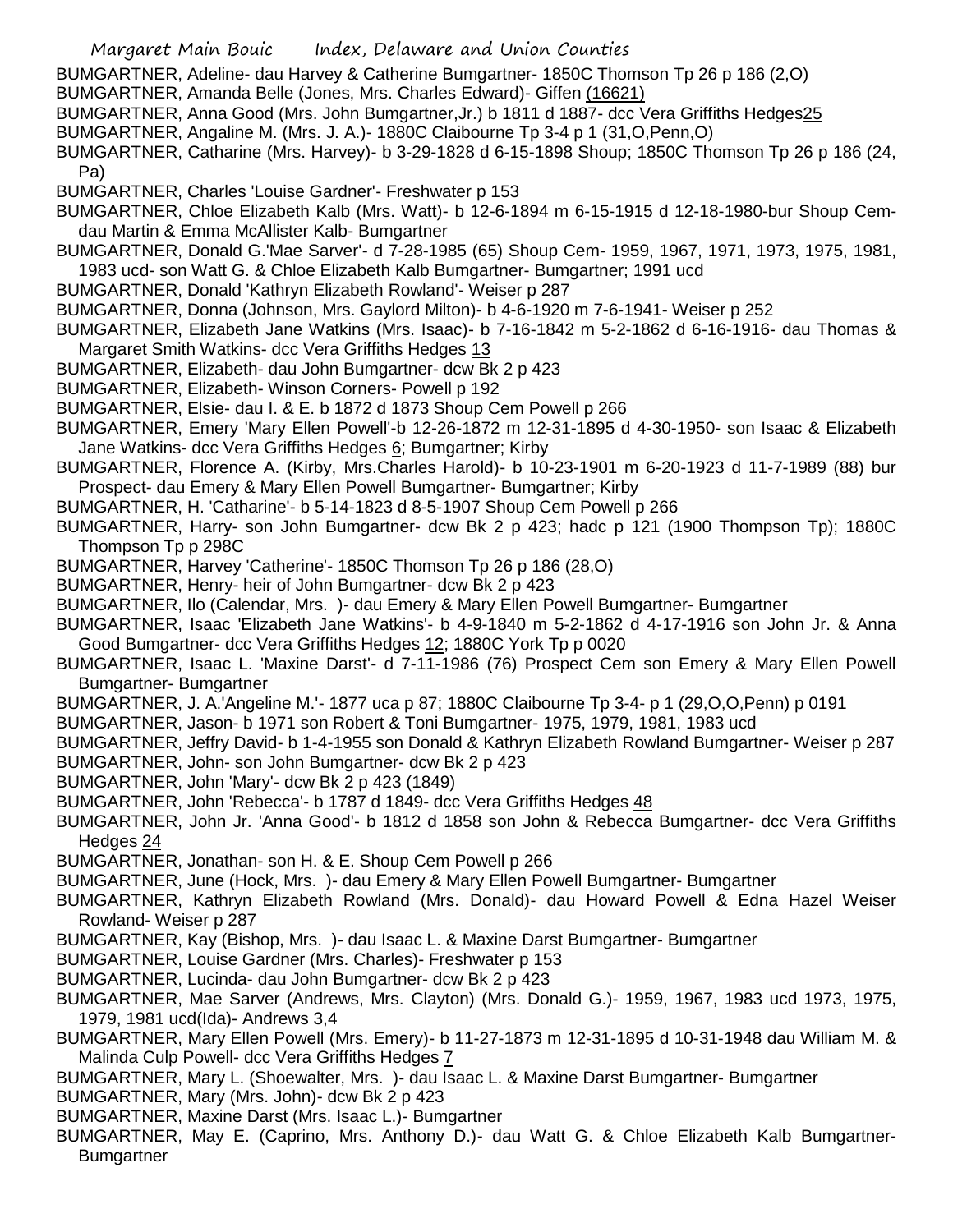- Margaret Main Bouic Index, Delaware and Union Counties
- BUMGARTNER, Mildred (Johnson, Mrs. )- dau Emery & Mary Ellen Powell Bumgartner- Bumgartner
- BUMGARTNER, Perry- son J. A. & Angaline M. Bumgartner- 1880C Claibourne Tp 3-4- p 1 (9,O,O,O)
- BUMGARTNER, Rebecca (Mrs. John)- b 1793 d 1858- dcc Vera Griffiths Hedges 49
- BUMGARTNER, Robert 'Toni'- b 1952- son Donald G. & Mae Bumgartner- 1967, 1971, 1975, 1979, 1981, 1983 ucd
- BUMGARTNER, Robert Wayne- b 9-2-1952 son Donald & Kathryn Elizabeth Rowland Bumgartner- Weiser p 287
- BUMGARTNER, Ruby Elizabeth (Griffiths, Mrs. William Alvin)- b 5-3-1897 m 1-18-1917 dau Emery & Mary Ellen Powell Bumgartner- Bumgartner; dcc Vera Griffiths Hedges 3
- BUMGARTNER, Tara- b 1974 dau Robert & Toni Bumgartner- 1975, 1979, 1981. 1983 ucd; Bumgartner
- BUMGARTNER, Tena Sue- b 10-6-1951 dau Donald & Kathryn Elizabeth Rowland Bumgartner- Weiser p 287
- BUMGARTNER, Tina (Dingledine, Mrs. George W.)- b 1950 dau Donald G. & Mae Bumgartner- 1967 ucdl Bumgartner; Dingledine
- BUMGARTNER, Toni (Mrs. Robert)- 1975, 1979, 1981, 1983 ucd
- BUMGARTNER, Watt G. 'Chloe Elizabeth Kalb'- m 1915 d 1967- Bumgartner
- BUMGARTNER, inf dau W. & S.- Shoup Cem p 266
- BUMGARTNER, Wesley- hadc p 121 (1900 Thompson Tp); 1880C Thompson Tp p 298C
- BUMP, Afton Sumner 'Melba Frances Miller'- b 2-10-1889 m 3-22-1909 d 1-15-1964 Oakdale Cem II p 90 (H-R20-14)- son James Austin & Lydia Laverna Barnes Bump- Howers p 31
- BUMP, Alfaretta (McIntire, Mrs. George R.)- lic 12-1-1877 ucm 6163
- BUMP, Allen 'Mildred Adams'- b 7-24-1909 son Afton Sumner & Metta Frances Miller Bump- Bump; Howers p 31
- BUMP, Amarilla- niece of Samuel Julian- 1880C Allen Tp 69-77 p 8 (19, O, Pa,O) prob su Jacob Bump
- BUMP, L. Ann (Mrs. Walter)- 1880c Claibourne Tp 25-257 p 3 (55,O,O,O)
- BUMP, Anne Marie Wooley (Mrs. Dana E.)- b 6-20-1885 m 5- 1918 d 7-9-1970 bur N. Lewisburg- dau Markus & Anne Wooley- Bump
- BUMP, Ann Wooley (Mrs. Dana Everett)- b 5-20-1885 m 5-4- d 1970 bur Maple Grove- Howers p 30
- BUMP, Anthony- b 1-26-1978 son Edward & Susan Carr Bump- Bump
- BUMP, Arthur Dennis 'Loretta Kay Hill'- , 8-3-1874- son Eldon Bump- Bump
- BUMP, Avenell (Mrs. Eldon H.)- d 3-18-1984 (67) bur NM- Bump; 1949 ucd
- BUMP, Bertha Jane (Vanderau, Mrs. William A.)- b 4-17-1877 Liberty T Un Co d 10-14-1965 dau James Austin & Lydia Laverna Barnes Bump- Bump; Howers p 2; 1880C Allen Tp 16-18 p 2 (3,O,O,O)
- BUMP, Bonnie- dau Allen & Mildred Adams Bump- Howers p 31
- BUMP, Bruce A.- son Carroll Lee & Thelma Pearl Bodey Bump- Bump
- BUMP, Carole (Wilson, Mrs. )- dau Carroll Lee & Thelma Pearl Bodey Bump- Bump
- BUMP, Carroll Lee 'Thelma Pearl Bodey'- b 4-24-1914 m 11-23-1935 son John Curtis & Mollie D. Simmons Bump- Bump; Howers p 30
- BUMP, Catherine (Martin, Mrs. Bennie)- b 5-3-1899 m 6- 1917 d 6-1-1972 dau James Austin & Lydia Laverna Barnes Bump- Bump; Howers p 32
- BUMP, Dana Everett 'Ann Marie Wooley'- b 1-16-1885 m 5-4-1918 d 3-15-1977 bur Maple Grove- son James Austin & Lydia Laverna Barnes Bump- Howers p 30
- BUMP, Dennis- son Eldon H. & Avanell Bump- Bump
- BUMP, Dixie (Sampson, Mrs. John)- dau James C. & Juanita Myers Bump- Bump
- BUMP, Donal- Marysville p 66
- BUMP, Donald 'Ruth Coe'- son Afton Sumner & Melba Frances Miller Bump- Bump; Howers p 31
- BUMP, Doris Scheiderer (Mrs. Gerald B.)- m 1945- Howers p 32
- BUMP, G. Duane 'Karen Atkins'- b 9-17-1940 son Everett & Elsie Cosgray Howers p 30; 1949, 1959 ucd
- BUMP, Edward' Susan Carr'- son Eldon & Avenell Bump- Bump; 1949 ucd
- BUMP, Eldon H. 'Avenell'- b 1-21-1916 d 5-1-1985 (69) NM son George Eldon & Lena Dennis Bump- Bump; 1949 ucd
- BUMP, Eleanor (Feaver, Mrs. Frederick)- dau James C. & Juanita Myers Bump- Bump
- BUMP, Eliza Laverna (Wilkins, Mrs. Howard F.)- b 4-1-1910 m 6-15-1928 d 12-17-1944 bur Champaign Co dau Johgn Curtis & Mollie D. Simmons Bump- Howers p 29
- BUMP, Ellen (Hammond, Mrs. Eugene)- dau Carroll Lee & Thelma Pearl Bodey Bump- Bump
- BUMP, Elsie Cosgray (Mrs. Everett)- b 7-2-1912 d 2-14-1990 Oakdale Cem II p 155 (M-R21-13)- dau Eugene & Clara Schatz Cosgray- Bump; Cosgray; Howers p 30; 1949, 1959, 1967, 1971, 1973, 1975, 1979, 1981,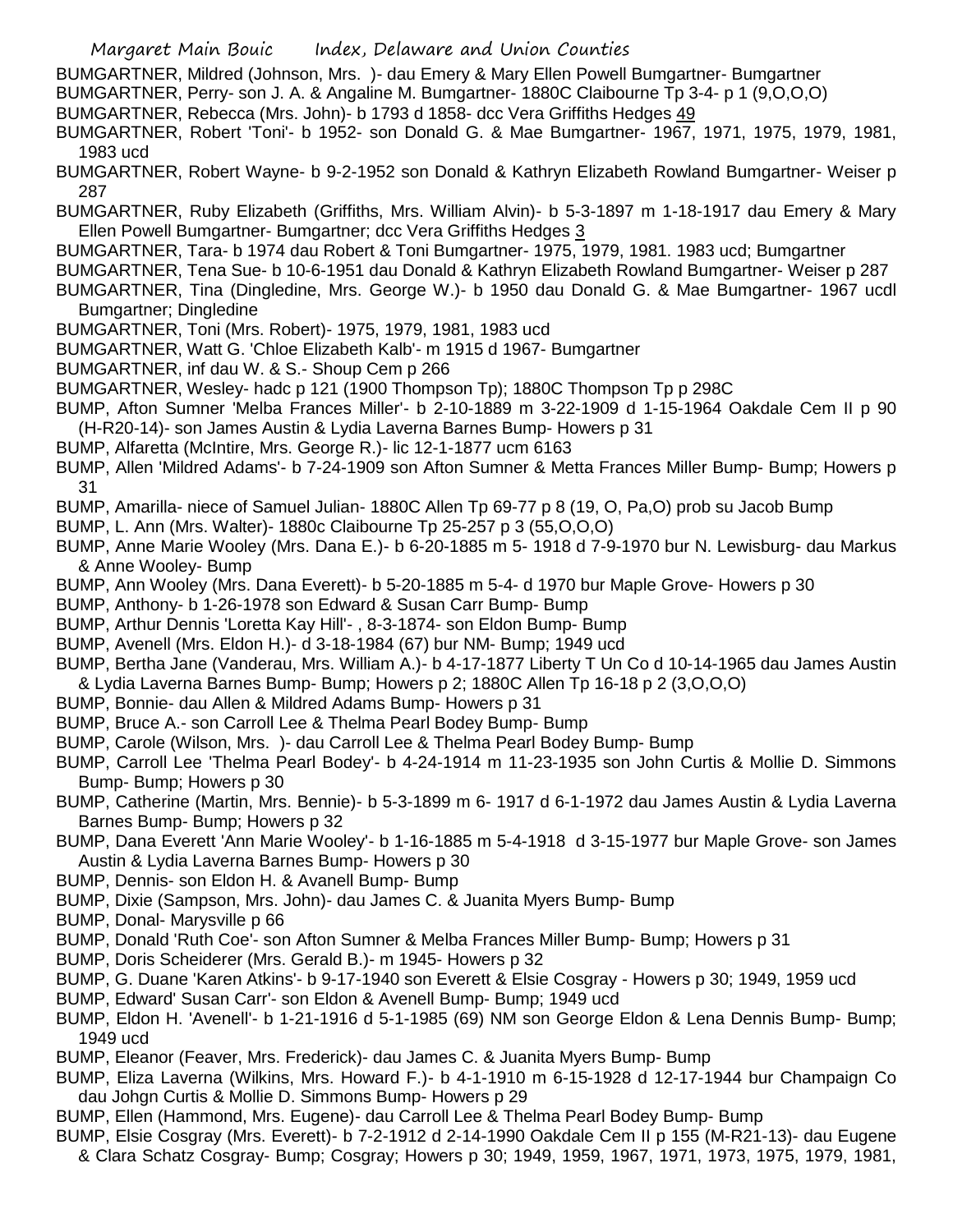1983, 1991 ucd

- BUMP, Everett 'Elsie Cosgray'- b 8-15/16-1905 m 6-9-1935 d 8-11-1982 son James Garfield & Kathleen Allen Bump- Bump; Howers p 30; 1949, 1959, 1967, 1971, 1973, 1975, 1979, 1981, 1983 ucd
- BUMP, Frances Imogene (Florence, Mrs. Richard)- b 3- 1925- dau James Garfield & Kethleen Allen Bump-Bump; Howers p 30
- BUMP, Fremont b 10-1863 d 5-5-1919 Claibourne Tp (58-1917) uninf p 17 son Ludia Bump- 1900C Claibourne Tp 111=119 p 513 (36,O,O,O)
- BUMP, Gail J. 'Nyla Gwilliams'- b 9-1934 m 1957 son Winters McKinley & Gladys V. Bright Bump- Howers p 32; Bump; 1967, 1971, 1975 ucd
- BUMP, George- 1980 dcd
- BUMP, George Eldon 'Lena Dennis'- Bump; 1949 ucd
- BUMP, George- son Eldon & Avenell Bump- 1949 ucd
- BUMP, Gerald B. 'Doris Scheiderer'- b 7-25-1923 m 1945 son Winters McKinley & Gladys V. Bright Bump-Howers p 32; Bump
- BUMP, Gladys V. Bright (Mrs. Winters McK.Sr.)- b 8-26-1899(1900) m 6-26-1920 d 2-15-1989 (89) Oakdale Cem II p 119 (K-R6-6)- dau Frank E. & Laura Etta/Louella Rogers Bright- Howers p 32; Bump
- BUMP, Hatty J. (Conklin, Mrs. William H.)- m 9-10-1864 dcm
- BUMP, H. 'Sally'- Powell p 196
- BUMP, Jacqueline Renee (Norris, Mrs. Michael Edward)- b 1962 m 9-6-1980 dau Gail J. & Nyla Gwilliams Bump; Howers p 32; 1967, 1971, 1975 ucd
- BUMP, Jacob- brother-in-law Samuel Julian- 1880C Allen Tp 69-77 p 8 (46-Pa,NY,NJ) p 053A
- BUMP, James Austin 'Lydia Laverna Barnes'- b 5-19-1854 m 5-4-1876 ucm 5879 d 5-9-1928 son Rev. John Curtis & Sarah Julian Bump- Howers p 28; mt 3 p 26; 1880C Allen Tp 16-18 p 2 (26,O,NY,O) p 050A
- BUMP, James C. 'Juanita Myers'- m 4- 1933 son George Eldon & Lena Dennis Bump- Bump; 1961 dcd
- BUMP, James- son Eldon & Avenell Bump-Bump; 1949 ucd
- BUMP, James Garfield 'Kathleen Allen'- b 12-6-1881 Allen Tp m 9-1905 d 6-4-1965 Oakdale Cem II p 66 (H-R3-3)- son James Austin & Laverna Barnes Bump- Bump; Howers p 30
- BUMP, James M.- son Carroll Lee & Thelem Pearl Bodey Bump- Bump
- BUMP, Jeffrey- b 1-26-1971 son Edward & Susan Carr Bump- Bump
- BUMP, Jerry L.- b 1953 son Gerald B. & Doris Scheiderer Bump- Howers p 32
- BUMP, John Curtis 'Mollie D. Simmons'- b 10-27-1879 m 2-2-1907 d 12-31-1972 (93) bur Raymond lptw p 40 son James Austin & Lydia Laverna Barnes Bump- Bump; Howers p 29
- BUMP, Rev. John Curtis 'Sarah Julian'- Howers p 28
- BUMP, J. S.- b 1800 d 6-20-1882 (82y) Oakdale I p 14
- BUMP, Juanita Myers (Mrs. James C. )- 1961 dcd
- BUMP, June Iona (Higbee, Mrs. Clarence J.)- b 6-15-1917 m 6-2-1956 d 6-12-1966 dau John Curtis & Mollie D. Simmons Bump - Howers p 30
- BUMP, Karen Atkins (Mrs. Duane)- Howers p 30
- BUMP, Kathleen Allen (Mrs. James Garfield)- b 9-24-1888(1887) m 9-1905 d 1943 II p 66 (H-R3-3) dau James & Amy Smith (Imogene) Allen- Allen; Bump; Howers p 30
- BUMP, Diana Kathleen (Weisenberg, Mrs. William Kilker)- b 1-4-1946 m 7-8-1972(3)- dau Everett & Elsie Cosgray Bump- Allen; Bump; 1949, 1959, 1967, 1971 ucd; Howers p 30
- BUMP, Kelly Sue Alsop (Mrs. Steven McKinley)- m 11-6-1982 dau William Alsop- Bump;

1991 ucd

- BUMP, Charles Kenneth- b 7-14-1913 d 1929(8-10-1930) Oakdale Cem 4266 (H-21) Il p 66 (H-R3-3)- son James Garfield & Kathleen Allen Bump - Howers p 30
- BUMP, Kristi Michele (Mullaney, Mrs. Michael Edwin)- b 1964 m 3-21-1981 dau Gail J. & Nyla L. Gwilliams Bump- Bump; 1967, 1971, 1975 ucd
- BUMP, Laura Anne Pierce (Mrs. Richard Lee)- m 1959 dau Stanley Pierce- Allen; Bump; 1975, 1979, 1991 ucd; Howers p 32
- BUMP, Lena A. (Dean, Mrs. James)- dau Eldon H. & Avenell Bump- Bump
- BUMP, Lena Dennis (Mrs. George Eldon)- Bump; 1949 ucd
- BUMP, Letty Jane (Conklin, Mrs. )(Copeland, Mrs. Obediah)- m 4-13-1881 Un. Co- delge VII p 53
- BUMP, Lidda L.- dau Walter & L. Ann Bump- 1880C Claibourne Tp 25-27 p 3 (19,O,NY,O)
- BUMP, Loretta Kay Hill (Mrs. Arthur Dennis)- m 8-3-1874 dau Mrs. Florence Deel- Bump
- BUMP, Lotta J.- dau Walter & L. Ann Bump- 1880C Claibourne Tp 25-27 p 3 (32,O,NY,O)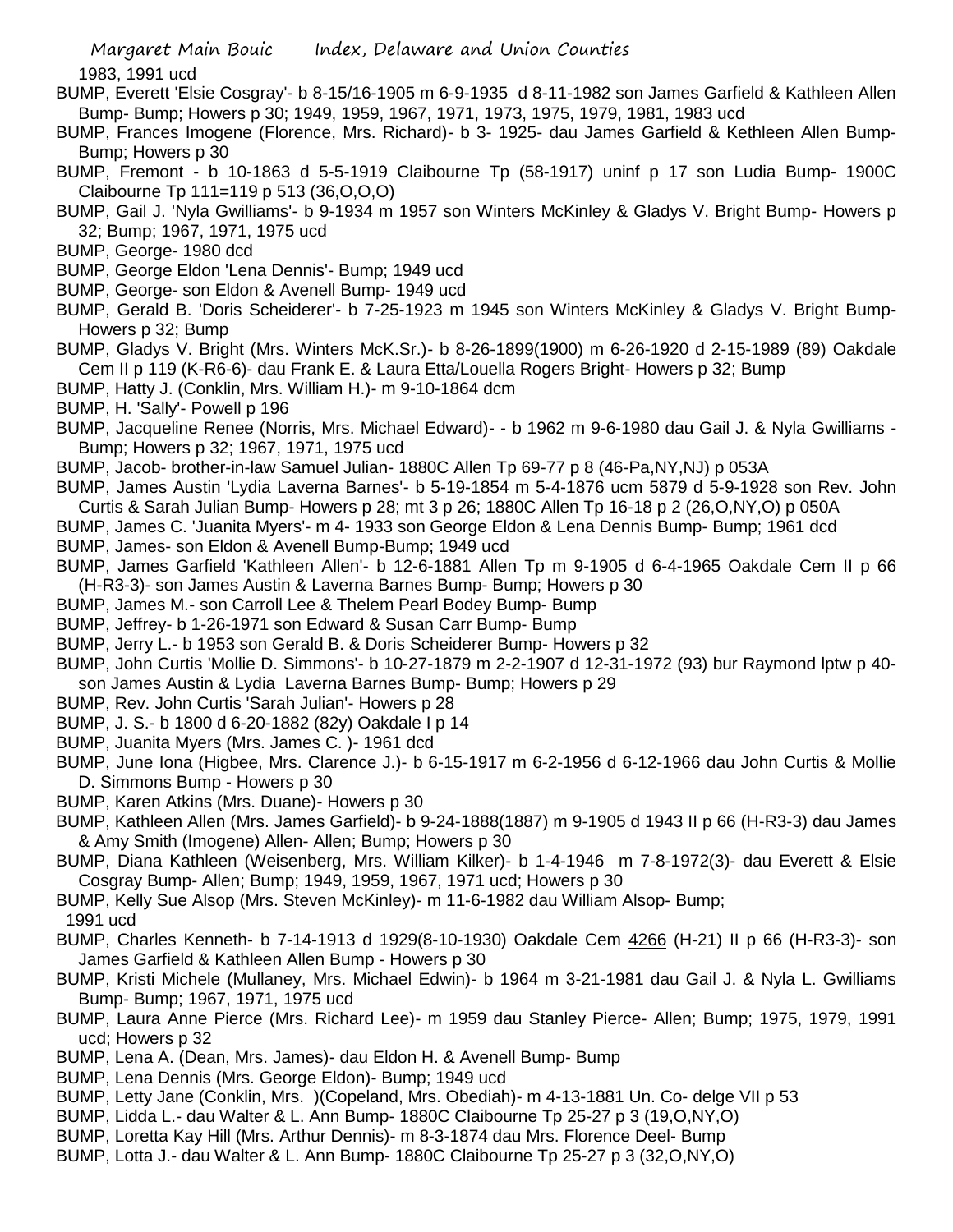- Margaret Main Bouic Index, Delaware and Union Counties
- BUMP, Lydia (Mrs. )- b 3-1815 1900C Claibourne Tp 111-119 p 58 (85,O,unk,unk)
- BUMP, Lydia Laverna Barnes (Mrs. James Austin)- b 8-5-1857 m 5-4-1876 ucm 5879 d 12-24-1944- dau John Wesley & Catharine Oliphant Bump- 1883 uch V p 78; mt 3 p 26; Howers p 28; 1880C Allen Tp 16-18 p 2 (22,O,O,O)
- BUMP, Marca (Mrs. J. H.)- d 6-13-1861 (25-10-19) Whitehall Cem Powell p 340
- BUMP, Marcel Laird (Mrs. Winters McKinley,Jr.)- m 1915- Howers p 32
- BUMP, Marge L.- b 1948 dau Gerald B. & Doris Scheiderer Bump Howers p 32
- BUMP, Marion A.- son Carroll Lee & Thelma Pearl Bodey Bump- Bump
- BUMP, Mark W.- b 1956 son Winters McKinley Jr. & Marcel Laird Bump Howers p 32
- BUMP, Martelle S.- b 8-18-1912 d 8-19-1912 son John Curtis & Mollie D. Simmons Bump Howers p 29
- BUMP, Martha (Thompson, Mrs. )- b 1942 dau Donald & Ruth Coe Bump Howers p 31
- BUMP, Marvin Grover- stillborn 1-3-1909 ch John Curtis & Mollie D. Simmons- Howers p 29
- BUMP, Mary (Julian, Mrs. Samuel)- 1880C Allen Tp 69-77 p 8 (38,Pa,NY,NJ)
- BUMP, Melissa Irene- dau Marion & Karen Matzner Bump- Bump
- BUMP, Mertel (Gilbert, Mrs. )- dau James Austin & Lydia Barnes Bump- Bump
- BUMP, Melba(Metta) Frances Miller (Mrs. Afton)- b 7-14-1892 m 3-22-1909 d 1-11-1984 Oakdale Cem II p 90 (H-R20-14) dau John & Atha Fancy Orilla Moore Miller- Howers p 31; Bump
- BUMP, Michael- b 8-14-1966 son Duane & Karen Atkins Bump Howers p 30
- BUMP, Michael- son Marion & Karen Matzner Bump- Bump
- BUMP, Michelle- b 10-17-1969 dau Duane & Karen Atkins Bump- Howers p 30
- BUMP, Mildred Adams (Mrs. Allen)- Howers p 31
- BUMP, Mollie D.Simmons (Mrs. John Curtis)- b 7-24-1889 Orange Tp Del Co m 2-2-1907 d 4-27-1980 Raymond Cem lptw p 40 dau Isaac Wesley & Elizabeth Jane McCrill Simmons- Howers p 29; Bump
- BUMP, Monford C.- son Sarah Bump 1880C Allen Tp 47-52 p 6 (12,O,NY,O)
- BUMP, Myrtle Edna (Gilbert, Mrs. Ralph)- b 4-27-1891 d 1974 dau James Austin & lydia Laverna Barnes Bump - Howers p 31
- BUMP, Nyla L. Gwilliams (Mrs. Gail J.)- m 1957- Howers p 32 1967 1971, 1975 ucd
- BUMP, Patricia- b 1958 dau Winters McK. Jr. & Marcel Laird Bump- Howers p 32
- BUMP, Richard Allen 'Laura Ann Pierce'-b 6-25-1936 m 1959 son Everett & Elsie Cosgray Bump- Allen; Bump; Howers p 30; 1949, 1975, 1979, 1981, 1983, 1991 ucd
- BUMP, Richard- b 1947 son Donald & Ruth Coe Bump- Howers p 31
- BUMP, Richard F.- son Walter & L. Ann Bump- 1860C Claibourne Tp 25-27 p 3 (21,O,NY,O)
- BUMP, Rev. Ronald- son Afton Sumner & Melba Frances Miller Bump- Howers p 31
- BUMP, Ruth Coe (Mrs. Donald)- Howers p 31
- BUMP, Ruth (Pierson, Mrs. William)- b 1-4-1920 dau Afton Sumner & Metta Frances Miller Bump- Bump; Howers p 31
- BUMP, Sally (Mrs. H.)- d 2-19-1864 (62-4-9) E. Liberty Tp Powell p 196
- BUMP, Samantha S. (Ladd, Mrs. William)- m 11-14-1878 ucm 6358
- BUMP, Samuel- son J. H. & M. d 8-22-1860 (2-9-6) Whitehall Cem- Powell p 340
- BUMP, Sarah- 1880C Allen Tp 47-52 p 6 (53,O,Md,Va) p 052A
- BUMP, Sarah E.- 1877 uca p 58
- BUMP, Sarah Julian (Mrs. Rev. John Curtis)- Howers p 28
- BUMP, Steven Curtis- d 4-27-1977 inf bur Mt. Carmel- son Marion & Karen Matzner Bump- Bump
- BUMP, Steven McKinley 'Kelly Sue Alsop'- b 1960 m 11-6-1982 son Gail J. & Myla L. Gwilliams Bump- Bump; Howers p 32; 1967, 1971, 1975, 1991 ucd
- BUMP, Sumner- son Sarah Bump 1880C Allen Tp 47-52 p 6 (23,O,NY,O)
- BUMP, Susan Carr (Mrs. Edward)- dau Kenneth Carr- Bump
- BUMP, Susan (Spiert, Mrs. R.)- b 1946 dau Gerald B. & Doris Scheiderer Bump- Howers p 32
- BUMP, Taylor Nicole- b 5-5-1992 dau Steven Mckinley & Kelly Sue Alsop Bump- Bump
- BUMP, Thelma Pearl Bodey (Mrs. Carroll Lee)- b 9-3-1917 m 11-23-1935 d 3-6-1994 Mt. Carmel Cem- dau Marion N. & Mae Newell Bodey- Howers p 30; Bump
- BUMP, Tina Marie- dau Marion & Karen Matzner Bump- Bump
- BUMP, Vicky Sue- dau Eldon H. & Avenell Bump- Bump
- BUMP, Violet Ulala- d 12-1-1912 (2m) Oakdale Cem 2502 (E53) I p 13 (E)
- BUMP, Walter'L. Ann'- 1880 dch p 560; 1908 dch p 140; 1880C Claibourne Tp 25-27 p 3 (57, NY,NY,NY) p 0192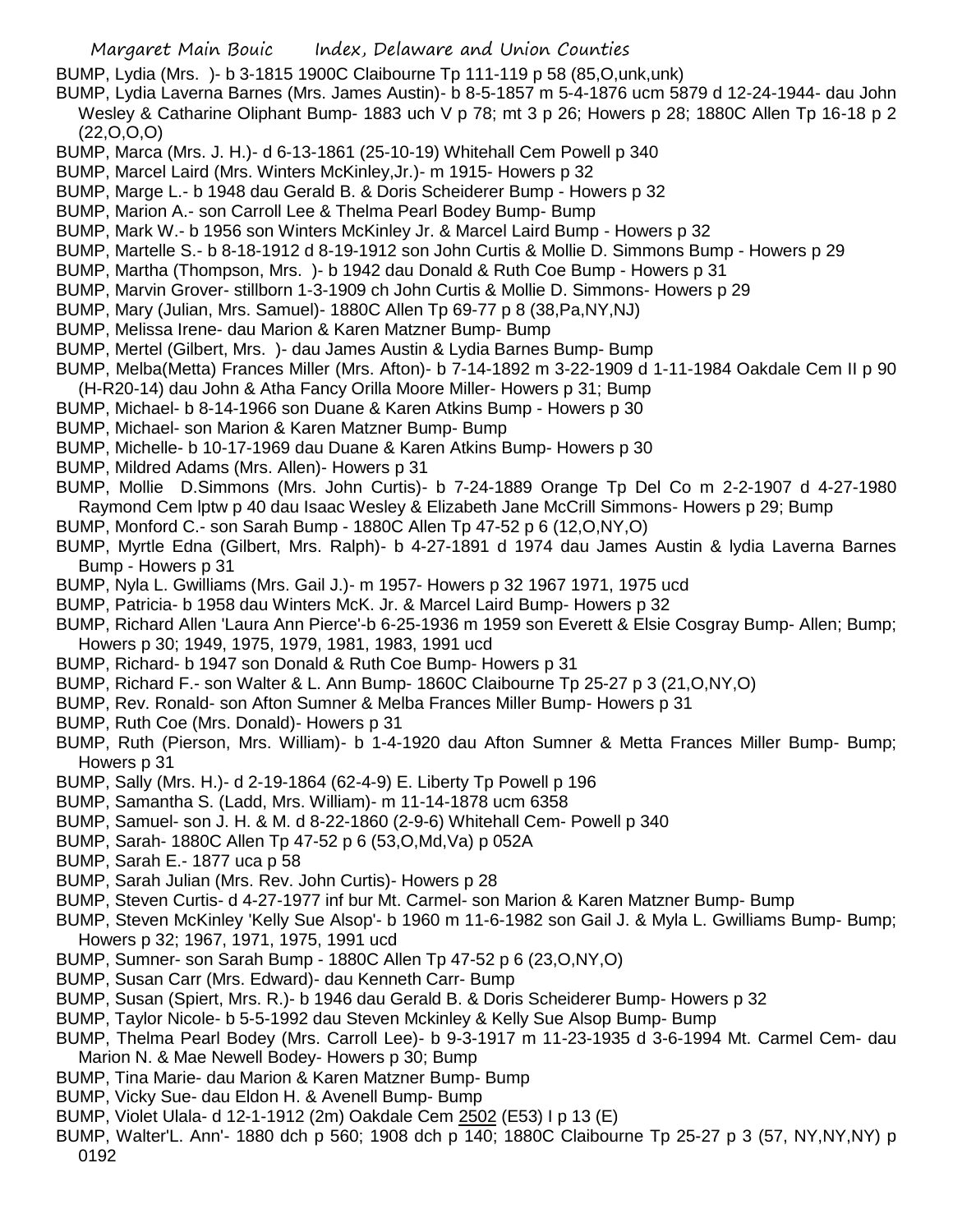Margaret Main Bouic Index, Delaware and Union Counties BUMP, Wayne T.- son Carroll Lee & Thelma Pearl Bodey Bump- Bump BUMP, William- 1877 uca p 97 BUMP, Winters McKinley 'Gladys V. Bright'- b 9-23-1894 Paris Tp m 6-26-1920 d 11-26-1954 Oakdale Cem II p 119 (K-R6-6)- son James Austin & Lydia Laverna Barnes Bump- Bump; Howers p 32; 1908 dch p 389 BUMP, Winters McKinley Jr. 'Marcel Laird'- b 5-10-1922 m 1915 son Winters McKinley & Gladys V. Bright Bump- Howers p 32; Bump BUMSTEAD, Dr. Allen 'Nola'- d 7-18-1971 son Dr. Lucius Bumstead- Bumstead BUMSTEAD, Dr. A. P.- son Dr. Lucius Bumstead- Bumstead BUMSTEAD, Daniel- son Dr. Allen & Nola Bumstead- Bumstead BUMSTEAD, Leucius A.- Bumstead; 1908 dch p 371; Pabst 4 p 29; dpc p 38, 39, 42, 46, 50, 56, 57, 58, 71, 77, 78, 92, 94; 1976 dch p 293 BUMSTEAD, Mrs. Leucius A.- d 7-17-1963 (87) Mich- Bumstead BUMSTEAD, Nola (Mrs. Dr. Allen)- Bumstead BUMSTEAD, Richard- son Dr. Allen & Nola Bumstead- Bumstead BUN, George- Ekelberry Ledger- delge X p 52 BUNCE, Bergetta Hubertine Bailey (Mrs. John Lyman)- b 4-23-1931 m 7-20-1957 dau Lionel Schutter & Helga Sjaastad Bailey- Weiser p 752 BUNCE, John Lyman 'Bergetta Hubertine Bailey'- m 7-20-1957- Weiser p 752 BUNCE, Peter- delge III p 17 BUNCH, Hattie A.- b 1859 d 1953 Milford Cem Sec 5 R24- Un Al p 70 BUNCH, Sam (72-1932) Union Tp uninf p 22 BUNCH, Mrs. Susan- d Monday (26) Madison Co Democrat 10-39-1879; unec XII p 7 BUNCH, Virginia F.- b 1854 d 1936 Milford Cem Sec 5 R24- Un Al p 70 BUNCK, C. W.- 1915 uch p 229 BUNDAY, Eliza- 1869 wsc 4 BUNDER, Mary (Mrs. Sanford)- m 9-23-1862 ucm 3359 BUNDER, Sanford 'Mary'- m 9-23-1862 ucm 3359 BUNDERTHAL, Rev. John 'Mary M.'- 1883 uch V p 236; 1860C Darby Tp 288-289 p 41 (36, Bavaria) BUNDERTHAL, Mary M. (Mrs. John)- 1860C Darby Tp 288-289 p 41 (50,NY) BUNDY, David D. 'Gertrude'- 1971 dcd BUNDY, David- b 1962 son David D. & Gertrude M. Bundy- 1971 dcd BUNDY, Deborah- b 1960 dau David D. & Gertrude M. Bundy- 1971 dcd BUNDY, Ellen- b 1958 dau David D. & Gertrude M. Bundy- 1971 dcd BUNDY, Eliza- Pabst 8 p 14 BUNDY, Elizabeth (Bishop, Mrs. Joseph)- m 8-7-1785 d 1-5-1791- dcc Susan Cain Jackson 80 BUNDY, Geneva (Mrs. Paul L)- 1980 dcd BUNDY, Gertrude (Mrs. David D.)- 1971 dcd BUNDY, Harry- son Lorana B. Bundy- 1880C Marysville 324-357 p 23 (21,O,O,O) BUNDY, Harry S.- 1883 uch IV p 557 BUNDY, Lorana/Lovana B.- 1880C Marysville 324-357 p 23 (42,O,O,O) p 0097 BUNDY, Mamie- dau Lorana B. Bundy- 1880C Marysville 324-357 p 23 (18,O,O,O) BUNDY, Margaret- b 1961 dau David D. & Gertrude M. Bundy- 1971 dcd BUNDY, Mary- b 1963 dau David D. & Gertrude M. Bundy- 1971 dcd BUNDY, Mary (Bailey, Mrs. Jesse)- b 6-16-1787 d 8-31-1847- 1883 uch V p 308 BUNDY, Mary E. (Mrs. Rand E.)- 1980 dcd BUNDY, Mary E. (Simmons, Mrs. William T.)- m 11-2-1881 ucm 7054 BUNDY, Nicholas- from Bavaria- Natualized 9-19-1844, delge VIII p 58 BUNDY, Paul L. 'Geneva'- 19080 dcd BUNDY, Rand E. 'Mary E.'- 1980 dcd BUNELL, George 'Ruth Benjamin'- m 10-13-1812 Madison Co unec IV p 21 BUNELL, Ruth Benjamin (Mrs. George)- m 10-13-1812 Madison Co unec IV p 21 BUNFORD, Caroline (Mrs. Richard)- d 1-9-1945 (35) Oak Grove Cem Powell p 99 BUNFORD, Mary A.- dau Richard & Mary Jones Bunford- 1908 dch p 777 BUNFORD, Mary Jones (Watkins, Mrs. Watkin)(Mrs. Richard)- b 7-27-1817 Wales d 9-1-1905 dau John P. Jones- Radnor Cem Powell p 229; 1908 dch p 777 BUNFORD, Philip- son Richard & Mary Jones Bunford- 1908 dch p 777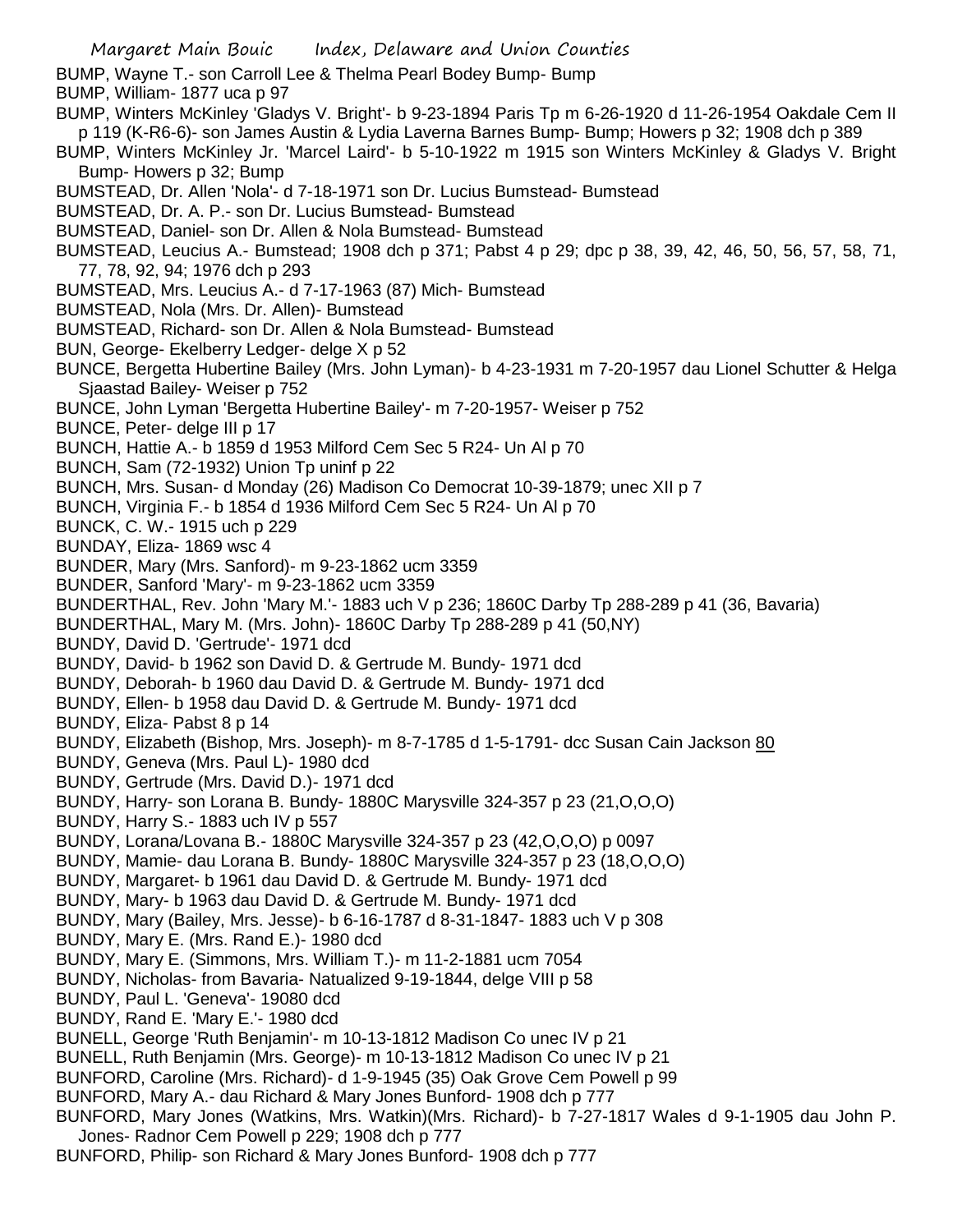BUNFORD, Richard 'Carolin'- Powell p 99

BUNFORD, Richard 'Mary Jones'- b 11-12-1812 Wales d 6-3-1899 Radnor Cem Powell p 229- 1908 dch p 777 BUNFORD, Thomas- 1908 dch p 389

- BUNGARDNER, Catherine (Howard, Mrs. John Adam)- m 3-18-1794 d 4-1844- Howers p 10
- BUNHAM, Sophrona L. (Plant, Mrs. James Jr.)- m 8-19-1846 dcm
- BUNKE, Amy L.- 1991 ucd
- BUNKE, Arela Karlene Fraley (Mrs. Dennis Lee)- b 11-8-1946 d 1-31-1994 (47) dau William & Reva Fraley-Bunke
- BUNKE, Dennis Lee 'Arela Kalene Fraley'- b 11-8-1946 d 1-31-1994 (47) son Walter Henry & Margaret Wolfram Bunke- Bunke
- BUNKE, Rev. Jeffrey 'Kay'- son Walter Henry & Margaret Wolfrum Bunke- Bunke
- BUNKE, Kay (Mrs. Rev. Jeffry)- Bunke
- BUNKE, Kyle- son Dennis Lee & Arela Karlene Fraley Bunke- Bunke
- BUNKE, Margaret Wolfrum (Mrs. Walter Henry)- Bunke
- BUNKE, Stephanie- dau Dennis Lee & Arela Karlene Fraley Bunke- Bunke
- BUNKE, Walter Henry 'Margaret Wolfrum'- Bunke
- BUNKER & HILLS- delge V p 35
- BUNKER, Abrilla- dau Albert & Lida Bunker- 1860C Paris Tp 1188-1198 p 157 (3,O)
- BUNKER, Albert 'Lida'- 1860C Paris Tp 1188-1198 p 157 (28,O)
- BUNKER, Ann (Russell, Mrs. Joseh)- b 5-25-1828 m 11-13-1851 d 12-31-1855- Powell p 334
- BUNKER, April (11-1981) dau Lynn Richard & Mary Louise Rush Bunker- Bunker
- BUNKER, H.Bert A. 'Myrtle Fleming'- dumch p 397; Powers p 133
- BUNKER, Beverly (Soltz, Mrs. )- dau Claude W. Bunker- Bunker
- BUNKER, Charles- son Albert & Lida Bunker 1860C Paris Tp 1188-1198 p 157 (2,O)
- BUNKER, Cheri (Harris, Mrs. )- dau Erwin W. & Rebecca M. Clapsaddle Bunker- Bunker
- BUNKER, Claude W.- d 10-22-1986 (74) half-brother Lee O. Bunker Bunker
- BUNKER, Comfort (Mrs. Jonathan)- Pabst 8 p 87
- BUNKER, David- d 9-13-1824 (14) son Isaac & Mary Bunker (Marion Co)- dcga p 25 Del Pat & Fr Chron; Pabst 8 p 80
- BUNKER, Donald- son Claude W. Bunker- Bunker
- BUNKER, Edwin- son Elija & Elizabeth Bunker- 1860C Paris Tp 1187-1197 p 157 (19,O)
- BUNKER, Edwin 'Rebecka'- 1969 dcd
- BUNKER, Elaine (Kozubal, Mrs. )- dau Claude W. Bunker- Bunker
- BUNKER, Elihu 'Rosana Jinkins'- m Miami Co- dcga p 43 Del Pat & Fr Ch 6-5-1828
- BUNKER, Elija 'Elizabeth'- 1860C Paris Tp 1187-1197 p 157 (53,O)
- BUNKER, Elizabeth 'Eliza'- 1860C Paris Tp 1187-1197 p 157 (53, NY)
- BUNKER, Ella Imogene- b 1845 d 1847 Oak Grove Cem Powell p 428
- BUNKER, Ellen- dau Elija & Elizabeth Bunker- 1860C Paris Tp 1187-1197 p 157 (14,O)
- BUNKER, Emeline- P p 87
- BUNKER, Emily- Powell p 428
- BUNKER, Emma (Doty, Mrs. )(Neal, Mrs. Edgar E.)- b 8-17-1853 m(2) 12-24-1889- dumch p 243
- BUNKER, Erwin W. 'Rebecca M. Clapsaddle'- m 6-27-1942 son Lee O. & Ruth Bunker Bunker
- BUNKER, Esther Blue (Mrs. Lloyd)- m 8-24-1935 dau Howard & Olive Schertzer Blue- Bunker
- BUNKER, Gorum 'Lydia Vance'- m 6-20-1865 ucm 3586
- BUNKER, Hannah M. Abrams (Mrs. Harvey)- m 3-24-1859 ucm 2856 mt 3-30-1859
- BUNKER, Harvey 'Hannah M. Abrams'- m 3-24-1859 ucm 2856 mt 3-30-1859
- BUNKER, Henry- son Isaac & Mary Bunker Pabst 8 p 89; hadc p 44 Peru Tp
- BUNKER, Isaac- son Isaac Bunker Pabst 8 p 80
- BUNKER, Isaac 'Mary'- 1820C Bennington Tp; Powell p 337; Pabst 8 p 80, 81, 82; dcga p 25 Del Pat & Fr Chron 9-23-1824; delge V p 37
- BUNKER, Jacqueline (Carpenter, Mrs. )- dau Erwin W. & Rebecca M. Clapsadle Bunker- Bunker
- BUNKER, Mrs. Jane- unec III p 57
- BUNKER, Jane (Vining, Mrs. Elias M.)- m 6- 1846 dcm
- BUNKER, John- son Isaac Bunker dumch p 369; Pabst 8 p 80; hadc p 44 Peru Tp
- BUNKER, Jonathan 'Comfort'- Pabst 8 p 87
- BUNKER, Joseph- son Isaac & Mary Bunker- Pabst 8 p 89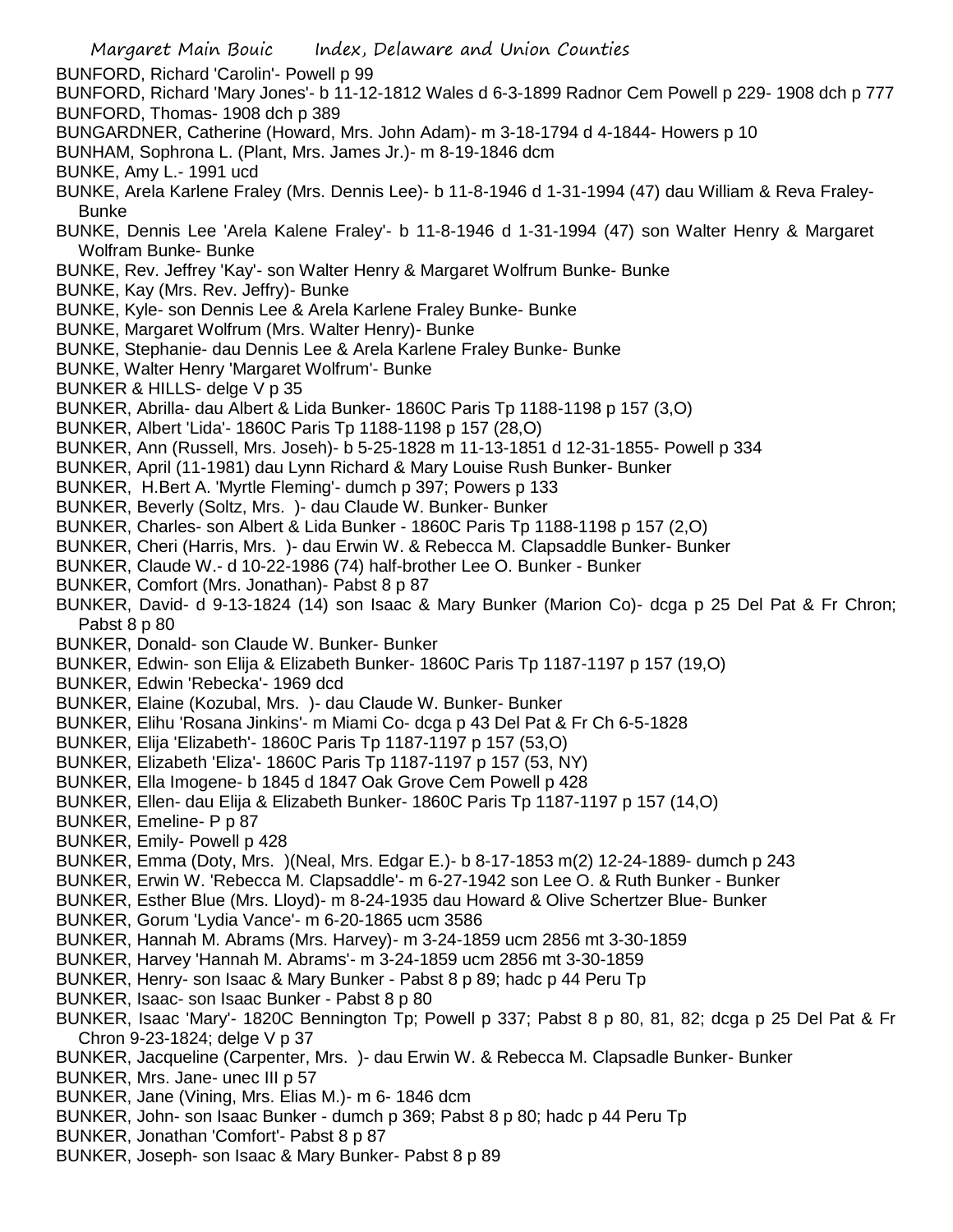- BUNKER, Kay (Craig, Mrs. Robert)- m 8-17-1981- Bunker; Craig
- BUNKER, Lee O.'Ruth' 'Leila'- m(2) 11-7-1970 d 1-30-1975(83) Stantontown Cem- Bunker
- BUNKER, --(Incze, Mrs. Alex)- dau Lee O. & Ruth Bunker Bunker
- BUNKER, Leila Benedict (Beacom, Mrs. Gillson)(Mrs. Lee O.)(Richmond, Mrs. Ernest)- b 12-6-1894 m 11-7-1970 d 1-23-1991 (96) bur Alum Creek- dau Walter & Kate Osborn Benedict- Bunker
- BUNKER, Leona- dau H. Bert A. & Myrtle Fleming Bunker- Powers p 132, 133
- BUNKER, Lida (Mrs. Albert)- 1860C Paris Tp 1188-1198 p 157 (19,O)
- BUNKER, Lida I.- dau Elija & Elizabeth Bunker- 1860C Paris Tp 1187-1197 p 157 (22,O)
- BUNKER, Lloyd A.- son Lee O. & Ruth Bunker Bunker
- BUNKER, Lloyd 'Esther Blue'- m 8-24-1935- Bunker
- BUNKER, Lloyd Max- son Lloyd & Esther Blue Bunker -Bunker
- BUNKER, Loren W.- son Claude W. Bunker- Bunker
- BUNKER, Lovina Timmons (Mrs. Nathaniel)- m 11-29-1940 Madison Co unec IX p 32
- BUNKER, L. R.- 1980 dcd
- BUNKER, Lucretia White (Mrs. Reuben)- m 9-15-1839 dcm
- BUNKER, Lydia- 1870C Washington Tp 34-32 p 5 (56,NJ)
- BUNKER, Lydia (Fay, Mrs. Soloda)- m 2-19-1862 ucm 3292
- BUNKER, Lynn Richard 'Mary Rush'- Bunker
- BUNKER, Aunt Mary- b 1-15-1817 d 6-9-1874 Alum Creek Friends Cem- Powell p 337
- BUNKER, Mary (Mrs. Isaac)- d 7-1843 (64) Alum Creek Friends Cem Powell p 337; dcga p 25 Del Pat & Fr Ch 9-23-1824; Pabst 8 p 89
- BUNKER, Mary Louise Rush (Mrs. Lynn Richard)- d 6-19-1981 (33) bur Stantontown- Bunker
- BUNKER, Matilda Wood (Mrs. Slocum H.)- Pabst 8 p 90
- BUNKER, Mehitable- ch Isaac & Mary Bunker Pabst 8 p 89
- BUNKER, Minnie Frances (Courtright, Mrs. Theodore Eugene)- b 8-28-1859 d 6-26-1928- Weiser p 633
- BUNKER, Mira Dillingham (Mrs. Robert W.)- Pabst 8 p 93, 97
- BUNKER, Myrtle Fleming (Mrs. Bert)- dau James & Rachel Heverle Fleming- dumch p 397
- BUNKER, Myrtle Fleming (Mrs. H. Bert A.)- b 2-11-1865 d 2-14-1907 dau Washington Fleming- Powers p 133
- BUNKER, Nathaniel 'Lovina Timmons'- m 11-29-1840 Madison Co unec IX p 32
- BUNKER, Nettie- 1880C Delaware Town p 490C
- BUNKER, Peleg- 1820C Bennington Tp; adm notice- dcga p 33 Del Pat & Fr Ch 4-6-1826; Pabst 8 p 80, 85, 86, 876; Powell p 368; P.- 1880 dch p 366; 1908 dch p 202, 203; delge IV p 66, V p 35
- BUNKER, Peleg 'Rachael Hills'- m 10-27-1841 dcm; hadc p 44 Peru Tp son Isaac Bunker- Pabst 8 p 80
- BUNKER, Pelie- son Elija & Elizabeth Bunker 1860C Paris Tp 1187-1197 p 157 (26,O)
- BUNKER, Rachael Hills (Mrs. Peleg)- m 10-27-1841 dcm
- BUNKER, Rachel Ella H.- b 1819 d 1851 Oak Grove Cem Powell p 428
- BUNKER, Rebecca M. Clapsadle (Mrs. Erwin W.)- m 6-27-1942 Bunker; 1980 dcd
- BUNKER, Rebecka (Mrs. Edwin)- 1969 dcd
- BUNKER, Reuben 'Lucretia White'- m 9-15-1839 dcm
- BUNKER, Robert (8-1981) son Lynn Richard & Mary Louise Rush Bunker Bunker
- BUNKER, Robert W. 'Mira Dillingham'- Pabst 8 p 87, 93, 97
- BUNKER, Rolden Findley- son H. Bert A. & Myrtle Fleming Bunker- Powers p 133
- BUNKER, Rosana Jinkins (Mrs. Elihu)- m Miami Co- dcga p 43 Del Pat & Fr Ch 6-5-1828
- BUNKER, Ruth (Mrs. Lee O.)- d 5-10-1968(76) bur Stantontown Cem- Bunker
- BUNKER, Sanford- son Elija & Elizabeth Bunker 1860C Paris Tp 1187-1197 p 157 (21,O)
- BUNKER, Sarah P. (Mosher, Mrs. Asa J.)- Pabst 8 p 87, 88
- BUNKER, Slocum H. 'Matilda Wood'- son Isaac Bunker Pabst 80, 89
- BUNKER, Susan C. (Mosher, Mrs. Peleg)- dau Jonathan & Comfort Bunker Pabst 8 p 87, 90
- BUNKER, Susan (Sanford, Mrs. Horrace)- m 1-18-1838 Madison Co unec IX p 5
- BUNKER, Sylvia (Denison, Mrs. George H.)- m 10-10-1838 dcm dau Isaac Bunker Pabst 8 p 80
- BUNKER, T.- Poe p 24
- BUNKER, Thomas- son Isaac Bunker Pabst 8 p 80
- BUNKER, William- son Elija & Elizabeth Bunker- 1860C Paris Tp 1187-1197 p 157 (16,O)
- BUNN, ---family of Donna L. Cooper #639- delge X p 79
- BUNN, Arlene- dau Oliver & Hazel Byers Bunn- McKitrick p 434
- BUNN, Althea Mable (McKitterick, Mrs. George Lenox Crookam)- b 9-1866 m 1887 d 9-1929 dau Peter &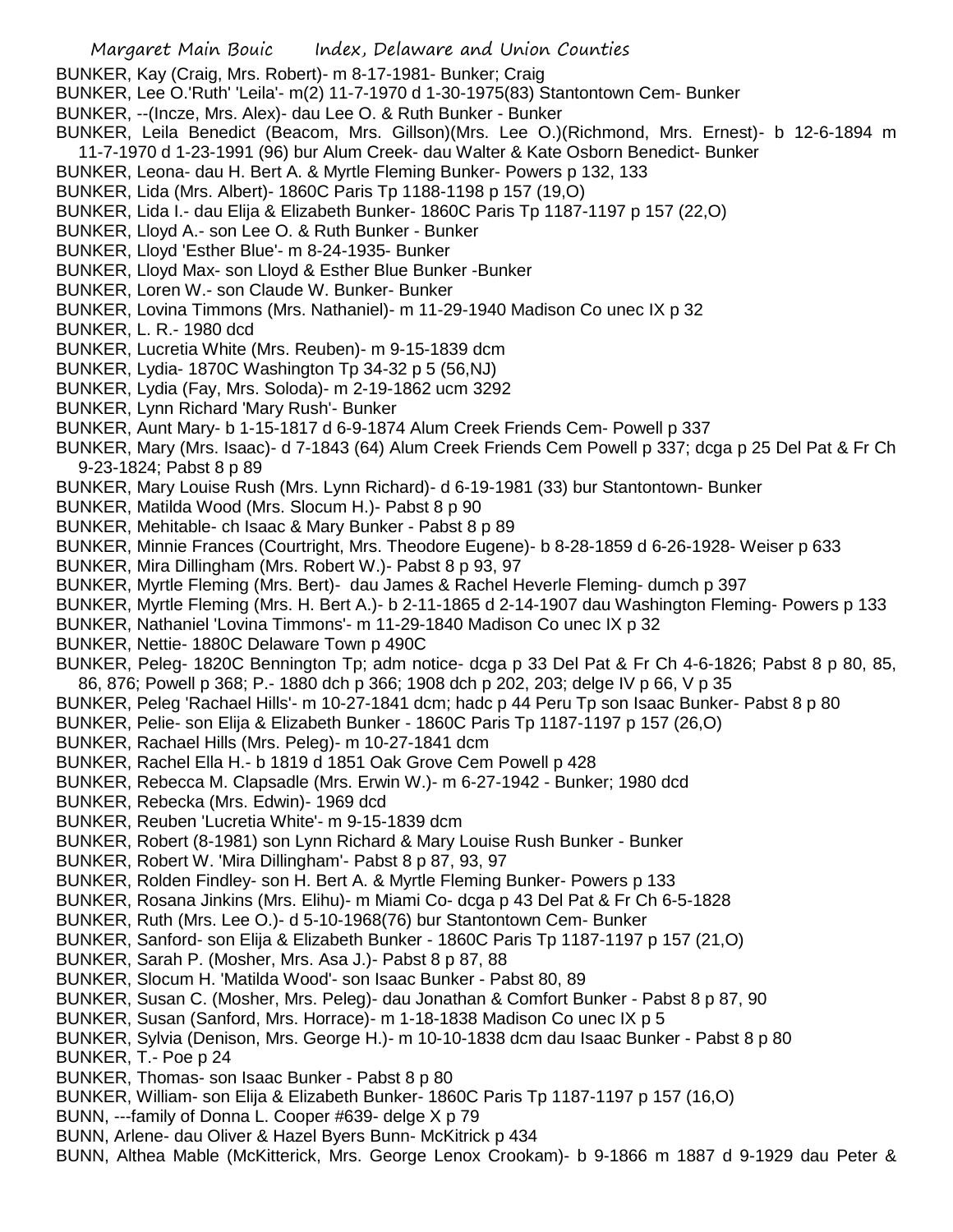Nancy Jane Swanson Bunn- McKitrick p 426

- BUNN, Charles- son Reese H. & mary M. Weiser Bunn- Weiser p 657
- BUNN, Chester- son Reese H. & Mary M. Weiser Bunn- Weiser p 657
- BUNN, Fanny D.- b 4-17-1859 d 2-5-1862 dau Reese H. & Mary M. Weiser Bunn- Weiser p 657
- BUNN, George W.- b 2-20-1856 d 3-27-1866 son Reese H. & Mary M. Weiser Bunn- Weiser p 656
- BUNN, Hannah- dau William & Sarah Langstaff Bunn- Maugans Anc p 213
- BUNN, Hazel Byers (Mrs. Oliver)(Nichols, Mrs. Harry)- dau William & Annie Lorinda McKittrick Byers- McKitrick p 434
- BUNN, Herbert- son Reese H. & Mary M. Weiser Bunn- Weiser p 657
- BUNN, Ida M. (Solt, Mrs. William A.)- b 1857 d 1945 dau Reese H. & Mary M. Weiser Bunn- Weiser p 657
- BUNN, Jean- dau William & Sarah Langstaff Bunn- Maugans Anc p 213
- BUNN, Joseph- son William & Sarah Langstaff Bunn- Maugans Anc p 213
- BUNN, Joshua- son William & Sarah Langstaff Bunn- Maugans Anc p 213
- BUNN, levi- b 1-1987 son Sami Jean Schmidt- St. Paul p 48
- BUNN, Lois- dau William & Sarah Langstaff Bunn- Maugans Anc p 213
- BUNN, Lulu (McKitrick, Mrs. John B.)- m 9- 1894- McKitrick p 319
- BUNN, Mary M. Weiser (Mrs. Reese H.)- b 4-27-1831 m 10-26-1854 d 8-28-1907 dau Samuel & Margaret Hart Weiser- Weiser p 656
- BUNN, Mathew- Maugans Anc p 213
- BUNN, Maude (Hoskins, Mrs. )- b 5-27-1877- dau Reese H. & Mary M. Weiser Bunn- Weiser p 657
- BUNN, Micajah- son William & Sarah Langstaff Bunn- Maugans Anc p 213
- BUNN, Nancy Jane Swanson (Mrs. Peter)- McKitrick p 426
- BUNN, Oliver 'Hazel Byers'- McKitrick p 434
- BUNN, Peter 'Nancy Jane Swanson'- McKitrick p 426
- BUNN, Reese H. 'Mary M. Weiser'- b 9-26-1827 m 10-26-1854 d 10-8-1897- Weiser p 656
- BUNN, Reuben- son William & Sarah Langstaff Bunn- Maugans Anc p 213
- BUNN, Ronald- son Oliver & Hazel Byers Bunn- McKitrick p 434
- BUNN, Samuel- son Reese H. & Mary M. Weiser Bunn- Weiser p 657
- BUNN, Sara- dau William & Sarah Langstaff Bunn- Maugans Anc p 213
- BUNN, Sarah Langstaff (Mrs. William)- b 9-19-1683 d 9-1742 dau John & Martha Martin Langstaff- Maugans Anc p 213
- BUNN, William 'Sarah Langstaff'- d 11- 1730 son Mathew Bunn, Sr.- Maugans Anc p 213
- BUNN, Zachary- b 1-1989 son Sami Jean Schmidt- St. Paul p 48
- BUNNELL, Dr.George Larone 'Mildred Louise Long'- b 4-7-1908 m 6-16-1934 d 5-8-1982 (74)- Weiser p 729; Bunnell
- BUNNELL, Jenny (Toms, Mrs. Ord Oscar)- d 1926- Toms
- BUNNELL, Jesse 'Julia Stratton'- m 2-19-1842 dcm
- BUNNELL, Julia Stratton (Mrs. Jesse)- m 2-19-1842 dcm
- BUNNELL, Karen Louise (Noftsger, Mrs. )-b 11-20-1942 dau Dr.George & Mildred Louise Long Bunnell-Powell p 729; Bunnell
- BUNNELL, Larry Larone- b 10-15-1936 son Dr. George Larone& Mildred Louise Long Bunnell- Weiser p 729; Bunnell
- BUNNELL, Lucinda (Slaugher, Mrs. Stephen)- m 12-24-1846 dcm
- BUNNELL, Lynn 'Thelma L.'- d 8-6-1963 Oak Grove Cem Bunnell; Sunbury p 71
- BUNNELL, Magelyn A. (Mrs. Robert E.)- 1980 dcd
- BUNNELL, Mildred Louise Long (Mrs. George Larone)- b 2-21-1910 m 6-16-1934 dau Clyde Clifton & Lottie Pearl Gebhart Long- Weiser p 729; Bunnell
- BUNNELL, Robert E. 'Magelyn A.)- 1980 dcd
- BUNNELL, Thelma L. (Mrs. Lynn)(Fearins, Mrs. Nelson)- m 1-6-1972- Bunnell
- BUNNER, Anthony- b 1978 son Warren Jr. & Susan Bunner- 1979, 1981, 1983 ucd
- BUNNER, Betty Ann (Jewell, Mrs. David Alan)- m 12-31-1972- 1985 uch p 81
- BUNNER, Daniel 'Judy L.'- 1973, 1975, 1979, 1981, 1983, 1991 ucd
- BUNNER, Diana- b 1974 dau Warren Jr. & Susan Bunner- 1979, 1981, 1983 ucd
- BUNNER, Erin- 1973, 1979, 1981, 1983 ucd
- BUNNER, Judy L. (Mrs. Daniel)- 1973, 1975, 1979, 1981, 1983, 1991 ucd
- BUNNER, Lisa- b 1963 dau Daniel S. & Judy L. Bunner- 1973, 1975, 1979, 1981, 1983 ucd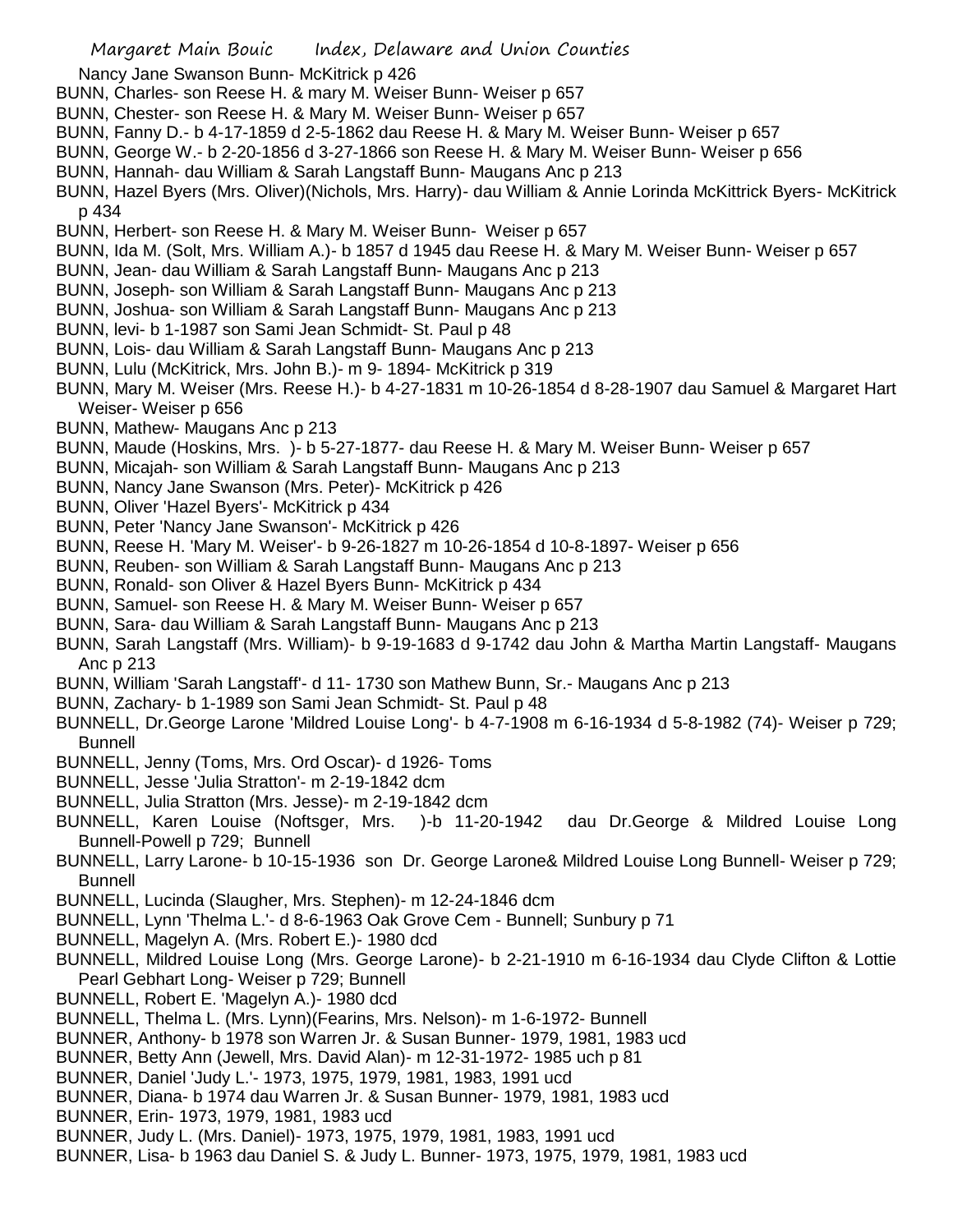- BUNNER, Michael- b 1969- son Daniel & Judy L. Bunner- 1973, 1975, 1979, 1981,. 1983 ucd
- BUNNER, Rebecca- b 1971 dau Warren Jr. & Susan Bunner- 1979, 1981, 1983 ucd
- BUNNER, Steven- b 1960 son Daniel S. & Judy L. Bunner- 1973, 1975, 1979 ucd
- BUNNER, Susan (Mrs. Warren Jr.)- 1979, 1981, 1983 ucd
- BUNNER, Warren Jr. 'Susan'- 1979, 1981, 1983 ucd
- BUNNEY, Kenneth- query- delge XII p 32, X p 39- Gardner; Grove; Thomas
- BUNTIN, Nancy Katherine (McKittrick, Mrs. James Livingston)- b 1932 m 6-9-1956- McKitrick p 333
- BUNTING, Florence Elizabeth (Davidson, Mrs. Robert Martin)- McKitrick p 475
- BUNSOLD, --- family of Delores Black #72 un co gen soc; unec VI p 1
- BUNSOLD, Amelia M. Hubman (Mrs. August)- b 1-19-1892 d 11-11-1960 dau Zacharias & Anna Gerr Hubman- Bunsold; 1985 uch p 771949 ucd
- BUNSOLD, Amelia M.- b 1892 d 1960 St. John's D J p 57
- BUNSOLD, Anna Barbara (Rupright, Mrs. Philip)- b 9-22-1852 Un Co m 4-15/16-1875 ucm 5682; mt 3 p 12 d 10-8-1922 Oakdale Cem II p 37 (G-R4-18)- dau John Phillip & Magdalena Schroll Bunsold- 1915 uch p 1029, 1030; 1985 uch p 121; ped Robert Otte Hamilton #45 unec IV p 16 15; 1860C Darby Tp 371-373 p 53 (7,O); 1870C Darby Tp 29-27 p 4 (17,O)
- BUNSOLD, Anna Catherine B. Rausch (Mrs. John Martin)- m 6-12-1879 ucm 6496
- BUNSOLD, Anna Maria Dellinger (Mrs. Johann Ph)- b 5-18-1866 d 1-3-1896 (29-7-16) St. John's D J p 56; Bunsold
- BUNSOLD, Anna W. (Huber, Mrs. John L.)- m 5-28-1863 ucm 1908
- BUNSOLD, Anna Rosina Vollrath (Mrs. Martin F.)- b 3-15-1884 m 2-27-1908 d 1957 St. John's D J p 26- dau Philip & Barbara Rausch Vollrath- Rausch 1123 II p 260; Bunsold; St. Paul p 103
- BUNSOLD, Arthur 'Martha Rausch'- b 5-25-1910 d 3-4-1964 St. John's D J p 72- son Ernest & Lydia Vollrath Bunsold- Bunsold; 1985 uch p 21; Rausch 14161 II p 268, (13 (12) 6) II p 267; 1949, 1959 ucd
- BUNSOLD, August John 'Amelia M. Hubman'- b 8-7-1891 d 7-18-1966 St. John;s D J p 57- son George Peter & Mary Scheiderer Bunsold- Bunsold; 1985 uch p 49, 77; 1949 ucd
- BUNSOLD, A. Christine (Mrs. John Martin)- b 1958 d 1920- St. John's Cem D J p 54
- BUNSOLD, Benjamin William- b 7-26-1973 son William & Marlise Anna Galloway Bunsold- Bunsold; 1985 uch p 21; Rausch 1416321; 1975, 1979, 1981, 1983, 1991 ucd
- BUNSOLD, Catherine (Kaderena) (Rausch, Mrs. Barnard, Jr.)- b 1847 m 11-25-1869 ucm 4650 d 1884- dau John Bunsold- 1883 uch V p 254- 1850C Union Tp 1340-1358 p 200 (3,O); 1860C Darby Tp 371-373 p 53(13,O)l Rausch (1(10))
- BUNSOLD, Christine Dellinger (Mrs. John Martin)- b 1858 d 1928 St. John's Cem D J p 54; Bunsold; 1880C Darby Tp 87 p 10 (22,O,Ger,Ger); 1900C Darby Tp 155-162 p 8A (42,O,Ger,Ger) 5 ch 3 liv m 7y
- BUNSOLD, Christine (Simmons, Mrs. )- dau Otto J. & Emma Doellinger Bunsold- Bunsold
- BUNSOLD, Cory John- b 12-18-1975 son John Edgar & Sandra Kay Tilton Bunsold- Rausch 1416311; 1985 uch p 21; 1979, 1981, 1983 ucd
- BUNSOLD, Dennis E.- b 12-19-1946 son Elmer & Leona Ruetz Bunsold- Bunsold; Rausch 141621III p 280
- BUNSOLD, Dora (Rausch, Mrs. Casper)- Rausch (19)
- BUNSOLD, Dorothy (Mrs. John G.)- 1029
- BUNSOLD, Dorothy (Rausch, Mrs. Peter Casper)-b 12-11-1845 m 5-2-1867 d 12-20-1915 dau John Phillip & Magdalena Schroll Bunsold- Rausch (19); 1883 uch V p 254; 1985 uch p 148; 1850C Union Tp 1340-1358 p 200 (4,O); 1860C Darby Tp 371-373 p 53 (15,O); ped Delores Black #72 15; unec VI p 28
- BUNSOLD, Edgar H. J.'Lucille Gugel'- b 2-15-1917 m Feb.1941 d 2-11-1980 St. John's D J p 74 son Ernest A. & Lydia Vollrath Bunsold; Bunsold; 1985 uch p 20, 21; Rausch 14163 III p 280; 1949, 1959, 1967, 1971, 1973, 1975, 1979 ucd
- BUNSOLD, Elmer 'Esther Behrman'' 'Leona Ruetz'- b 9-16-1912 m(1) 10-2-1938 (2) 8-13-1945 son Ernest A. & Lydia Vollrath Bunsold- Bunsold; 1985 uch p 21; Rausch 14162 II p 268, III p 280
- BUNSOLD, Emma A. K.- b 1884 d 1888 St. John's Cem D J p 54
- BUNSOLD, Emma K. O. Doellinger (Mrs. Otto J.)- b 10-5-1889 m 4-14-1912 d 11-16-1981 St. John's D J p 56; 1949, 1971, 1973 ucd dau Louis & Katherine Scheiderer Doellinger; 1959, 1967, 1975 ucd
- BUNSOLD, Erin Elizabeth- b 3-30-1975 dau William Charles & Marlie Anne Galloway Bunsold- 1985 uch p 21; Rausch 141633; 1979, 1981, 1983 ucd
- BUNSOLD, Erna (Gefeke, Mrs. Norman)(Orr, Mrs. Fred)- dau Ernest A. & Lydia Vollrath Bunsold- 1985 uch p 21; Bunsold; Rausch 14164
- BUNSOLD, Ernest A. 'Lydia Vollrath'- b 1885 m 1909 d 1949 St. John's D J p 71; 1985 uch p 21, 148; 1949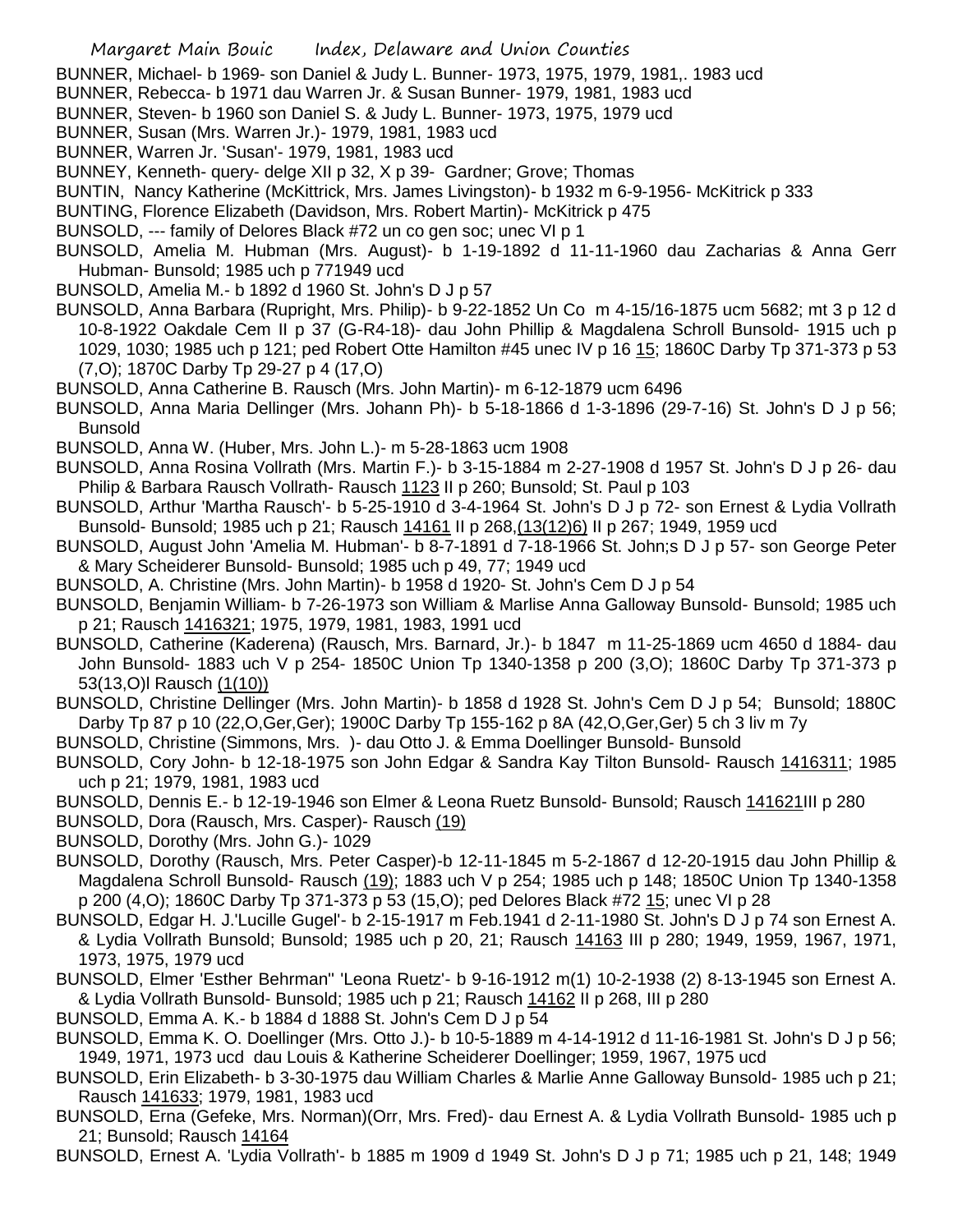ucd; Rausch (1416)II p 268

- BUNSOLD, Estella (Scheiderer, Mrs. Clarence)- dau August John & Amelia M. Hubman Bunsold- Bunsold BUNSOLD, Esther Behrman (Mrs. Elmer)- b 10-1-1916 m (1) 10-2-1938- Rausch (14162)
- BUNSOLD, Eva Marie (Rausch, Mrs. George Casper)(Red)- b 5-24-1859 1861 d 5-20-1884 dau Johann Phillip & Magdalena Schroll/Shroll Bunsold- 1985 uch p 113; unec VI p 28; 1880C Darby Tp 90 p 10 (21,O,Ger,Ger)
- BUNSOLD, Frieda A. K.- b 1900 d 1918 St. John's Cem D J p 54 dau John Martin & Christine Dellinger Bunsold- 1900C Darby Tp 158-162 p 8A (2/12,O,O,O)
- BUNSOLD, George Peter 'Mary Scheiderer'- m 4-23-1882 ucm 7162- son John Phillip & Magdalene Schroll Bunsold- Bunsold; 1880C Darby Tp 90 p 11 (24,O,Ger,Ger)
- BUNSOLD, Hulda (Rausch, Mrs. Lutrelle)- 6-20-1943 dau August John & Amelia M. Hubman Bunsold-**Bunsold**
- BUNSOLD, Johann Ph 'Anna Maria Dellinger' b 6-27-1862 d 9-8-1891 (29-2-11)- St. John's D J p 50; Bunsold
- BUNSOLD, John 'Dorothy'- 1029
- BUNSOLD, John Edgar- son Edgar & Lucille Gugel Bunsold- Bunsold; Rausch 141631
- BUNSOLD, John Edgar- 'Sandra Kay Tilton'-b 1-24-1945 m 8-9-1969 son John Edgar & Lucille Gugel Bunsold-Bunsold; 1985 uch p 21; Rausch 141631 III p 250; 1949, 1959(14),1979, 1981, 1983 ucd
- BUNSOLD, John Martin 'Anna Catherine B. Rausch'- b 1854 m 6-12-1879 ucm 6496 d 1945 St. John's D J p 54; 1870C Darby Tp 29-27 p 4 (7,O)
- BUNSOLD, John Martin 'A. Christine Dellinger'- Bunsold
- BUNSOLD, John (Joham)Phillip 'Magdalena Schroll'- b 5-1-1813 m 9-7-1845 ucm 1068 d 1-5-1892 (78-8-4)- St. John's Cem D J p 61; 1985 uch p 121; 1850C Union Tp 1340-1358 p 200 (38, Ger);1860C Darby Tp 371-373 p 53 (47, Bav); 1870C Darby Tp 29-27 p 4 (57, Ger); ped Robert Hamilton #45 30; ped Delores Black #72 18, 30-unec IV p 16, VI p 28, 32; 1883 uch V p 235, 254; 1877 uca p 35, 59
- BUNSOLD, John T.- son John Phillip & Magdalena Schroll Bunsold- 1880C Darby Tp 90 p 10 (18,O,Ger,Ger)
- BUNSOLD, J. P. M. -St. John's D J p 86
- BUNSOLD, Justus- b 1897 d 1923 St. John's D J p 63
- BUNSOLD, Katherine (Rausch, Mrs. Bernhard)- b 1847 m 1869 d 1884- Rausch II p 281
- BUNSOLD, Larry 'Peggy Ann Cook'- m 6-13-1965 son Arthur & Martha Rausch Bunsold- Rausch 141611, 13(12)61; Marysville p 23; 1949, 1981, 1983,1991 ucd
- BUNSOLD, Laura M.- b 1-7-1888 d 12-22-1973 St. John's Cem D J p 54 dau John Martin & Christine Dellinger Bunsold- 1949,1959, 1967, 1971 ucd; 1900C Darby Tp 155-162 p 8A (12,O,O,O)
- BUNSOLD, Leona Ruetz(Mrs. Elmer)-m 8-13-1945- Bunsold; Rausch (14162)
- BUNSOLD, Lillian Anna Maria (Burns, Mrs. Norman)- b 1-22-1912 m 8-6-1933 d 2-24-1993(81)- St, Paul's Cem- dau Martin F. & Anna Rosina Vollrath Bunsold- Bunsold; Rausch 11232 II p 260; St. Paul p 17, 86, 104
- BUNSOLD, Lori Leigh (Rausch, Mrs. Jay D.)-b 1970 m 7-11-1992- dau Larry & Peggy Ann Cook Bunsold-Bunsold; Rausch 13(12)611; 1416111; St. Paul p 125; 1979 ucd
- BUNSOLD, Lucille M.Gugel (Mrs. Edgar)- b 6-29-1916 m 1941 St. John's D J p 74; 1985 uch p 21; Rausch (14163); 1949, 1959, 1967, 1971, 1973, 1975, 1979, 1981, 1983, 1991 ucd
- BUNSOLD, Lydia Barber (Burger, Mrs. Alfred George)- b 12-2-1892 m 12-12-1926 d 4-28-1955 St. Paul p 28- Bunsold; Burger
- BUNSOLD, Lydia Vollrath (Mrs. Ernest A.)- b 1-15-1887 m 1909 d 5-9-1970 St. John's D J p 71; dau Adam & Barbara Rausch Vollrath- Bunsold; Rausch 1416; 1949, 1959, 1967 ucd
- BUNSOLD, Magdalena Schroll (Mrs. John Phillip)- b 9-27-1821 m 9-7-1845 ucm 1068; d 12-10-1882 (61-2-13) St. John's D J p 61; dau Wolfgana Schroll- 1985 uch p 121; ped Robert Hamilton #45 31; unec IV p 16, VI p 28, 32; ped Delores Rausch Black 3119;1850C Union Tp 1340-1358 p 200 (27, Ger); 1860C Darby Tp 371-373 p 53 (39, Bavaria); 1870C Darby Tp 29-17 p 4 (49, Ger); 1880C Darby Tp 90 p 10 (59,Ger,Ger,Ger)
- BUNSOLD, Malinda (Greenbaum, Mrs. Edward)-b 7-27-1909 m 2-27-1935 d 9-5-1994 (85) St. John's Cemdau Martin F. & Anna Rosina Vollrath Bunsold- Bunsold
- BUNSOLD, Margaret- dau John & Magdalena Schroll Bunsold- 1860C Darby Tp 371-373 p 53 (10,O); 1870C Darby Tp 29-27 p 4 (19,O)
- BUNSOLD, Margaretta (Ell, Mrs. John S.)- m 3-9-1873 ucm 5237; 794; unec VIII p 70, 71; 1880C Millcreek Tp 91
- BUNSOLD, Maria (Mrs. Peter)- b 10-4-1866 d 8-12-1953 St. John's D J p 60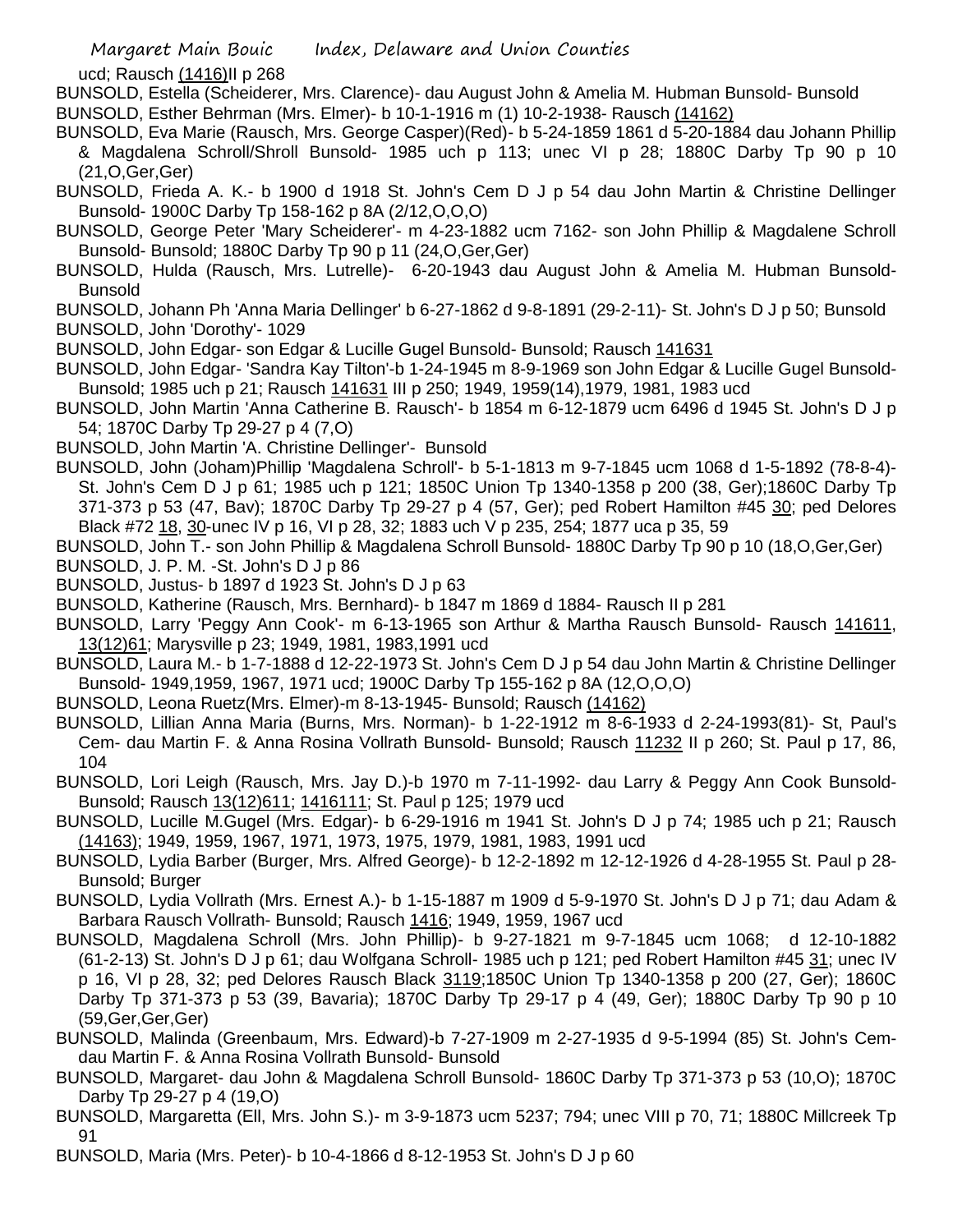BUNSOLD, Marie A.- b d 1886 St. John's D J p 54

BUNSOLD, Marie (Rausch, Mrs. G. Casper)- b 5-24-1959/1861 m 10-1880 d 5-1884- Rausch (113) II p 260; St. Paul p 73

- BUNSOLD, Marie (Rausch, Mrs. Erwin)- dau Otto J. & Emma Doellinger Bunsold- Bunsold
- BUNSOLD, Malinda (Gruenbaum, Mrs. Edward)- b 5-27-1909 dau Martin & Rosina Vollrath Bunsold- Rausch 11231; Bunsold
- BUNSOLD, Marlise Anne Galloway (Mrs. William Charles)- m 8-14-1971 dau John Galloway- 1985 uch p 21; Bunsold; Rausch (141632); 1973, 1975, 1979, 1981, 1983, 1991 ucd
- BUNSOLD, Martha- b 1920 d 1932 St. John's D J p 57
- BUNSOLD, Martha Anna Rausch (Mrs. Arthur)- b 2-10-1913 m 9-23-1934 d 5-28-1986 St. John's D J p 72 dau J. Lewis & Dorothea Rausch Rausch- Rausch (14161) II p 268,13(12)6 II p 267, III p 279; Bunsold; 1949 ucd
- BUNSOLD, Martin- son John & Magdalene Schroll Bunsold- 1850c Union Tp 1340-1358 p 200 (1,O); 1860C Darby Tp 371-373 p 53 (6,O); 1870C Darby Tp 29-27 p 4 (15,O); 1880C Darby Tp 87 p 10 (26,O,Ger,Ger) p 241A
- BUNSOLD, J. Martin- son J. P. & M. b Apr 1837 d 5-28-1858 St. John;s D. J. p 86
- BUNSOLD, Martin F. 'Anna Rosina Vollrath'- b 1-27-1883 m 2-27-1908 d 9-19-1969 bur St. Paul's Luth. Cem D J p 2600 - son Peter & Mary Scheiderer Bunsold- Bunsold; Rausch (1123) II p 260; St. Paul p 103
- BUNSOLD, Mrs. Martin- d 11-3-1882 mt 11-8-1882
- BUNSOLD, M. (Mrs. J. P.)- St. John;s D J p 86
- BUNSOLD, Mary E. (Rausch, Mrs. George Casper)- m 10-17-1880 ucm 6818
- BUNSOLD, Mary- dau John Phillip & Magdalena Schroll Bunsold- 1860C Darby Tp 371-373 p 53 (1,O); 1870C Darby Tp 29-27 p 4(11,O)
- BUNSOLD, Mary Scheiderer (Mrs. George P.)- m 4-23-1882 ucm 7162-Bunsold
- BUNSOLD, Meta (Fraasch, Mrs. Herbert)- d 6-7-1974 bur Denver, Col.- Bunsold
- BUNSOLD, Nancy Lee (Clevenger, Mrs. Robert)- m 12-2-1967 dau Arthur & Martha Rausch Bunsold- m 12-2-1967- 1985 uch p 26; Bunsold; Rausch 141612, 13(12)62; 1949, 1959 ucd
- BUNSOLD, Otto J.'Emma K. O. Doellinger'- b 7-21-1889 m 1912 d 5-11-1966 St. John's D J p 56; 1949 ucdson John & Christine Anna Maria Dellinger Bunsold- Bunsold; 1959 ucd; 1900C Darby Tp 155-162 p 8A (10,O,O,O)
- BUNSOLD, Peggy Ann Cook (Mrs. Larry)- m 9-23-1934 dau Griff C. Cook- Bunsold; Rausch (141611), (13(12)61); 1979 ucd
- BUNSOLD, George Peter 'Maria'- b 1-24-1856 d 4-2-1916 St. John's D J p 60 son John & Magdalena Schroll Bunsold- 1860C Darby Tp 371-373 (4,O); 1870C Darby Tp 29-27 p 4 (13,O); 1880C Darby Tp 90 p 10 (24,O,Ger,Ger)
- BUNSOLD, young son Peter & Maria d 12-28-1904 St. John's D J p 60
- BUNSOLD, Richard Allen- b 11-6-1949 son Elmer & Leona Ruetz Bunsold-Bunsold; Rausch 141622 III p 280
- BUNSOLD, Sandra Kay Tilton (Mrs. John Edgar)- m 8-9-1969 dau Paul M. Tilton- 1985 uch p 21 Bunsold; 1979,1981, 1983
- BUNSOLD, Susan Kathleen- b 7-10-1976 dau William Charles & Marlise Anne Galloway Bunsold- 1985 uch p 21; Bunsold; unec IX p 3; 1983 ucd
- BUNSOLD, Valerie Lynn- b 6-5-1973 dau Larry & Peggy Ann Cook Bunsold- Bunsold; Rausch 13(12)612, 1415112; 1979 ucd
- BUNSOLD, William Charles 'Marlise Anne Galloway'- m 8-14-1971 son Edgar & Lucille Gugel Bunsold- 1985 uch p 21; Rausch 141632 III p 380; 1949, 1959(11), 1967, 1973,1975, 1979, 1981, 1983, 1991 ucd
- BUNSTOCK, Beulah- adopted by John Logan Bunstock- Freshwater p 160-1
- BUNSTOCK, Clarence 'Lillie E.'- b 9-8-1880 son William & Nancy Ann Freshwater Bunstock- Freshwater p 160-1
- BUNSTOCK, Clarice Nancy- b 2-17-1926 dau John Logan Bunstock- Freshwater p 160-1
- BUNSTOCK, Cora Lee (Ray, Mrs. John)(Galloway, Mrs. Albert)- b 4-26-1882 m(1) 8-22-1906 (2) 7-5-1916 dau William & Nancy Ann Freshwater Bunstock- Freshwater p 160-1
- BUNSTOCK, Doris Edith- b 8-9-1912 dau Clarence & Lillie E. Bunstock- Freshwater p 160-1
- BUNSTOCK, Eadith- b 7-1-1885 d 8-13-1887 dau William & Nancy Ann Freshwater Bunstock- Freshwater p 160-1
- BUNSTOCK, Edna Stewart, Mrs. John)- b 8-4-1909 m 1-13-1928 dau Clarence & Lillie E. Bunstock-Freshwater p 160-1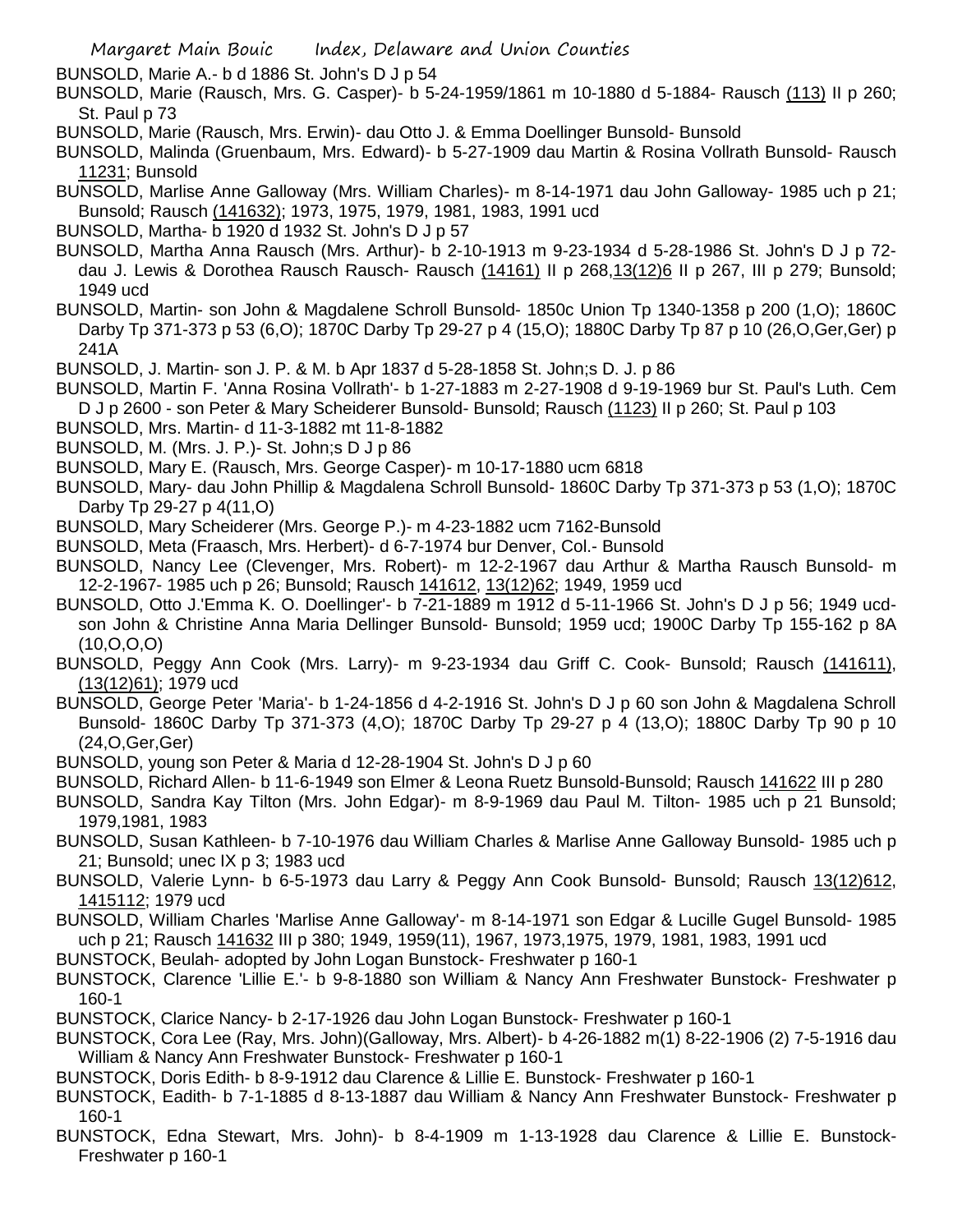BUNSTOCK, Gertrude Montz (Mrs. John Logan)- Freshwater p 160-1

BUNSTOCK, John Logan 'Gertrude Montz'- b 10-25-1887 son William & Nancy Ann Freshwater Bunstock-Freshwater p 160-1

BUNSTOCK, Kenneth Raymond- b 9-21-1925 d 12-19-1925 son John Logan Bunstock- Freshwater p 160-1

BUNSTOCK, Laura Frances- b 2-4-1915 dau Clarence & Lillie E. Bunstock- Freshwater p 160-1

- BUNSTOCK, Lillian Imogene- b 12-27-1919 dau Clarence & Lillie E. Bunstock- Freshwater p 160-1
- BUNSTOCK, Lillie E. (Mrs. Clarence)- m 6-20-1906- Freshwater p 160-1
- BUNSTOCK, Lula Scottsbluff (Mrs. John Logan)- Freshwater p 160-1
- BUNSTOCK, Minnie May (Wilson, Mrs. Charles)(Wagoner, Mrs. )- b 8-6-1889 dau William & Mary Ann Freshwater Bunstock- Freshwater p 160-1
- BUNSTOCK, Nancy Ann Freshwater (Mrs. William)- b 3-7-1849 m 8-10-1879 d 3-28-1911 dau William & Sarah Campbell Freshwater- Freshwater p 160-1
- BUNSTOCK, Richard Lewis- b 9-30-1927 son Clarence & Lillie E. Bunstock- Freshwater p 160-1
- BUNSTOCK, Robert Madely- b 7-17-1917 son Clarence & Lillie E. Bunstock- Freshwater p 160-1
- BUNSTOCK, William Arthur- b 11-24-1927 d 11-19-1929 son John Logan- Freshwater p 160-1
- BUNSTOCK, William Henry- b 10-20-1929 son Clarence & Lillie E. Bunstock- Freshwater p 160-1
- BUNSTOCK, William 'Nancy (Freshwater, Mrs. Thaddeus)- m 8-10-1879- Freshwater p 160-1
- BUNTAINE, Robert A. 'Sandra'- 1975 ucd
- BUNTAINE, Robert- b 1966 son Robert A. & Sandra Buntaine- 1975 ucd
- BUNTAINE, Sandra (Mrs. Robert A.)- 1975 ucd
- BUNTEN, Beth Anne (Born, Mrs. Philip Steven)- b 1966 m 8-29-1987 dau Chris N. Jr. & Phyllis A. Bunton-Born; 1971 dcd
- BUNTEN, Chris E. 'Josephine' d 4-15-1982 (64) bur Fairview Memorial- Bunten
- BUNTEN, Chris N. Jr. 'Phyllis Anne Scheidwelder- 1971 dcd son Chris E. & Josephine Bunten- Bunten
- BUNTEN, Cincy S. (Mrs. Dwane B.)- 1991 ucd
- BUNTEN, Dave- Bunten
- BUNTEN, Davee Ann Cochran (Mrs. Dwane David)- m 7-21-1984 dau Carroll & Ann Cochran- Bunten
- BUNTEN, David A.- son Chris E. & Josephine Bunten
- BUNTEN, Dwane David 'Davee Ann Cochran''Cindy S.'- m 7-21-1984 son Dave Bunten- Bunten' 1991 ucd
- BUNTEN, Evelyn (Kuhm, Mrs. )- sister Charles E. Bunten- Bunten
- BUNTEN, Janice M. (Aills, Mrs. )- dau Chris E. & Josephine Bunten- Bunten
- BUNTEN, Josephine (Mrs. Chris E.)- Bunten
- BUNTEN, Ola Mae (Briggs, Mrs. )- sister Charles E. Bunten- Bunten
- BUNTEN, Patricia.- dau Chris E. & Josephine Bunten- Bunten
- BUNTEN, Phyllis Anne Scheidwelder (Mrs. Chris N. Jr.)- 1971 dcd; Bunten
- BUNTING, Jemima (Bartlett, Mrs. Isaac)- m 5-17-1810 onwq I
- BUNTING, Margaret (Core, Mrs. )- heir of William B. Bunting- uccp p 47
- BUNTING, William B.- 1883 uch V p 353, 416; uccp p 47; 1877 uca p 53, 75; unec IV p 7
- BUNTS, Benjamin 'Betsy Pickeral'- m Berlin Tp dcga p 57 Ohio State Gaz 5-3-1832
- BUNTS, Betsy (Pickeral, Mrs. )(Mrs. Benjamin)- m Berlin Tp dcga p 57 Ohio State Gaz 5-3-1832 BUNYON, Kenneth- Bunyon
- BUNYON, Shawn- son Kenneth Bunyon- engaged to Anita Pettry- Bunyon
- BUOSHER, Nancy (Freshwater, Mrs. Thaddeus)- m 3-25-1818- Freshwater p 238
- BUPP, Ronald- Bupp
- BUPP, Vena Lee- dau Ronald Bupp engaged to Robert S. Snyder
- BURAH, Charley- delge IX p 62 (1839)
- BURAM, William- 1883 uch III p 341
- BURATTI, Kathy- query- Adams- unec XIV p 50, X p 79
- BURBA, Charles E.- d 1950 son Raymond E. & Francis Robinson Burba- Burba
- BURBA, Daisy- dau David & Mary B. Scheetz Burba- Burba
- BURBA, David 'Mary B. Scheetz'- Burba
- BURBA, David W.- son Raymond E. & Frances Robinson Burba- Burba
- BURBA, Elaine (Harlow, Mrs. )- dau Raymond E. Burba- Burba
- BURBA, Frances Robinson (Mrs. Raymond E.) d 1955- Burba
- BURBA, Frieda (Parks, Mrs. )- dau David & Mary B. Scheetz Burba- Burba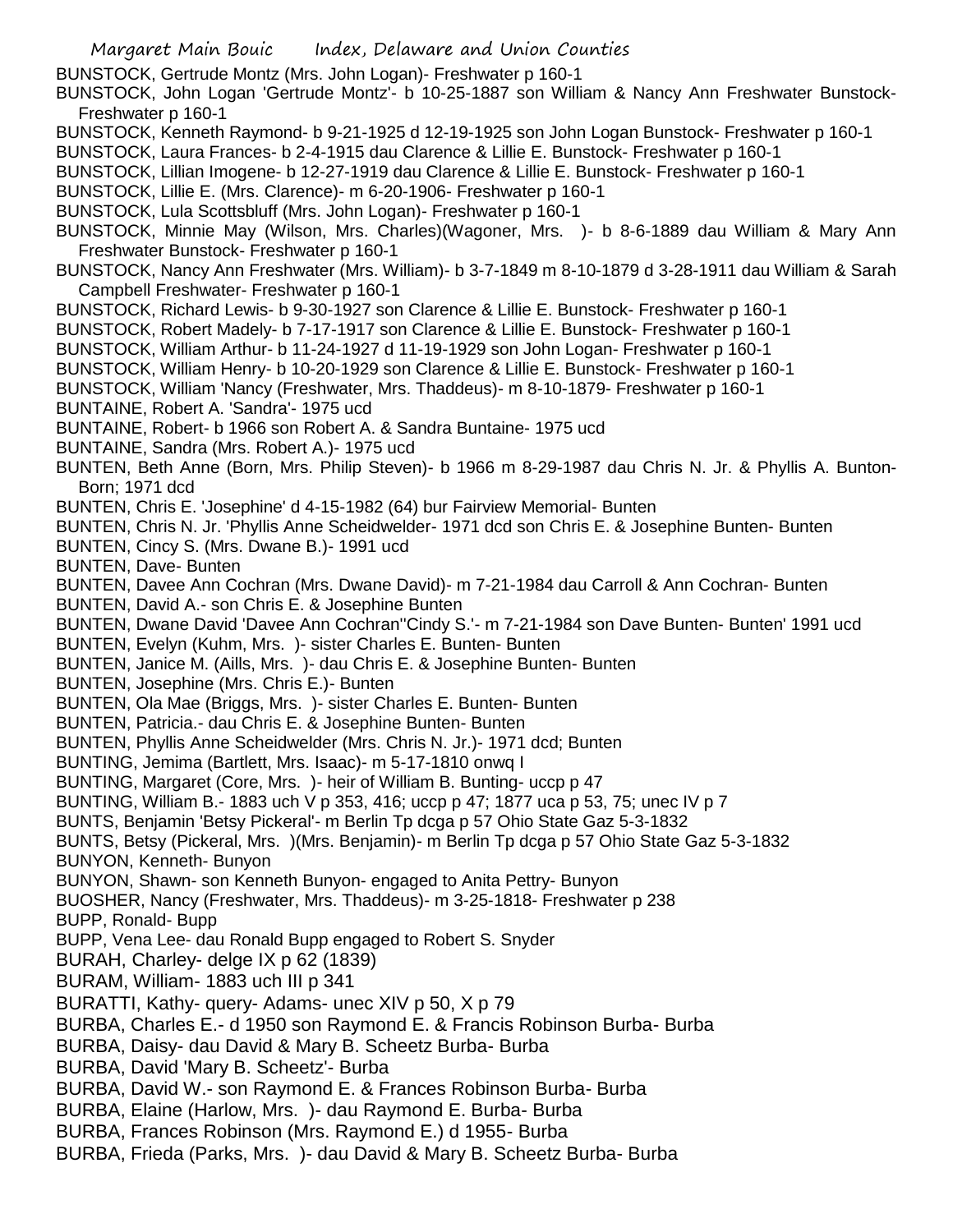- Margaret Main Bouic Index, Delaware and Union Counties
- BURBA, Gerald L.- son Raymond E. & Frances Robinson Burba- Burba
- BURBA, Judith (Crowe, Mrs. )- dau Raymond E. Burba- Burba
- BURBA, Martha E. Leonard (Seaman, Mrs. Mike) (Mrs. Raymond E.)- b 7-24-1912 d 2-14-1993 (80) York Cem- dau James & Weltha Mozzella Leonard- Burba; 1973 ucd
- BURBA, Mary B. Scheetz (Mrs. David)- Burba
- BURBA, Mary (Warrener, Mrs. )- dau Raymond E. Burba- Burba
- BURBA, Mildred (Burk, Mrs. )- dau David & Mary B. Scheetz Burba- Burba
- BURBA, Miriam (Ellis, Mrs. )(Dial, Mrs. )- dau Raymond E. & Frances Robinson Burba- Burba
- BURBA, Ocie (Burnett, Mrs. )- du David & Mary B. Scheetz Burba- Burba
- BURBA, Raymond E. 'Frances Robinson''Martha E.Seaman'- b 2-25-1908 d 20401990 bur York Cem- son David & Mary B. Scheetz Burba- Burba 1973 ucd
- BURBA, Stella Mae (Kindell, Mrs. Robert William)- m 3- 1941- Graham (127444)
- BURBAKER, Addie- 1949 ucd
- BURBAUGH, Augusta May Hastings (Mrs. Edward)- m 1906 d 1953- Burbaugh; 1949 ucd
- BURBAUGH, Carol- 1979 ucd
- BURBAUGH, Dorothy Louise- dau Edward & Augusta May Hastings Burbaugh- Burbaugh; 1949, 1959, 1971, 1975, 1979, 1981, 1983 ucd
- BURBAUGH, Edward'Augusta May Hastings'- b 12-2-1880 m 1906 son William & Mary Louise Weist Burbaugh- Burbaugh; 1949, 1959 ucd
- BURBAUGH, Iva (Mrs. James Merritt)- W. Brown VI p 764
- BURBAUGH, Lillie M. Harris (Mrs. Samuel)- b 3-13-1890 m 5-16-1912 d 11-17-1972 bur LaRue- dau William & Elizabeth Stoddard Harris- Burbaugh; 1949, 1959, 1971, 1973 ucd
- BURBAUGH, Mary Louise Weist (Mrs. William)- Burbaugh
- BURBAUGH, Samuel 'Lillie M. Harris'- b 4-6-1887 m 5-16-1912 d 3-1-1972 bur Larue- son William & Mary Louise Weist Burbaugh- Burbaugh; 1949, 1959, 1971, 1973 ucd
- BURBAUGH, William 'Mary Louise Weist'- Burbaugh
- BURBECK, Pauline- inquiry- unec V p 26 (Tanner family)
- BURBRINK, Dale- son Franklin & Frances A. Nicol Burbrink- Nicol
- BURBRINK, Frances A. Nicol (Mrs. Franklin)- b 2-19-1914 m 9-6-1936 d 11-16-1987 dau Frank & Emma Scheiderer Nicol- Nicol
- BURBRINK, Franklin 'Frances A. Nicol'- m 9-6-1936- Nicol
- BURBRINK, Jane (Meyer, Mrs. )- dau Franklin & Francis A. Nicol Burbrink- Nicol
- BURCE, Joshua- 1820C Big Rock Tp
- BURCE, Margaret- Pabst Pion II p 183
- BURCETT, Donald Eugene- son David Lewis Burcett- Burcett
- BURCETT, Donna Fay- stillborn 4-6-1967 dau David Lewis Burcett- Burcett
- BURCH, Admal- 1880C Marlborough Tp p 343A
- BURCH, Adriel 'Eliza Olds'- 1880 dch p 785; 1908 dch p 389- Burch; Powell p 195
- BURCH, Adroyal- b 11-10-1843 d 6-20-1918 Mlb p 192
- BURCH, Alvira- d 7-24-1867 (51-10-28) Westfield Baptist Cem Powell p 352
- BURCH, Blanche (Mrs. )- Burch
- BURCH, Alphonso- son Samuel & Rachel Maine Burch- Asp 349
- BURCH, Amy Jane- b 12-13-1957 dau Carroll Junior & lula Maxine Stanley Burch- Weiser p 315
- BURCH, Arkie- son A. & E. d 11-16-1866 (4d) Winsor Corners Cem Powell p 195
- BURCH, Benjamin W.- b 1872 d 1944- Mlb p 192
- BURCH, Betty (Fawn, Mrs. Frank Wesley)- Burch; Fawn
- BURCH, Blanche (Mrs. )- Burch
- BURCH, Calvin 'Sarah C. Ridgeway'- m 2-27-1853 dcm
- BURCH, Carol (Terry, Mrs. )- dau Lewis Arthur & Hilda Burch- Burch
- BURCH, Carroll Junior 'Lula Maxine Stanley'- b 12-24-1921 m 9-16-1944- Weiser p 315
- BURCH, Cassius C. 'Lula (Phobe) Mooney'- b 1-28-1842 d 7-19-1921- dcc Linda Congrove Lasley 28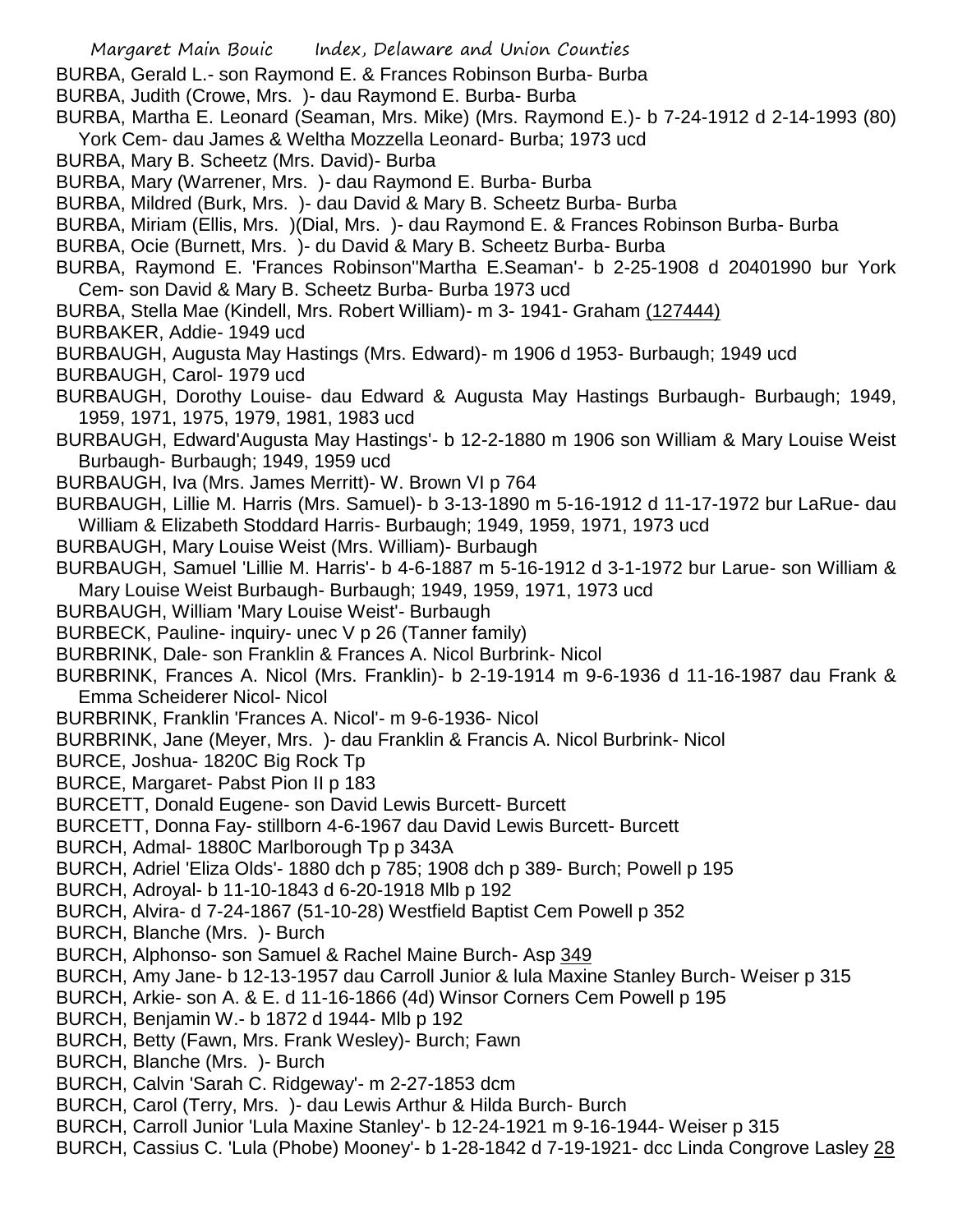- BURCH, Cassius E. 'Susie M. Kennedy'- b 7-4-1874 m 11-28-1893 d 6-25-1920 son Cassius C. & Lula (Phobe) Mooney Burch- dcc Linda Congrove Lasley 14; 1985 uch p 30
- BURCH, Charles F.- Burch
- BURCH, Charles- son Lewis Arthur & Hilda Burch- Burch
- BURCH, Charles'Patti'- 1991 ucd
- BURCH, Charlotte (Harter, Mrs. ) -sister Ernest R. Burch- Burch
- BURCH, Don, Jr. 'Judy Ann Jones'- m 2-23-1963 Freshwater p 95
- BURCH, Donald A.- son Merle A. & Dorothea Hulse Burch- Burch
- BURCH, Dorothea Hulse (Mrs. Merle A.)- d 6-19-1980 (60) dau Florence Hulse- Burch
- BURCH, Edith (Bowles, Mrs. )- sister Ernest R. Burch- Burch
- BURCH, Eleanor (Weiss, Mrs. )- dau Lewis Arthur & Hilda Burch- Burch
- BURCH, Eliza Olds (Mrs. Adrial)- b 4-4-1840 d 3-22-1922- Mlb p 192; Burch; Powell p 195
- BURCH, Emeline- dau H. & A.- Westfield Baptist Cem Powell p 352
- BURCH, Emma Elizabeth Burkholder (Mrs. Norman)- b 9-2-1879 d 2- 1913 dau William Reuben & Laura Alice Bender Burkholder- Weiser p 119
- BURCH, Erasmus Ross 'Lucy Wells'- b 1790 d 9-20-1832 (42)- Old Millcreek Cem Powell p 77 son Admiral & Betsy Baker Burch- Hansen letter; delge V p 39
- BURCH, Erastus- wsc Grah p 36
- BURCH, Ernest R. 'Pearl M.'- d 3-6-1980 (61) bur Mansfield- Burch
- BURCH, Ethel- dau Samuel & Rachel Maine Burch- Asp 349a
- BURCH, Gilbert- brother Ernest R. Burch- Burch
- BURCH, Harold W.- son Ernest R. & Pearl M. Burch- Burch
- BURCH, Henry- 1880C Marlborough Tp p 343A
- BURCH, Herbert A. 'Mary Isa Strine'- b 1878 d 1926 Marlborough Cem p 192
- BURCH, Hermon? (Benedict, Mrs. Alvin)- m 3-18-1841 dcm
- BURCH, Hilda (Mrs. Lewis Arthur)- Burch
- BURCH, Janet (Adkins, Mrs. Gene)- dau Merle A. & Dorothea Hulse Burch- Burch
- BURCH, Jean (Nicolosi, Mrs. )- dau Merle A. & Dorothea Hulse Burch- Burch
- BURCH, Jeannette (Broge, Mrs. Arthur Charles)- b 1-14-1898 m 4-28-1914 dau Cassius E. & Susie M. Kennedy Burch- 1985 uch p 1; dcc Linda Congrove Lasley 7
- BURCH, Jo Ann (Carmean, Mrs. )- dau Ernest R. & Pearl M. Burch- Burch
- BURCH, Judy Ann Jones (Mrs. Don Jr.)- b 8-13-1945 m 2-23-1963 dau Kenneth William & Vivian Wilson Jones- Freshwater p 95
- BURCH, Lewis Arthur 'Hilda'- d 5-8-1982 (68) bur Marlborough Cem son Blanche Burch- Burch
- BURCH, Linda Lou (Young, Mrs. James Lee)- b 5-4-1945 m 7-4-1959 dau Carroll Junior & Lula Maxine Stanley Burch- Weiser p 315
- BURCH, Lloyd B.- b 1883 d 1942 Mlb p 192
- BURCH, Lucinda- delge IX p 34
- BURCH, Lucy Wells (Mrs. Erasimus Ross)(Wright, Mrs. Jonathan)- m c 1833 d Marysville,Cal.- dau George Wells- Clara Hansen letter; delge V p 39, VIII p 68
- BURCH, Lula Maxine Stanley (Mrs. Carroll Junior)- b 10-20-1923 m 9-16-1944 dau Harry Delbert & lula Bell Rowe Stanley- Weiser p 315
- BURCH, Marion- d 7-30-1850 (5m 21d)- Westfield Baptist Cem- Powell p 352
- BURCH, Mary Isa Strine (Mrs. Herbert A.)- b 1884 d 1922 Mlb p 192
- BURCH, Mary M.- dau A. R. & Eliza b 12-20-1875 d 3-17-1901-Winsor Corners Cem- Powell p 192
- BURCH, Melinda (Bishop, Mrs. Elijah T.)- dau Adriel Burch- 1880 dch p 785
- BURCH, Melvin- son H. & A. d 12-3-1847(5-10-29) Powell p 352
- BURCH, Michael A.- son Charles F. Burch- Burch
- BURCH, Mildred Elizabeth (Hortenson, Mrs. Henry)- b 4-17-1908 d 8-1936 dau Herman & Emma Elizabeth Burkholder Burch- Weiser p 119
- BURCH, Miriam Laird (Cooper, Mrs. Richard D.)(Mrs. Robert)- b 10-10-1901 d 5-11-1993 (91) bur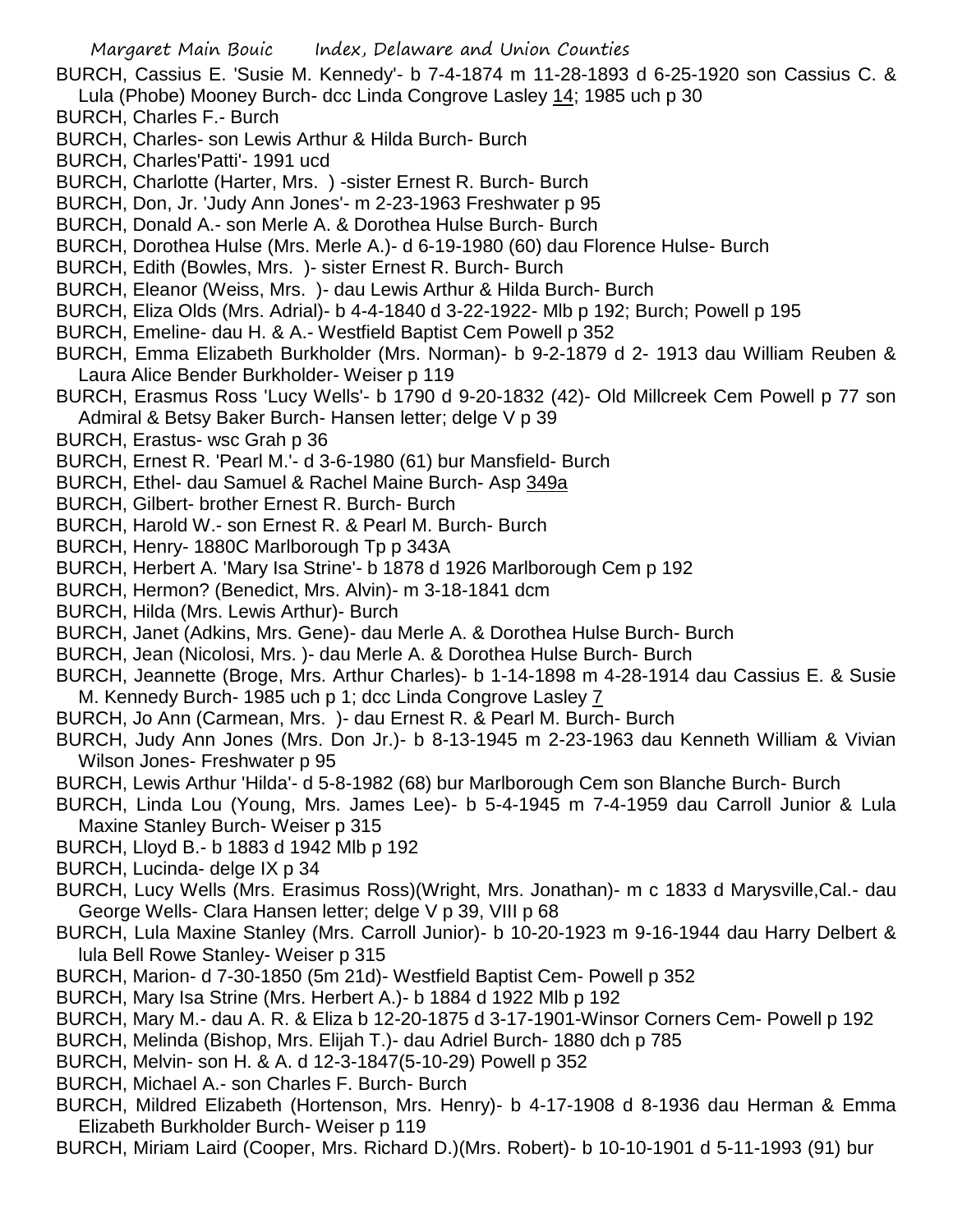- Margaret Main Bouic Index, Delaware and Union Counties Cedarville- dau Matthew & Jenny Zerby Laird- Burch BURCH, Myra- dau A. & E d 1-26-1870 (27d) Winsor Corners Cem Powell p 195 BURCH, Norman 'Emma Elizabeth Burkholder'- Weiser p 119 BURCH, Odus L.- b 1879 d 1897 Mlb p 151 BURCH, Patti (Mrs. Charles)- 1991 ucd BURCH, Pearl M. (Mrs. Ernest R.)- Burch BURCH, Rachel Maine (Mrs. Samuel)-b 1770 dau Joshua & Rachel Peckham Maine- Asp121 BURCH, Robert A.- brother Ernest R. Burch- Burch BURCH, Robert L.- representative 1988- delge IV p 54 BURCH, Robert 'Miriam Laird'- Burch BURCH, Ruby (Keller, Mrs. Robert)- b 2-14-1921 m 6-20-1940- Weiser p 157 BURCH, Ruth (Kehl, Mrs. Thomas Clair)- Weiser p 527 BURCH, Samuel 'Rachel Maine'- Asp (121) BURCH, Sarah C. ridgeway (Mrs. Calvin)- m 2-27-1853 dcm BURCH, Susan- 1991 ucd BURCH, Susie Kennedy (Mrs. Cassius E.)- b 2-15-1879 m 11-28-1893 d 3-12-1970 dau Micgael & Ellen Bolster Kennedy- 1985 uch p 30; dcc Linda Congrove Lasley 15 BURCH, Tara Nicole- dau Charles & Patti Burch- Burch- engaged to Robert Gene Horney,Jr. BURCH, Thelma (Landon, Mrs. )- dau Blanche Burch- Burch BURCH, Thomas- son Lewis Arthur & Hilda Burch- Burch BURCH, Valetta (Winegardner, Mrs. Larry Dean)- m 8-14-1965- Genther p 104; Graham (1614411); Mitchell (112187411); Taylor (117411) BURCH, William- brother Ernest R. Burch- Burch BURCHALL, Warrens & Genealogical directories- unec XIV p 61 BURCHAM, Bess Snyder (Mrs. John)- d 10-7-1981 Missouri- Burcham BURCHAM, Henry G.- 1877 uca p 44 BURCHAM, John 'Bess Snyder'- Burcham BURCHARD, Beatrice (West, Mrs. )- dau Dr. Shannon & Monna E. Smith Burchard- Burchard BURCHARD, Irene (Mrs. Roy L.)- 1961, 1969 dcd BURCHARD, Monna E. Smith (Mrs. Dr. Shannon)- d 6-2-1965 (75) bur Urbana- Burchard BURCHARD, Ronald L.- 1969 dcd BURCHARD, Roy L. 'Irene- 1961, 1969 dcd BURCHARD, Dr. Shannon 'Monna E. Smith'- d 1957- Burchard BURCHBES, Titus- 1908 dch p 389 BURCHELL, Clyde- d 7-21-1896 (1y1m) Oakdale Cem p 14 (E) BURCHELL, Sybilla (Irwin, Mrs. David Muhlenberg)- Weiser p 187 BURCHETT, Ada- b 1976 dau Paul V. & Peggy L. Burchett- 1980 dcd BURCHETT, Alta Caroline (Mrs. )- d 7-23-1975 (82) bur Ky- Burchett BURCHETT, Angeline (Deering, Mrs. )- dau Alta Caroline Burchett- Burchett BURCHETT, Anna Fannin (Mrs. John Lewis)- Burchett BURCHETT, Arthur- b 1970 son Arthur D. & Christine Burchett- 1971, 1973, 1979 ucd BURCHETT, Arthur D. 'Christine'- 1971, 1973, 1979 ucd BURCHETT, Barbara- dau Elmer C. & Betty Levering Burchett- Burchett BURCHETT, Bertha Leadingham (Mrs. John Lewis)- Burchett BURCHETT, Betty Levering (Mrs. Elmer C.)- Burchett BURCHETT, Bill H. b 3-27-1944 d 7-24-1992 (48) Forest Grove Cem- son Winfred & Goldie Burchett- Burchett BURCHETT, Billy H.,Jr.- son Bill Burchett- Burchett
- BURCHETT, Brenda Kay- b 1955 dau Lewis & Darlene Burchett- 1967, 1971,1973, 1975 ucd; engaged to Jack Lucas
- BURCHETT, Carolyn- b 1963 dau William & Polly Burchett- 1967,1971, 1973, 1975, 1979 ucd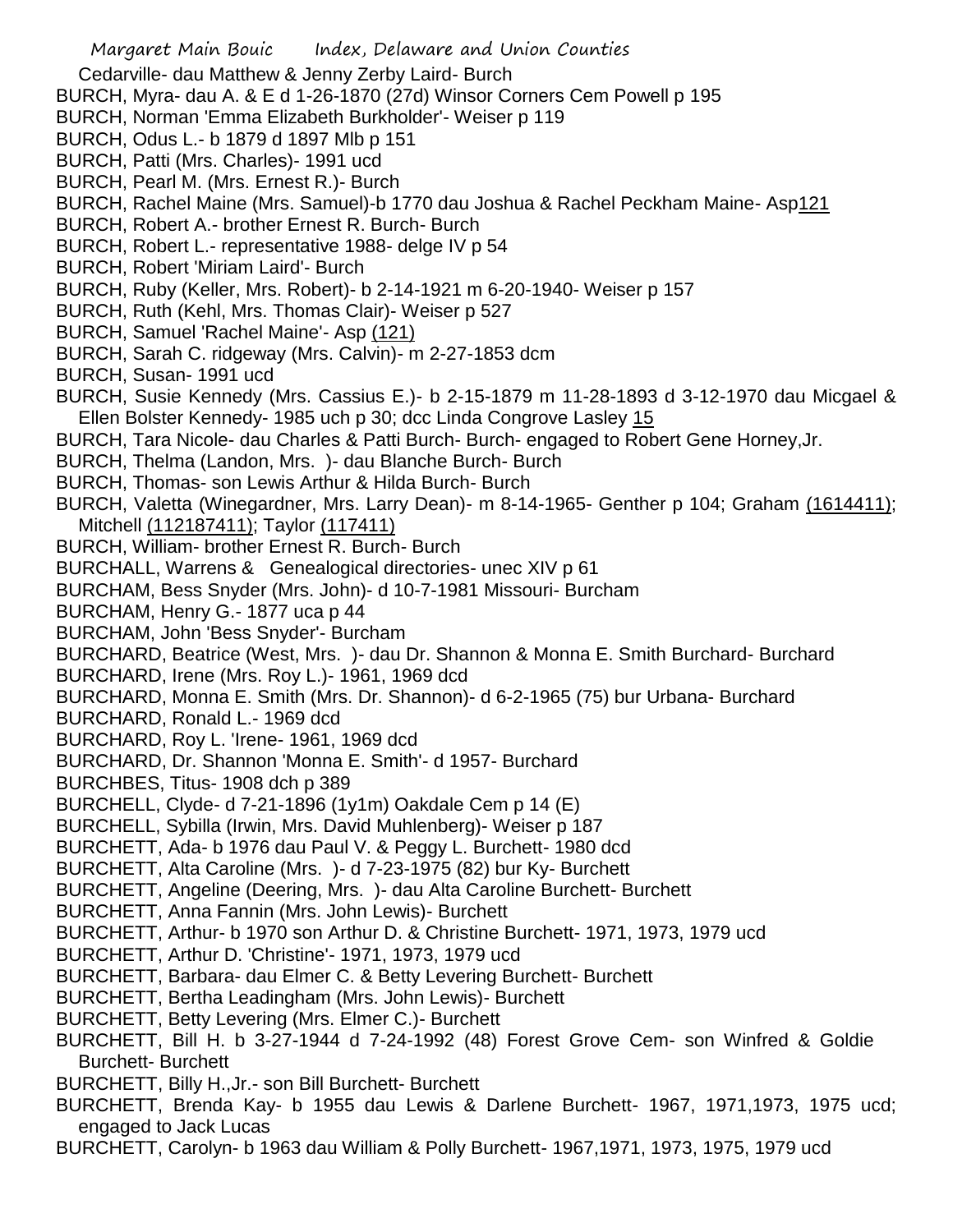- Margaret Main Bouic Index, Delaware and Union Counties
- BURCHETT, Christine (Mrs. Arthur D.)- 1971, 1973, 1979 ucd
- BURCHETT, Dale- son Elmer C. & Betty Levering Burchett-Burchett
- BURCHETT, Darlene (Mrs. Lewis)- Burchell; 1967, 1971,1973, 1975, 1979, 1981, 1983, 1991 ucd
- BURCHETT, David- son Elmer C. & Betty Levering Burchett- Burchett
- BURCHETT, David- b 1-23-1973 d 3-7-1989 bur Greenmound Cem- son Paul V. & Peggy L. Burchett- 1980 dcd
- BURCHETT, Delmar W. 'Genevieve F.'- 1979, 1981, 1983, 1991 ucd
- BURCHETT, Diane- dau Elmer C. & Betty Levering Burchett- Burchett
- BURCHETT, Dixie (Mrs. Paul E.)- 1971 ucd
- BURCHETT, Dorothy (Traylor, Mrs. James)- dau Mary Elizabeth Burchett- Burchett
- BURCHETT, Eddy- son Elmer C. & Betty Levering Burchett- Burchett
- BURCHETT, Edith (Hammonds, Mrs. )- dau Winfred & Golda Leadingham Burchett- Burchett
- BURCHETT, Ellen Sue (Surber, Mrs. )(Gregg, Mrs. Robert Lee)- b 1-26-1952 m 7-17-1976 dau George & Maxine Smith Burchett- Cowgill p 34
- BURCHETT, Elmer- son Elmer C. & Betty Levering Burchett- Burchett
- BURCHETT, Elmer C. 'Betty Levering'- b 10-6-1935 d 8-6-1977 son Winfred & Goldie Burchett-**Burchett**
- BURCHETT, Emma (Caudill, Mrs.Reggie)- d 12-25-1975 dau Alta Caroline Burchett-Burchett
- BURCHETT, Eva (Colvin, Mrs. )- dau Winfred & Goldie Leadingham Burchett- Burchett
- BURCHETT, Evelyn (Woods, Mrs. )- dau Elmer C. & Betty Levering Burchett- Burchett
- BURCHETT, Floyd R. 'Patricia'-1967, 1979, 1981, 1983, 1991 ucd
- BURCHETT, Frieda (Lanly, Mrs. )- dau Winfred & Golda Leadingham Burchett- Burchett
- BURCHETT, Gary- b 1961 son William & Polly Burchett- 1967,1971, 1973, 1975 ucd
- BURCHETT, Genevieve F. (Mrs. Delmar W.)- 1979, 1981, 1983 ucd
- BURCHETT, George 'Maxine Smith'- Cowgill p 34
- BURCHETT, George W.- 1969 dcd
- BURCHETT, Gladys (Wright, Mrs. Stanley)- dau John Lewis Burchett- Burchett
- BURCHETT, Golda Leadingham (Mrs. Winfred)- b 12-10-1919 d 6-20-1993 (73) Forest Grove Cemdau William & Jemi Carroll Leadingham- Burchett
- BURCHETT, Grace (Caudill, Mrs. )- dau Alta Caroline Burchett- Burchett
- BURCHETT, Harold- b 1969 son Paul E. & Dixie Burchett- 1971 ucd
- BURCHETT, Helen Marie (Evans, Mrs. Wilbert Henson)(Diefenbach, Mrs. Ralph) b c 1901 d 7-31-1978- Cowgill p 30
- BURCHETT, Jackie- child Bill H. Burchett- Burchett
- BURCHETT, Jaimi Leigh- b 1-23-1983 ch Larry & Velma Burchett- Burchett; 1983, 1991 ucd
- BURCHETT, Jean (Bentley, Mrs. )- dau Winfred & Golda Leadingham Burchett- Burchett
- BURCHETT, ----(Roberts, Mrs. Ralph)- dau Winfred & Golda Burchett- Burchett
- BURCHETT, Jennifer- dau Woodrow & Lora Music Burchett- Burchett; 1980 dcd
- BURCHETT, Jessica- b 1975 dau Paul V. & Peggy L. Burchett- Burchell; 1980 dcd
- BURCHETT, John Lewis 'Bertha Leadingham''Annie Fannin'Lillie Tiller'- b 6-12-1900 d 8-27-1994
- (94) Unionville Cem- son William & Anna Rose Burchett- Burchett; 1967, 1971, 1973, 1991 ucd
- BURCHETT, John 'Peggy'- son Winfred & Golda Leadingham Burchett- Burchett
- BURCHETT, John- b 1977 son Paul V. & Peggy L. Burchett- Burchetll; 1980 dcd
- BURCHETT, Jonathan- son Bill H. Burchett- Burchett
- BURCHETT, Justa (Blevins, Mrs. )- dau Alta Caroline Burchett- Burchett
- BURCHETT, Kimberly- b 1974 ch Arthur D. & Christine Burchett- 1979 ucd
- BURCHETT, Kira Nicole- b 10-26-1981 bur Forest Grove- dau John & Peggy Burchett- Burchett
- BURCHETT, Larry 'Velma'- b 1958 son Lewis & Darlene Burchett- Burchett; 1967, 1971,1973, 1975, 1979, 1981, 1983, 1991 ucd
- BURCHETT, Lewis John 'Darlene'- son John Lewis Burchett- Burchett; Drumm; 1967, 1971, 1973, 1975, 1979, 1981, 1983, 1991 ucd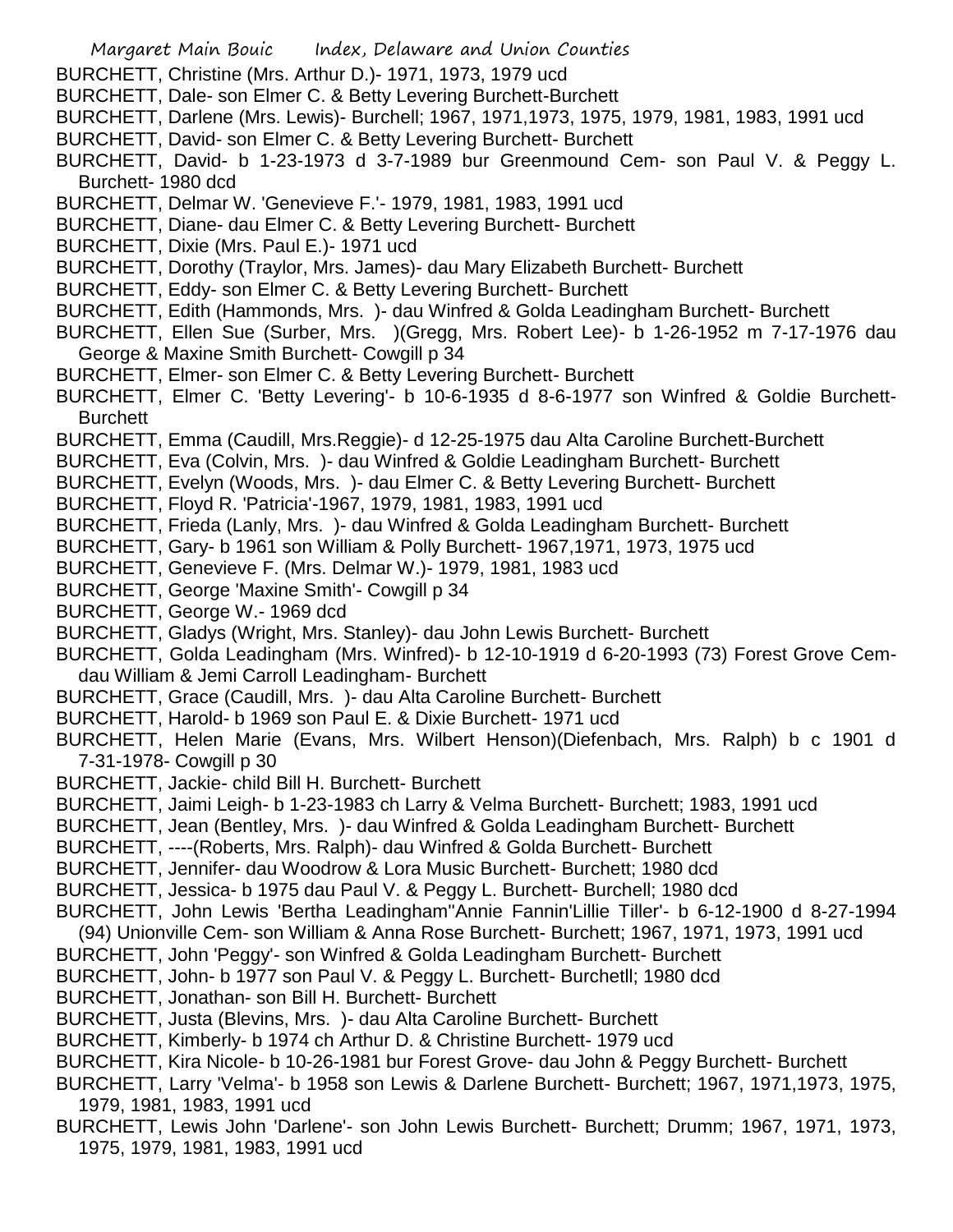Margaret Main Bouic Index, Delaware and Union Counties BURCHETT, Lillie Tiller (Mrs. John Lewis)- Burchett; 1967 ucd BURCHETT, Lora M. (Mrs. Woodrow W.)- 1980 dcd BURCHETT, Mae (Baldwin, Mrs. )- dau Alta Caroline Burchett- Burchett BURCHETT, Mary Elizabeth (Mrs. )- d 7-27-1976 bur Waverly- Burchett BURCHETT, Mary (Love, Mrs. )- dau Winfred & Golda Leadingham Burchett- Burchett BURCHETT, Maxine Smith (Mrs. George)- Cowgill p 34 BURCHETT, Michelle- bv 1973 dau Floyd R. & Patty Burchett- 1979, 1981, 1983, 1991 ucd BURCHETT, Mike- son Elmer C. & Betty Levering Burchett- Burchett BURCHETT, Nancy Ann Shockey (Mrs. William Gary)- m 7-25-1987 dau Harold Shockey- Burchett BURCHETT, Nora (Mead, Mrs. )- dau Alta Caroline Burchett- Burchett BURCHETT, Patty (Mrs. Floyd R.)- 1967, 1979, 1981, 1983, 1991 ucd BURCHETT, Patty Jo- b 1962 dau Lewis & Darlene Burchett- Burchett; Drumm; 1967, 1971,1973 1975, 1979 ucd engaged to Gary Lee Drumm BURCHETT, Paul- b 1964 son Paul V. & Peggy L. Burchell- 1969, 1980 dcd BURCHETT, Paul E. 'Dixie'- 1971 ucd BURCHETT, Paul V. 'Peggy L.'- 1969, 1980 dcd BURCHETT, Paul V.Jr- son Paul B. Jr & Peggy Burchett- Burchett BURCHETT, Peggy (Mrs. John)- Burchett BURCHETT, Peggy L. (Mrs. Paul V.)- 1969, 1980 dcd BURCHETT, Polly (Mrs. William M.)- 1959, 1967,1971, 1973, 1975, 1979, 1981, 1983, 1991 ucd BURCHETT, Ralph- son Elmer C. & Betty Levering Burchett- Burchett BURCHETT, Rex- b 1967 son Floyd R. & Patty Burchett-1967,1979, 1981, 1983 ucd BURCHETT, Rhonda- dau Bill H. Burchett- Burchett BURCHETT, Richard- b 5-28-1968 d 4-27-1990 (21) bur Ky- son Woodrow W. & Lora Music. Burchett- Burchett; 1980 dcd BURCHETT, Rosa (Diamond, Mrs. )(McMillian, Mrs. Harold)- dau Winfred & Golda Leadingham Burchett- Burchett; McMillian BURCHETT, Sarah (Fannin, Mrs. Paul)- dau John Lewis Burchett- Burchett BURCHETT, Shaun Ian- b 2-17-1981 son John & Peggy Burchett- Burchett BURCHETT, Sheila Lynn- b 1956 dau Lewis & Darlene Burchett- 1967 1971,1973 1975 ucd; engaged to Kevin Wayne Hutchins; Burchett BURCHETT, Shelly- dau John & Peggy Burchett- Bruchett BURCHETT, Sue (Dawson, Mrs. )(Guthrie, Mrs. )- dau Winfred & Golda Leadingham Burchett-**Burchett** BURCHETT, Tabitha Marie- b 12-17-1988 dau Gary Burchett- Burchett BURCHETT, Tia- b 1967 ch Arthur D. & Christine Burchett- 1971, 1973, 1979 ucd BURCHETT, Tonya- dau Bill H. Burchett- Burchett BURCHETT, Velma (Mrs. Larry)- 1981, 1983, 1991 ucd BURCHETT, Wanda Sue (Hicks, Mrs. Lonni L.)- m 12-4-1965- Burchett BURCHETT, William Gary'Nancy Ann Shockey' m 7-25-1987- son Willis Burchett;- Burchett; 1971, 1973, 1975,1979, 1981 ucd BURCHETT, William M. 'Polly'- son John Lewis Burchett- Burchett;1959, 1967,1971, 1973, 1975,1979, 1981, 1983, 1991 ucd BURCHETT, Willis- Burchett BURCHETT, Wilma (Castle, Mrs. )- dau Alta Caroline Burchett- Burchett BURCHETT, Winfred 'Golda'- Burchett BURCHETT, Woodrow- son Woodrow W. & Lora Music Burchett- Burchett; 1980 dcd BURCHETT, Woodrow W. 'Lora Music'- Burchett; 1980 dcd BUTCHETT, Zechariah Gary- b 2-28-1990 son William Gary & Nancy Ann Shockey Burchett-**Burchett** BURCHFIELD, Becky L. (Mrs. William E.)- 1991 ucd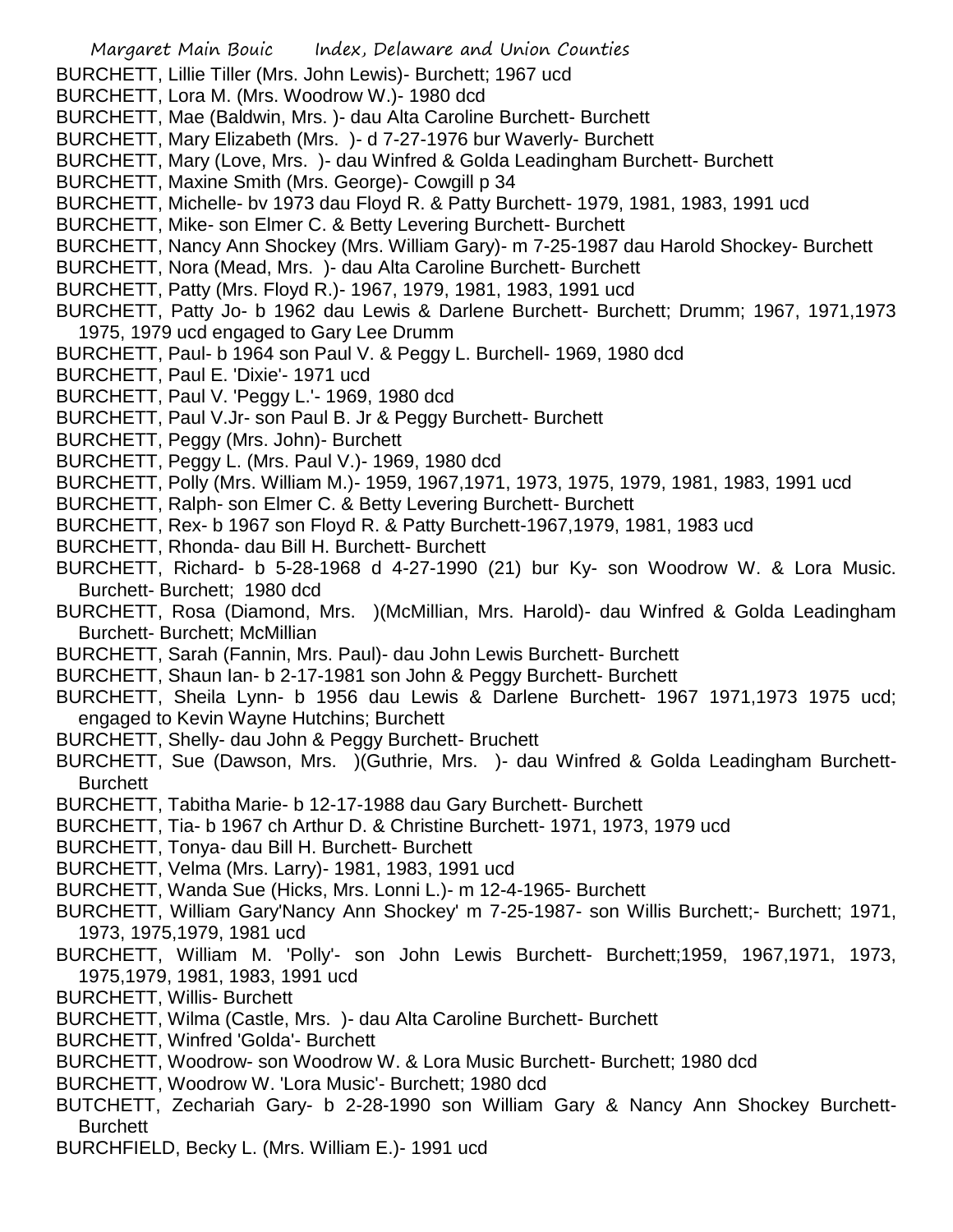Margaret Main Bouic Index, Delaware and Union Counties BURCHFIELD, Brenda- dau John Burchfield- Burchfield- engaged to Allen S. Kinzer BURCHFIELD, Debra L. Johnson (Mrs. Timothy A.)- m 8-22-1987 dau Richard & Alma McGuire - **Burchfield** BURCHFIELD, Jeffrey- 1983 ucd BURCHFIELD, Joe- 1981 ucd BURCHFIELD, John- Burchfield BURCHFIELD, Larry- 1980 dcd BURCHFIELD, Sarah (May, Mrs. William)- 1883 uch V p 443 BURCHFIELD, Timothy A. 'Debra L. Johnson'- m 8-22-1987 son Fred & Irma Burchfield- Burchfield BURCHFIELD, William E.'Beckly L.'- 1975, 1991 ucd BURCHHARDT----family of Susanne Link Allen #630, delge X p 79 BURCHIE,-- (Pancake, Mrs. John)- Graham (18372) BURCHIEL, Florence Louck (Mrs. William)- Burchiel BURCHIEL, James- 1908 dch p 389 BURCHIEL, James P.- b 9-24-1901 d 2-7-1978 Oakdale Cem I p 44 (E-R42-8) son William & Florence Louck Burchiel- Burchiel BURCHIEL, William 'Florence Louck'- Burchiel BURCHNELL, Annie (Mrs. Pern E.)- unec XIV p 50 BURCHNELL, James 'Margaret Newman'- b 3-23-1845 Madison Co unec X p 17 BURCHNELL, James 'Susannah E. Cissna'- m 11-16-1849 Madison Co unec XI p 45 BURCHNELL, Mahal- unec XIV p 50 BURCHNELL, Margaret Newman (Mrs. James)- b 3-23-1845 Madison Co unec X p 17 BURCHNELL, Pern E. 'Annie'- unec XIV p 50 BURCHNELL, Susannah E. Cissna (Mrs. James)- m 11-16-1849 Madison Co unec XI p 45 BURCHNELL, Xantha B.- #421, unec XIII p 35, XIV p 50 BURCHS, Charles F. 'Patricia'- 1975,1979, 1981, 1983 ucd BURCHS, Mike- 1979, 1981, 1983 ucd BURCHS, Patricia (Mrs. Charles F.)- 1975, 1979, 1981, 1983 ucd BURCHS, Susan- dau Charles F. & Patricia Burchs- 1975, 1979, 1981, 1983 ucd BURCHS, Tara- ch Charles F. & Patricia Burchs- 1975, 1979, 1981 ucd BURCHWELL, Edward A.- son Elmer Burchwell- Burchwell BURCHWELL, Elmer- Burchwell BURCKER, George 'Lola Marie Biagi'- m 3-10-1946- Freshwater p 178 BURCKER, Lola Marie Biagi (Mrs. George)- b 3-18-1905 m 3-10-1946 dau Peter John Paul & Myrtle Kathleen Wright Biagi- Freshwater p 178 BURD, Alonzo Edward 'Stella Sparks'- b 10-30-1901/2 m 8-26-1925 son John A. & Clara Adell Black Burd- Cowgill p 67 BURD, Charles Edgar- b 2-1-1909 d 10-20-1927 son Jeremiah & Maude Emma Weiser Burd- Weiser p 100 BURD, Clara Adell Black (Mrs. John A.)- b 11-19-1876 m 1891 dau Edward & Mary Barbara Swartz Black- Cowgill p 66 BURD, Corrien (Bierly, Mrs. Palmer)- m 7-20-1942- Weiser p 615 Della Marie (Anderson, Mrs. LeRoy)(Minichan, Mrs. Harry)- b 12-6-1911 m 6-20-1927, 11-10-1943- Weiser p 100 BURD, Dorothy K. Smith (Mrs. Jeremiah)- m 1-23-1937- Weiser p 100 BURD, Dorothy Metcalf (Mrs. Raymond Milford)- b 3-27-1905 m 10-14-1926 dau Frank & Minnie Fellows Metcalf- Cowgill p 66 BURD, Earnest (1-1910) son John A. & Clara Adell Black Burd- Cowgill p 66 BURD, Gracie- b c 12-1893 d 2-28-1900 dau John A. & Clara Adell Black Burd- Cowgill p 66 BURD, Jeremiah 'Maude Emma Weiser'- b 4-24-1878 d 8-9-1946- Weiser p 187 BURD, Jeremiah 'Dorothy K. Smith'- b 4-12-1907 m 1-23-1937- son Jeremiah & Maude Emma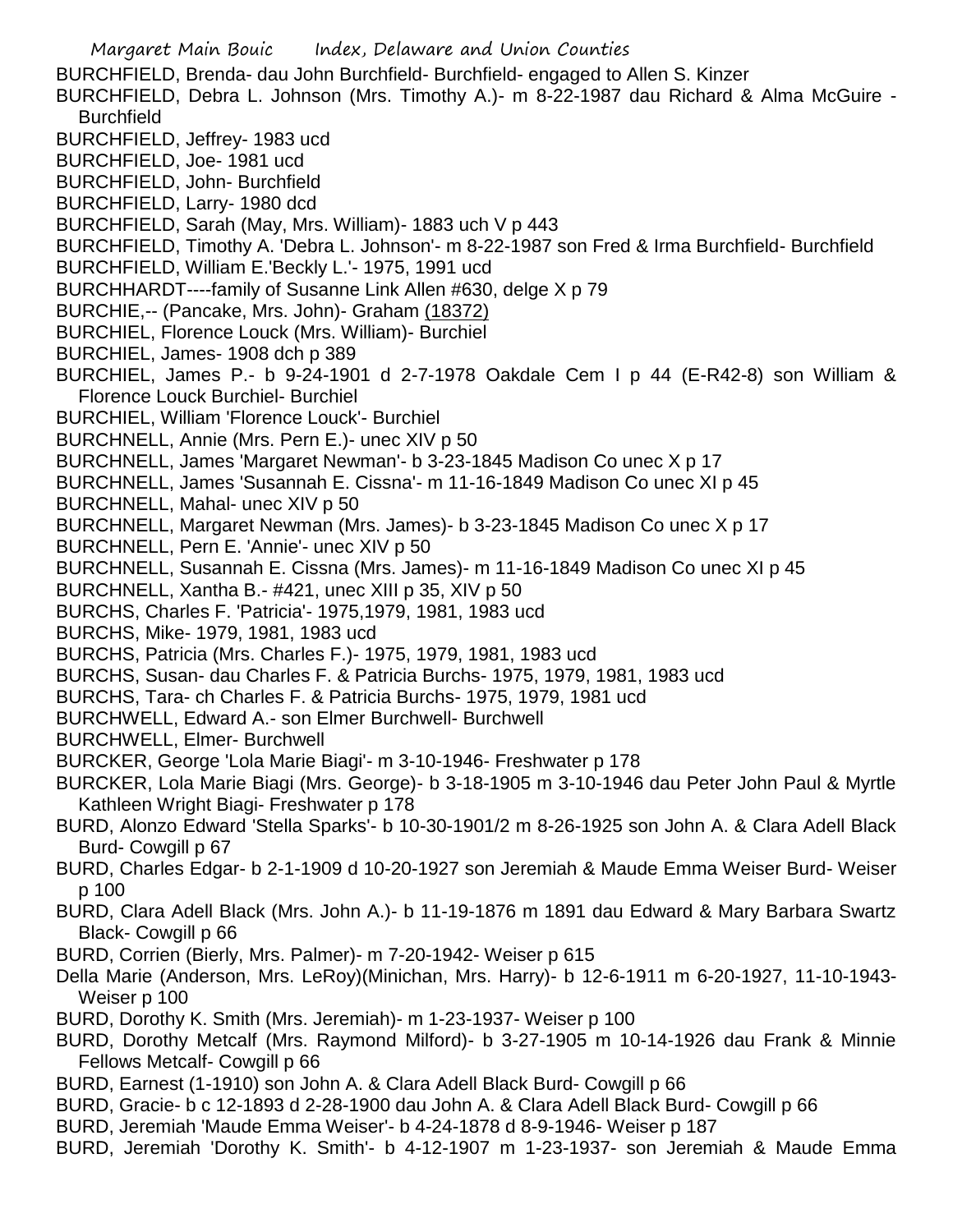Wieser Burd- Weiser p 100

- BURD, Jessie (3-1910) ch John A. & Clara Adell Black Burd- Cowgill p 67
- BURD, John A. "Bert"'Clara Adell Black'- b 4-1866- Cowgill p 66
- BURD, Mary Elizabeth- b 5-7-1892 d 1900-10 dau John A. & Clara Adell Black Burd- Cowgill p 66
- BURD, Maude Emma Weiser (Ertter, Mrs. John Edward)(Mrs. Jeremiah)- b 1-4-1878 m 12-24-1896, 1-12-1905 d 6-3-1942 dau Samuel Henry & Rachel Kline Weiser- Weiser p 99
- BURD, Raymond Milford 'Dorothy Metcalf'- b 2-2-1897 m 10-14-1926 son John B. & Clara Adell Black Burd- Cowgill p 66
- BURD, Retta Irene- b 2-7-1899 dau John A. & Clara Adell Black Burd- Cowgill p 66
- BURD, Ruth (McLaughlin, Mrs. John L.)- b 5-12-1904 m 11-28-1922 dau John A. & Clara Adell Black Burd- Cowgill p 67
- BURD, Ruth (Eister, Mrs. Calvin E.)- m 10-29-1924- Weiser p 390
- BURD, Stella Sparks (Mrs. Alonzo Edward)- b 5-13-1904 m 8-26-1925 dau Eli & Elizabeth Whitaker Sparks- Cowgill p 69
- BURD, Thelma Genevieve (Ballew, Mrs. Frank K.)- b 4-24-1914 m 11-25-1933 dau Jeremiah & Maude Emma Weiser Burd- Weiser p 100
- BURDELL, William- delge V p 33
- BURDEN, Ava (Bray, Mrs. )- dau Thomas C. Burden- Burden
- BURDEN, Barb b 1967 lived with M. A. Rigo- 1983 ucd
- BURDEN, Bernice (Horne, Mrs. )- dau Thomas C. Burden- Burden
- BURDEN, Earl- 1980 dcd
- BURDEN, Hazel Wilkins- b 1893 d 5-24-1958 York Cem B151 p 75
- BURDEN, James 'Nancy Moxley'- m 10-29-1862 ucm 3368
- BURDEN, Jessie (Reed, Mrs. )- dau Thomas C. Burden- Burden
- BURDEN, Juanita (Crawford, Mrs. )- dau Thomas C. Burden- Burden
- BURDEN, Katherine (Charles, Mrs. Bruce)- b 2-22-1917 m 6-5-1964- Maugans Anc p 182
- BURDEN, Leona (Wilson, Mrs. )- dau Thomas C. Burden- Burden
- BURDEN, Thomas C.- d 12-30-1962 (80) Oak Grove Cem Burden
- BURDEN, Vivian (Bragg, Mrs. )- dau Thomas C. Burden- Burden
- BURDETT, Barbara (Mrs. Paul E.)- 1973, 1975, 1979, 1981, 1983, 1991 ucd
- BURDETT, Deborah- dau Paul Burdett engaged to Scott Alfred Cox- Burdett
- BURDETT, Edward P.'Shirley L.'- 1973, 1979, 1983 ucd
- BURDETT, Eliza Jane (Winebrenner, Mrs. Nicholas)- Cowgill p 67
- BURDETT, Frances (Scranton, Mrs. Leroy)- dau Harold Burdett- Burdett
- BURDETT, Harold- d 11-1-1982 (76) Burdett
- BURDETT, Kelly Jeanne- b 1970 ch Paul E. & Barbara Burdett- Burdett; 1973, 1975, 1979, 1981, 1983, 1991 ucd; engaged to Rob Alan Bushong
- BURDETT, Paul E. 'Barbara'- 1973, 1975, 1979, 1981, 1983, 1991 ucd
- BURDETT, Shirley L. (Mrs. Edward P.)- 1983 ucd
- BURDETTE, Alice (Mrs. Paul P.)- Burdette; 1961, 1969 dcd
- BURDETTE, Alyssa Nichole- b 4-29-1993 dau Jicholas & Teresa Holland Burdette- Butdette
- BURDETTE, Amy- dau Jack & Janet Burdette- Burdette
- BURDETTE, Anthony- son Charles L. & Betty L. Johnson Burdette- Burdette; 1961 dcd (4)
- BURDETTE, Barbara House (Mrs. Brian C.)- Burdette
- BURDETTE, Betty (Hughes, Mrs. )- dau William A. & Elizabeth Boyer Burdette- Burdette
- BURDETTE, Betty L. Johnson (Mrs. Charles L.)- 1961, 1969, 1971 dcd
- BURDETTE, Brian C. 'Barbara House'- b 7-23-1960 d 10-14-1991 (31) bur Radnor- son Rex & Mary Connet Burdette- Burdette
- BURDETTE, Carol Ann- b d 9-10-1960 bur Sunbury;twin dau Donald R. Burdette- Burdette
- BURDETTE, Carol J.- 1980 dcd
- BURDETTE, Carolyn Sue- dau Rev. Oscar Burdette- Burdette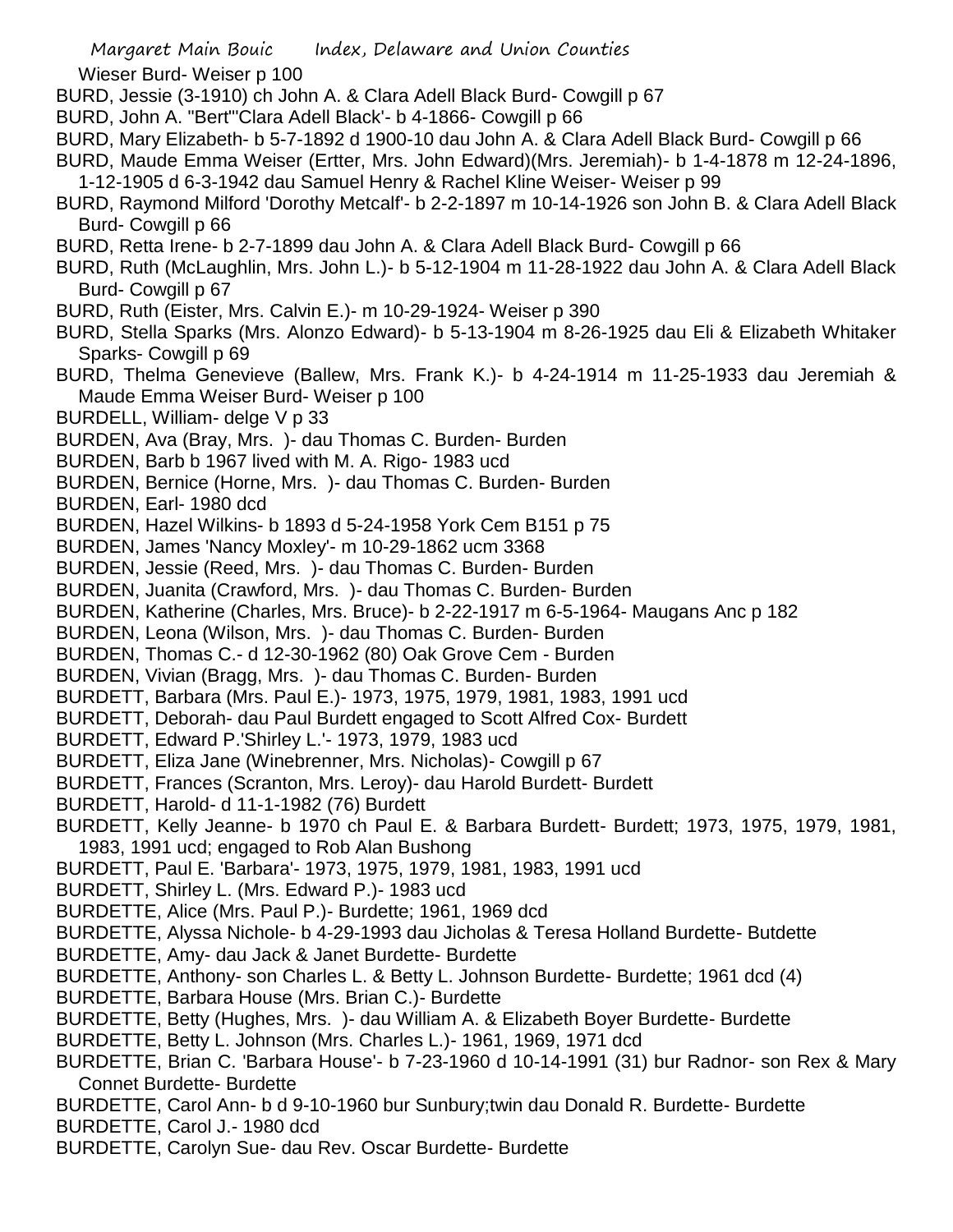- BURDETTE, Charles L. 'Betty L.Johnson- b 7-1-1927 m 10-1950 d 6-28-1991 (64) son Lewis O. & Minnie Harlor Burdette- Burdette; 1961, 1969, 1971, 1980 dcd
- BURDETTE, Charmaine (Kirkland, Mrs. Eugene)- b 1955(13-1969) m 4-13-1974 dau Paul P. & Alice Burdette- Burdette; 1961m 1969 dcd
- BURDETTE, Christina (Casto, Mrs. )- b 1958 dau Charles & Betty L. Johnson Burdette- 1961(3), 1969, 1971 dcd; Burdette
- BURDETTE, Cindy Lou- b d 9-10-1960 bur Sunbury- twin dau Donald R. Burdette- Burdette
- BURDETTE, Connie Sue- dau Donald R. Burdette- Burdette
- BURDETTE, Dawnya Loree- b 1979 ch Darrel & Carol J. Burdette- Burdette;1980 dcd
- BURDETTE, Darrell- b 3-9-1960 d 5-21-1990 (30)- son Charles L. & Betty L. Johnson Burdette-Burdette; 1961, 1969 dcd
- BURDETTE, Diana Lynn (Watson, Mrs. Wesley Wayne)(Silleck, Mrs. )- m 12-9-1967 dau Paul & Edna Burdette- Burdette
- BURDETTE, Donald F.'Judy''Lyndoll Whitt'- m 11-23-1963 son William Arlington & Elizabeth Boyer/Boring Burdette- Burdette; 1961, 1969, 1971 dcd
- BURDETTE, Donald 'Sally A.'- 1969 dcd
- BURDETTE, Donna Lee- b 1952 dau Kenneth L. & Grace Verona Russell Burdette- Burdette; 1961, 1969 dcd
- BURDETTE, Edna K. (Mrs. Paul S.)(Thomson, Mrs. )- Burdette; 1961 dcd
- BURDETTE, Elizabeth Cynthia Boyer (Mrs. William)- d 9-9-1983 (86) bur Marlborough- Burdette; Pabst 2 p 101; 1961, 1969, 1971, 1980 dcd
- BURDETTE, Gerald- son Rex & Mary Conner Burdette- Burdette
- BURDETTE, Grace Verona Russell (Mrs. Kenneth L.)- dau Floyd Glen & Mabel Helen Russell- dcc Martin Thomas see 3; 1961,1969, 1971 dcd
- BURDETTE, Gregory Alan- d 9-1-1965 (15) bur Lina- son Rev. Oscar Burdette- Burdette
- BURDETTE, Jack Russell 'Janet'- b 1956 son Kenneth L. & Grace Verona Russell Burdette- 1961, 1969 dcd
- BURCHETTE, Janet (Mrs. Jack)(Planisek, Mrs. Ed)- Burdette
- BURDETTE, John Wayne- b 1953- son Kenneth L. & Grace Verona Russell Burdette- 1961, 1969, 1971, 1980 dcd
- BURCHETTE, Judy- delge VIII p 70
- BURDETTE, Kate (Stults, Mrs. )- dau Paul S. & Edna K. Burdette- Burdette
- BURDETTE, Kenneth Lee 'Grace Verona Russell'- b 2--7-1923 d 3-13-1994 (71) son William A. & Elizabeth Cynthia Boyer/Boring Burdette- 1961, 1969, 1971, 1980 dcd; Burdette
- BURDETTE, Lewis O.'Minnie Harlor' div- b 1953 son Charles L. & Betty L. Burdette- 1961, 1969 dcd; **Burdette**
- BURDETTE, Lyndoll Whitt (Mrs. Donald F.)(Andromeda, Mrs. )- m 11-23-1963 dau James J. Whitt-Burdette
- BURDETTE, Mary B. (Mrs. Richard W.)- 1961,1969, 1971, 1980 dcd
- BURDETTE, Mary Conner (Mrs. Rex)- Burdette
- BURDETTE, Mary (Rhulman, Mrs. )- sister William A. Burdette- Burdette
- BURDETTE, Minnie Harlor (Mrs. Lewis)-div; Burdette; 1969, 1971 1980 dcd
- BURDETTE, Nancy dau Paul S. & Edna K. Burdette- 1961 dcd (9)
- BURDETTE, Nancy- b 1952 dau Richard W. & Mary Burdette- 1969 dcd
- BURDETTE, Nicholas 'Teresa Holland'- b 1964 son Donald Burdette- Burdette; 1969, 1971 dcd
- BURDETTE, Evelyn Olene- ch Richard W. & Mary B. Burdette- 1961 dcd (12); Burdette engaged to John E. Milburn
- BURDETTE, Rev. Oscar- son Oscar Burdette Sr.- Burdette
- BURDETTE, Paul- son William A. & Elizabeth Burdette- 1969, 1971 dcd
- BURDETTE, Paul P. 'Alice'- Burdette; 1961, 1969 dcd
- BURDETTE, Paul S. 'Edna K.'-b 10-14-1914 d 1-19-1992 (77) son William A. & Elizabeth Cynthia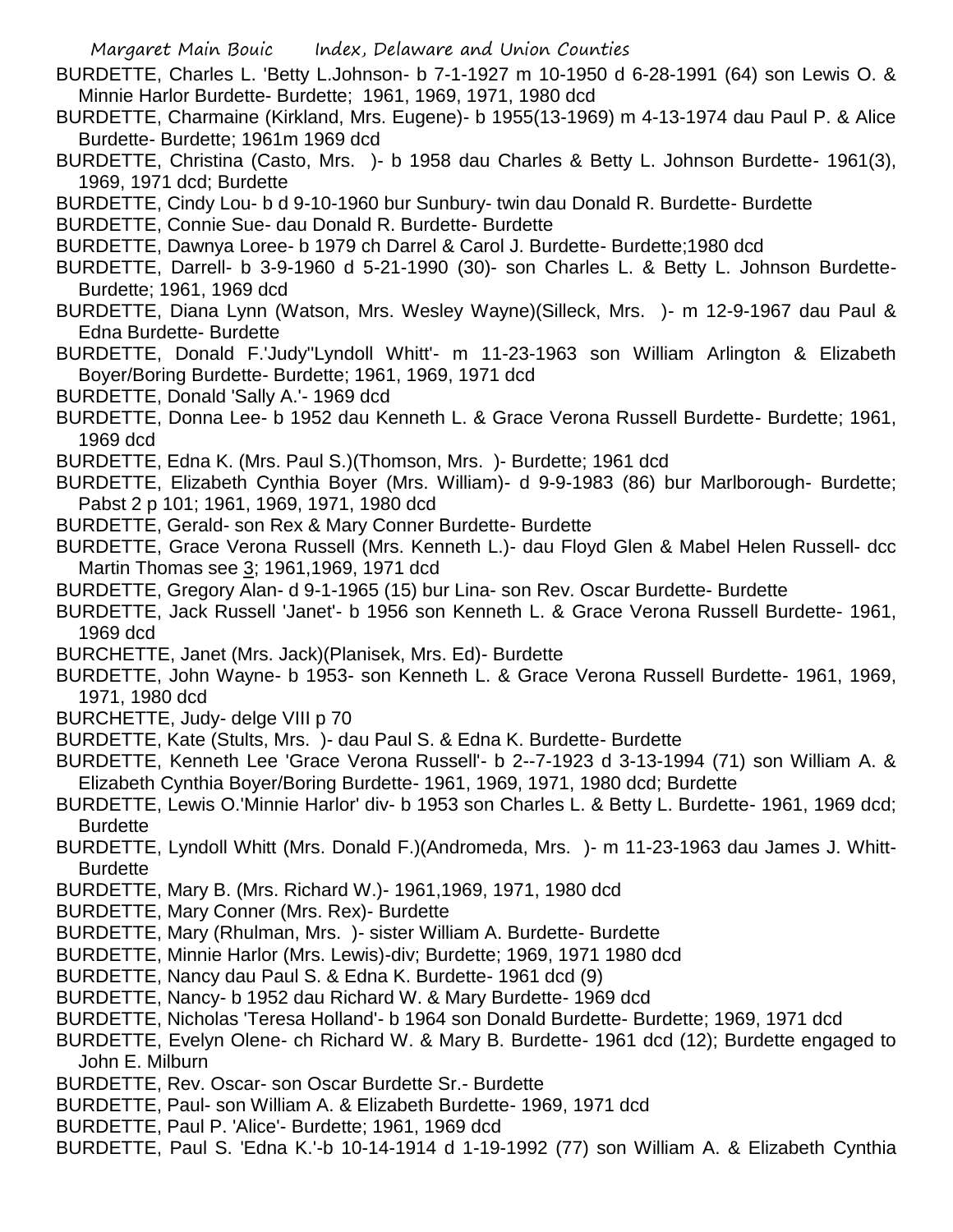Boyer Burdette- Burdette; 1961 dcd

- BURDETTE, Paula (Inscho, Mrs. )- dau Charles L. & Betty L. Johnson Burdette- Burdette; 1961 dcd (10), 1980 dcd
- BURDETTE, Rex 'Mary Conner'- Burdette
- BURDETTE, Richard W. 'Mary B.'- son William Arlington & Elizabeth Boyer/Boring Burdette- 1961, 1969, 1971, 1980 dcd
- BURDETTE, Robert- son Lewis & Minnie Burdette- Burdette
- BURDETTE, Dr.Robert- son Paul S.& Edna K. Burdette- Burdette; 1961 dcd (14)
- BURDETTE, Robert- brother William A. Burdette- Burdette
- BURDETTE, Ruth Elizabeth- Pabst 2 p 101
- BURDETTE, Ruth- dau Kenneth K. & Grace Verona Russell Burdette- Burdette; 1961(14), 1969 dcd
- BURDETTE, Ruth (Ross, Mrs. )- dau William A. & Elizabeth Boyer Burdette- Burdette
- BURDETTE, Sally A. (Mrs. Donald)- 1969 dcd
- BURDETTE, Suzanne (21-1969)- dau Paul P. & Alice Burdette- Burdette; 1961 dcd (14)
- BURDETTE, Sylvin Paul- Pabst 2 p 101
- BURDETTE, Tanya- b 1966 d 6-12-1983 (16) Colorado- ch Donald F. & Lyndoll Whitt Burdette-Burdette; 1969 dcd
- BURDETTE, Teresa Holland (Mrs. Nicholas)- dau Dale & Wilma Holland- Holland
- BURDETTE, Thomas Robert- son Donald R. Burdette- engaged to Sandra J. Crosswhtie- Burdette
- BURDETTE, Timothy James- son Rev. Oscar Burdette- Burdette
- BURDETTE, William Arlington 'Elizabeth Cynthia Boyer'- d 4-12-1964(73) b W. Va bur Marlborough Cem; Burdette; 1961 dcd
- BURDETTE, William Blayne- son Dr. Robert Burdette- Burdette
- BURDETTE, William Alan- son Kenneth L. & Grace Verona Russell Burdette- Burdette; 1961 (10), 1969 dcd
- BURDETTE, Rev. W. L.- sbc p 10
- BURDGE, Alan T.- d 3-18-1971 (22) son Arthur E. Burdge- Burdge
- BURDGE, Amy Louise- b 2-27-1967 dau Rabel & Sharon Sue Payne Burdge- Burdge
- BURDGE, Arthur E.- Burdge
- BURDGE, A. Z.- b 8-3-1939 d age 37- Burdge
- BURDGE, Betsy- dau Arthur E. Burdge- Burdge
- BURDGE, Donna (Attinger, Mrs. George)- Weiser p 819
- BURDGE, Jill Marie- b 2-27-1967 dau Rabel & Sharon Sue Paune Burdge- Burdge
- BURDGE, Katie- dau Arthur E. Burdge- Burdge
- BURDGE, Neal- son Arthur E. Burdge- Burdge
- BURDGE, Rabel 'Sharon Sue Payne'- m 6-30-1962 son A. Z. Burdge- Burdge
- BURDGE, Sharon Sue Payne (Mrs. Rabel) b 1939m 6-30-1962 d 1978 Oak Grove Cem II p 134 (M-R1-15) dau Kelvin A. & Flora Payne- Burdge
- BURDGE, Stephanie Lee-b 11-12-1963- dau Rabel & Sharon Sue Payne Burdge- Burdge
- BURDICK GENALOGY by Roberhft Burdick- Main Gaz I 2 p 4
- BURDICK, Abigail (Janes, Mrs. Heman)- Maugans Anc p 144
- BURDICK, Abigail (Maine, Mrs. William H.)- m 5-25-1844- Asp (667)
- BURDICK, Abigail Richmond (Mrs. Thomas Jr.)- unec IV p 56
- BURDICK, A. J. 'Myrtle'- 1949 ucd
- BURDICK, Amanda( perhaps Mrs. Silas)- see Caroline- 1850C Thomson Tp 108 p 189 (18,O)
- BURDICK, Amanda C. Chapin (Mrs. silas)- m 8-31-1848 Madison Co, unec XI p 8
- BURDICK, Ambrose d 2-21-1852 (15-9-20) Jerome Cem D J p 101- son Silas & Margaret Richey Burdick- Richey 4
- BURDICK, Betsey (Elizabeth)(Taylor, Mrs. William)- b 2-26/28/1810 m 3-28-1830/11-10-1830 ucm 218 dau Hezekiah & Mary Richey Burdick- 1883 uch V p 326, 333; 1820C Millcreek Tp 249 (10-16); Richey 4; Genther p 93; unec II p 27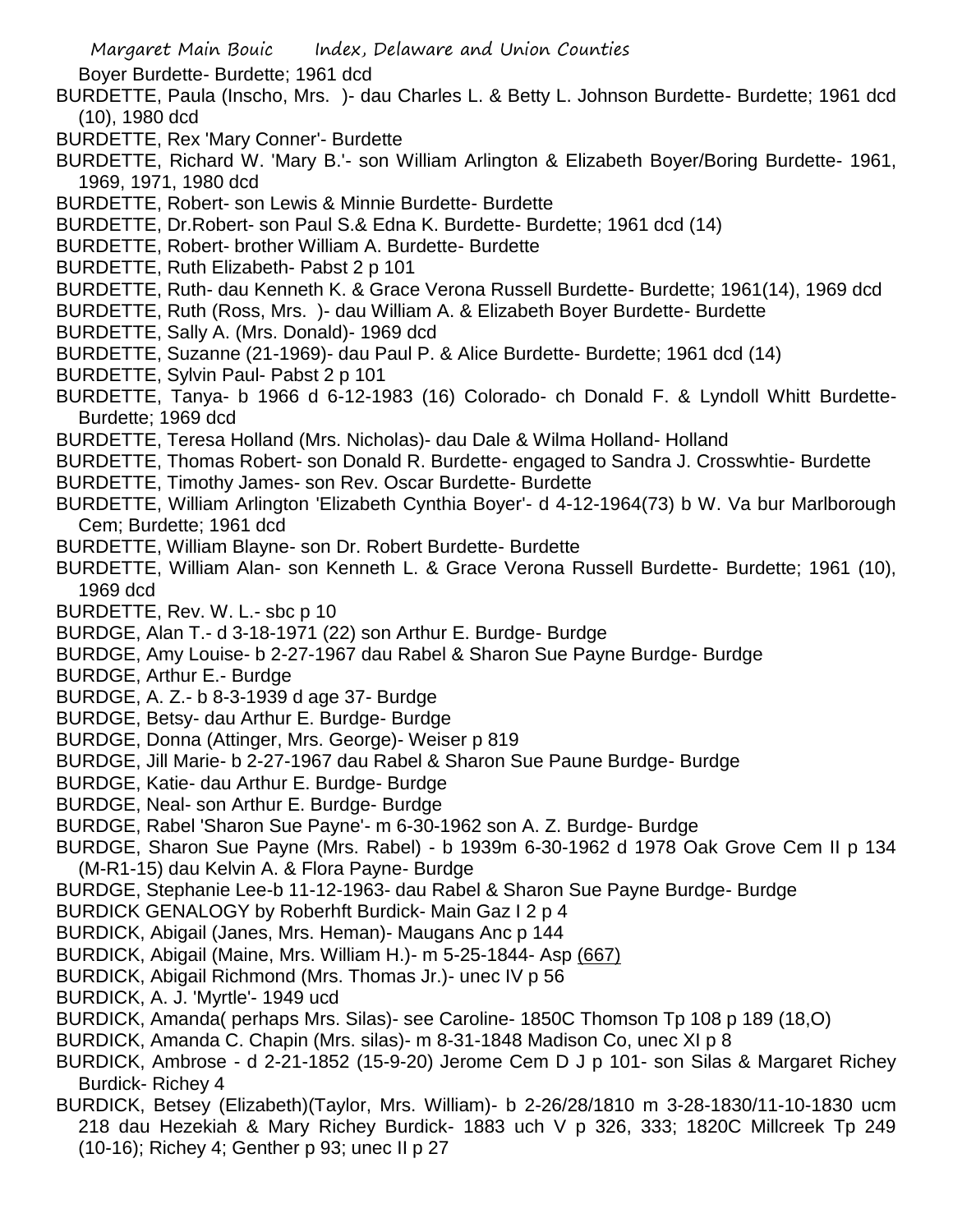- Margaret Main Bouic Index, Delaware and Union Counties
- BURDICK, Caroline Chapin (Mrs. Silas)- m 8-31-1848- Burdick
- BURDICK, Catharine Hail (Griffith, Mrs. Joseph)- b 12-21-1815 m 2-1-1838 ucm 476 d 3-8-1875-dau Hezekiah & Mary Richey Burdick- 1883 uch V p 575; 1820C Millcreek Tp 249 (-10); 1830C Paris Tp 349 p 292 (15-20); unec III p 30
- BURDICK, Chester Shirley- ch Edwin & Minnie May Maine Burdick- Asp 2422
- BURDICK, Deborah (Crandall, Mrs. Rev. Joseph)- Asp p 56
- BURDICK, Delia May- dau Edwin & Minnie May Maine Burdick- Asp 2425
- BURDICK, Dorcas (Palmer, Mrs. Stephen)- see Asp 241
- BURDICK, Doris Irene- dau Edwin & Minnie May Maine Burdick- Asp 2424
- BURDICK, Edmund 'Thankful Enos'- unec IV p 56
- BURDICK, Edwin 'Minnie May Maine'- Asp (2011)
- BURDICK, Eliza A. Maine (Mrs. )- dau Madison & Eliza Maine- Asp 1321
- BURDICK, Elizabeth Babcock (Mrs. John)- b 1-25-1725/6 dau George & Susanna Potter Babcock-Asp p 30, 31, see 135
- BURDICK, Elizabeth Beers (Mrs. John)- see Asp (383)
- BURDICK, Elizabeth (Converse, Mrs. Jeremiah, Jr.)- m 9-18-1836 unec VII p 24
- BURDICK, Elizabeth Dinwiddie (Mrs. Reuben)- m 2-25/22-1825 ucm 88; 1883 uch III p 284; unec II p 14
- BURDICK, Elizabeth (Taylor, Mrs. William)- m 11-10-1830 d 8-16-1881- unec XIV p 64
- BURDICK, Ellen (Kenyon, Mrs. Merton)- dau Robert & Polly Maine Burdick- Asp 1356
- BURDICK, Eva A. (Maine, Mrs. Austin A.)- m 3-30-1890- Asp (2354)
- BURDICK, Frances (Maine, Mrs. Lyman)- b 3-29-1765 m 12-14-1786 d 3-7-1849 dau John & Elizabeth Babcock Burdick- Asp (137)
- BURDICK, Franklin Horace- son Edwin & Minnie May Maine Burdick- Asp 2426
- BURDICK, Hannah (Carpenter, Mrs. John)- Burdick
- BURDICK, Hannah (Graham, Mrs. Ralph)- b 6-6-1807 m 5-1-1827 ucm 135 d 11-6-1878 Watkins Cem- dau Hezekiah & Mary Richey Burdick- Graham (16); Richey 4,5; 1883 uch III p 287, V p 333, 335; 1915 uch p 973; 1985 uch p 94; Genther p 93;unec II p 15, 45; IV p 56, XIII p 18; delge IX p 74; ped Margaret Main Bouic 25; 1820C Millcreek Tp 249 (10-16); 1850C Mil 2057-2075 (43,O); 1860C Mil 438 (53,O);1870C Mil 1 (54,O)
- BURDICK, Hannah H. (Maine, Mrs. Prentice C.)- d 9-23-1884 (77)- Asp (409)
- BURDICK, Hannah Maxson (Mrs. Hubbard)- Asp p 30
- BURDICK, Hannah (Thompson, Mrs. John)- m 12-31-1846 ucm 1190- Graham (134); Thompson (138)l unec XIII p 17
- BURDICK, or BURDEN, or BURDETT, Hannah Witter (Mrs. Robert)(Chamberlain, Mrs. Edmund)- m 6-22-1670- Powers Pat p 316- dau William Witter
- BURDICK, Hezekiah Carpenter 'Mary Richey'- b 6-3-1786 m 1805 d 3-23-1861(71-9-20) Buxton Cem djlm p 9- son John & Hannah Carpenter Burdick- 1883 uch IV p 433, 434 V p 71, 326, 333, 337, 367 575, 587, 588, 591 1915 uch p 272, 497; 1883 uch V p 333; 1820C Millcreek Tp 249 (26-45); 1830C Paris Tp 349 p 292 (40-50); 1840C Mil Tp p 56 (50-60); 1850C Thomson Tp 108 p 189 (64, Vt); Richey 3,4; 1877 uca p 17 unec IV p 56; mt 8-15-1860 (74) mt 3 p 27; dcga p 24 Del Pat & Fr Chr 7-15-1824; uccp p 9, 16; unec VIII p 22
- BURDICK, Hubbard 'Hannah Maxson'- son Robert & Ruth Hubbard Burdick- Asp p 30
- BURDICK, J.M. 'Wealthy Maine'- Asp 529
- BURDICK, John- Rev. War- 1915 uch p 270
- BURDICK, John- d 10-25-1844 (89) Plain City Cem- unec VIII p 7
- BURDICK, John 'Elizabeth Babcock'- b 5-19-1721 m 12-1-1750 d 3-1790 son Hubbard & Hannah Maxson Burdick- Asp p 30, 31; Asp see 125
- BURDICK, John 'Elizabeth Beers'- Asp 383
- BURDICK, John- b 8-30-1811 d 1-24-1834 Buxton Cem, djlm 9- son Hezekiah & Mary Richey Burdick- Richey 4; Genther p 148; 1883 uch V p 333, 367; 1820C Millcreek Tp 249 (-10); 1830C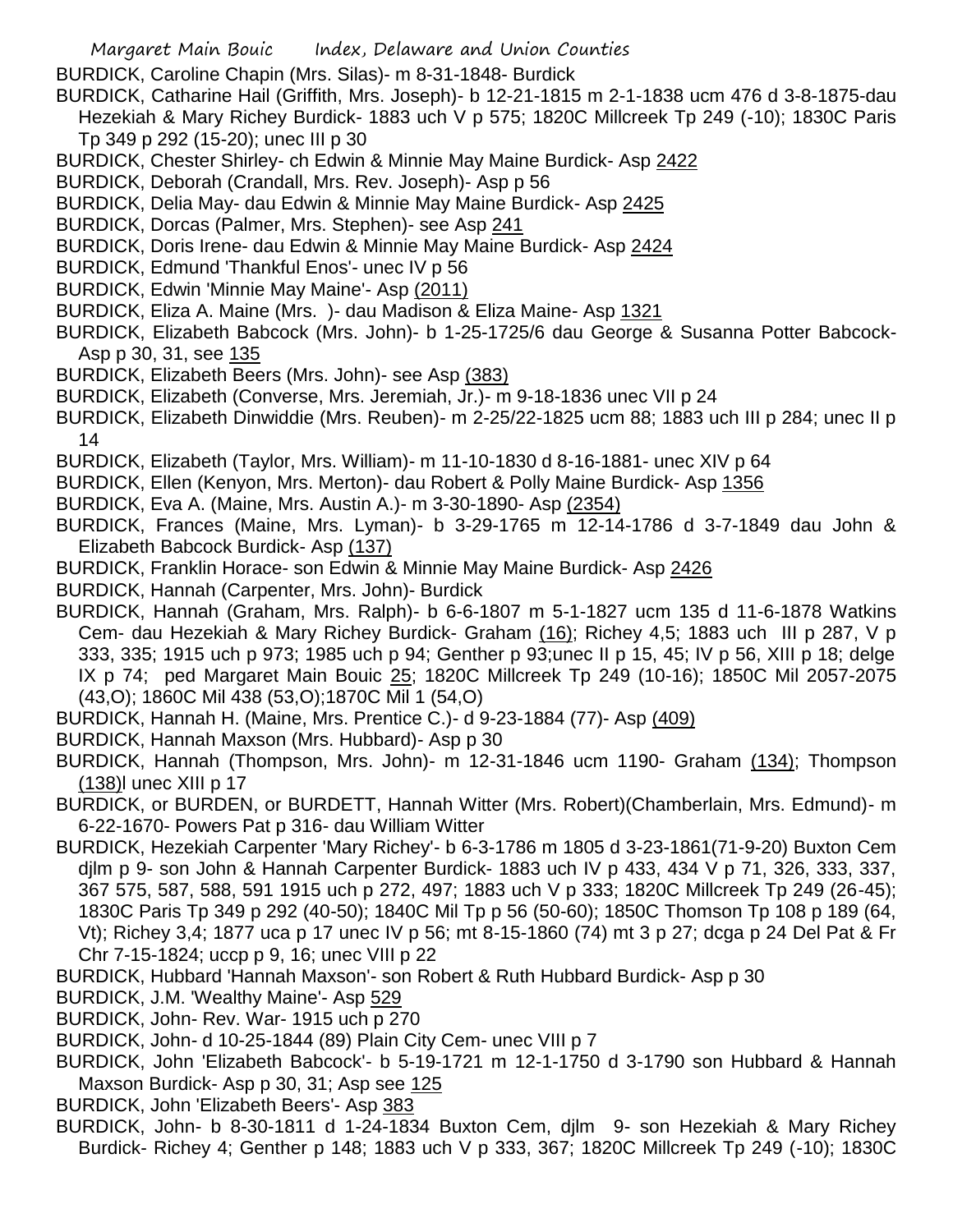Paris Tp 349 p 292 (15-20)

- BURDICK, John 'Hannah Carpenter'- Burdick; dec'd dcga p 24 Del Pat & Fr Ch 7-15-1824; unec IV p 23, 56
- BURDICK, Joseph 'Sarah Freshwater'- Freshwater p 98
- BURDICK, Lois (Warner, Mrs. Elijah)- b 6-10-1817 m 9-30-1841 ucm 740 dau Hezekiah & Mary Richey Burdick- 1883 uch V p 327, 333; 1985 uch p 141, 186 Richey 4; unec V p 38; 1820C Mil Tp 249 (-10); 1830C paris Tp 349 p 292 (10-15); unec V p 38, 39
- Louise- 1883 uch V p 575; 1840C Millcreek Tp p 56 (20-30)
- BURDICK, Lovina (Maine, Mrs. Thomas Jefferson)- b 8-13-1807 m 4-1-1830 d 6-17-1892- Asp (418), (1157)
- BURDICK, Maggie Christine- dau Edwin & Minnie May Maine Burdick-Asp 2423
- BURDICK, Margaret Richey (Mrs. Silas)- m 4-14-1825 ucm 90 d 8-26-1852 (48-4-10) Jerome Cem D J p 101; dau William & Mary Kane Richey- 1883 uch III p 284; unec II p 14; Richey 3,4
- BURDICK, Martha DeLong (Mrs. Milton)- Burdick
- BURDICK, Martha (Maine, Mrs. David)- Asp (777a)
- BURDICK, Mary (Crandall, Mrs. Peter)- m 2-27-1717/8- dau Samuel & Mary Foster Burdick- dcc Maxson Greene 157
- BURDICK, Mary Foster (Mrs. Samuel)- b 6-14-1675 d 1768- dcc Maxson Greene 315
- BURDICK, Mary (Polly) Richey (Mrs. Hezekiah)- b 12-21-1786 m 1805 d 3-21-1861(73-3-1) Buxton Cem, djlm p 9- dau William & Catherine O. Hale Richey- Richey 3,4; 1883 uch V p 326, 337; Genther p 93; 1820C Millcreek Tp 249 (26-45); 1830C Paris Tp 349 p 292 (40-50); 1840C Millcreek Tp p 56 (50-60); 1850C Thomson Tp 108 p 189 (63, Pa); Burdick; delge VIII p 22
- BURDICK, Milton 'Martha DeLong'- b 2-15-1826 son Hezekiah & Mary Richey Burdick- 1883 uch V p 333; Richey 4; Burdick; 1830C Paris Tp 349 p 292 (-5); 1840C Millcreek Tp 1268 p 56 (10-15)
- BURDICK, Minnie May Maine (Hagle, Mrs. Gustave)(Mrs. Edwin)- dau Milo Milton & Freelove Margaret Maine Maine- Asp 2011
- BURDICK, Myrtle (Mrs. A. J.)- 1949 ucd
- BURDICK, Myrtle M. Wood (Mrs. Roy J.)- b 12-17-1897 m 1930 d 1965 Maskill Cem lptw p 93- dau Tallmadge & Dora Jolliff Wood- bur Maskill Cem- Burdick
- BURDICK, Nancy (Beard, Mrs. Joseph)- b 8-4-1831 m 6-2-1850 d 6-6-1900 dau Hezekiah & Mary Richey Burdick- Burdick; 1840C Millcreek Tp 1268 p 56 (5-10) 1860C Dover Tp 290 (29,O); delge VIII p 22
- BURDICK, Phebe (Vance, Mrs. John T.)- b 6-2-1828 m 4-13-1846 dau Hezekiah & Mary Richey Burdick- 1883 uch V p 333; 1830C Paris Tp 349 p 292 (-5); 1840C Millcreek Tp 1268 p 56 (10-15)
- BURDICK, Polly Maine (Mrs. Robert)- b 3-8-1813 m 12-18-1851 d 3-10-1900 dau Nathaniel & Clarissa Clarke Maine- Asp 601
- BURDICK, Randall 'Renna Hakes'- Asp 375-2
- BURDICK, Renna Hakes (Mrs. Randall)- dau Solomon & Ranna Card Hakes- Asp(375-2)
- BURDICK, Reuben 'Elizabeth Dinwiddie'- m 2-25/22-1825 ucm 88; 1883 uch III p 284; unec II p 14
- BURDICK, Robert- author of Descendants of Robert Burdick- Main Gaz I 2 p 4
- BURDICK, Robert 'Hannah Witter'- m 6-22-1670- Powers Pat p 316
- BURDICK, Robert 'Polly Maine'- m 12-18-1851- Asp (601)
- BURDICK, Robert 'Ruth Hubbard'- m 11-2-1655 d 1692- Asp p 30; unec IV p 56; dcc Maxson Greene 618
- BURDICK, Rosella (Stillman, Mrs. Nelson Robert)- Asp (1127)
- BURDICK, Roy J.'Myrtle Wood'- b 1894 m 1930 Maskill Cem- son A. J. & Myrtle Burdick- 1949 ucd; lptw p 93
- BURDICK, Ruben- 1820C Millcreek Tp 252 (45+)- son John & Hannah Carpenter Burdick
- BURDICK, Ruth Hubbard (Mrs. Robert)- b 1-11/16-1640 m 11-2-1655 d 1691 dau Samuel & Tacy Cooper Hubbard- Asp p 30; unec IV p 56; dcc Maxson Greene 619
- BURDICK, Sally (Maine, Mrs. Perez)- b 1-5-1786 d 12-5-1841 dau John & Elizabeth Beers Burdick-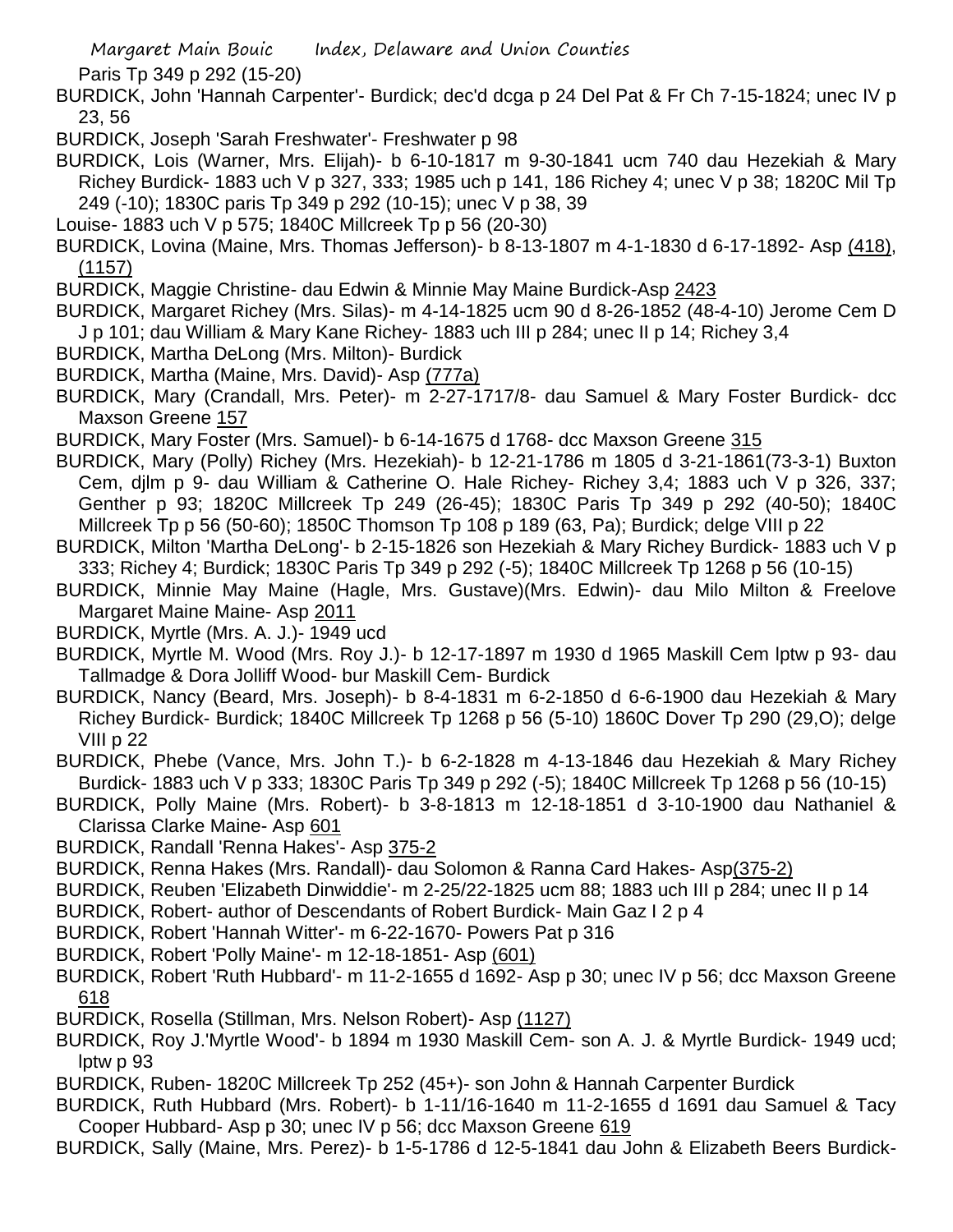Asp (383)

- BURDICK, Sally (Maine, Mrs. Reuben Peckham)-b 9-7-1763 m 1785 d 1-28-1837 dau John & Elizabeth Babcock Burdick- Asp (135), p 30
- BURDICK, Samantha (Lakin, Mrs. )- dau Silas & Margaret Richey Burdick- Burdick
- BURDICK, Samuel 'Mary Foster;- b c 1668 d 4-1756- dcc Maxson Greene314
- BURDICK, Sarah- dau Silas & Margaret Richey Burdick- Burdick
- BURDICK, Sarah Freshwater (Mrs. Joseph)- b 1839 d 1895 dau Eugene David & Marie Carpenter Freshwater- Freshwater p 98
- BURDICK, Silas- bankruptcy 1843; unec XII p 56
- BURDICK, Silas 'Amanda Caroline Chapin'- b 3-6-1822 m 8-31-1848 Madison Co d 8-20-1898 son Hezekiah & Mary Richey Burdick- Burdick- 1830C Paris Tp 349 p 292 (5-10); 1840C Millcreek 1268 (15-20); 1850C Thomson Tp 107 p 189 (27,O); unec XI p 8
- BURDICK, Silas 'Margaret Richey'- b 1798m 4-14-1825 ucm 90; son John & Hannah Carpenter Burdick- Burdick-1883 uch III p 284; unec II p 14; DJ p 101; 1877 uca p 17; 1830C Millcreek Tp 371 p 190 (70-80)
- BURDICK, Silas- 1840C Paris Tp 946 (40-50)
- BURDICK, Sophronia (Rhodes, Mrs. )- dau Silas & Margaret Richey Burdick- Burdick
- BURDICK, Tacy (Maxson, Mrs. Elder Joseph)- d 1747 dau Robert & Ruth Hubbard Burdick- dcc Maxson Greene 309
- BURDICK, Thankful Enos (Mrs. Edmund)- unec IV p 56
- BURDICK, Thomas Jr. 'Abigail Richmond'- unec IV p 56
- BURDICK, Thomas Sr.- unec IV p 56
- BURDICK, Wealthy Maine (Mrs. J. M.)- dau Oliver & Nancy Wilcox Maine- Asp 529
- BURDICK, William- b 1-28-1820 d 2-26-1845(25y 28d) Buxton Cem, djlm p 9- son Hezekiah & Mary Richey Burdick- Burdick; unec V p 38; 1883 uch V p 333 1820C Millcreek Tp 249 (-10); 1830C Mil Tp 349 p 292 (10-15); 1840C Millcreek 1268 (20-30)
- BURDICT, Daniel 'Mary Ann Hocket'- m 11-28-1862 dcm
- BURDICT, Mary Ann Hocket (Mrs. Daniel)- m 11-28-1862 dcm
- BURDINE, ---delge III p 38 see Bodine
- family of Juanita P. Callahan- unec XIV p 63
- BURDINE, Elizabeth Shaw (Mrs. Joel)- ped Lowell Dunahay 29; delge III p 3, 38, IV p 38, V p 25, VI p 60. VIII p 69
- BURDINE, Hannah Easterday (Mrs. Marcus L.)- b 4-1831 m 8-17-1848 d 12-1919 dau Jacob & Hannah Summerlot Easterday- ped Lowell Dunahay 15; delge III p 32, V p 25
- BURDINE, Joel 'Elizabeth Shaw'- ped Lowell Dunahay 28; delge III p 32, IV p 38, VI p 60; hmp p 82; delge IV p 38, V p 25, 38, VIII p 69
- BURDINE, Marcus L. 'Hannah Easterday'- b 4-1828 m 8-17-1848 d 4-18-1917 Antwerp, O. son Joel & Elizabeth Shar Burdine/Bodine- ped Lowell Dunahay 4; delge III p 32, IV p 38, V p 25, 38
- BURDINE, Rose (Kinkle, Mrs. Samuel)- b 7-3-1856 Mt. Gilead m 5-2-1876 d 11-13-1946 Lima dau Marcus L. & Hannah Easterday Burdine-ped Lowell Dunahay 7; delge III p 32, V p 25
- BURDOCK, Hezekiah- unclaimed letter- unec XI p 42
- BURDOCK, James 'Polly Reese'- m 1-20-1820 Madison Co unec IV p 51
- BURDOCK, Polly Reese (Mrs. James)- m 1-20-1830 Madison Co- unec IV p 51
- BUREK, Jonathan 'Lucy Wells'- b Va 1782 m c 1833- delge VI p 26
- BUREK, Lucy Wells (Mrs. Jonathan)- b Va 1794 mc 1833 delge VI p 26
- BURELL, Matilda (Janes, Mrs. Elijah)- Maugans Anc p 145
- BURFORD, Hazel Iona (Nutter, Mrs. Cecil Arlington)- Cowgill p 47
- BURG---family of Donna l. Cooper #639- delge X p 79
- BURG, Mr. delge VII p 41
- BURGAN, Lester B. 'Mildred'- 1969, 1971 dcd
- BURGAN, Mildred (Mrs. Lester B.)- 1969, 1971 dcd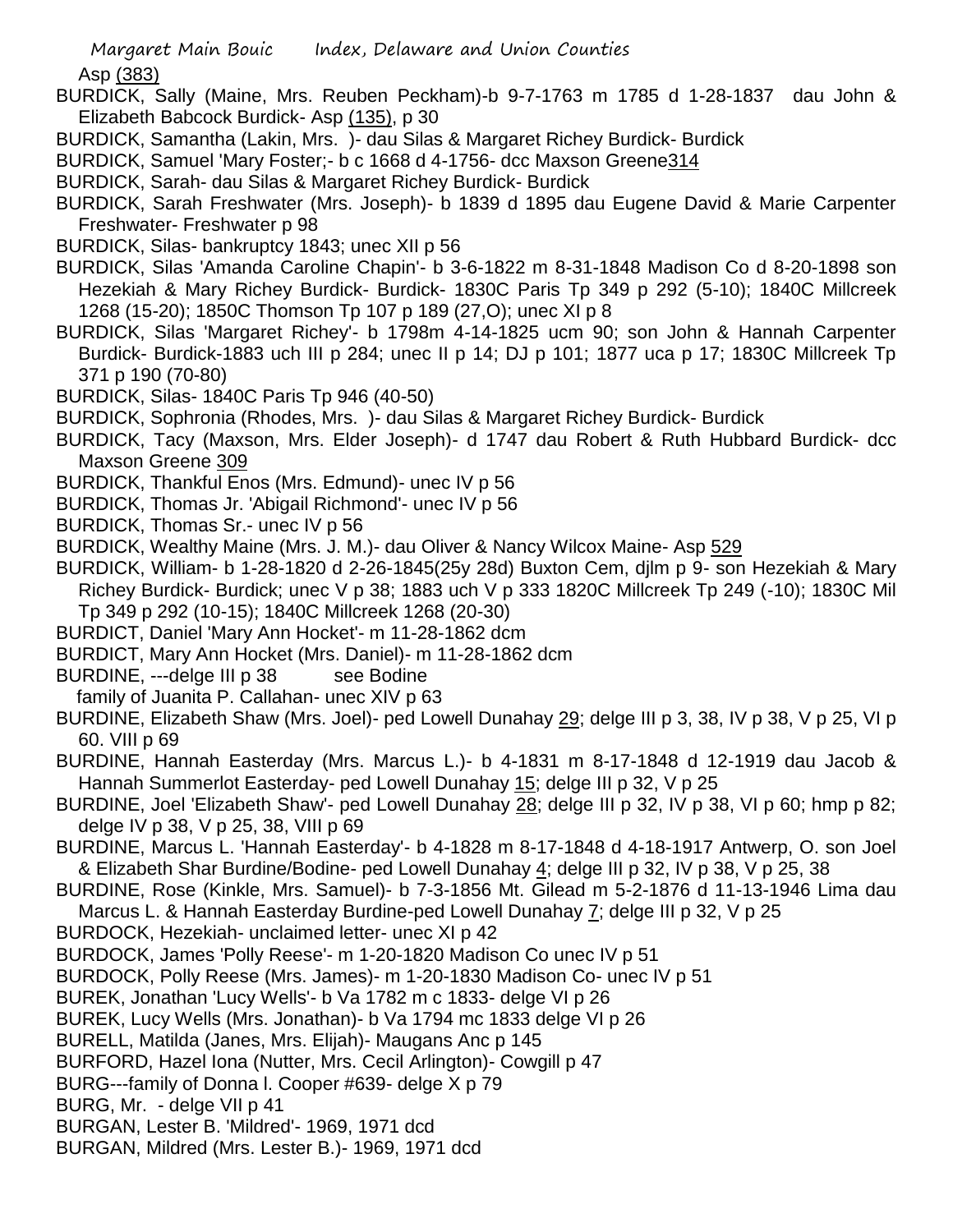- Margaret Main Bouic Index, Delaware and Union Counties BURGANDINE, Calbert- 1880C Allen Tp p 054A BURGANDINE, George L.- d 1875 (1y) mt 3 p 29 BURGANDINE, Jane (Mrs. Samuel)- 1883 uch V p 466 BURGANDINE, J. C.- 1988 uca p 58 BURGANDINE, Luther- (30-1922) d 8-29-1922 Allen Tp uninf p 18 BURGANDINE, Mary Ann (Mrs. )- 1883 uch V p 466 BURGANDINE, Samuel 'Jane'- 1883 uch V p 466; 1880c Allen Tp p 0054 BURGANTINE, Calvin- 14 on 9-19-1837- uccp p 15; unec III p 45 BURGANTINE, John- son Calvert & Mary A. Jordan Burgantine- 1860C Allen Tp 767-774 p 106 (10,O) BURGANTINE, Luther- son Calvert & Mary A. Jordan Burgantine- 1860C Allen Tp 767-774 p 106 (8,O) BURGANTINE, Samuel- son Calvert & Mary A. Jordan Burgantine- 1860C Allen Tp 767-774 p 106 (12,O) BURGANTINE, Sarah- dau Calvert & Mary A. Jordan Burgantine- 1860C Allen Tp 767-774 p 106 (7,O) BURGARD, Betty (Hoffman, Mrs. Robert Andrew)- Weiser p 677 BURGAUER, Herbert- Burgauer BURGAUER, Sylvia Ilse- dau Herbert Burgauer- Burgauer BURGE, Dr. Adam- 1883 uch V p 557, 575, 587; 1915 uch p 485, 497; 1877 uca p 19; unec XII p 38 BURGE, Alexander H. 'Catherine Wynegar'- b 5-30/31-1834 d 12-2-1896 son Josiah & Martha Cowgill burge- Cowgill p 14 BURGE, Anna Doyle (Mrs. Charles)- b 11-6-1876 m 5-26-1900 dau John & Rebecca Elizabeth Doyle-Weiser p 164 BURGE, Barbara Ellen- dau Robert Burge- Burge BURGE, Benjamin F. 'Dorella'- b 1847 d 1916 bur Leesburg Tp Bokescreek p 59 BURGE, Bob- son Robert Burge BURGE, Campbell- Nash p 220 BURGE, Catherine A/C Wynegar (Mrs. Alexander H.)- b 8-1845 dau Henry & Nancy Wynegar-Cowgill p 14 BURGE, Charles 'Anna Doyle'- m 5-26-1900- Weiser p 164 BURGE, Charles C.- son James & Rachael Burge- 1850C Washington Tp 1142-1160 p 170 (15,O) BURGE, Rev. Christian d 8-5-1834 (69) Sc Tp Rev. Soldier-dcga p 64 Ohio St. Gazette BURGE, Christian- Cowgill p 14 BURGE, Clement H.- son James & Rachael Burge- 1850C Washington Tp 1142-1160 p 170 (8,O) BURGE, Clemons- son James Burge- 1860C Jackson Tp 1117-1130 p 148 (17,O) BURGE, ---ch James Burge- 1860C Jackson Tp 1117-1130 p 148 (15,O) BURGE, ---ch James Burge- 1860C Jackson Tp 1117-1130 p 148 (13,O) BURGE, Dorella (Mrs. Benjamin)- b 1850 d 1933 bur Leesburg Tp Bokescreek p 59 BURGE, Elisa N.- dau John & Mary Meek Burge- 1850C Leesburg Tp 283-286 p 44 (3,O); 1860C Leesburg Tp 443 (12,O)
- BURGE, Eliza M.- b 10-12-1847 d 2-21-1865 Hopewell Cem, djlm 84
- BURGE, Ethel Berryl Myers (Lackey, Mrs. Thomas Elden)- b 5-14-1910? m 8-24-1925 dau George W. & Lola Beatrice Myers- Cowgill p 14
- BURGE, Floyd- b 5-26-1901 son Charles & Anna Doyle Burge- Weiser p 164
- BURGE, Geoffrey J. 'Mary Lois Robertson'- m 12-9-1967
- BURGE, George F.-son James & Rachael Burge- 1850C Washington Tp 1142-1160 p 170 (16,O)
- BURGE, George (18-1850)- son Josiah & Martha Cowgill- Cowgill p 14
- BURGE, George W. 'Lola Beatrice Myers'- b 9-21-1876 m 6-7-1908 son Josiah & Martha Cowgill Burge- Cowgill p 14
- BURGE, Harriet F.- dau James & Rachael Burge- 1850C Washington Tp 1142-1160 p 170 (34, Pa)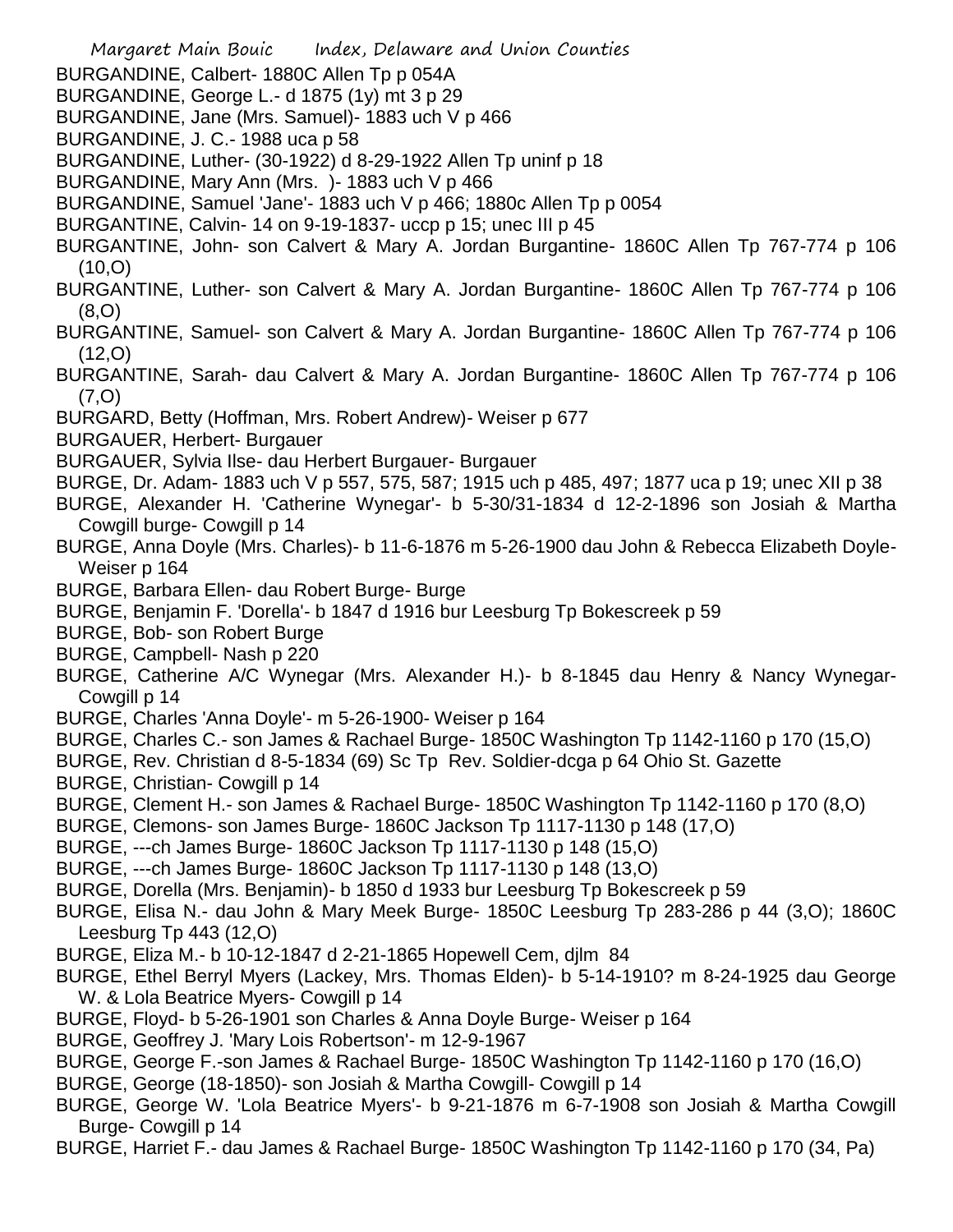- BURGE, Hester (Warner, Mrs. John Abraham)- m 10-22-1863 ucm 3481; dau Josiah & Martha Cowgill Burge- Cowgill p 14; 1985 uch p 142
- BURGE, Isaac- son Adam & Jane Carr Burge- Verna Willson letter
- BURGE, James ' '- 1860C Jackson Tp 1117-1130 p 148 (57, NY)
- BURGE, --(Mrs. James)- 1860C Jackson ?Tp 117-1130 p 148 (55, NY)
- BURGE, James 'Rachael'- 1850C Washington Tp 1142-1160 p 170 (42, Eng)
- BURGE, James R.- son James & Rachael Burge- 1850C Washington Tp 1142-1160 p 170 (13,O)
- BURGE, Jane Carr (Forbes, Mrs. Jasper)(Mrs. Adam)- Verna Willson's letter
- BURGE, Jennie Lou- Nash p 220
- BURGE, John D.- son John & Mary Meek Burge- 1850C Leesburg Tp 283-286 p 44 (1,O); 1860C Leesburg Tp 443 (9,O)
- BURGE, John 'Mary Meek'- m 9-4-1839 dcm- 1985 uch p 45; 1840C Leesburg Tp 115 (20-30); 1850C Leesburg Tp 283-286 p 44 (32, Pa); 1860C Leesburg Tp 443 (42, Pa)
- BURGE, Joseph- 1840C Leesburg Tp 117 (30-40)
- BURGE, Josephine Grubb (Mrs. Samuel)- m 2-4-1865 ucm 3678 dau Benjamin C. & Cynthia Grubbquery unec II p 17
- BURGE, Josiah 'Martha Cowgill'- m 7-5-1832 son Christian Burge- 1985 uch p 34; Cowgill p 14; Verna Willson letter; unec XIII p 41
- BURGE, Lola Beatrice Myers (Mrs. George W.)- b 12-14-1888- Cowgill p 14
- BURGE, Margaret McKittrick (Mrs. Morris)- b 1-8-1891 m 5-1932- dau Thomas Harrington & Hildegarde Sterling McKittrick-McKitrick p 369
- BURGE, Marion- ch John & Mary Meek Burge- 1860C Leesburg Tp 443 (1,O)
- BURGE, Martha- b 5-25-1837 dau Adam & Jane Carr Burge- Verna Willson letter
- BURGE, Martha Cowgill (Mrs. Josiah)- b 10-30-1806 m 7-5-1832 d 5-13-1856- dau Alexander & Mary Crow Cowgill- 1985 uch p 34; Cowgill p 14; Verna Willson Letter; unec XIII p 4`
- BURGE, Mary E.- dau James & Rachael Burge- 1850C Washington Tp 1142-1160 p 170 (4,O)
- BURGE, Mary Ellen (Eddy, Mrs. Peter S.)- m 10-26-1864 dcm- dau John & Mary Meek Burge- 1985 uch p 45; 1850C Leesburg Tp 283-286 p 44 (6,O)
- BURGE, Mary Lois Robertson (Farquhar, Mrs. Lisle)(Mrs. Geoffrey L.)- b 10-27-1907 m(1) 10-25-1931 (2) 12-9-1967 dau Hugh Franklin & Margaret Ellen Everett Robertson- Maugans Anc p 151
- BURGE, Mary Meek (Mrs.John)- m 9-4-1839 dcm; 1985 uch p 45; 1850C Leesburg Tp 283-286 p 44 (28,O); 1860C Leesburg Tp 443 (38,O)
- BURGE, Morris 'Margaret McKittrick'- McKitrick p 369
- BURGE, Rachael A.- dau James & Rachael Burge- 1850C Washington Tp 1142-1160 p 170 (10,O)
- BURGE, Rachael (Mrs. James)- 1850C Washington Tp 1142-1160 p 170 (34, Pa)
- BURGE, Reuben- son John & Mary Meek Burge- 1850C Leesburg Tp 283-286 p 44 (10,O); 1860C Leesburg Tp 443 (19,O)
- BURGE, Robert- Burge
- BURGE, Samuel 'Josephine Grubb'- m 2-4-1865 ucm 3678 1850C Leesburg Tp 283-286 p 44 (8,O); 1860C Leesburg Tp 443 (17,O); unec II p 17
- BURGE, Theodore M.- b 7-1-1842 son Josiah & Martha Cowgill Burge- Cowgill p 14
- BURGE, Thomas C.- son James & Rachael Burge- 1850C Washington Tp 1142-1160 p 170 (3,O); 1883 uch IV p 522
- BURGE, Warner- Nash p 219, 220
- BURGE, William- son John & Mary Meek Burge- 1860C Leesburg Tp 443 (7,O)
- BURGEN, Nancy (McKittrick, Mrs. James Jerone)- m 1962- McKitrick p 342
- BURGENDINE, Hannah (Garrett, Mrs. Jason)- m 1-28-1836 Madison Co unec VII p 23
- BURGENDINE, Sarah (Epps, Mrs. Willis)-1915 uch p 1071
- BURGENTINE, Calvert 'Mary A. Jordan'- m 5-17-1846; 1860C Allen Tp 767-774 p 106 (37,O)
- BURGENTINE, Calvin- unclaimed letter- unec VIII p 44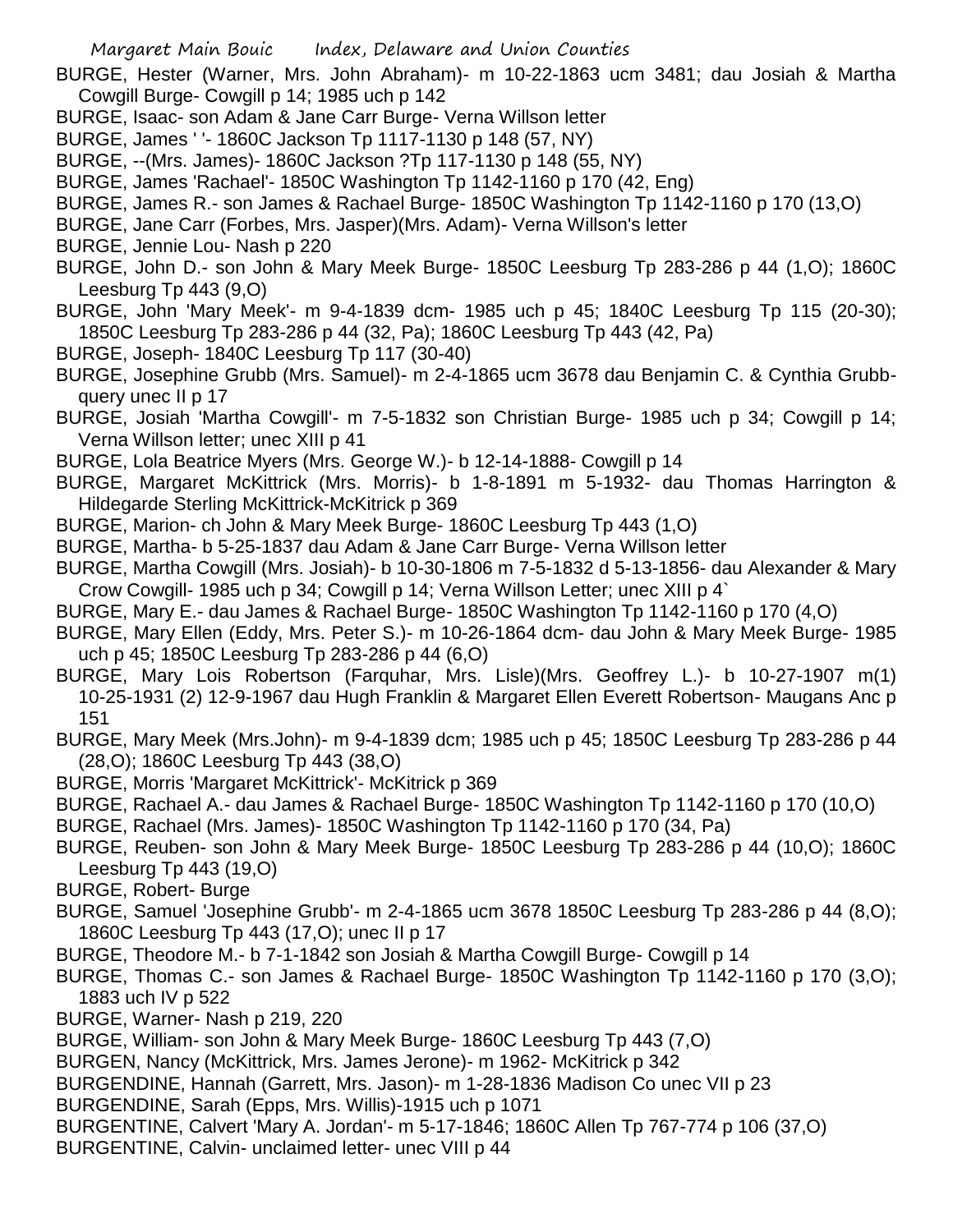- BURGENTINE, Mary A. Jordan (Mrs. Calvert)- m 5-17-1846 ucm 1136; 1860C Allen Tp 767-774 p 106 (34,O)
- BURGER, Aaron Christopher- b 9-28-1979 son Chris & Wensel Burger- 1979 ucd
- BURGER, Albert- 1985 uch p 60

BURGER, Alfred G.'Lydia Bunsold'- b 2-21-1897 d 5-30-1988 St. Paul's D J p 26; son George & Kathryn/Katherine Emmert Burger- Burger;1949, 1959, 1967,1971, 1973, 1975, 1979, 1981 ucd

- BURGER, Alfreda- dau Alfred & Lydia Burger- 1949 ucd
- BURGER, Amelia Rausch (Mrs. J. M.)- dau John & Caroline Horch Rausch- 1915 uch p 755
- BURGER, Andrew 'Margaret'- 1883 uch V p 105
- BURGER, Anne Kathryn (Scheiderer, Mrs. James M.)- b 11-16-1945 m 8-29-1965 dau Leroy Edward & Kathryn Wible Burger- St. Paul p 29, 145; 1949, 1959 (14) ucd
- BURGER, Barbara Jean Schroder (Mrs. Paul Dean)- b 11-11-1939 m 1957- Rausch (14736); St. Paul p 28
- BURGER, Belinda- b 8-17-1957 dau Paul Dean & Barbara Jean Schroder Burger- Rausch 147361 III p 288
- BURGER, Benjamin Wible- b 8-13-1970 son William LeRoy & Ernestine Clark Burger- Burger; St. Paul p 29
- BURGER, Betsy Ann- d 3-26-1861 (50-2-25) Old Liberty Chyd Powell p 156
- BURGER, Bonita May- b 6-11-1928 dau Carlton Baxter & Mildred Davis Burger- Genther p 175
- BURGER, Bruce Phillip- b 4-17-1962 son Paul Dean & Barbara Jean Schroder Burger- St. Paul p 7, 28
- BURGER, Rev. C.- unec VII p 25, 26
- BURGER, Candy Lynn Reed (Mrs. George)(Kise, Mrs. Stephen E.)- b 7-3-1965 m(2) 3-20-1970- St. Paul p 29; ----------1967 ucd
- BURGER, Carlton Baxter 'Mildred Davis'- b 5-11-1908 m 11-24-1926 son Frank & Catherine Baxter Burger- Genther p 174, 175
- BURGER, Carlton William- b 4-28-1930 son Carlton Baxter & Mildred Davis Burger- Genther p 175
- BURGER, Carol- dau Harvey & Dorothy Burger- 1961 dcd (10)
- BURGER, Carolina (Eirich, Mrs. John Martin)- b 1848 m 1866d 1923 ped Nina Rausch Boerger 19; 1883 uch V p 246
- BURGER, Catherine (Asman, Mrs. John C.)- m 9-18-1881 ucm 7016
- BURGER, Catherine Baxter (Mrs. Frank)- b 12-23-1890 dau Eugene & Una Hager Baxter- Genther p 174
- BURGER, Catherine Rosina Charlotte- b 10-4-1899 d 2-3-1992 bur St. Paul Cem,- dau George Conrad & & K/Catherine Emmert Boerger- 1900C Darby Tp 125-131 p 63 (2/12,O,O,O);St. Paul p 29; 1971, 1973, 1975, 1979 ucd- Burger
- BURGER, Christine (Mrs. Jacob G.)- Burger
- BURGER, Christopher William- b 6-24-1969 son William LeRoy & Dawn Ernestine Clark Burger-Burger; St. Paul p 29
- BURGER, Clara Crawford (Mrs. Paul Dean)- b 5-5-1926 m 2-14-1965- St. Paul p 28
- BURGER, Connie- dau Leroy & Katherine Burger- 1949 ucd
- BURGER, Conrad 'Katherine'- b 1858 d 1945 St. Paul's DJ p 27
- BURGER, Daniel Edward 'Ruth Liche'- b 12-27-1918 m 9-3-1938 son Frank & Catherine Baxter Burger- Genther p 174
- BURGER, Darby Elizabeth Zander (Mrs. Stephen Fred)- b 7-18-1959 m 8-7-1982 St. Paul p 28
- BURGER, Dawn Ernestine Clark (Mrs. William LeRoy)- b 2-16-1949 m 9-1-1967 dau Dwight M. Clark- Burger; St. Paul p 29
- BURGER, Diedre- b 4-9-1961 dau Paul Dean & Barbara Jean Schroder Burger- Rausch 147363; St. Paul p 7, 28
- BURGER, Dorothy Ann Yackel (Mrs. Paul Dean)- b 10-13-1952 m 3-15-1989- St. Paul p 28
- BURGER, Dorothy Horton (Mrs. Edward)- b 10-22-1928 m 4-7-1951- Rausch (14735)II p 272;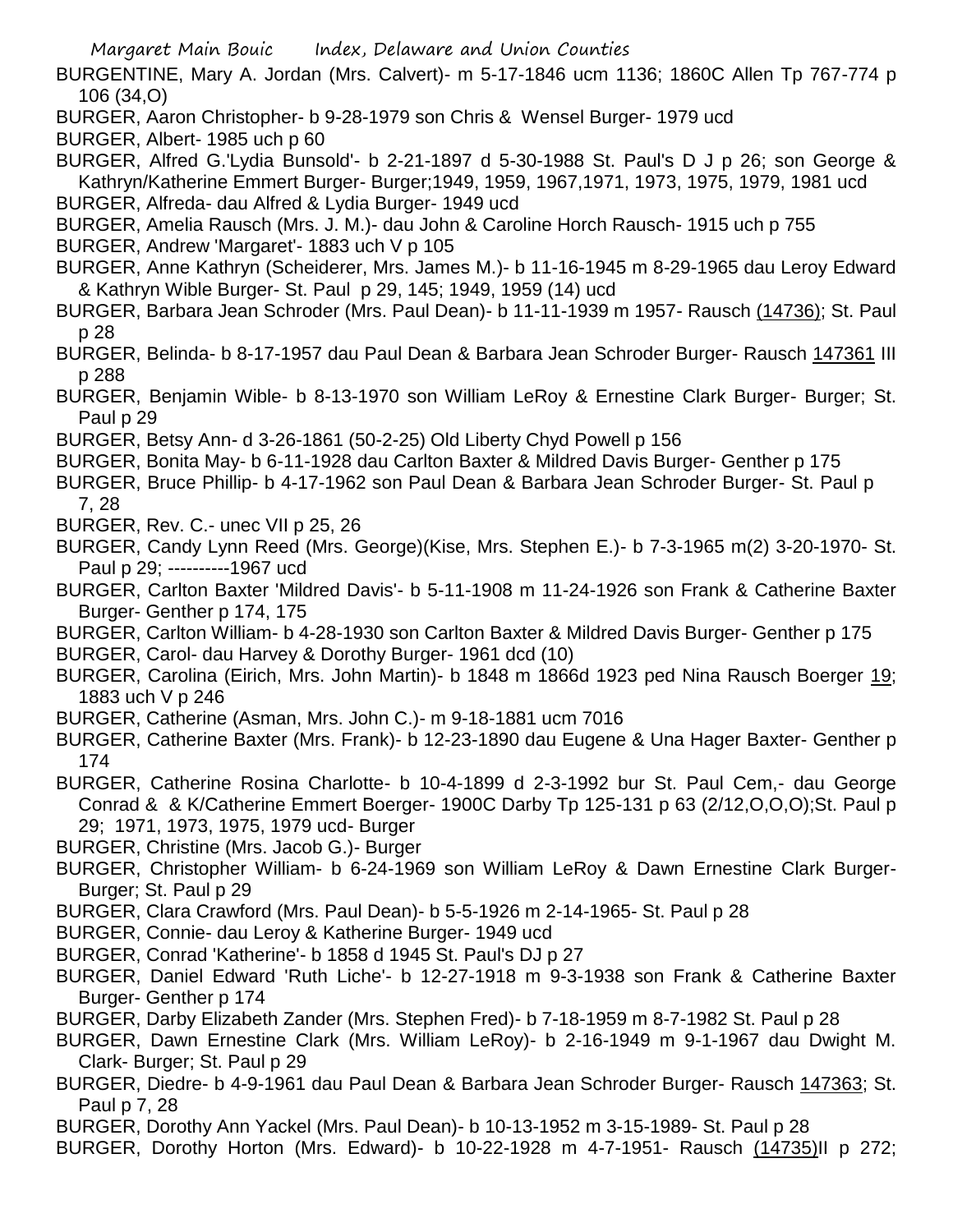Boerger (135); St. Paul p 208

BURGER, Dorothy (Mrs. Harvey)- 1961 dcd

- BURGER, Dorothy Jean (Boerger, Mrs. Arthur)- b 5-17-1928 m 9-23-1951- dau Alfred G. & Lydia Bunsold Burger; Burger; Rausch (14823) II p 289 (19613) III p 310; St. Paul p 28, 107
- BURGER, Dorothy (Nicol, Mrs. Edwin Leonhard)- b 5-31-1903 m 7-16-1927 d 6-22-1975- Rausch (1933) II p 280; St. Paul p 56
- BURGER, Dorothy Nicol (Mrs. Walter)- b 11-10-1928/7 m 9-25-1949- Rausch (14734) II p 271; Boerger (134); St. Paul p 27
- BURGER, Edward 'Dorothy Horton'- b 4-14-1928 m 4-7-1951 son Otto & Irene Boerger Burger-Boerger 135; Rausch 14735 II p 272, III p 288; St. Paul p 7, 28
- BURGER, Edward LeRoy C.- b 8-1-1966 son George Conrad & Candy Lynn Reed Burger- 1967 ucd; St. Paul p 29
- BURGER. Edward L.- 1991 ucd
- BURGER, Elfrieda (Wolpert, Mrs. Charles Louis)- b 8-7-1932 m 1-28-1956 dau Alfred G. & Lydia Bunsold Burger- Burger; St. Paul p 29
- BURGER, Elizabeth- b 11-1190 dau George & Kathryn Emmert Burger; Burger- 1900C Darby Tp 125-131 p 6B (9,O,O,O); St. Paul p 27; 1971, 1973, 1975 ucd
- BURGER, Ellen Joy Mayberry (Mrs. George Conrad)- n 7-28-1957 m 8-2-1975 dau Richard Mayberry- Mayberry; Dy. Paul p 29
- BURGER, Ernestine Clark- Burger
- BURGER, Evelyn Fancy (Mrs. Herbert)- b 10-15-1925/6 m 6-1-1945- dau Dwight & Phyllis Clark-Boerger (133); Rausch (14733); St. Paul p 27
- BURGER, Frances K. (Mrs. Leroy E.)- 1991 ucd see Kathryn
- BURGER, Frank 'Catherine Baxter'- Genther p 174
- BURGER, Franklin Benny- b 7-23-1927 son Frank & Catherine Baxter Burger- Genther p 174
- BURGER, G.- 1915 uch p 228
- BURGER, George Conrad 'Candy Reed''Sherry Lynn Tillman''Ellen Joy Mayberry'- b 10-21-1946 m(2) 5-15-1970 (3) 8-2-1975 son LeRoy E. & Kathryn Burger- St. Paul p 29; 1959(12), 1967, 1971, 1973, 1975 ucd
- BURGER, George Conrad 'Kathryn/Katherine Emmert'- b 5-26-1859 d 1-21-1945 St. Paul p 271900C Darby Tp 125-131 p 6B (41,O,Ger,Ger); Burger
- BURGER, George E. A. -B 2-1897 son George C. & Katherine Emmert Burger- 1900C Darby Tp 125-131 p 6B (3,O,O,O)
- BURGER, Gerald- b 8-30-1933 son Frank & Catherine Baxter Burger- Genther p 175
- BURGER, Geraldine McDough (Mrs. Samuel Eugene)- m 9-10-1938- Genther p 174
- BURGER, H.- unclaimed letter unec VI p 26
- BURGER, Harvey 'Dorothy- 1961 dcd
- BURGER, Herbert 'Evelyn Fancy'- b 8-21/24-1922 m 6-1-1945 son Otto & Irene Boerger Burger-Boerger 133; Rausch 14733 III p 288; St. Paul 7, 27
- BURGER, Hope Anjanette- b 5-12-1973 dau William LeRoy & Dawn Ernestine Clark Burger- Burger; St. Paul p 29
- BURGER, Ida Henrietta (Downin, Mrs. Charles Frederick)- b 2-22-1876- Maugans Anc p 59
- BURGER, Irene Katherine Boerger (Mrs. Otto)- b 2-8-1896 m 8-2-1917 d 7-20-1983 St. Paul's D J p 28 dau John & Caroline Rausch Boerger- Boerger 13; Rausch 1473 II p 271; St. Paul p 27
- BURGER, Isaac- Nash p 402
- BURGER, Jacob G. 'Christine Miller' -Burger
- BURGER, James W.- b 7-20-1921 son Frank & Catherine Baxter Burger- Genther p 174
- BURGER, Janet Marie (Miller, Mrs. Kent K.)- b 11-30-1956 m 10-17-1981 twin dau Edward & Dorothy Horton Burger- St. Paul p 7, 28
- BURGER, J. M. 'Amelia Rausch'- 1915 uch p 755
- BURGER, Joanna D/Viana (Porteous, Mrs. Charles Dennis)- b 2-18-1949 m 12-14-1976 dau John &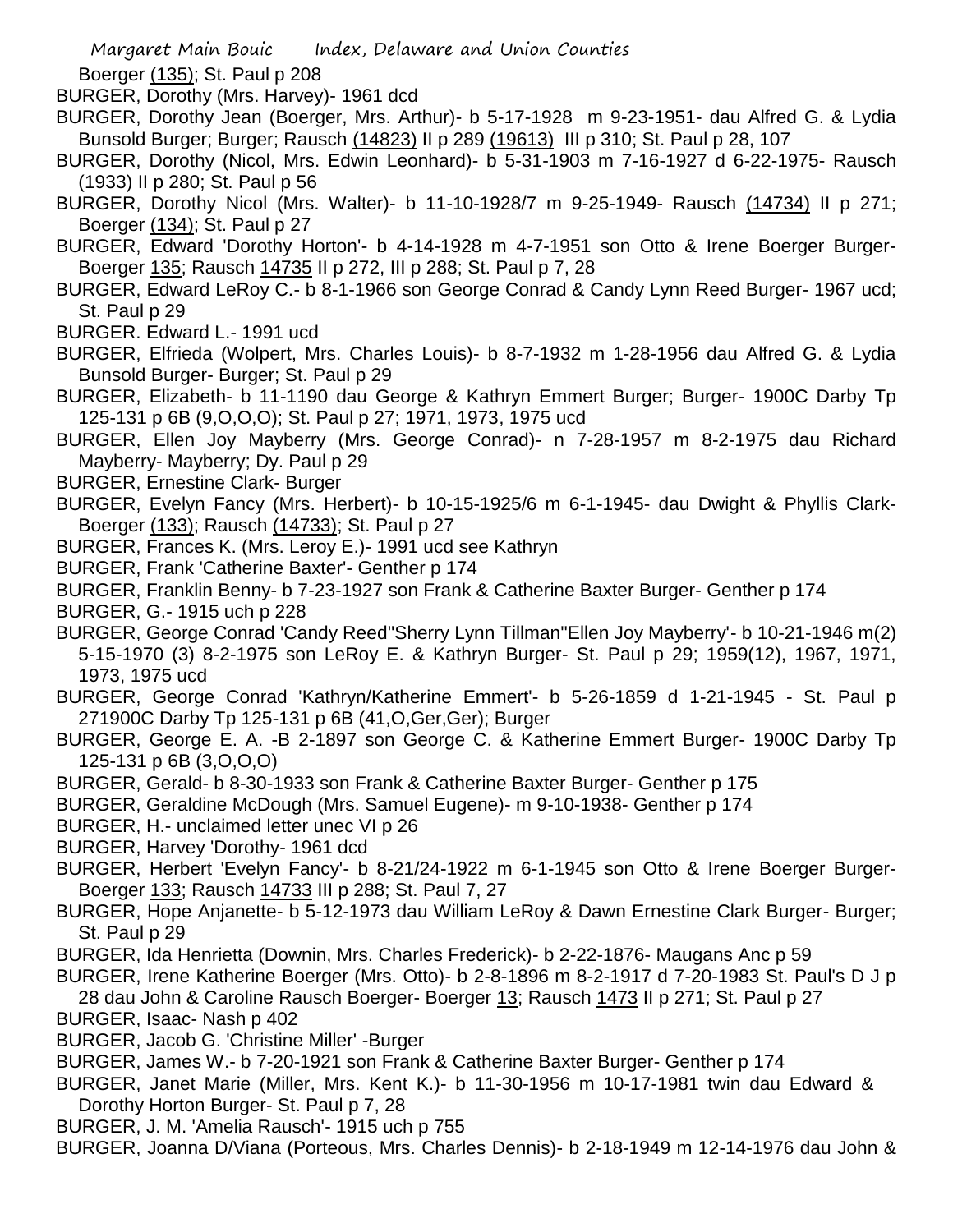Naomie Finkenbiner Burger- Rausch 147312; St. Paul p 6, 27

BURGER, John Beldon 'Viola McCubbin'- b 5-22-1902 m 12-19-1932 son John H. & Nina Nash Burger- Nash p 360

BURGER, John H. 'Nina Nash'- b 3-19-1877 m 2-4-1900 d 10-26-1906- Nash p 360

BURGER, John 'Naomi S Finkenbiner' b 7-30-1918 m 6-12-1943 d 10-26-1987 son Otto Burger-Boerger 131 Rausch 14731; St. Paul p 6, 27

- BURGER, Josephine (Fox, Mrs. George Emmanuel)- m 1-24-1876 ucm 5828 dau Andrew & Margaret Berger- 1883 uch V p 105; mt 3 p 22
- BURGER, Mary Katharine (Johnson, Mrs. Carl Robert)- b 1-9-1921 m 6-10-1956- dau Phillip Otto & Irene Boerger Burger- Boerger 132 Rausch 14732 III p 288; St. Paul p 7, 27
- BURGER, Katherine (Mrs. Conrad)- b 1866 d 1925- St. Paul's DJ p 27
- BURGER, Kathleen Jo (Schelp, Mrs. Keith Allen)- b 8-29-1950 m 7-6-1974 dau Walter & Dorothy Nicol Burger- Rausch 147341 III p 288; St. Paul p 27
- BURGER, Kathryn "Kit"(Mrs. Leroy Edward)- b 5-28-1913 m 4-4-1945 St. Paul p 9; 1949, 1959, 1967, 1971, 1973,1975, 1979, 1981, 1983 ucd- see Frances
- BURGER, Kathryn/Katherine Emmert (Mrs. George Conrad)- b 3-9-1866 d 10-31-1935 St. Paul p 27; 1900C Darby Tp 125-131 p 6B (34,O,Ger,O) m 13y 5ch- Burger
- BURGER, Kenneth Dean- b 8-17-1959 son Edward & Dorothy Horton Burger- Rausch 147351 III p 288; St. Paul p 28
- BURGER, Kim Marie Vonhof (Mrs. Mark Alan)- m 9-13-1980 dau John M. Vonhof, Jr.- Burger
- BURGER, --(Fersch, Mrs. Kenneth)- dau Robert M. Burger, Sr.- Burger
- BURGER, Laura J.- b 12-6-1887 d 10-13-1917 St. Paul's D J p 27 dau George C. & Catherine Emmert Burger- 1900C Darby Tp 125-131 p 6B (12,O,O,O); Eliza J., St. Paul p 27
- BURGER, Laura Lee (Paluch, Mrs. James Chester)- b 7-8-1948/9 m 4-5-1971 dau Leroy Edward & Kethryn Burger- St. Paul p 29; 1959, 1967, 1971 ucd
- BURGER, Leroy Edward 'Kathryn Wible'-b 1-30-1909 m 4-4-1945 son George & Kathryn/Katherine Emmert Burger; St. Paul p 29; 1949, 1959, 1967, 1971, 1973, 1975, 1979, 1981, 1983, 1991 ucd
- BURGER, Lydia Bunsold (Mrs. Alfred)- b 1892 d 1955 St. Paul's D J p 26; 1949 ucd; Bunsold
- BURGER, Margaret- 1860C Liberty Tp 960-970 p 132 (13, Eng)
- BURGER, Margaret (Mrs. Andrew)- 1883 uch V p 105
- BURGER, Margreta Ann (Klug, Mrs. Mike)- b 1-4-1954 m 10-8-1988 dau John & Naomi Inkenbiner Burger- Rausch 147313; St. Paul p 27
- BURGER, Mark Alan 'Kim Marie Vonhof'- m 9-13-1980- son Robert M. Burger, Sr.- Burger
- BURGER, Mary Alice (Carpenter, Mrs. Jerry)- b 3-18-1953 m 1-8--1972 dau Leroy E. & Kathryn Wible Burger- St. Paul p 29; 1959, 1967, 1971 ucd
- BURGER, Mary Catherine- b 3-8-1925 dau Frank & Catherine Baxter Burger- Genther p 174
- BURGER, Michael John- b 11-30-1956 twin son Edward & Dorothy Horton Burger- St. Paul p 7, 28
- BURGER, Mildred Davis (Mrs. Carlton Baxter)- b 12-23-1890 dau Eugene & una Hager Baxter-Genther p 174, 175
- BURGER, Nancy- dau Harvey & Dorothy Burger- 1961 dcd (10)
- BURGER, Naomi Finkenbiner (Mrs. John)- b 8-17-1922 m 6-12-1943- Rausch (14731) III p 288; Boerger(131); St. Paul p 27
- BURGER, Nina Nash (Mrs. John H.)- dau Lafayette Philander & Mary E. Birdsell Nash- Nash p 360, 364
- BURGER, Otto Philip 'Irene Boerger'- b 9-2-1893 m 8-2-1917 d 10-5-1977 St. Paul's D J p 28- son George & Kathryn Emmert Burger- Boerger (13) Rausch (1473)- 1900C Darby Tp 125-131 p 6B (6,O,O,O); St. Paul p 6, 27
- BURGER, Paul Dean 'Barbara Jean Schroder''Clara Crawford''Dorothy Ann Yackel'- b 11-26-1936 m 1957 (2) 2-14-1965 (3) 3-15-1989 son Otto & Irene Boerger Burger- Rausch 14736 III p 288; Boerger 136; St. Paul p 7, 28

BURGER, Philip Richard- b 6-9-1979 son George Conrad & Ellen Mayberry Burger- St. Paul p 29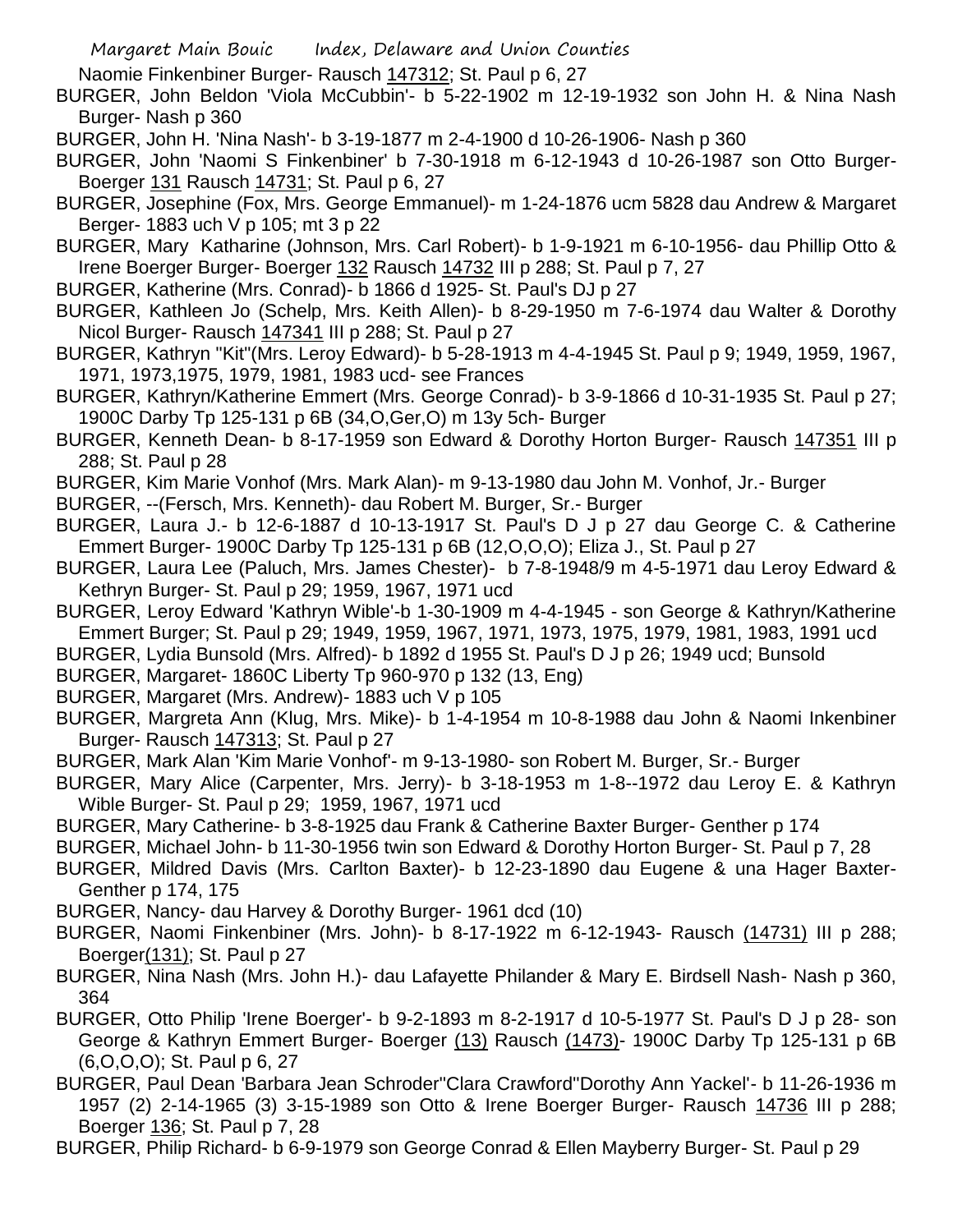- BURGER, Ralph- 1980 dcd
- BURGER, Robert M. Sr.- Burger
- BURGER, Rosana (Wingle, Mrs. Lewis)- m 1-12-1858 dcm
- BURGER, Ruth Liche (Mrs. Daniel Edward)- m 9-3-1938- Genther p 174
- BURGER, Samuel Eugene 'Geraldine McDough'- b 6-13-1915 m 9-10-1938 son Frank & Catherine Baxter Burger- Genther p 174
- BURGER, Sandra Ray (Headrick, Mrs. Larry)(Shopek, Mrs. Ron)- b 6-17-1946 m(2) 10-13-1988 dau John & Naomi Finkenbiner Burger-,Rausch 147311 III p 288; St. Paul p 29
- BURGER, Sherry L. Tillman (Mrs. George C.)- b 3-23-1946 m 1970 St. Paul p 291971 ucd
- BURGER, Stephen Fred 'Darby Elizabeth Zander'- b 10-15-1953 m 8-7-1982 son Walter & Dorothy Nicol Burger- Rausch 147342III p 288; St. Paul p 7, 28
- BURGER, Tammy Kathryn (Hunt, Mrs. Ron Eugene)- b 9-12-1965 m 3-3-1984 dau George C. & Candy Lynn Reed Burger- St. Paul p 29; 1967 ucd
- BURGER, Viola McCubbin (Mrs. John Beldon)- m 12-19-1932- Nash p 360
- BURGER, Virginia (Raymond, Mrs. Eugene III)- Weiser 44 see p 310
- BURGER, Walter 'Dorothy Nicol'- b 3-22-1925 m 9-25-1949 son Otto & Irene Catherine Boerger Burger- Rausch 14734 II p 271; Boerger 134; St. Paul p 7, 27
- BURGER, Walter J.- d 12-10-1959 Trinity Cem D J p 80 -son Jacob G. & Christine Miller Burger
- BURGER, William- son Leroy E. & Kathryn Burger- 1959, 1967 ucd
- BURGER, William LeRoy 'Dawn Ernestine Clark'- b 7-7-1948 m 9-1-1967- son Leroy Edward & Kathryn Wible Burger- Burger; St. Paul p 29
- BURGERT, Annette- unec XIII p 10
- BURGES, Dora- b 2-12-1907 dau Ross & Etta Harbison Burger- Howison p1901p
- BURGES, Etta Harvison (Mrs. Ross)- b 5-29-1885 dau Kinney & Laura Lester Harbison- Howison 1397
- BURGES, Ross 'Etta Harbison'- Howison (1397)
- BURGESS, ---uccp p 15; Nash 7 23
- BURGESS, Albert Louis- b 10-18-1882 d 5-18-1966 son Nathan & Elizabeth Penrose Burgess-Burgess; 1959 ucd
- BURGESS, Alexander- prob son Josiah & Martha Burgess- 1850C Scioto Tp 2469 (16,O)
- BURGESS, Alice- d 5-6-1971 (92) bur Marion- Burgess
- BURGESS, Amanda (Mrs. Michael)- Burgess
- BURGESS, Ann- dau Isaac & Christine Burgess- 1850C Marlb. !7 7 182 (13,O)
- BURGESS, Anna Lea (Evans, Mrs. Phillip)- b 12-19-1915 m 7-20-1940 dau Horace Conrad & Julia Lindquist Burgess- Carr 114711(18); Thomas1121(18)
- BURGESS, Anna Loose (Mrs. George Alfred)- m 7-11-1919- Carr (114711(11) Thomas (1121(11))
- BURGESS, B.- 1883 uch V p 679
- BURGESS, Barous- mt 11-11-1857
- BURGESS, Belea- unec XII p 53
- BURGESS, Belinda D. (Fischer, Mrs. Herbert R.)- m 12-20-1982 dau Henry J. Burgess- Fischer; **Burgess**
- BURGESS, Beverly K. (Mrs. Frederick S.)- 1961, 1969, 1971, 1980 dcd
- BURGESS, Bruce C. 'Marguerite McKenzie'- b 2-5-1896 d 1-2-1968 Oak Grove Cem -Burgess
- BURGESS, Carrie E. (Hatch, Mrs. William A.)- b 11-12-1869 m 3-13-1889- dau John H. & Emeline Chloe Maine- Asp 2162
- BURGESS, Catherine (Bown, Mrs. Charles)- dau John Burgess- 1915 uch p 945, 946, 975
- BURGESS, Catherine- dau Isaac & Christine Burgess- 1850C Marlb. Tp 1 p 182 (2,O)
- BURGESS, Charlotte Elizabeth Liggett (Taylor, Mrs. William Whitehead)(Mrs. William)- b 10-2-1837 dau Conrad & Louisa Thomas Liggett- Carr 111471; Thomas 112; dcq Viva Taylor 5
- BURGESS, Cheryl Ann Williams (Mrs. Tracy Shawn)- m 4-9-1988 dau Pearl & Lois Williams-**Burgess**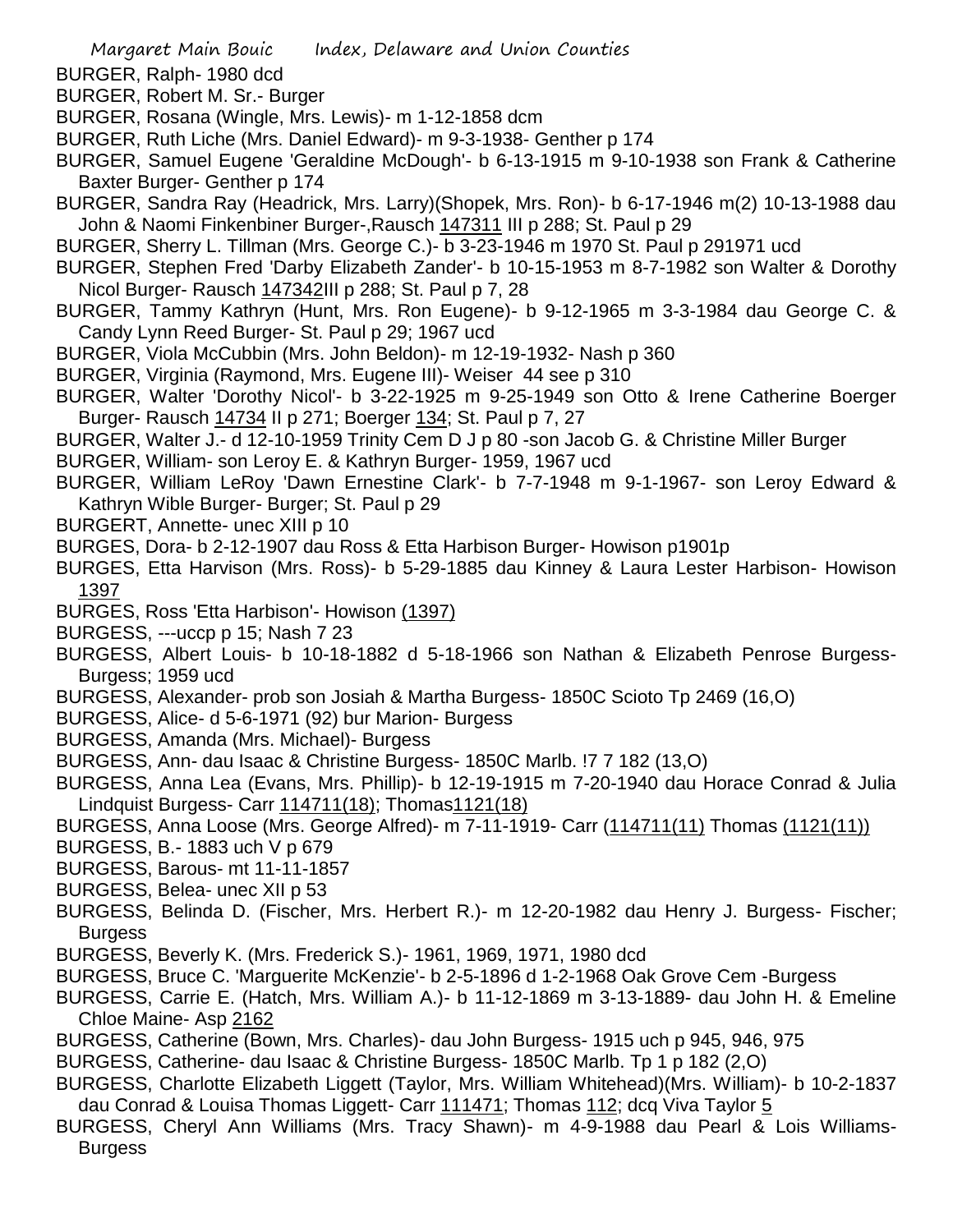- BURGESS, Christine (Mrs. Isaac)- 1850C Marlborough Tp 1 p 182 (37, Md)
- BURGESS, Cora Jill Henainger (Mrs. James Ralph)- dau Horace Conrad & Florilla Cook Burgess-Carr (1147114); Thomas(11214)
- BURGESS, Curtis 'Lydia'- 1969 dcd
- BURGESS, Cynthia- dau Frederick & Beverly Burgess- b 1956- 1961, 1969, 1971 dcd
- BURGESS, Debra Kay (Davis, Mrs. Rex Allen)- b 1964 m 12-22-1988 dau Jerry & Pat/Jeri Burgess-1975, 1979, 1981, 1983 ucd
- BURGESS, Dolta L. 'Winona O'Brien'- d 4-24-1984 (90) Burnside Cem- Burgess
- BURGESS, W. Earl- Burgess
- BURGESS, Eliza- 1850C Radnor Tp 170 p 180 (16,O)
- BURGESS, Eliza (Graham, Mrs. )- b 1869 d 1901 Claibourne Cem p 44
- BURGESS, Eliza- dau Isaac & Christine Burgess- 1850C Marlb. Tp 1 p 182 (14,O)
- BURGESS, Eliza- dau John Burgess- 1915 uch p 946
- BURGESS, Elizabeth Penrose (Mrs. Nathan)- Burgess
- BURGESS, Emeline Chloe Maine (Mrs. John H.)- b 5-19-1840 m 12-12-1867 d 7-24-1879 dau Hiram & Eunice Tanner Maine- Asp 418
- BURGESS, Esther- dau John Burgess- 1915 uch p 946
- BURGESS, Ethel- dau Nathan & Elizabeth Penrose Burgess- Burgess
- BURGESS, Ethelda Katharine- b 11-15-1903 d 6-6-1904 dau Horace Conrad & Julia Lindquist Burgess- Carr 114711(13), Thomas 1121(13)
- BURGESS, Euntah- b 7-30-1912 d 1-19-1913 ch Horace Conrad & Julia Lindquist Burgess- Carr 114711(16); Thomas 1121(16)
- BURGESS, Father- 1880 dch p 403
- BURGESS, Florilla Cook (Mrs. Horace Conrad)- b 11-3-1857 d 1-4-1894- Carr (1141711); Thomas(1211)
- BURGESS, Fontella Frances (Bond, Mrs. Thomas Milton)(Fisher, Mrs. Bud)- b 8-17-1906 Carr 114711(14); Thomas 1121(14)
- BURGESS, Frances (Flesher, Mrs. Henry)- 1883 uch V p 618
- BURGESS, Frank- son John Burgess- 1915 uch p 946
- BURGESS, Fred- son John Burgess- 1915 uch p 946
- BURGESS, Fred- son Lowell Burgess- Burgess
- BURGESS, Frederick S. 'Beverly K.'- 1961, 1969, 1971, 1980 dcd
- BURGESS, Freta Marie (Stimmel, Mrs. Donn)-b 1954 m 2-14-1974 dau Fred & Beverly K. Burgess-Burgess; 1961, 1969 dcd
- BURGESS, George- prob son Josiah & Martha Burgess- 1850C Scioto Tp 2457 (18,O)
- BURGESS, George Alfred 'Anna Loose'- b 7-12-1897 m 7-11-1919 son Horace Conrad & Julia Lindquist Burgess- Carr 1141711(11); Thomas 1121(11)
- BURGESS, George Franklin- b 2-6-1881 d 7-25-1881 son Horace Conrad & Florilla Cook Burgess-Carr 1147113; Thomas 11213
- BURGESS, Gregory Allen- b d 12-31-1959 bur Radnor Cem son Fred Burgess- Burgess
- BURGESS, Hazel Nelson (Mrs. Milton Leo)- Carr (1147118);Thomas (11218)
- BURGESS, Helen (Blanton, Mrs. )- dau Dolta L. & Winona A. Burgess- Burgess
- BURGESS, Henry- son Isaac & Christine Burgess- 1850C Marlborough Tp 1 p 182 (15,O) BURGESS, Henry J.- Burgess
- BURGESS, Hester- prob dau Josiah & Martha Burgess- 1850C Scioto Tp 2457 (12,O)
- BURGESS, Hilary Nicole- b 8-12-1990 dau Tracy Shawn & Cheryl Ann Williams Burgess- Burgess
- BURGESS, Horace Conrad 'Florilla Cook''Julia Lindquist'- b 6-28-1854 d 2-25-1940 son William & Charlotte Liggett Burgess- Carr 114711; Thomas 1121
- BURGESS, Horace Conrad- b 11-3-1879 son Horace Conrad & Florilla Cook Burgess- Carr 1417112; Thomas 11212
- BURGESS, Irma- dau Nathan & Elizabeth Penrose Burgess- Burgess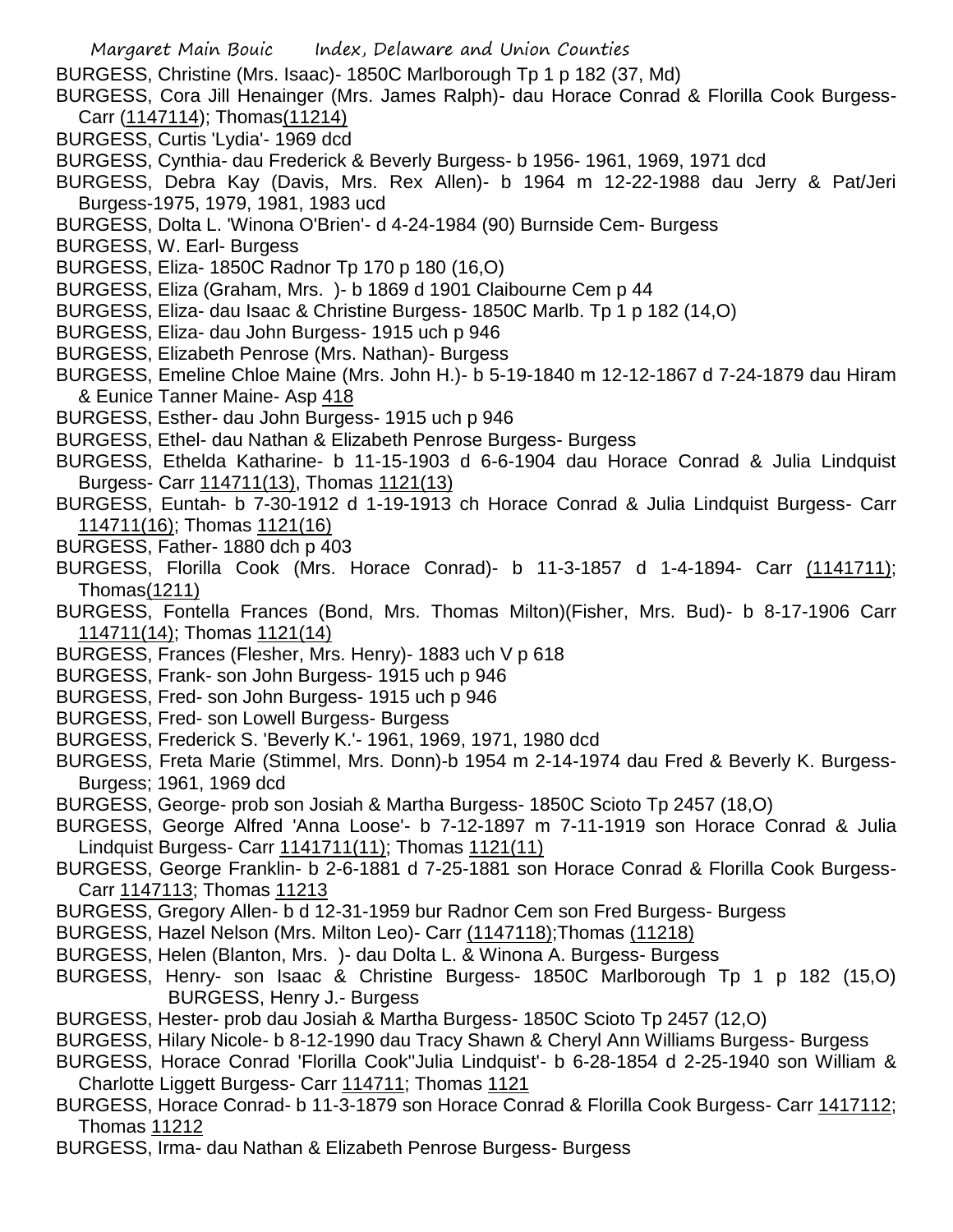- BURGESS, Isaac 'Christine'- 1840C Marlborough Tp p 250 (20-30); 1850C Mlb Tp 1 p 182 (36,O); delge IV p 56
- BURGESS, James- hadc p 56 Troy Tp
- BURGESS, James Harvey- b 11-1-1894 d 5-31-1896 son Horace Conrad & julia Lindquist Burgess-Carr 114711(10) ;Thomas 1121(10)
- BURGESS, James Ralph 'Cora Jill Henainger'- b 6-29-1882 son Horace Conrad & Florilla Cook Burgess- Carr 1147114; Thomas 11214
- BURGESS, Jay M.- son Isaac & Christine Burgess- 1850C Marlborough Tp 1 p 182 (4,O)
- BURGESS, Jerry 'Pat'- Burgess; 1975, 1979 ucd
- BURGESS, Jessie Maine (Osgood, Mrs. Alys E.)- b 6-27-1873 m 12-5-1900 dau John H. & Emeline Chloe Burgess-Asp 2163
- BURGESS, Jo- hadc p 38; 1849 Marlborough Tp
- BURGESS, JoAnn (Nicol, Mrs. Larry)- m 1-23-1971- Rausch (134331)
- BURGESS, John- heir of James D'Wolf- dcw Bk 2 p 124
- BURGESS, John- b 1959/60 son Frederick & Beverly Burgess- 1961(20m), 1969, 1971, 1980 dcd
- BURGESS, John- 1915 uch p 946
- BURGESS, John H. 'Emeline Chloe Maine'- b 3-4-1839 m 12-12-1867 m(2) 12-17-1882- son Jesse S. & Clarissa Tanner Burgess- Asp (1418)
- BURGESS, John- son John Burgess- 1915 uch p 946
- BURGESS, John Samuel 'May Catherine Hatch'- b 11-9-1885 son Horace Conrad & Florilla Cook Burgess- Carr 1147116; Thomas 11216
- BURGESS, Joseph- hadc p 38,56; 1849 Troy Tp; Marlborough Tp
- BURGESS, Joseph- son Isaac & Christine Burgess- 1850C Marlb. Tp 1 p 182 (7,O);
- BURGESS, Josiah 'Martha'- 1850C Scioto Tp 2457 (40, Pa)
- BURGESS, Julia Josephine Lindquist (Mrs. Horace Conrad)- Carr (114711); Thomas (1121)
- BURGESS, Kenneth Eugene- b 7-18-1900 d 9-17-1900 son Horace Conrad & Julia Lindquist Burgess- Carr 114711(12); Thomas 1121(12)
- BURGESS, Lloyd Homer 'Mona H. Buck'- b 9-10-1909 m 9-11-1933 son Horace Conrad & Julia Lindquist Burgess- Carr 114711(15); Thomas 1121(15)
- BURGESS, Louise (King, Mrs. Arthur)- b 11-23-1892 m 12-19-1912 dau Samuel & Mary White Burgess- Powers p 270
- BURGESS, Lowell- Burgess
- BURGESS, Lucy- dau Isaac & Christine Burgess- 1850C Marlb. Tp 1 p 182 (9,O)
- BURGESS, Lydia (Mrs. Curtis)- 1969 dcd
- BURGESS, Margaret- dau Isaac & Christine Burgess- 1850C Marlb. Tp 1 p 182 (9,O)
- BURGESS, Margaret- dau John Burgess- 1915 uch p 946
- BURGESS, Margaret- 1870C Liberty Tp 94 p 11 (21, Eng);1880C Liberty Tp Un C0 131-135 p 14 (33, Eng,Eng,Eng)
- BURGESS, Margaret Ann (Van Sickle, Mrs. Duane Allen)- m 6-16-19-- dau W. Earl Burgess- Burgess
- BURGESS, Marguerite McKenzie (Mrs. Bruce C.)- d 11-28-1985 (83) Oak Grove Cem sister Charles McKenzie- Burgess
- BURGESS, Marie- b 1954 dau Fred & Beverly Burgess- Burgess; 1971 dcd
- BURGESS, Martha (Mrs. Josiah)- 1850C Scioto Tp 2457 (42,O)
- BURGESS, Mary- dau John Burgess- 1915 uch p 946
- BURGESS, Mary L. Lewis (Mrs. John H.)- m 12-17-1881 see Asp 1418
- BURGESS, Mary White (Mrs. Samuel S.)- Powers p 270
- BURGESS, May Catherine Hatch (Mrs. John Samuel)- Carr (11417116); Thomas(11216)
- BURGESS, Merle (Blanton, Mrs. )- dau Dolta L. & Winona A. Burgess- Burgess
- BURGESS, Michael 'Amanda'- Burgess
- BURGESS, Michael Austin- b 4-2-1995 son Michael & Amanda Burgess- Burgess
- BURGESS, Milta- b 2-19-1914 d 1914- ch Horace Conrad & julia Lindquist Burgess- Carr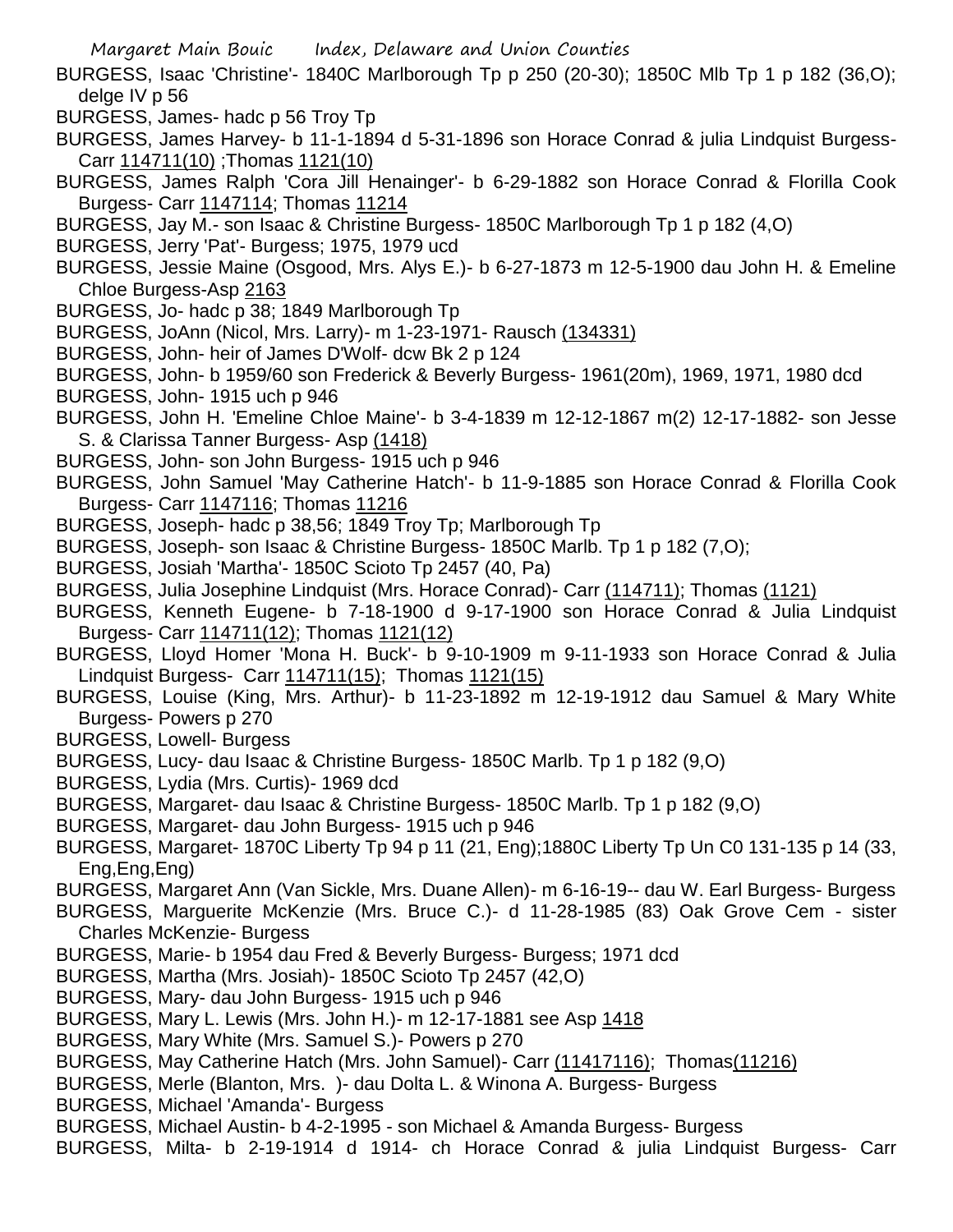- 114711(17); Thomas 1121(17)
- BURGESS, Milton Leo 'Hazel Nelson'- b 9-9-1891- son Horace Conrad & Florilla Cook Burgess- Carr 1147118; Thomas 11218
- BURGESS, Nathan 'Elizabeth Penrose'- Burgess
- BURGESS, Nona H. Buck (Mrs. Lloyd Homer)- Carr (114711(15)); Thomas (1121(15))
- BURGESS, Norma Jean- dau Curtis Burgess- Burgess; 1971 dcd
- BURGESS, Rev. Oliver- 1880 dch p 409; 1908 dch p 259; 1883 uch V p 396, 577
- BURGESS, Patricia A. (Mrs. Jerry)- 1975, 1981, 1983 ucd

BURGESS, Pearl Louise- b 1-10-1889 d 1-12-1889 dau Horace Conrad & Florilla Cook Burgess- Carr 1147117; Thomas 11217

- BURGESS, Philadelphia (Weller, Mrs. Edward)- m 1828- 1915 uch p 971; 1883 uch V p 151
- BURGESS, Polly (Holmes, Mrs. Patrick)- m 10-18-1835 dcm
- BURGESS, Remember (Cole, Mrs. Israel) b 1714 m 1735/6 d ca 1792 -dcq Pauline Nash 215; Asp p 159a; Powers p 123; Main Gaz I 2 p 13
- BURGESS, Ruby L. (Mason, Mrs. )- dau Dolta L. & Winona O'Brien Burgess- Burgess
- BURGESS, Ruth (Ward, Mrs. )- dau Dolta L. & Winona A. Burgess- Burgess
- BURGESS, Samuel S. 'Mary White'- Powers p 270
- BURGESS, Sarah Florilla (Baxter, Mrs. John Grant)- b 12-19-1893 dau Horace Conrad & Florilla Cook Burgess- Carr 1147119; Thomas 11219
- BURGESS, Selma Elbert (Mrs. William Henry)- Carr (1147111); Thomas (11211)
- BURGESS, Susan Myrtle- b 2-25-1884 d 3-25-1884 dau Horace Conrad & Florilla Cook Burgess-Carr 1147115; Thomas 11215
- BURGESS, Theodore- prob son Josiah & Martha Burgess- 1850C Scioto Tp (8,O)
- BURGESS, Tracy Shawn 'Cheryl Ann Williams'- m 4-9-1988- Burgessw
- BURGESS, William 'Charlotte Liggett'- Carr (114711); Thomas (1121)
- BURGESS, William Henry 'Selma Ebert'- b 8-4-1877 d 7-5-1930 son Horace Conrad & Florilla Cook Burgess- Carr 1147111; Thomas 11211
- BURGESS, Winona A. O'Brien (Mrs. Dolta L.)- d 4-27-1984 (86) Burnside Cem- Burgess
- BURGET. Adam, from Bavaria. naturalization 10-3-1868, delge VIII p 58
- BURGET, Ethel Mary (Fasold, Mrs. Evert Lupfer)- b 6-17-1896 m 11-10-1917- Weisr p 427
- BURGET, John 'Leah Bradford'- m 9-12-1833 unec VII p 10
- BURGET, Leah Bradford (Mrs. John)- m 9-12-1833 unec VII p 10
- BURGETT, Alice C.- 1869 wsc p 4, 11; Pabst 8 p 24
- BURGETT, George- 1869 wsc p 4, 11; Pabst 8 p 14
- BURGETT, Hattie- 1869 wsc 4, 11; Pabst 8 p 14, 23
- BURGETT, Mary- 1869 wsc 4; Pabst 8 p 14
- BURGGRAF, Charles 'Edith Schofield'- m 11-25-1926- Giffen (164234)
- BURGGRAFF, Cindy Shank (Mrs. Don)- dau John M. & Shirley Thompson shank- 1985 uch p 138
- BURGGRAFF, Don 'Cindy Shank'- 1985 uch p 138
- BURGGRAF, Edith Schofield (Shaw, Mrs. Lehman Ellsworth)(Mrs. Charles)- b 1-10-1893 m(1) 11-25-1911(2) 11-25-1926 dau Ralph & Elizabeth Foust Schofield- Giffen 164234
- BURGHEIMER, Frank 'Yvonne Flynn'- son Ilse Burgheimer- Burgheimer
- BURGHEIMER, Ilse- Burgheimer
- BURGHEIMER, Yvonne Flynn (Mrs. Frank)- d 12-25-1969 (36) dau Vincent Flynn- Burgheimer
- BURGHER, --unec V p 56
- BURGHER, Elizabeth (Bovey, Mrs. John Jacob)- dumch p 381
- BURGHER, William- hadc p 117 (1900 Radnor Tp)
- BURGIN, Marlene- 1980 dcd
- BURGIS, Catharine (Bown, Mrs. Charles Seward)- b 8-14-1835 d 1911 dau John & Margaret Gaisford Burgis-1985 uch p 44
- BURGIS, Catherine Justice (Mrs. Francis)- 1985 uch p 44
- BURGIS, Charlotte Kitchen (Mrs. James)- 1985 uch p 44
- BURGIS, Edward- 1985 uch p 44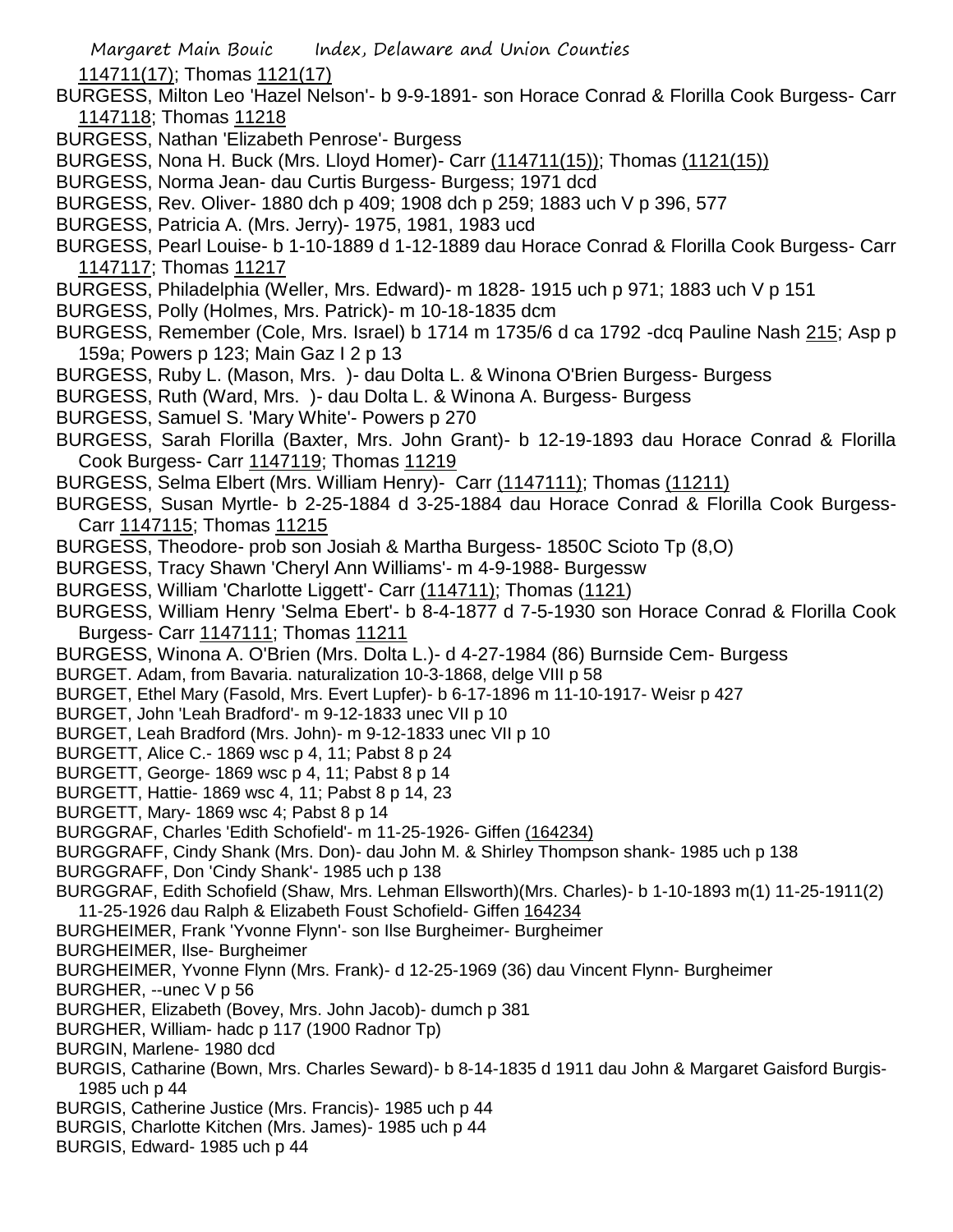- Margaret Main Bouic Index, Delaware and Union Counties BURGIS, Francis 'Catherine Justice'- b 1666 d 1736- 1985 uch p 44 BURGIS, James 'Charlotte Kitchen'- 1985 uch p 44 BURGIS, John 'Margaret Gaisford'- b 1807 d 1881 son James & Charlotte Kitchen Burgis- 1985 uch p 44 BURGIS, Lawrence- 1985 uch p 44 BURGIS, Margaret Gaisford (Mrs. John)- b 1-7-1807 d 1879 dau William & Anne Prior Gaisford- 1985 uch p 44 BURGIS, Richard- 1985 uch p 44 BURGIS, Thomas- 1985 uch p 44 BURGNER, A.- 1883 uch V p 491 BURGNER, Amanda- dau Charles T. & Eva F. Burgner- 1880C Dover Tp 78-83 p 27 (9,O,Sax,Va) BURGNER, E. Amelia- 1883 uch V p 46, 48 BURGNER, Anna Roney (Mrs. John D.)- b 1854 Un Co d 6-24-1921 Oakdale Cem I p 165 (C-16) BURGNER, Charles T.'Eva F'- 1880C Dover Tp 78-83 p 27 (48,Saxony, Sax,Sax) p 168A BURGNER, Charles W.- son William Burgner- 1880C Richwood 322-339 p 30 (18,O,Pa,O) BURGNER, D. George 'Lura Sidle'- b 5-1866 1900C Richwood 284-298 p 11A (34,O,Penn,O); 1915 uch p 859 BURGNER, Emery- son William Burgner- 1880C Richwood 322-339 p 30 (ll,O,Pa,O) BURGNER, Emma (Connell, Mrs. Ralph W.)- m 9-8-1880 ucm 6786 BURGNER, Emma- dau William Burgner- 1880c Richwood 322-339 p 30 (22,O,Pa,O) BURGNER, Eva F. (Mrs. Charles T.)- 1880C Dover Tp 78-83 p 27 (36,Va,Va,Va) BURGNER, Frances- dau Charles T. & Eva F. Burgner- 1880C Dover Tp 78-83 p 27 (6,O,Sax,Va) BURGNER, George- son William Burgner- 1880C Richwood 322-339 p 30 (14,O,Pa,O) BURGNER, John D. 'Anna Roney'- b 1853 Un Co d 1934 Oakdale Cem I p 165 (C-16) BURGNER, John Q.- b 10-21-1853 son William & Mary A. Kile Burgner- 1883 uch III p 372, V p 84; unec II p 29; 1880C Richwood 322-339 p 30 (36,O,Pa,O) BURGNER, Julius Fred- 1880C Paris Tp p 0100 BURGNER, Lura Sidle (Mrs. D. G.)- dau Cornelius D. & Amret F. Wood Sidle- 1915 uch p 859; 1900C Richwood 284-298 p 11A (29,O,O,O) m 11y 1ch BURGNER, Mable- b 2-1890 dau D. George & Lura Sidle Burgner- 1900C Richwood 284-298 p 11A (10,O,O,O) BURGNER, Maggie- dau William Burgner- 1880C Richwood 322-339 p 30 (20,O,Pa,O) BURGNER, Margaret- b 12-1839 1900C Richwood 361-386 p 14B (60,O,Wales,Wales) 1 ch wid BURGNER, Mary A. Kile (Mrs. William)- d 1856- 1883 uch V p 84 BURGNER, Millie- dau William Burgner- 1880C Richwood 322-339 p 30 (29,O,Penn,O) BURGNER, Nellie- 1883 uch V p 601 BURGNER, Nettie- dau William Burgner- 1880C Richwood 322-339 p 30 (20,O,Pa,O) BURGNER, Rosalel- dau Charles T. & Eva F. Burgner- 1880C Dover Tp 78-83 p 27 (3,O,Sax,Va) BURGNER, William- 1880C Richwood 322-339 p 30 (54, Penn,Penn,Penn) BURGNER, William 'Mary A. Kile'- b 1826- 1883 uch V p 84, 592; 1877 uca p 21,93; 1880C Claibourne Tp p 205A BURGOON, Annie E.- b 11-4-1870 dau Columbus W. & Sarah M. Benedict Burgoon- 1883 uch V p 502; 1880c Claibourne Tp p 205A BURGOON, Aquina (Mrs. George W.)- b 4-1864 1900C Claibourne Tp 45-50 p 2B (-,O,O,O) m 17y 1ch BURGOON, Caroline- b 1837 d 1922 Claibourne Cem p 10 dau Clifton & Mary Burgoon- 1860C Claibourne Tp 596 (21,O); 1870C Claibourne 152-150 (29,O); 1880C Claibourne Tp 90-95 p 9 (40,O,Md,O); 1900C Claibourne Tp 77-82 p 3B (61,O,Md,O) BURGOON, Charles R. 'Myrtle Maris'- b 8-2-1874 d 9-5-1941 Claibourne cem p 25 son Wilson S. & Kate Fisher Burgoon- Graham (18352); 1880C Claibourne Tp 87-92 p 9 (5,O,O,O) BURGOON, Clara E.- b 1863 d 1867 Price Cem djlm p 24- dau Columbus W. & Sarah M. Benedict Burgoon-1883 uch V p 502 BURGOON, Columbus W. 'Sarah M. Benedict'-b 11-15-1837 m 7-27-1862 ucm 3334 d 1922 Price Cem djlm p 46; son Upton W. & Mary Losh Burgoon- 1915 uch p 264; 1883 uch IV p 449, 533, V p 485, 501, 502; 1877 uca p 97; 1870C Jackson Tp 57-56 p 8 (33,O); 1880C Jackson Tp p 234A (41,O,Wert,NC); 1900C Jackson Tp 87-89 p 4B (37,O,Ger,NC) BURGOON, Dale Marsh- b 1891 d 1892 Price Cem djlm p 24
- BURGOON, David J. 'Sarah Cowgill''Sarah R/B Phillian'- b 12-6-1834 m 1-16-1859 ucm 2830 d 7-9-1918 Claibourne Cem p 28; son Upton W. & Mary Lash Burgoon- Cowgill p 15; unec IV p 9, 17; 1985 uch p 34; 1860C Claibourne Tp 596 (25,O); 1870C Claibourne 153-151 (37,O); 1880C Claibourne Tp 107-118 p 11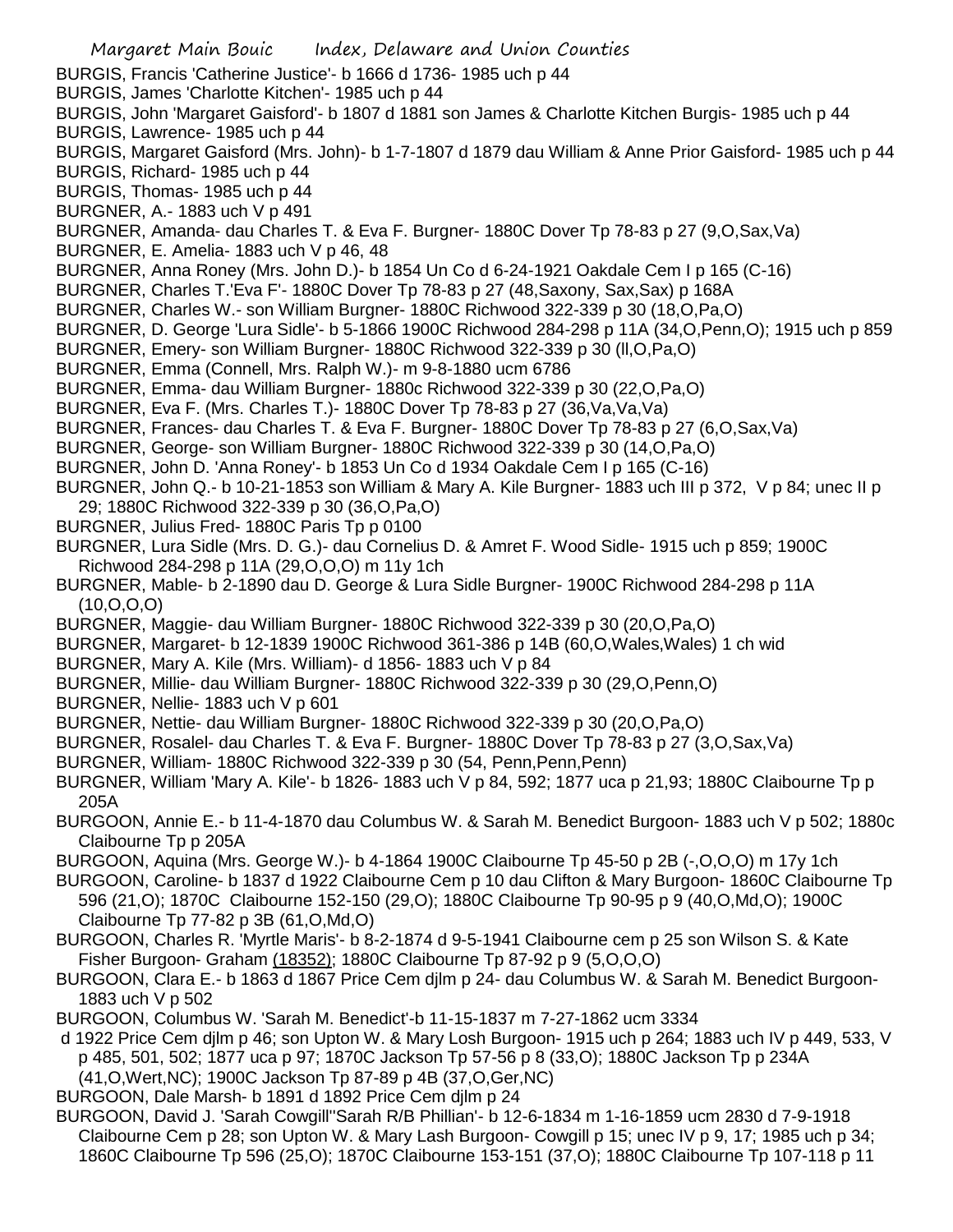(45,O,Md,O) p 0196; 1877 uca p 103

BURGOON, Edna (Whitenack, Mrs. Paul Edward)- dau Charles & Myrtle Maris Burgoon- Graham 183523 BURGOON, Eliza A. Snare (Mrs. Isaac N.)- m 7-4-1880 ucm 6744

BURGOON, Emily (Mrs. George D.)- b 4-17-1864 d 1-14-1941 (77) Stony Point Cem Claibourne Cem p 112 BURGOON, Emma Dilsaver (Mrs. George W. McC.)- b 4-17-1864 m 2-20-1883 d 1-17-1941 Claibourne Cem p 28 dau Edward & Mary Fisher Dilsaver- Cowgill p 15

BURGOON, Ethel (Reynolds, Mrs. William)- dau Charles & Myrtle Maris Burgoon- Graham 183522

BURGOON, George D. 'Emma'- Stony Point Cem Claibourne Cem p 112

- BURGOON, George W.Mc 'Aquina'- b 9-13-1862 m 2-20-1883 d 7-2-1925 Claibourne Cem p 28son David J. & Sarah Cowgill Burgoon- Cowgill p 15; 1870C Claibourne Tp 153-151 (8,O); 1900C Claibourne Tp 45-50- p 2B (37,O,O,O) m 17y
- BURGOON, Harold- son Charles & Myrtle Maris Burgoon- Graham
- BURGOON, Isaac N. 'Eliza A. Snare'- b 6-2-1847 m 7-4-1880 ucm 6744 d 7-14-1888 (41y,21d) Claibourne Cem p 28- son Clifton & Mary Burgoon- 1860C Claibourne Tp 596 (14,O); 1870C Claibourne 152-150 (22,O)
- BURGOON, James H.- son Clifton & Mary Burgoon- 1860C Claibourne Tp 596 (12,O); 1870C Claibourne 152-150 (21,O); 1880C Claibourne Tp 90-95 (29,O,Md,O)
- BURGOON, Jessie B.- b 1884 d 7-1-1892 Claibourne Cem p 28- ch George W. McC. & Emma Dilsaver Burgoon- Cowgill p 15
- BURGOON, Kate Fisher (Mrs. Wilson S.)- m 1-29-1870 ucm 4684 d 12-31-1887 (36) Claibourne Cem p 25; 1870C Claibourne Tp 154-152 (19,O); 1880C Claibourne Tp 87-92 p 9 (29,O,O,O)
- BURGOON, Lena (Mrs. Wilson)- b 5-1860 d 1943 Claibourne Cem p 80- 1900C Richwood 377-405 p 16A (40,O,Penn,Va) m 5y no ch
- BURGOON, Mabel Jenkins (Mrs. R. A.)- dau Christovel Jenkins- Burgoon
- BURGOON, Martha (Graham, Mrs. Sebastian)- m 12-11-1874 ucm 5598; mt 3 p 6
- BURGOON, Martha S.- dau Clifton & Mary Burgoon- 1860C Claibourne Tp 596 (10,O); 1870C Claibourne 152-150 (18,O)
- BURGOON, Mary (Mrs. Clifton)- 1860C Claibourne Tp 596 (50,O); 1870C Claibourne 152-150 (58,O)
- BURGOON, Mary E. (Dennison, Mrs. Clark T.)- m 9-8-1870 ucm 4766 dau Clifton & Mary Burgoon- 1860C Claibourne Tp 596 (17,O)
- BURGOON, Mary Lash (Mrs. Upton W.)- d 5-19-1877 (65y8m) Claibourne Cem p 10; Cowgill p 15
- BURGOON, Myrtle Maris (Mrs. Charles)- b 8-11-1880 m 3-31-1896 d 6-5-1963 Claibourne Cem p 25dau William Perry & Susan Elizabeth Price Maris- Graham 18352
- BURGOON, Newton- son Clifton & Mary Burgoon- brother Caroline James- 1880C Claibourne Tp 90-95 p 9 (30,O,Md,O)
- BURGOON, Preston- b 1867 (8 mos) son W. H. & S. J. Benedict Burgoon- djlm p 24
- BURGOON, R. A. 'Mabel Jenkins;- d 4-23-1970- Burgoon
- BURGOON, Sarah Cowgill (Mrs. David)- b 4-24-1836 m 1-16-1859 ucm 2930 d 2-24-1883 Claibourne Cem p 28- dau George Watson & Susan Smart Cowgill- 1985 uch p 34; 1860C Claibourne Tp 596 (24,O); 1880C Claibourne Tp 107-113 p 11 (43,O,O,O); Cowgill p 14
- BURGOON, Sarah M. Benedict (Mrs. Columbus)- b 3-1844 m 7-27-1862 d 1913 Price Cem djlm p 46- dau John B. & Julia A. Chaman Bendict- 1870C Jackson Tp 57-56 p 8 (26,O); 1880C Jackson Tp 3 p 234A (35,O,NY,Vt); 1900C Jackson Tp 87-89 p 48 (37,O,O,Va)
- BURGOON, Sarah Phillians (Mrs.David J.)- b 1854 d 1927 dau David & Sarah Smart Phillians- Bokescreek p 57 Powell p 234; Phillians 1; Cowgill p 14
- BURGOON, Sherman- son Columbus W. & Sarah M. Benedict Burgoon- 1880c jackson Tp 3 p 234A (12,O,O,O)
- BURGOON, S. J. (Mrs. W. H.)- djlm p 24
- BURGOON, Upton W. 'Mary Lash'- d 9-8-1863 (52y11m) Claibourne Cem p 10; mt 2-9-1859, 4-7-1859; Cowgill p 15; 1877 uca p 87
- BURGOON, W. H. 'S. J.'- djlm p 24
- BURGOON, Wilbur- son Charles & Myrtle Maris Burgoon- Graham 183521
- BURGOON, Wilbur S.- b 1901 d 1902 Claibourne Cem p 25
- BURGOON, Wilson 'Lean'- b 7-1843 1900C Richwood 377-405 p 16A (56,O,Md,Sc)
- BURGOON, Wilson S.- b 6-5-1868 d 1945 Price Cem djlm p 46- son Columbus W. & Sarah M. Benedict Burgoon- 1883 uch V p 502; 1915 uch p 501; 1870C Jackson Tp 57-56 p 8 (2,O); 1900C Jackson Tp 87-89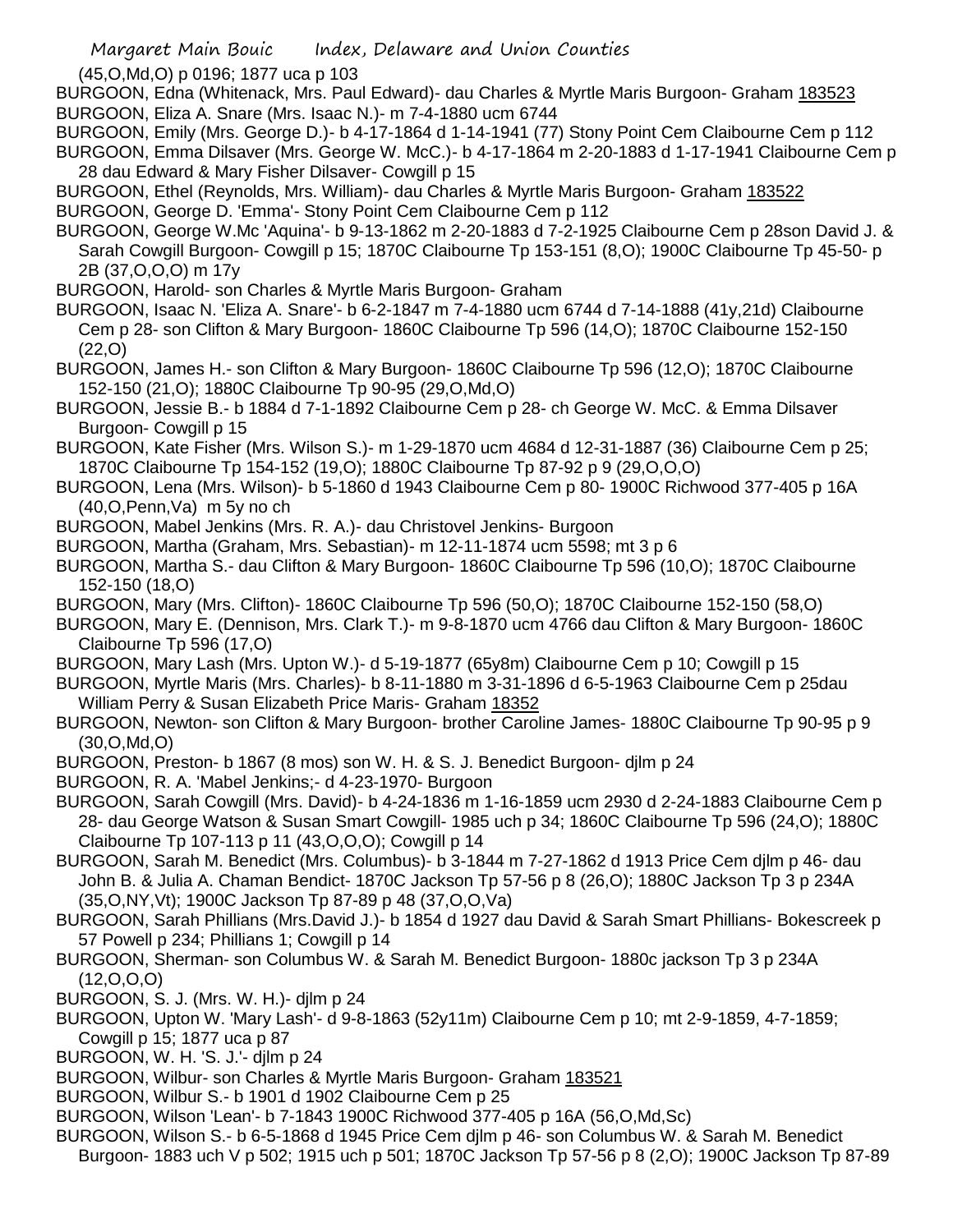p 4B (31,O,O,O)

BURGOON, Wilson S..'Kate Fisher'm 1-29-1870 ucm 4684 d 6-28-1976 (75-9-13) Claibourne Cem p 25- son Clifton & Mary Burgoon- 1883 uch IV p 490, 536; 1860C Claibourne Tp (19,O); 1880C Claibourne Tp 87-92 (38,O,Md.Sc)p 0195

BURGOYNE, Gen- dcga p 4

- BURGRAFF, Mrs. Martin- sister Christian Mecktley- delge IX p 29
- BURGSTAHLER, Alice Mabel Wolfe (Mrs. Dr. Herbert J.)- d 10-9-1969 (84)- Pabst 8 p 30, 33

BURGSTAHLER, Cyrus H.- d 3-9-1967 son Herbert Burgstahler- Burgstahler

BURGSTAHLER, Faith- dau Herbert John Burgsthler- Burghstahler

BURGSTAHLER, Dr. Herbert J. 'Alice Mabel Wolf'- d 12-16-1976 (90)- Burgstahler; 1976 dch p 205

- BURGY, Harry- 1915 uch p 318
- BURHAM, Belle (Taylor, Mrs. Tabe)- b 6-13-1887 m 1908 dau Solomon & Florence Seamans Burham- Weiser p 78
- BURHAM, Bennett- son Thomas & Hattie Sullivan Burham- Weiser p 78
- BURHAM, Blanche- dau Thomas & Hattie Sullivan Burham- Weiser p 78
- BURHAM, Cardie Taylor (Mrs. Franklin A.)- b 5-25-1914- Weiser p 78
- BURHAM, C. J. (Watts, Mrs. Charles O)- b 4-25-1861 m 9-19-1880- 1883 uch V p 693
- BURHAM, Clifford- son Thomas & Hattie Sullivan Burham- Weiser p 78
- BURHAM, Florence Seamans (Mrs. Solomon)- b 1860 m 1884 dau William & Mary Deppen Seamans- Weiser p 78
- BURHAM, Franklin A. 'Cardie Taylor'- b 4-23-1891 m 5-25-1914 son Solomon & Florence Seamans Burham-Weiser p 78
- BURHAM, Larane- ch Thomas & Hattie Sullivan Burham- Weiser p 78
- BURHAM, Lora (Lockwood, Mrs. Thomas Frost)- dumch p 447
- BURHAM, Marcia (Morse, Mrs. George)- m 1-16-1859 ucm 1948; unec VIII p 10
- BURHAM, Marian- ch Thomas & Hattie Sullivan Burham- Weiser p 78
- BURHAM, Minnie (Plunk, Mrs. Charles)- b 3-1-1885 dau Solomon & Florence Seamans Burham- Weiser p 78
- BURHAM, Myrtle M.- b 12-12-1916 dau Franklin A. & Cardie Taylor Burham- Weiser p 78
- BURHAM, Ret- ch Thomas & Hattie Sullivan Burham- Weiser p 78
- BURHAM, Ruby M.- b 12-12-1919 dau Franklin A. & Cardie Taylor Burham- Weiser p 78
- BURHAM, Solomon 'Flornece Seamans' m 1884- Weiser p 78
- BURHAM, Thelma- dau Thomas & Hattie Sullivan Burham- Weiser p 78
- BURHAM, Thomas 'Hattie Sullivan'- b 2-24-1889 m 11-6-1910 son Solomon & Florence Seamans Burham-Weiser p 78
- BURHAM, Thomas- son Thomas & Hattie Sullivan Burham- Weiser p 78
- BURHARDT, Amand, from Germany, naturalization 7-13-1868, delge VIII p 58
- BURIL, James- 1820C Liberty Tp Delaware Co; Pabst 7 p 2
- BURIS, Susan- 1850C Union Tp 1275-1293 p 191 (16,O)
- BURIS, Timothy W.- 1880C Paris Tp p 0098
- BURISON- see Burson
- BURK, Abigail Barnard (Mrs. Thomas)- m 5-28-1842 dcm
- BURK, Bettie (Hastings, Mrs. William P0- m 5-23-1959- Burk; Hastings
- BURK, Carolyn J.(Mrs. Robert G.)- 1971,1973, 1975, 1979, 1981 ucd
- BURK, Catherine M.- 1991 ucd
- BURK, Eddie- son James & Mary Burk- 1880C Darby Tp 220 p 23 (17,O,Irel,Irel)
- BURK, Elizabeth (Beer, Mrs. Lucas)- m 12-11-1844 Madison Co unec X p 8
- BURK, Ellen- dau James & Mary Burk- 1880C Darby Tp 220 p 23 (17,O,Irel,Irel)
- BURK, Eunice- 1870C Richwood 96-91 p 10 (82,NY)
- BURK, Freeman- delge X p 76
- BURK, George 'Minerva Liggett'- m 9-21-1847 dcm
- BURK, Hannah Smith (Mrs. James)- m 9-2-1847 dcm
- BURK, H. L. 'Marguerite'- 1969, 1971, 1980 dcd
- BURK, Ida M.- 1991 ucd
- BURK, James 'Hannah Smith'- m 9-2-1847 dcm
- BURK, James- son James & Mary Burk- 1880C Darby Tp 220 p 23 (10,O,Irel,Irel)
- BURK, James 'Mary'- 1880C Darby Tp 220 p 23 (42,Irel,Irel,Irel) p 0248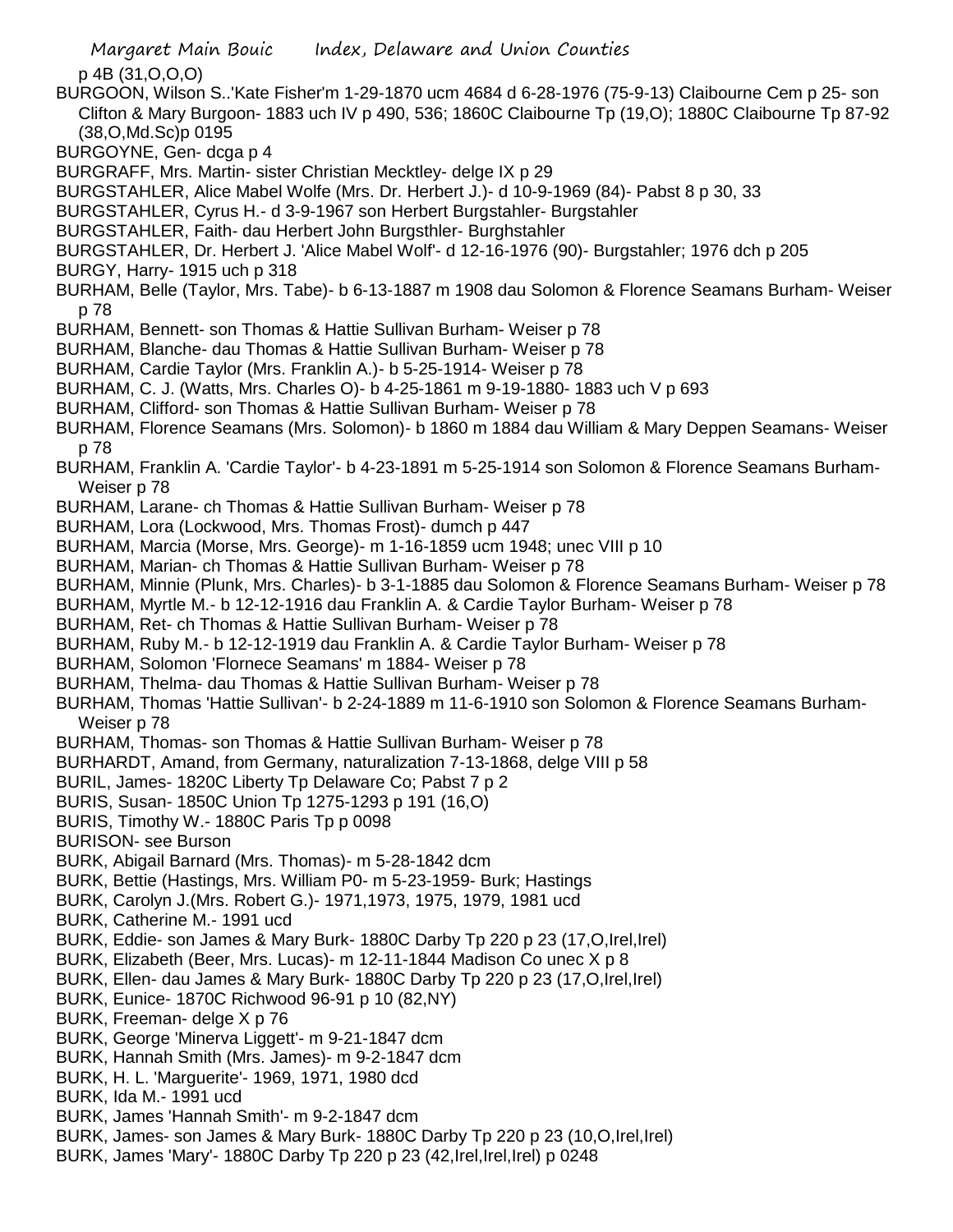- Margaret Main Bouic Index, Delaware and Union Counties BURK, Jeanne Elizabeth- engaged to John H. Rife- dau James R. Burk- Burk BURK, J. E.- delge V p 71 BURK, Jeffrey- b 1968 son Robert G. & Carolyn Burk- 1971, 1975, 1979, 1981 ucd BURK, John- son James & Mary Burk- 1880C Darby Tp 220 p 23 (2,O,Irel,Irel) BURK, Julia Ann (Jones, Mrs. Henry Thomas)- b 1821 m 3-26-1840 d 3-1892- dcc Mary Myers Baker31; 1883 uch V p 438 BURK, Kevin- b 1965 son Robert G. & Carolyn Burk- 1971, 1975, 1979, 1981 ucd BURK, Lesa- b 1967 ch Robert G. & Carolyn J. Burk- 1971, 1973 ucd BURK, Mada/Meda- dau James & Mary Burk- 1880C Darby Tp 220 p 23 (4,O,Irel,Irel) BURK, Margaret- delge I p 20 BURK, Marguerite (Mrs. H. L.)- 1969, 1971, 1980 dcd BURK, Marilyn Kay (Warner, Mrs. James Joseph)- m 9-26-1965 dau Rev. Rodney Burk- Burk BURK, Mary (Mrs. James)- 1880C Darby Tp 220 p 23 (38,Irel,Irel,Irel) p 0248 BURK, Michael- 1860C Brown Tp 819-777 (20, Irel) delge II p 19; 1880C Delaware Town p 527C BURK, Minerva Liggett (Mrs. George)- m 9-21-1843 dcm BURK, Parthenia P.- dcw Bk 4 p 175(20) BURK, Robert G. 'Carolyn'- 1971, 1973, 1975,1979, 1981, 1983 ucd BURK, Rev. Rodney- Burk BURK, Thomas 'Abigail Barnard'- m 5-28-1842 dcm BURK, Thomas E.- 1870C Union Tp 28 (30,Irel); 1880C Irwin 16 p 18 (40, Irel,Irel,Irel) p 072A BURKABILL, J. D.- 1915 uch p 438; 1883 uch V p 363 BURKAM, Amy- dau John D. & Barbara Burkam- Burkam BURKAM, Ann Eldridge Crihfield (Mrs. Jeffrey Allen)- m 6-14-1974- dau Robert Crihfield- Burkam BURKAM, Arizona (Wells, Mrs. George)- dau Dr. Stephen & Rebecca J. Maple Burkam- dumch p 101; 1880C Taylor Tp 7 p 1 (14,O,Va,Va) BURKAM, Barbara (Mrs. John D.)- Burkam BURKAM, Cobah (Watts, Mrs. Charles)- m 9-19-1880 ucm 6793 dau Dr. Stephen & Rebecca J. Maple Burkam- dumch p 101; 1880C Taylor Tp 7 p 1 (18,Va,Va,Va) BURKAM, David- son John D. Burkam- Burkam BURKAM, Isaac 'Nancy Kiggin'- son Stephen Burkam- dumch p 100 BURKAM, Jeffrey Allen 'Ann Eldridge Crihfield'- m 6-14-1974 son John D. Burkam- Burkam-BURKAM, John- unec III p 3 BURKAM, John D.'Barbara'- son Thelma B. Klinger Burkam- Burkam BURKAM, John W.- son Dr. Stephen & Rebecca J. Maple Burkam- dumch p 101; 1880C Taylor Tp 7 p 1 (12,O,Va,Va) BURKAM, Lee- son Tim & Sheila Burkam- Burkam BURKAM, Letha V. (Higby, Mrs. Clinton)- dau Dr. Stephen & Rebecca J. Maple Burkam- dumch p 101 BURKAM, Nancy Kiggin (Mrs. Isaac)- dau John Kiggin- dumch p 100 BURKAM, Patricia- d before 1992 dau Thelma B. Klinger Burkam- Burkam BURKAM, Perry- son S. & R. J. b 5-24-1858 d 7-15-1867 Raymond Cem lptw p 30 BURKAM, Perry B.- son Dr. Stephen & Rebecca J. Maple Burkam- dumch p 101 BURKAM, Rebecca J. Maple (Mrs. Dr. Stephen)- dumch p 101; lptw p 30; 1880C Taylor Tp 7 p 1 (-.Va,Va,Va) BURKAM, Sheila (Mrs. Tim)- Burkam BURKAM, Dr. Stephen 'Rebecca J. Maple'-b 3-30-1830- son Isaac & Nancy Kiggin Burkam- dumch p 100; lptw p 30; 1880c Taylor Tp 7 p 1 (50,Va,Va,Va,) p 0125 BURKAM, Thelma B. Klinger (Mrs. )- b 1-11-1898 d 11-1-1992 (94) bur near Lancaster- dau Alpheus & Laura Beyer Klinger- Burkam
	- BURKAM, Tim 'Sheila'- son John D. & barbara Burkam- Burkam
	- BURKAM, Trevis- ch Tim & Sheila Burkam- Burkam
	- BURKARD, Adam Austin- b 1-12-1921 d 6-12-1922 son Fredinand Earl & Rebecca Jane Phillips Burkard-Phillips p 106, 116135914, 135354, 1333354
	- BURKARD, Adam 'Elizabeth Wightman Miller'- 1908 dch p 750
	- BURKARD, Anna (Fritchy, Mrs. Emil)- dau Adam & Elizabeth Wightman Burkard- 1908 dch p 750
	- BURKARD, Basil B.- b 1919 d 1-14-1987(68) son Fredinand Earl & Rebecca Jane Phillips Burkard- Phillips p 106, 116, 295 1333353, 135353, 135913
	- BURKARD, Benjamin Ward- b 12-30-1923 d 10-23-1924 son Fredinand Earl & Rebecca Jane Phillips Burkard-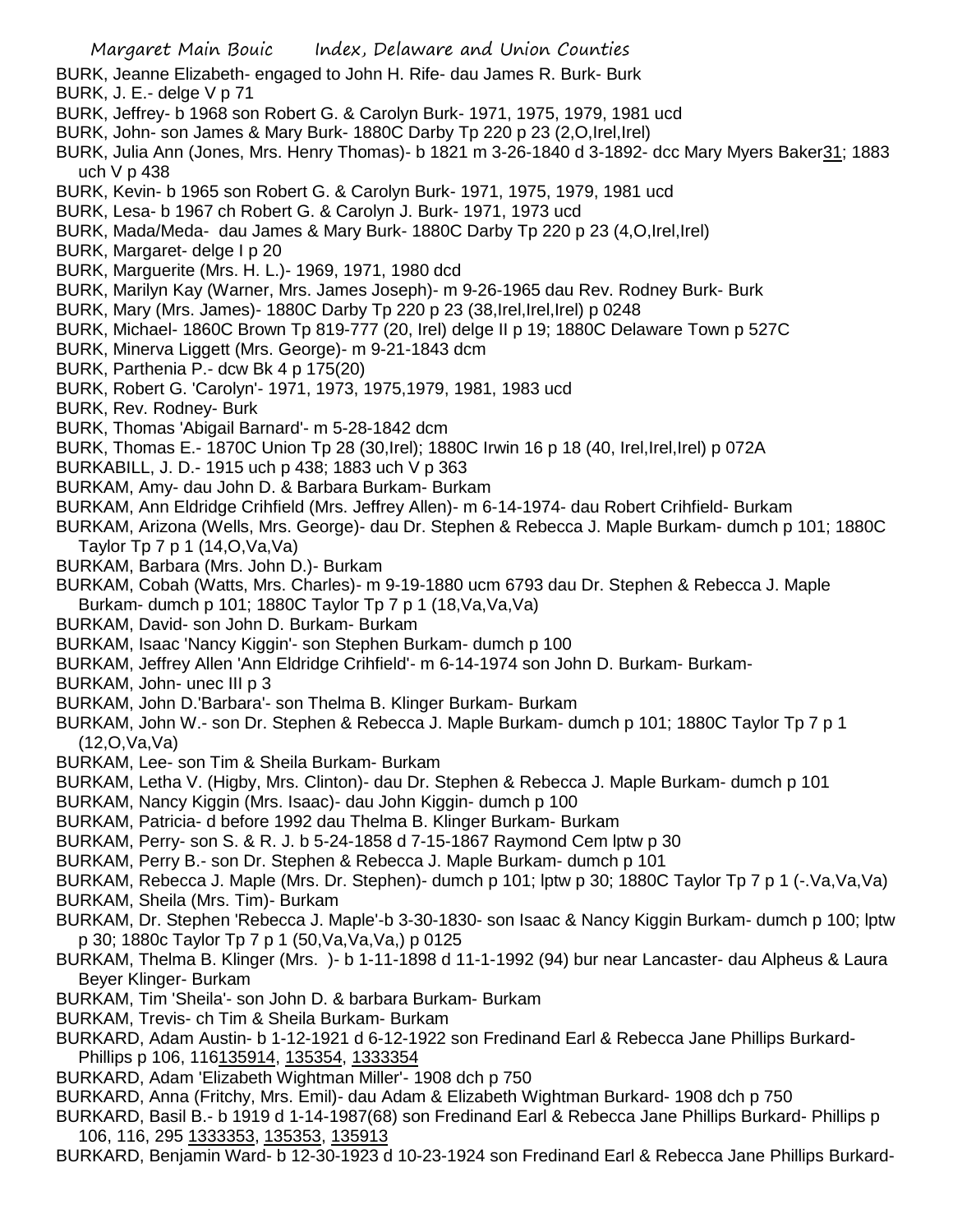Phillips p 106, 116135916, 135356, 133356

- BURKARD, Bernice Viola- b 8-9-1914 d 5-11-1991 (76) bur Fairview Cem- dau Ferdinand Earl & Rebecca Jane Phillips - Burkard; Phillips p 106, 162, 231, 293 135351, 133351, 135911; 1969, 1980 dcd
- BURKARD, Debra Kay Humble (Mrs. Kevin Lee)- m 8-8-1981 dau Everett Humble- Burkard
- BURKARD, Dolly Louise (Tibbals, Mrs. Arthur William)- b 9-14-1890 m 12-24-1912 dau Ferdinand J. & Mary Phillips Burkard- 1908 dch p 750; Phillips 13592 293, 296
- BURKARD, Edith Rose Denton Caldwell (Mrs. Raymond Arnold)-b 2-21-1897 d 10-9-1952 Oller Cem p 24; Phillips (13593) p 298
- BURKARD, Elizabeth Wightman (Miller, Mrs. Jacob)(Mrs. Adam)- 1908 dch p 750
- BURKARD, Evelyn- b 1969 dau Philip A. & Mary Burkard- 1973 ucd
- BURKARD, Ferdinand Earl 'Rebecca Jane Phillips'- b 7-9-1889 m 9-30-1911 Fairview Cem p 13; son Ferdinand J. & Mary M. Phillips Burkard-1908 dch p 750; Phillips p 101, 106, 231, 162, 293 13591, (13335),
- (13535)
- BURKARD, Ferdinand John 'Mary Maria Phillips'- b 1867 m 10-14-1888 d 11-8-1936 St. Mary's Cem- son Adam & Elizabeth Wightman Burkard- 1908 dch p 750; Phillips (1359) p 162, 231, 293
- BURKARD, Gene Raymond- b 4-20-1929 son Raymond Arnold & Edith Rose Denton Burkard- Phillips 135933 BURKARD, Helen (Mrs. Raymond)- Phillips p 293 (135931)
- BURKARD, Janice May (Scheiderer, Mrs. David)- b 1-17-1951 m 10-9-1970 dau Philip Arnold & Joyce Illridge Burkard- 1961, dcd, 1967 ucd; Phillips p 164, 233, 2941359123, 1353523, 1333523
- BURKARD, Joyce Illridge (Mrs. Philip Arnold)- m 1945- Phillips p 106,116 (135912), (133352), (135352); 1961 dcd, 1967,1971, 1973, 1975, 1979,1981, 1983, 1991 ucd
- BURKARD, Kevin Lee 'Debra Kay Humble'- b 9-10-1957 m 8-8/19-1981 son Philip Arnold & Joyce Illridge Burkard- Phillips p 2951359126, 133356, 135356 1961 dcd; 1967, 1971, 1973, 1975, 1979, 1981 ucd
- BURKARD, Kenneth B.- b 9-10-1957 son Philip Arnold & Joyce Illridge Burkard- Phillips p 295 1359125, 133355, 135355; 1961 dcd; 1967,1971, 1973, 1975, 1979, 1981, 1983, 1991 ucd
- BURKARD, Linda (Mrs. Philip Arnold)- m 4-6-1969 div Phillips(1359121), (1353521), (1333521)
- BURKARD, Mary Bell (Mrs. Philip Arnold)- Phillips(1359121), (1353521) (1359121)
- BURKARD, Mary Joan (Redd, Mrs. Jack)(Gilmore, Mrs. Morton)b 5-12-1925 dau Raymond Artnold & Edith Rose Denton Burkard- Phillips 135932
- BURKARD, Mary M. Phillips (Mrs. Ferdinand J.)- b 1864 d 1940 Oller Cem p 24; dau Theophilus Phillips- 1908 dch p 750; Phillips p 116
- BURKARD, Myrtle Holt (Mrs. Raymond Arthur)- div- Phillips p 298 (13593)
- BURKARD, Phillip Arnold 'Joyce Illridge'- b 7-1-1918 m 2-14-1944 d 5-10-1957 son Ferdinand Earl & Rebecca Jane Phillips Burkard- Phillips p 163,294, 232 1359121, 13352, 135352
- BURKARD, Phillip Arnold II 'Linda''Mary Bell'- b 8-26-1945 son Philip Arnold & Joyce Illridge Burkard- Phillips p 106, 116; 1359121, 1353521, 1333521;1961 dcd, 1967, 1971, 1981 ucd
- BURKARD, Philip Arnold- b 12-1972 son Philip Arnold II & Mary Bell Burkard
- Phillips13591211, 13535211, 13335211
- BURKARD, Phyllis Irene- b 2-13-1948 d 4-4-1948 dau Philip Arnold & Joyce Illridge Burkard- Phillips p 106, 116 1359122, 135352, 133352
- BURKARD, Raymond Arnold 'Myrtle Holt''Edith Rose Denton Caldwell''Vera'- b 12-3-1894 d 9-24-1947 Oller Cem p 24- son Ferdinand J. & Mary M. Phillips Burkard- 1908 dch p 750; Phillips p 293, 298 13593
- BURKARD, Raymond 'Helen'- son Raymond Arnold & Myrtle Holt Burkard- Phillips p 298 135931
- BURKARD, Rebecca Jane Phillips (Mrs. Ferdinand Earl)- b 1890 d 11-17-1957 Fairview Cem p 13- dau John Ambrose & Emily Phillips Phillips- Phillips p 103, 106, 162, 231, 293 13535, 13335, (13591)
- BURKARD, Sarah (Grotty, Mrs. John)- dau Adam & Elizabeth Wightman Burkard- 1908 dch p 750
- BURKARD, Valerie Ann- b 7-10- 1952(3) dau Phillip Arnold & Joyce Illridge Burkard- Phillips135354, 1359124, 133354; 1961 dcd, 1967, 1971,1973 1981, 1983 ucd
- BURKARD, Wayne Ashier- b 1-27-1923 d 3-25-1923 son Ferdinand Earl & Rebecca Jane Phillips Burkard-Phillips p 106, 116 135915, 135355, 133355
- BURKHARDT, Amand- 1880C Delaware Town p 518C
- BURKART, Emily E. (Sankovich, Mrs. Dennis S.)- m 1-6-1985 dau Robert J. Burkart- Burkart
- BURKART, Robert J.- Burkart
- BURKBILE, see BurkPile
- BURKBILE, J. C.- 1883 uch V p 61
- BURKBILE, J. D.- 1915 uch p 2; 1877 uca p 2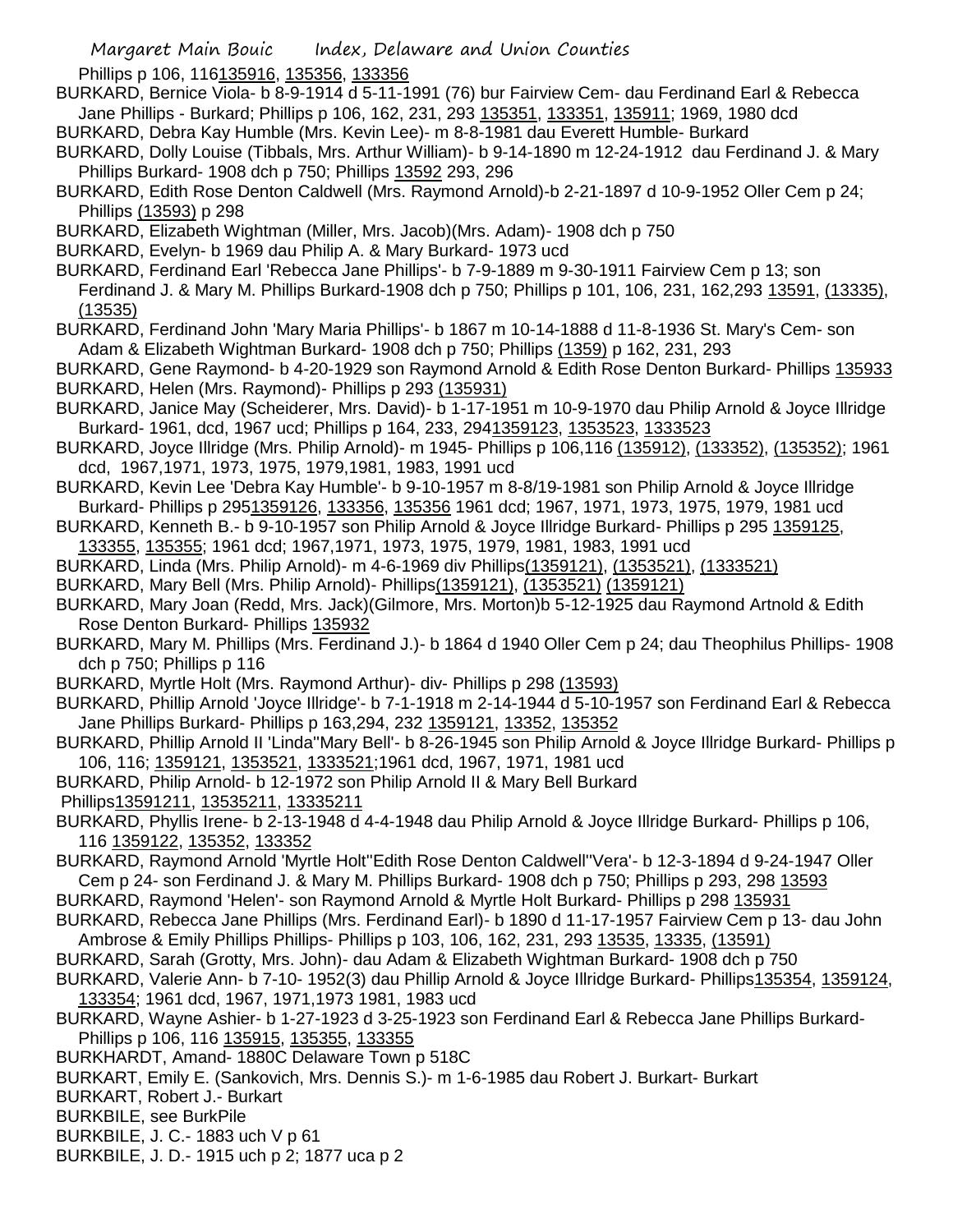- Margaret Main Bouic Index, Delaware and Union Counties BURKBILE, J. P.- unec II p 40 BURKBILL, C. C.- 1883 uch V p 371 BURKE, Alexander 'Margaret'- 1870C Allen Tp 221-213 p 14 (40, Irel) BURKE, Alexander- son Alexander & Margaret Burke- 1870C Allen Tp 221-213 p 14 (1,Pa) BURKE, Andrea Jean- b 6-14-1978 dau Thomas E. & Debby Edwards Burke- Burke BURKE, Ann (Dazi, Mrs. )- dau Charles & Winifred Wilson Burke- Burke BURKE, Anna Davis (Mrs. Carmen)- Burke BURKE, Arthur 'Fern Mrie Vertner'- Burke BURKE, Barbara- query, Oller- unec XII p 62 BURKE, Barbara Jean (West, Mrs. Richard)- m 1-8-1949- 1985 uch p 146 BURKE, Bettis Laws (Mrs. Strother)- b 9-7-1879 m 1899 dau Joseph & India Colvin Laws- Howison 633 BURKE, Bob- 1991 ucd BURKE, Bobby 'Caroline Vincent'- son Walter Burke- Burke BURKE, Bridget (Merrick, Mrs. Patrick)- b ca 1838 d 10-1916- Hutchisson p 54 BURKE, Cappie- 1975 ucd BURKE, Carmen 'Anna Davis'- Burke BURKE, Carol (Mrs. William)- 1980 dcd BURKE, Caroline Vincent (Mrs. Bobby)- Burke BURKE, Carolyn (Greene, Mrs. Wilton)- dau Carroll U. & Thelma L. Croston Burke- Burke BURKE, Carroll U. 'Thelma L.'- d 8-16-1975 (75) Oak Grove Cem -Burke BURKE, Catherine- b 1840 d 1914 Oak Grove Cem Powell p 428 BURKE, Catharine (Scannell, Mrs. Florence)- m 2-12-1860 dcm BURKE, Mary Cathey- b 1956 dau William T. & Ida M. Burke- 1967, 1971 ucd BURKE, Charles- son Edward & Maudie Burke- Burke BURKE, Charles L. 'Winifred'- d 8-16-1987 1961,1969, 1971, 1980 dcd- brother Carroll U. Burke- Burke BURKE, Cheralene Nicole- b 9-19-1983 dau Robert & Parrott Burke- Burke BURKE, Chiree- b 1972 ch Phillip R. & Mary E. Burke- 1981, 1991 ucd BURKE, Christopher- son Robert L. & Louise Burke- 1961 dcd (2) BURKE, Cindy L. (Fegley, Mrs. Michael E.)- m 1-7-1978- Burke; Fegley BURKE, Cobina J. (Mrs. Robert M.)- 1991 ucd BURKE, Damion- son Robert & Parrott Burke- Burke BURKE, David son Robert L. & Juanita Burke- Burke BURKE, Deborah Jane Edwards (Mrs. Thomas L.)- m 2-12-1977 dau Verne E. Edwards- Burke; Edwards BURKE, Deborah Leslie- b 1956 dau Leslie H. & Dorothy L. Burke- engaged to Kim Mktchell Clement- Burke; 1969, 1971 dcd BURKE, Dorothy L. (Mrs. Leslie H.)- 1969, 1971, 1980 dcd BURKE, Edward 'Maudie Gregg'- m 12-1916- d 5-19-1979 (90) bur near Barnesville- Burke BURKE, Ellen- b 1845 d 1905 Oak Grove Cem Powell p 428 BURKE, Ellen- d 1-4-1878 Mad. Co. Democrat 1-8-1879, unec XII p 33, XIV p 64 BURKE, Ellen (Mrs. S. C.)- b 3-11-1865(40-5-17) Gavitt Cem p 32; Powell p 191 BURKE, Elvina (Freshwater, Mrs. James Edward)- Freshwater p 82, 85 BURKE, Emily Joanna- b 7-30-1983 dau Thomas L. & Deborah Jane Edwards Burke- Burke BURKE, Ernest Jeffery- son Bobby & Carolyn Vincent Burke- Burke BURKE, Evelyn (Effie)- b 1969 dau Phillip R. & Mary E. Burke- 1975, 1979 ucd BURKE, Fern Marie Vertner (Mrs. Arthur)- b 8-4-1905 d 1-5-1992 (86) bur maple Grove- dau Benjamin & Bessie Graham Vertner- Burke BURKE, Freeman- 1908 dch p 389 BURKE, Georgianna (Pryor, Mrs. )- sister Carroll U. Burke- Burke BURKE, Grace- 1971 dcd BURKE, Helen Bennett (Mrs. Paul William)- d 9-8-1987 (85) bur Springfield- Burke BURKE, Helen M.- d 9-8-1987 (85) bur Springfield- Burke BURKE, Helen (Mercer, Mrs. )- sister Carroll U. Burke- Burke BURKE, Helen (Steck, Mrs. )- dau Edward & Maudie Burke- Burke BURKE, Howard L. 'Marguerite'- 1961 dcd BURKE, Ida M.Hall (Mrs. William T.)- m 10-4-1934- Burke; 1967, 1971, 1975 ucd
- 
- BURKE, James- b 1823 d 1865 Oak Grove Cem Powell p 428; Pabst O; delge V p 72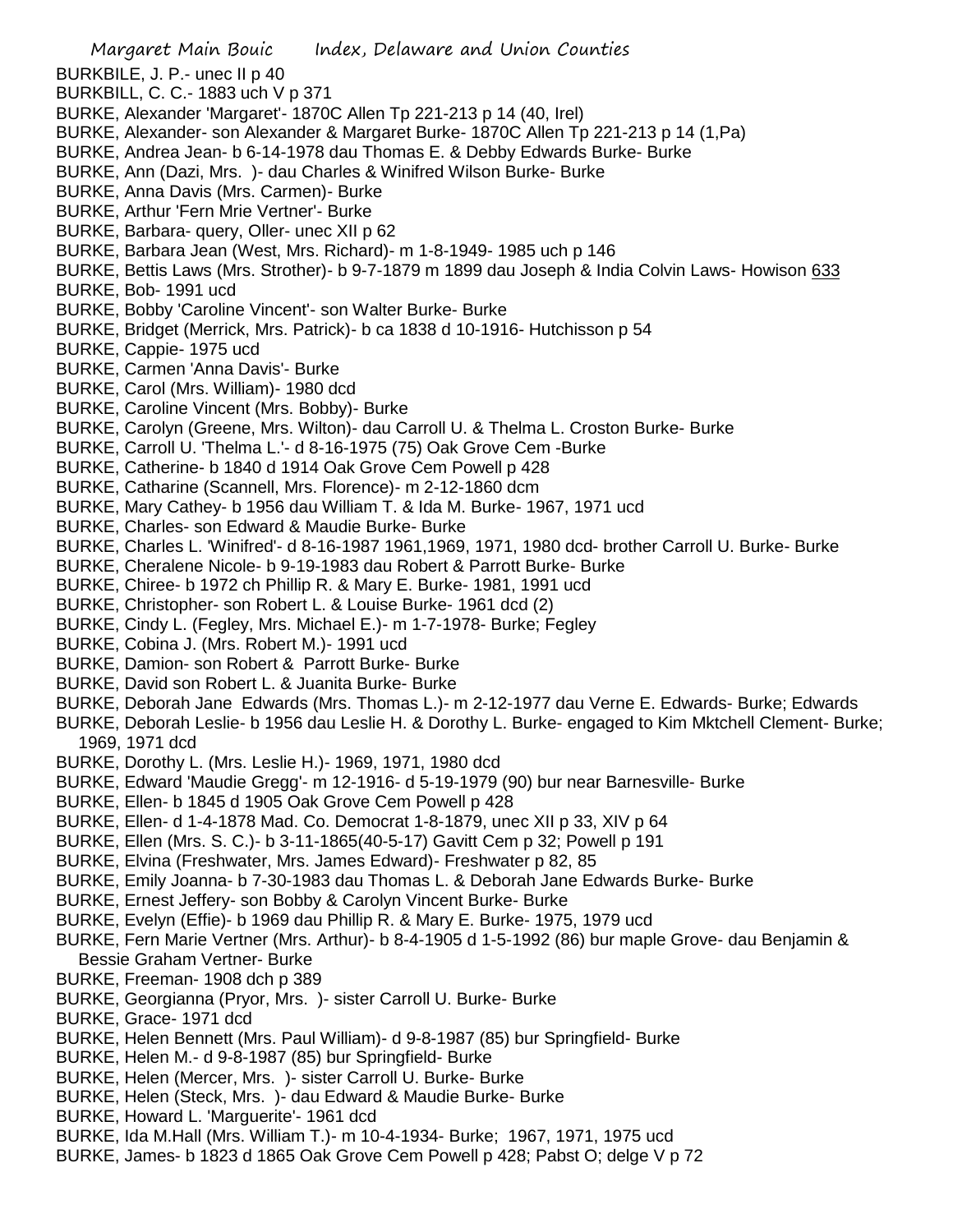- Margaret Main Bouic Index, Delaware and Union Counties BURKE, James 'Lily E.'- Burke; 1967 ucd BURKE, James H.- 1908 dch p 414 BURKE, James V.- son W. T. & Ida M. Hall Burke- Burke BURKE, Jane (Greene, Mrs. )- dau Charles & Winifred J. Wilson Burke- Burke BURKE, John- McKitrick p 30, 31, 34 BURKE, John- Nash p 55 BURKE, John- brother W. T. Burke- Burke BURKE, John B.- Nash p 55 BURKE, John W. 'Mildred M. Simmons'- d 1979 Burke BURKE, Joseph 'Lillian'- Burke BURKE, Rev. Joseph D.- son Joseph & Lillian Burke- Burke BURKE, Julia- b 1828 d 1884 Oak Grove Cem Powell p 428; 1880C Delaware Town p 543A; CCC Berlin Tp 1875 BURKE, Julianne (Jones, Mrs. Henry Thomas0- ped Belvia Holloway13#104 Un Co Gen Soc unec VII p 20 BURKE, Keith- son Robert L. & Louise Burke- 1961 dcd (9) BURKE, Kevin Joseph- son Bobby & Carolyn Vincent Burke- Burke BURKE, Lauren- dau Richard L. & Phyllis Ann Green Burke- Burke BURKE, Leslie H. 'Dorothy L.- son Edward & Maudie Burke- Burke; 1969, 1971, 1980 dcd BURKE, Lewis 'Polly'- 1971 dcd BURKE, Libby (Price, Mrs. Ronald)- dau W. T. & Ida M. Hall Burke- Burke BURKE, Lillian (Mrs. Joseph)- d 6-27-1966 (65)- Burke BURKE, Lily E. (Kramer, Mrs. John)(Mrs. James)- d 7-6-1972(78) bur Glendale Cem- Burke BURKE, Lisa Lynn- b 6-8-1967 d 5-30-1972(4) Oakdale Cem I p 62 (O-R1-6)- dau Bobby & Carolyn Vincent Burke BURKE, Louise (Mrs. Robert L.)- 1961 dcd BURKE, Lucille- 1961 dcd BURKE, Margaret (Mrs. Alexander)- 1870C Allen Tp 221-213 p 14 (39, Irel) BURKE, Margaret (Erwin, Mrs. John)- b 7-28-1921- Weiser p 368 BURKE, Margaret (Henry, Mrs. Martin)- m 3-4-1867, delge X p 75 BURKE, Margery- b 1970 dau Lewis & Polly Burke- 1971 dcd BURKE, Marguerite (Mrs. Howard L.)- 1961 dcd BURKE, Mary- Burke BURKE, Mary Catherine- dau W. T. & Ida M. Hall Burke- BurkeDelaware BURKE, Mary E. (Mrs. Phillip R.)- 1973, 1975, 1979, 1981, 1983 ucd BURKE, Mathew- 1908 dch p 389; 1880C Delaware Town p 531C BURKE, Maudie (Mrs. Edward)- d 5-5-1975 (77) bur near Barnesville- Burke BURKE, Maybelle (Early, Mrs. )- sister Carroll U. Burke- Burke BURKE, Michael- 1850C Oxford Tp 2748 p 155 (20, Ire) BURKE, Michael, from Ireland 1857 naturalization 38-19-1876, delge VIII p 58 BURKE, Michelle- b 1968 dau William & Carol Burke- 1980 dcd BURKE, Mildred Simmons (Mrs. John W.) b 2-29-1916 d 9-9-1900 (74) bur Barberton- dau Abraham & Minnie Trussley Simmons- Burke BURKE, Parthinia Poppleton (Mrs. Stevenson)- dau Samuel & Julia A. Smith Poppleton- 1908 dch p 315, 871; dumch p 364 BURKE, Patrick- b Ireland (52-1882) Claibourne Tp uninf p 1 BURKE, Paul William 'Helen Bennett'- b 11-27-1899 d 7-8-1966 bur St. Bernard Cem, Springfield- Burke BURKE, Phillip R. II- b 1970 son Phillip R. & Mary E. Burke- 1975, 1979, 1981, 1983, 1991 ucd BURKE, Phillip- b 1970 son William & Caol Burke- 1980 dcd BURKE, Phillip R.'Mary E/M.'-- b 1949 son William T. & Ida M. Burke- 1967, 1973, 1975, 1981, 1983, 1991 ucd BURKE, Phyllis Ann Green (Mrs. Richard)- dau Theda Watkins- Burke BURKE, Polly (Mrs. Lewis)- 1971 dcd BURKE, Richard L.'Phyllis Ann Green'- son Carroll U. & Thelma L. Burke- Burke BURKE, Robert L.'Juanita'- d 9-12-1990 (67) bur Bournville-son Edward & Maudie Burke- Burke
	- BURKE, Robert L. 'Louise'- 1961 dcd
	- BURKE, Robert M. 'Cobina J.'- 1991 ucd
	- BURKE, Robert- b 1953 son William T. & Ida M. Burke- 1967, 1971 ucd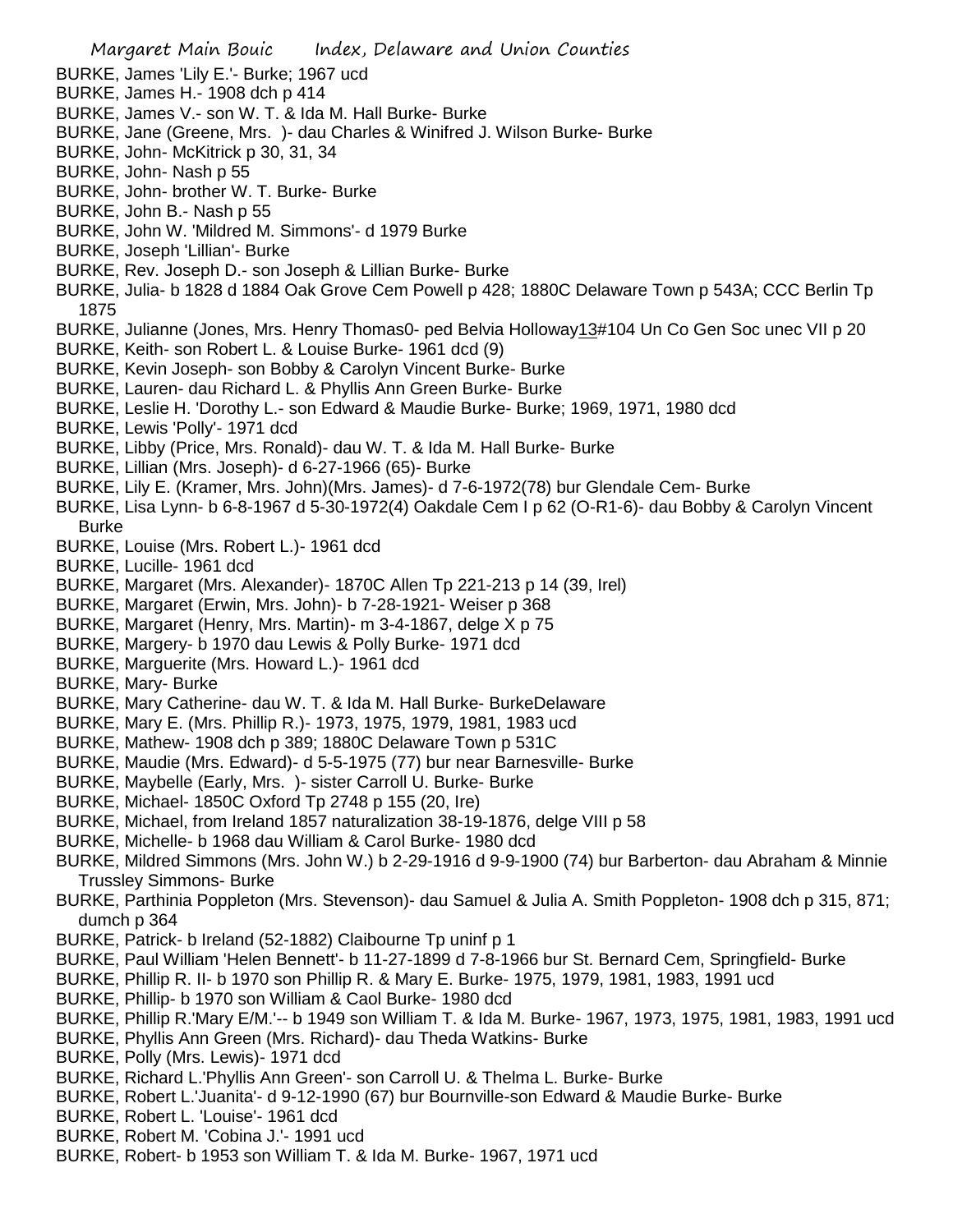- Margaret Main Bouic Index, Delaware and Union Counties BURKE, Rev. Rodney- 1985 uch p 62, 170, 171 BURKE, Rosemary- 1979 ucd BURKE, Sally (Krigbaum, Mrs. John Byron)- Weiser p 84 BURKE, Sarah S. (Felkner, Mrs. James G.)- b 1828- Hutchisson p 27 BURKE, Scott- son Richard L. & Phyllis Ann Green Burke- Burke BURKE, Stacia- ch Robert L. & Louise Burke- 1961 dcd (4) BURKE, Steven- b 1061- son Leslie H. & Dorothy L. Burke- 1969, 1971, 1980 dcd BURKE, Judge Stevenson 'Parthinia Poppleton'- 1908 dch p 315, 871; dumch p 364 BURKE, Strother 'Bettis Laws'- m 1899- Howison (633) BURKE, Teressa (Sparkes, Mrs. Charles Elrod)- m 1936- Genther p 211 BURKE, Thelma L. (Mrs. Carroll U.)- d 4-12-1974 (68)- Burke BURKE, Thomas- delge III p 60 BURKE, Thomas- convention speaker- unec XIII p 10 BURKE, Thomas L. 'Deborah Jane Edwards'- son Robert L. & Juanita Burke- Burke BURKE, Thomasine (Oliver, Mrs. )- dau W. T. & Ida M. Hall Burke- Burke BURKE, Tommy (Oliver, Mrs. Brian C.,Sr.)- Burke; Oliver BURKE, Virginia (Adams, Mrs. )- dau Edward & Maudie Burke- Burke BURKE, Walter- Burke BURKE, Wanda E. (Eickemeyer, Mrs. )- dau Arthur & Fern Marie Vertner Burke- Burke BURKE, Rev. William- 1880 dch p 368; 1908 dch p 219; dcga p 51 Ohio St. Gaz July 15, 1830 Cincinnati BURKE, William 'Carol'- Burke BURKE, William H.- son James & Lily E. Burke- Burke BURKE, William L.- son Robert L. & Juanita Burke- Burke BURKE, William T. 'Ida M. Hall'- b 12-26-1914 Ky m 10-4-1934 d 3-17-1988 (73) Union Cem- son Carmen & Anna Davis Burke- Burke; 1967, 1971, 1975 ucd BURKE, Winifred Wilson (Mrs. Charles)- d 8-24-1988 (67) bur Marlborough Cem- Burke; 1961, 1969, 1971, 1980 dcd BURKEHOLDER, Ethel L. (Griffith, Mrs. Asa L.)- m 8-28-1934- 1985 uch p 63 BURKELL, Charlotte- great-grand mother of Cindel Knipp- Burkell BURKENILE, Daniel 'Hannah Snell'- m 8-1-1855 ucm 2312; 1860C Leesburg Tp 366 (30, Pa); mt 3 p 24 BURKENILE, Hannah J. Snell (Mrs. Daniel)- m 8-1-1855 ucm 2312; 1860C Leesburg Tp 366 (25, Pa) BURKEPILE, Aingella/Ainzella (Chalikas, Mrs. Pete)- b 9-24-1950 dau Ainsworth Q. & Gail Grant Burkepile-Burkepile; 1985 uch p 21 BURKEPILE, Ainsworth Q.'Katherine Daniels''Geraldine Spriggs''Gail Grant'- b 4-19-1922 m(1) 9-14-1944 (2) 10-17-1949 (3) 10-4-1974 d 10-11-1976 (54)son Milo Melvin & Lois Bertram Rinehart Burkepile- Burkepile; 1985 uch p 21 BURKEPILE, Ainsworth Q.(BJ)Jr.- b 10-14-1975 son Ainsworth Q & Gail Grant Burkepile- Burkepile; 1985 uch p 21 BURKEPILE, Anna L.- dau Terry & Carline Burkepile- 1880C Leesbrug Tp 131 p 13 (2,O,Pa,Pa) BURKEPILE, Barbara Messmore (Mrs. John George)- b 1792 d 1858 ped Maxine Burkepile Burlile 17; unec II p 28
	- BURKEPILE, Carline (Mrs. Terry)- 1880C Leesburg Tp 131 p 13 (27,Pa,Pa,Pa)
	- BURKEPILE, Caroline Nunnamaker (Mrs. Jeremiah)-d 10-30-1904 (51-1903) Leesburg Tp uninf p 12; Burkepile
	- BURKEPILE, Catharine- d 9-13-1907 (65-1901) Leesburg Tp uninf p 11
	- BURKEPILE, Catherine Bosserman (Mrs. Jacob)- b 1826 ped Maxine Burkepile Burlile 9; unec II p 28; 1880C Leesburg Tp 129 p 13 (45,Pa,Pa,Pa)
	- BURKEPILE, Charles E.- son Daniel & Hannah J. Burkepile- 1860C Leesburg Tp 366 (2,O); 1870C Taylor Tp 119-112 p 14 (12,O)
	- BURKEPILE, Cora- dau D. & H. J.- d 5-5-1875 (10y20d) Asbury Cem lptw p 67; mt 3 p 29
	- BURKEPILE, Daniel- b Pa d 12-18-1921 Paris Tp (73-1920) uninf p 17
	- BURKEPILE, Daniel E.- son D. & H.G.- d 8-10-1864 (1-11-14)- lptw p 67
	- BURKEPILE, Daniel 'Goldie M. Coffelt'- d 1941- Burkepile
	- BURKEPILE, Daniel M. 'Hannah Jane Snell'- 1985 uch p 130; 1860C Leesburg Tp 389-366 p 51 (30,Pa); 1870C Taylor Tp 119-112 p 114 (42, Penn); 1880C Leesburg Tp p 0181; unec VIII p 34
	- BURKEPILE, Daniel W. 'Matilda J. Hildreth'- m 3-19-1871 ucm 4894; 1870C Taylor Tp 119-112 p 14 (24,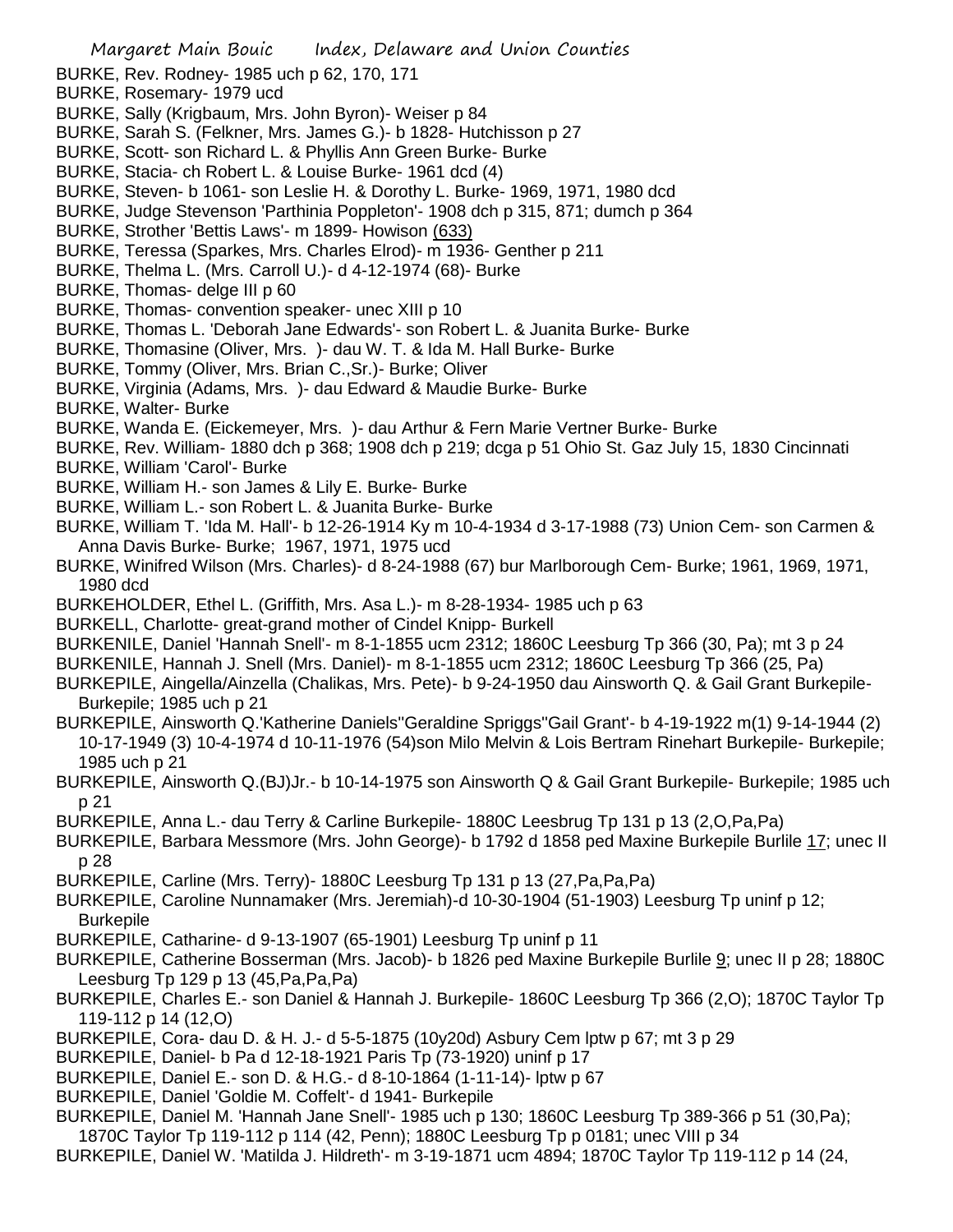Penn); 1880C Leesburg Tp 132 p 13 (33,Pa,Pa,Pa)

- BURKEPILE, David- d 2-29-1880 (28-6-12) Asbury Cem lptw p 67
- BURKEPILE, David G.- son H. J. & D.- d 5-9-1857 (4m17d)- lptw p 67
- BURKEPILE, D. 'H. G.'- lptw p 67
- BURKEPILE, Donald W.- son Edward & Nellie Wuertsbaugh Burkepile- Burkepile
- BURKEPILE, Edward B. 'Nellie Wuertsbaugh'- b 1881 d 1951 Broadway Cem III R6 lptw p 78;1949 ucd
- BURKEPILE, Elizabeth Hayes- b 1908 d 10-9-1942 York Cem p 100 O61
- BURKEPILE, Elizabeth Smith (Mrs. Melvin Leroy)- b 3-16-1955 m 10-24-1980- 1985 uch p 21
- BURKEPILE, Ella May- b 8-28-1903 uninf p 12
- BURKEPILE, Emma J.- b 5-1880 dau Terry & Carline Burkepile- 1880C Leesburg Tp 131 p 13 (1/12, O,Pa,Pa)
- BURKEPILE, Fannabelle (Ritchie, Mrs. John)- b 5-10-1916 m 11-21-1939 d 3-18-1990 dau Edward & Nellie Wuertsbaugh Burkepile- Burkepile
- BURKEPILE, Fanny Franklin (Mrs. Martin Luther)- b 1858 m 11-11-1880 ucm 6834 d 1904 bur Paulding O. Oakdale Cem I p 5; dau Joseph & Rhoda Cary Franklin- 1985 uch p 21; ped Maxine Burkepile Burlile 5; unec II p 28
- BURKEPILE, Gail Grant (Mrs. Ainsworth Q)- b 12-22-1942 m 10-4-1974- 1985 uch p 21; Burkepile
- BURKEPILE, George Henry N.- b 1903 d 1956 Broadway Cem lptw p 83
- BURKEPILE, George W. 'Hannah J. Purky'- , 8-12-1975 mt 3 p 14 (Berkepile)
- BURKEPILE, Geraldine Spriggs (Mrs. Ainsworth Q.- m 10-17-1949- 1985 uch p 21
- BURKEPILE, Gertrude (Leeper, Mrs. Derwood)-b 5-14-1935 dau Edward Burkepile- Burkepile
- BURKEPILE, Goldie M. Coffelt (Mrs. Daniel)(Ross, Mrs. Arvell)- b 9-3-1892 d 2-15-1989 (90) dau Daniel & Jenny Belle Rhinehart Coffelt- Burkepile; Ross
- BURKEPILE, Granville- York Cem p 100
- BURKEPILE, Hannah Jane Snell (Mrs. Daniel M.)- b 1834 d 1893 dau David Snaveley & Elizabeth Kindley Berry Snell- 1985 uch p 130; 1860C Leesburg Tp 389-366 p 51 (25,O); 1870C Taylor Tp 119-112 p 14 (36,O)
- BURKEPILE, Hannah J. Purky (Mrs. George W.)- m 8-12-1875 mt 3 p 14
- BURKEPILE, Helen (Harvey, Mrs. )- b 7-7-1909 d 12-25-1986 (77) bur oakwood Cem- dau Henry & Minnie Malone Burkepile- Burkepile; Henry
- BURKEPILE, Henry M.- b 1871 d 1925 Broadway Cem R7 lptw p 71 son Daniel & Matilda J. Hildreth Burkepile- 1880C Leesburg Tp 132 p 13 (8,O,O,O)
- BURKEPILE, Henry 'Minnie Malone'- Burkepile
- BURKEPILE, H. J. (Mrs. D.)- lptw p 67
- BURKEPILE, Ida- granddau John D. & Sarah E. Burkepile- 1880C Dover Tp 118-125 p 31 (8,O,O,O)
- BURKEPILE, Iva J.- dau Daniel M. & Hannah Jane Snell Burkepile- 1870C Taylor Tp 119=112 p 14 (9,O)
- BURKEPILE, Ivan- son Daniel & Goldie M. Coffelt- Burkepile
- BURKEPILE, Jacob 'Catherine Bosserman'-b 1815 d 4-13-1886 (70-4-26) Asbury Cem lptw p 67 son John George & Barbara Messmore Burkepile- unec II p 28; ped Maxine Burkepile Burlile 8; 1880C Leesburg Tp 129 p 13 (64,Pa,Md,Md)
- BURKEPILE, Jacob G. B.- son Daniel & Matilda J. Hildreth Burkepile- 1880C Leesburg Tp 132 p 13 (1,O,O,O)
- BURKEPILE, Jacob 'Rose Bice'- b 10-28-1883 m 1905 d 3-10-1963 bur Claibourne Cem p 88 -son Jeremiah & Caroline Nunnamaker Burkepile- Burkepile; 1880C Leesburg Tp p 0181
- BURKEPILE, J. C.- Longbrake p 47
- BURKEPILE, Jeremiah 'Caroline Nunnamaker- d 3-3-1904 Leesburg Tp uninf p 12; Burkepile
- BURKEPILE, Jerry- 1880C Leesburg Tp p 0181
- BURKEPILE, John D.- 1880C Dover Tp 118-125 p 31 (59,Md,Md,Md)
- BURKEPILE, John- son Daniel M. & Hannah Jane Snell Burkepile- 1870C Taylor Tp 119-112 p 14 (1,O)
- BURKEPILE, John George 'Barbara Messmore'- b 1788 d 1855 ped Maxine Burkepile Burlile 16; unec II p 28
- BURKEPILE, John Howard 'Janet Mader'- b 9-4-1945 son Ainsworth Q. & Katherine Daniels Burkepile-

adopted by stepfather Maynard Drum Jr.- 1985 uch p 21

- BURKEPILE, John Granville 'Leila Styer Vance'- b 5-7-1909 d 6-9-1972 bur Union Cem Cols. son Nellie Burkepile- Burkepile
- BURKEPILE, John 'Ruth'- 1949 ucd
- BURKEPILE, Jonathan Marc- b 2-14-1985 son Melvin Leroy & Elizabeth Smith Burkepile- 1908 dch p 21
- BURKEPILE, Josie M. McCrea (Mrs. Lewis E.)- m 5-13-1875 ucm 5695; mt 3 p 12
- BURKEPILE, Katherine Daniels (Mrs. Ainsworth Q.)- 1985 uch p 21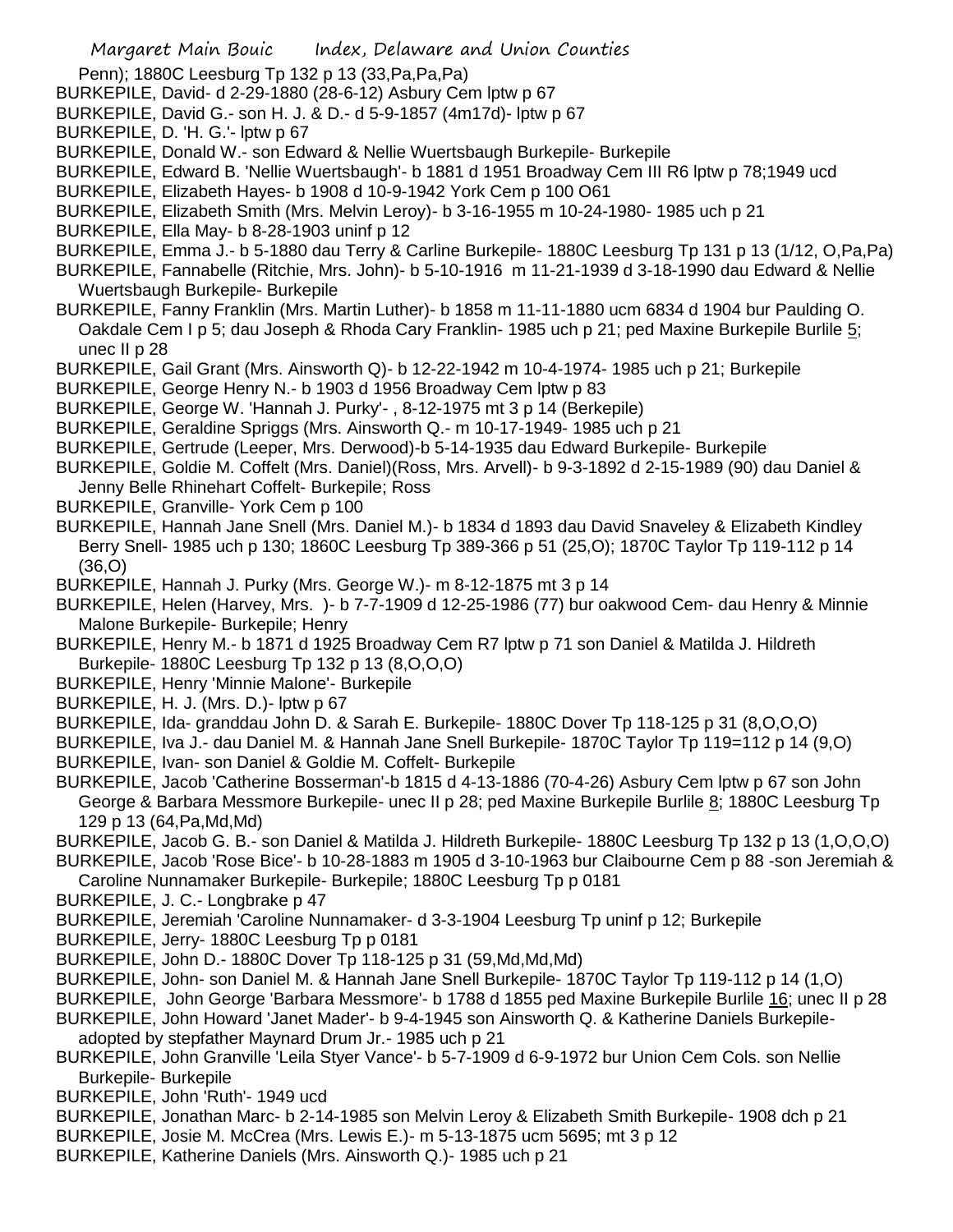BURKEPILE, Katherine (Schroyer, Mrs. )- sister John Granville Burkepile- Burkepile

BURKEPILE, Leila Styer (Vance, Mrs. Donald) (Mrs. John Granville)- d 2-1-1987 bur Union Cem- dau George E. & Edna Cecile Eddy Styer- Burkepile

- BURKEPILE, Lewis Case 'Josie M. McCrea'- m 5-13-1875 ucm 5695; mt 3 p 12; 1880c Dover Tp p 172A
- BURKEPILE, Lois Bertram Rinehart (Mrs. Milo M.)- b 9-20-1897 m 4-5-1917 d 10-14-1961 dau Ellsworth & Mary Alice Braithwaite Rinehart-Burkepile; 1985 uch p 21; ped Maxine Burkepile Burlile 3; unec II p 28
- BURKEPILE, Lora May- d 11-4-1903 (27) Leesburg Tp uninf p 12 dau Terry & Carline Burkepile- 1880C Leesburg Tp 131 p 13 (4,O,Pa,Pa)
- BURKEPILE, Lucile- b 8-28-1903 d 3-4-1952 Paris Tp uninf p 28
- BURKEPILE, Luwana Sue- b 11-25-1976 Fla.- dau Ainsworth Q. & Gail Grant Burkepile- 1985 uch p 21
- BURKEPILE, Magdalene (Rexroth, Mrs. David)- b 1839 d 1895 Marion,O- 1985 uch p 10
- BURKEPILE, Marguerite (Deymude, Mrs.Ben)- b 10-23-1918 m 5-14-1939 d 8-15-1993 (74) Prospect Cemdau Edward & Goldie Wuertsbaugh Burkepile- Burkepile
- BURKEPILE, Martin Luther'Fanny Franklin'- b 11-11-1857 Pa m 11-11-1880 ucm 6834 d 2-23-1930 (72y) Oakdale Cem 4222 (ESG) I p 5 (E-R3-5) son Jacob & Catherine Bosserman Burkepile;1985 uch p 21; ped Maxine Burkepile Burlile 4; unec II p 28; 1880C Leesburg Tp 129 p 13 (23,Pa,Pa,Pa)
- BURKEPILE, Mary- dau Jacob & Catharine Bosserman Burkepile- 1880C Leesburg Tp 129 p 13 (19,Pa,Pa,Pa)
- BURKEPILE, Matilda J. Hildreth (Mrs. Daniel W.)- m 3-19-1871 ucm 4894; 1880C Leesburg Tp 132 p 13  $(29,0,0,0)$
- BURKEPILE, Alice Maxine (Burlile, Mrs. Raymond Robert)- b 3-19-1920 m 6-9-1940 Oakdale Cem II p 118 (K-R5-17); unec II p 28,45- dau Milo Melvin & Lois Bertram Rinehart Burkepile- ped Judy Burlile Price3; 1985 uch p 21, 112, 151
- BURKEPILE, Melvin Leroy 'Elizabeth Smith'- b 8-27-1953 Un Co son Ainsworth Q & Gail Grant Burkepile-Burkepile; 1985 uch p 21
- BURKEPILE, Milo Melvin 'Lois Bertram Rinehart- b 7-10-1892 m 4-5-1917 d 9/2-4-1959 Oakdale Cem II p 43 (G-R6-10) son Martin Luther & Fannie Franklin Burkepile; 1985 uch p 21 ped Maxine Burkepile Burlile2 unec II p 28
- BURKEPILE, Minnie B.- b 1870 d 1930 Broadway Cem R7 lptw p 71
- BURKEPILE, Minnie Malone (Mrs. Henry)- Burkepile
- BURKEPILE, Nellie A. Wuertsbaugh- b 1887 d 1976 Broadway Cem R7 lptw p 71; Burkepile
- BURKEPILE, Nellie Warner (Mrs. E. B.)- 1949 ucd; Burkepile; unec III 7 19
- BURKEPILE, Ralph L.- b 1899 d 1946 Broadway Cem lptw p 71
- BURKEPILE, Randall- grandson John D. & Sarah A. Burkepile- 1880C Dover Tp 118-125 p 31 (7,O,O,O)
- BURKEPILE, Rosa Bice (Mrs. Jacob B.)- b 1883 d 1975 Claibourne Cem p 88- 1973 ucd
- BURKEPILE, Russellee Wesley- b 12-17-1981 son Melvin Leroy & Elizabeth Smith Burkepile- 1985 uch p 21 BURKEPILE, Ruth (Mrs. John)- 1949 ucd
- BURKEPILE, Sarah A. (Mrs. John D.)- 1880C Dover Tp 118-125 p 31 (52,NC,NC,NC)
- BURKEPILE, Sarah C.- dau Daniel & Matilda J. Hildreth Burkepile- 1880C Leesburg Tp 132 p 13 (7,O,O,O)
- BURKEPILE, Terry 'Carline'- 1880C Leesburg Tp 131 p 181A (29,Pa,Pa,Pa)

BURKEPILE, Willard M.- son Daniel M. & Hannah Jane Snell Burkepile- 1870C Taylor Tp 119-112 p 14 (6,O)

- BURKEPILE, William- son Daniel & Goldie M. Coffelt Burkepile- Burkepile
- BURKEPILE, William- son Terry & Carline Burkepile- 1880c Leesburg Tp 132 p 13 (5,O,Pa,Pa)
- BURKERT, Emma J. (Haines, Mrs. George B.)- b 8-10-1852 m 1870 d 1918- Weiser p 602
- BURKETT, Barbara- dau Jack C. Burkett- engaged to William P. Winfilll- Burkett
- BURKETT, Blake- son Richard & Carolyn Rhoads Burkett- Weiser p 482
- BURKETT, Brenda- b 1969 dau Cloyd N. & Jane H. Burkett- 1980 dcd
- BURKETT, brenda Bowen (Rohal, Mrs. )(Mrs. Lawrence J.)- m(2) 7-14-1990 dau David J. Bowen,Sr.- Burkett
- BURKETT, Brian- son Jack Burkett- Burkett
- BURKETT, Bruce 'Marcia Symbolik'- son Jack Burkett- Burkett
- BURKETT, Candace- dau Richard & Carolyn Rhoads Burkett- Weiser p 482
- BURKETT, Carolyn Rhoads (Mrs. Richard)- dau Viola Rhoads- Weiser p 482
- BURKETT, Charles- son Ralph T. & Mabel Anaker Burkett- Burkett
- BURKETT, Cloyd N. 'Jane H.'- b 8-12-1933 d 8-2-1991 (57)- son Ralph T. & Mabel Anaker Burkett- Burkett; 1980 dcd
- BURKETT, Darrell- son Richard & Carolyn Rhoads Burkett- Weiser p 482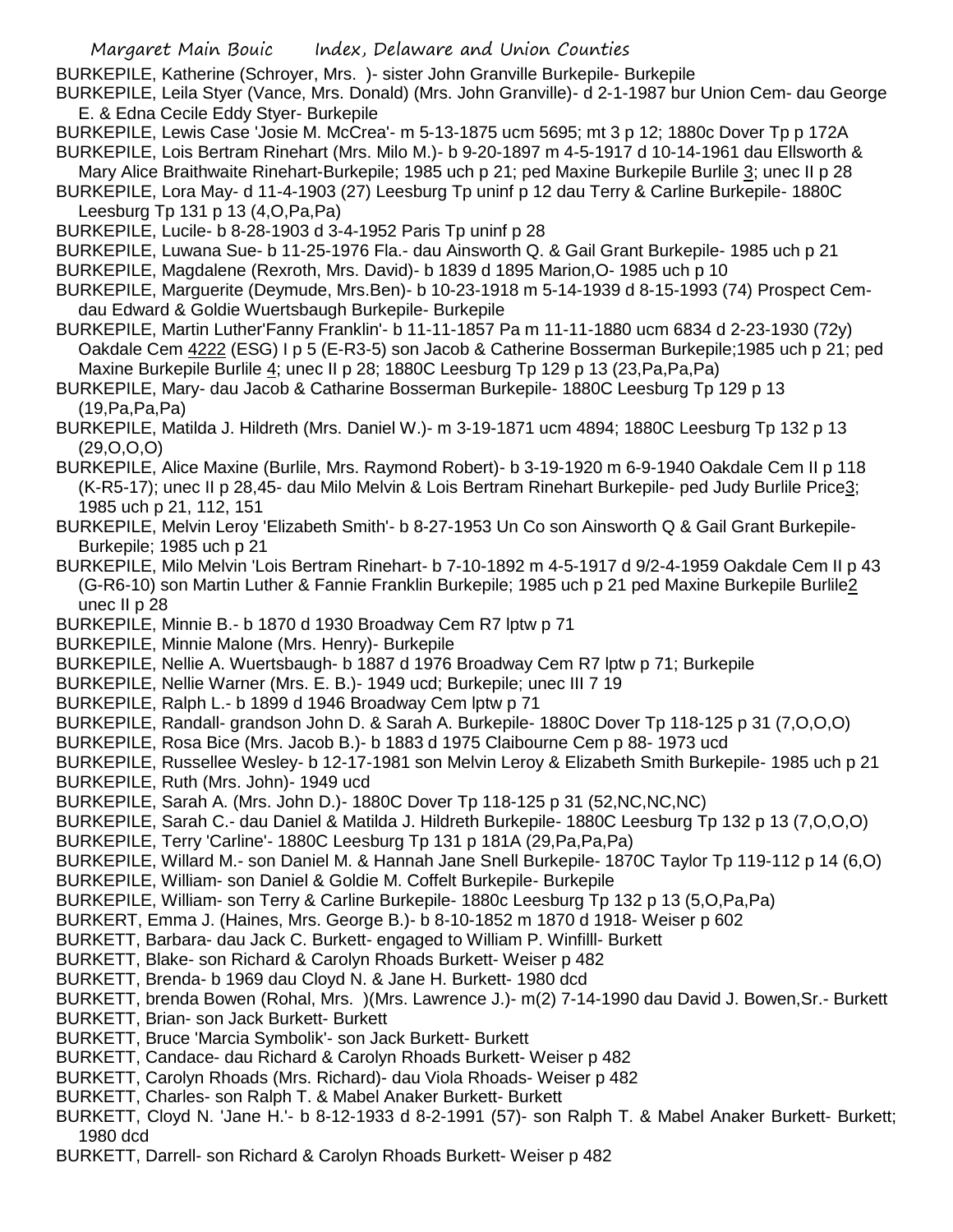- BURKETT, David Scott 'Londa Shareen Montgomery'- m 10-11-1975 son Jack Burkett- Burkett
- BURKETT, Della Frances (Mrs. John W.)- d 6-26-1971 (97) bur Green Lawn, Cols.- Burkett; 1961, 1969, 1971 dcd
- BURKETT, Dennis- son Cloyd N. & Jane H. Burkett- Burkett
- BURKETT, Don- son Ralph T. & Mabel Anaker Burkett- Burkett
- BURKETT, Freda (Morgan, Mrs. )- dau Ralph T. & Mabel Anaker Burkett- Burkett
- BURKETT, Gale- son Charles L. & Thelma M. Burkett- Burkett
- BURKETT, Jack- Burkett
- BURKETT, Jane H. (Mrs. Cloyd N.)- 1980 dcd
- BURKETT, John W. 'Della Frances'- d 1958- Burkett
- BURKETT, Lawrence J. 'Brenda Bowen'- m 7-14-1990 son Charles L. & Thelma M. Burkett- Burkett
- BURKETT, Londa Shareen Montgomery (Mrs. David Scott)- m 10-11-1975 dau Edward P. Montgomery-Burkett
- BURKETT, Lucille M.- granddau John W. & Della Frances Burkett- Burkett; 1980 dcd
- BURKETT, Mabel Anaker (Mrs. Ralph T.)- Burkett
- BURKETT, Mack 'Missy Jo Carpenter'- m 10-13-1993 son Frank Burkett- Burkett
- BURKETT, Marcia Symbolik (Mrs. Bruce)- dau William Symbolik- Burkett
- BURKETT, Missy Jo Carpenter (Mrs. Mack)- m 10-13-993 dau Jack M. & Jo A. Carpenter- Burkett
- BURKETT, Pamela- b 1967 dau Cloyd N. & Jane H. Burkett- 1980 dcd
- BURKETT, Philip- son Cloyd M. & Jane H. Burkett- Burkett
- BURKETT, Ralph T. 'Mabel Anaker'- Burkett
- BURKETT, Richard 'Carolyn Rhoads'- Weiser p 482
- BURKETT, Rodney- son Cloyd N. & Jane H. Burkett- Burkett
- BURKETT, Sarah Elizabeth- b 9-10-1986 dau Bruce & Marcia Symbolik Burkett- Burkett
- BURKEY, Dr.- 1908 dch p 478
- BURKEY, Bryan 'Jennifer L. Sexton'- m 10-19-1991 son Mike & Peg Burkey- Burkey
- BURKEY, Crista- b 1968 dau Joe M. & Judith Burkey- 1969 dcd
- BURKEY, Erica Lynn Kilchenmann (Mrs. Matthew Joseph)- m 10-15-1994 dau Howard & Trudi Kilchenmann- Burkey
- BURKEY, Jennifer L. Sexton (Mrs. Bryan E.)- m 10-19-1991 dau William & Sandra Sexton- Burkey
- BURKEY, Joe M. 'Judith M.'- 1969 , 1971 dcd
- BURKEY, Johanna (King, Mrs. William)- m 6-11-1811 onwq I
- BURKEY, Judith M. (Mrs. Joe M.)- 1969 dcd
- BURKEY, Matthew Joseph 'Erica Lynn Kilchenmann'- m 10-15-=1994 son Michael & Peg Burkey- Burkey
- BURKEY, Mike 'Peg'- Burkey
- BURKEY, Peg (Mrs. Mike)- Burkey
- BURKEY, Ronald E.- 1980 dcd
- BURKHALTER, Carol- dau Laurence & Holly Burkhalter- 1961 dcd (11)
- BURKHALTER, Gary- son Laurence & Holly Burkhalter- 1961 dcd (7)
- BURKHALTER, Holly (Mrs. Laurence)- 1961 dcd
- BURKHALTER, Holly- ch Laurence & Holly burkhalter- 1961 dcd(9)
- BURKHALTER, Kathleen- dau Laurence & Holly Burkharlter- 1961 dcd (13)
- BURKHALTER, Laurence 'Holly'- 1961 dcd
- BURKHALTER, Ruth- dau Laurence & Holly Burkhalter- 1961 dcd (5)
- BURKHAM, Arizona- dau Dr. Stephen & Rebecca Jane Marple Burkham- 1870C Taylor Tp 61-60 p 8 (5,O)
- BURKHAM, Barbara (Mrs. John)- Burkham
- BURKHAM, Cobah- dau Dr. Stephen & Rebecca Jane Marple Burkham- 1870C Taylor Tp 61-60 p 8 (8, W.Va)
- BURKAHM, Ellen- unec X p 43
- BURKHAM, John 'Barbara'- Burkham
- BURKHAM, John- son Dr. Stephen & Rebecca Jane Marple Burkham- 1870C Taylor Tp 61-60 p 8 (2,O)
- BURKHAM, Mrs. John- Pabst 8 p 38; unec III p 25
- BURKHAM, Lethey?- dau Dr. Stephen & Rebecca Jane Marple Burkham- 1870C Taylor Tp 61-60 p 8 (10, W.Va)
- BURKHAM, Rebecca Jane Marple (Mrs. Stephen)- b 1835 d 1916 ped Linda Smiley 27 #97 unec VII p 16; 1870C Taylor Tp 61-=60 p 8 (35, W.Va)
- BURKHAM, Dr. Stephen- 1915 uch p 446;1883 uch V p 401, 683; 1877 uca p 25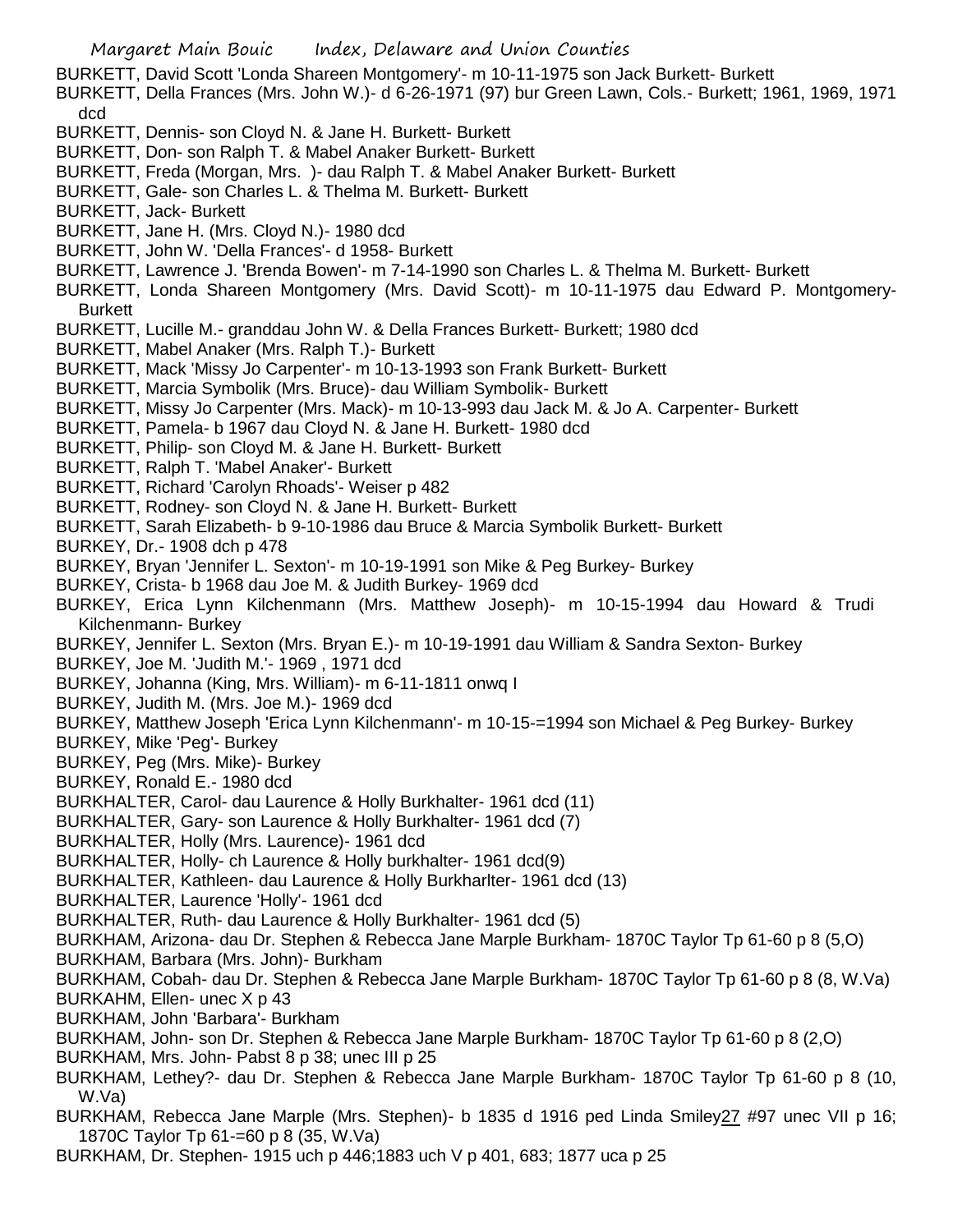- BURKHAM, Stephen 'Rebecca Jane Marple'- b 1830 d 1910 ped Linda Smiley26 #97 Un Co Gen Soc unec VII p 16; 1870C Taylor Tp 61-60 p 8 (40, W.Va)
- BURKHAM, Zona (Wells, Mrs. George)- b 1865 d 1929 Galion dau Stephen & Rebecca Jane Marple Burkhamped Linda Smiley 13 #97 unec VII p 16
- BURKHAMMER, ---(Daum, Mrs. Anthony)- dau Raymond Burkhammer- Burkhammer
- BURKHAMMER, Annette Jean (Wagner, Mrs.Samuel Robert) m 9-28-1985 dau Raymond Burkhammer-Burkhammer
- BURKHAMMER, Harley- Burkhammer
- BURKHAMMER, Karen Sue (Rausch, Mrs. Ronald Theodore)- b 5-10-1956 m 7-4-1987 dau Harley Burkhammer- Burkhammer; St. Paul p 131
- BURKHAMMER, Raymond- Burkhammer
- BURKHARD, Adam- 1880C Delaware Tp p 326A
- BURKHARDT, Brenda- b 1960 dau William & Marjorie Burkhardt- 1967 ucd
- BURKHARDT, Deborah- b 1963 dau William & Marjorie Burkhardt- 1967 ucd
- BURKHARDT, Denzil- b 1957 son William & Marjorie Burkhardt- 1967 ucd
- BURKHARDT, Karen- b 1966 dau william & Marjorie Burkhardt- 1967 ucd
- BURKHARDT, Marjorie (Mrs. William)- 1967 ucd
- BURKHARDT, Vivian (Haak, Mrs. Werner Frederick Henry)- b 11-15-1923 m 3-11-1989- St. Paul p 40
- BURKHARDT, William 'Marjorie'- 1967 ucd
- BURKHART, A.- PabsEt 2 p 103
- BURKHART, Barbara Jean (Hamilton, Mrs. Keith Edward)- m 8-15-1964 dau Leslie Burkhart- Burkhart
- BURKHART, Bonnie, (Mrs. John P.)- 1969 dcd
- BURKHART, Brenda- b 1968 dau John P. & Bonnie Burkhart- 1969 dcd
- BURKHART, Carol L.(Camp, Mrs. David Allen)- dau Leslie & Margery Burkhart- 1961, 1969, 1971 dcd; **Burkhart**
- BURKHART, Cindy Lou Young (Mrs. Steve)- b 8-7-1960 m 9-26-1980 dau Oscar & Lois Burlile Young- 1985 uch p 151
- BURKHART, Dorothy Elaine Fore (Mrs. James Allen)- m 8-19-1967 dau F. K. & Curry Fore- 1969,1971, 1980 dcd; Burkhart
- BURKHART, Emily (Smith, Mrs. Thearl)- dau Frank & Laura Nash Burkhart- Nash p 250
- BURKHART, Frank 'Laura Nash' Nash p 250
- BURKHART, James Allen 'Dorothy Elaine Fore'- m 8-19-1967 son Leslie & Margery Burkhart- 1961(16), 1969, 1971,1980 dcd
- BURKHART, John P.'Bonnie'- 1969 dcd
- BURKHART, Jean (Hamilton, Mrs. )- dau Leslie & Margery Burkhart- Burkhart- 1961 dcd
- BURKHART, Kay Ellen (Hack, Mrs. Michael L.)- m 6-5-1966 dau Leslie & Margery Burkhart- Burkhart; l961 dcd (15)
- BURKHART, Laura Leigh- b 10-27-1971 dau James A. & Dorothy E. Burkhart- 1980 dcd; Burkhart
- BURKHART, Laura Nash (Mrs. Frank)- dau William G. & rebecca Galloway Nash- Nash p 250
- BURKHART, Leslie 'Margery'- dpc p 65, 68, 73, 78, 93, 94, 95, 112; Burkhart; 1961,1969, 1971 dcd
- BURKHART, Lisa- b 1973 dau James A. & Dorothy E. Burkhart- 1980 dcd
- BURKHART, Margery (Mrs. Leslie)- dpc p 87, 95; Burkhart; 1961, 1969, 1971 dcd
- BURKHART, Mark 'Sandra Bowman'- m 4-28-1990 son Richard Burkhart- Burkhart
- BURKHART, Olivia M.- 1969 dcd
- BURKHART, Richard- Burkhart
- BURKHART, Robert J.- 1980 dcd
- BURKHART, Sandra Bowman (Mrs. Mark)- dau Robert Bowman- Burkhart
- BURKHART, Shelly Amanda- dau Steve & Cindy Lou Young Burkhart- 1985 uch p 151
- BURKHART, Stacey Deane- dau Steve & Cindy Lou Young Burkhart- 1985 uch p 151
- BURKHART, Steve 'Cindy Lou Young'- 1985 uch p 151
- BURKHOLDER, Amella Jane- b 1853 d 1878 Oak Grove Cem Powell p 428
- BURKHOLDER, Ann Louise (Shatzer, Mrs. J. Grant)- b 2-16-1928 dau John Diehl & Mary Alice Mohler Burkholder- Weiser p 125
- BURKHOLDER, Brenda Jill- b 9-18-1957 dau Richard Martin & Gloria Glea Fisher Burkholder- Weiser p 122 BURKHOLDER, Carl- Burkholder
- BURKHOLDER, Clara (Simons, Mrs. Carl)- b 11-15-1892 d 3-25-1930 dau George Luther & Mary Ann Miller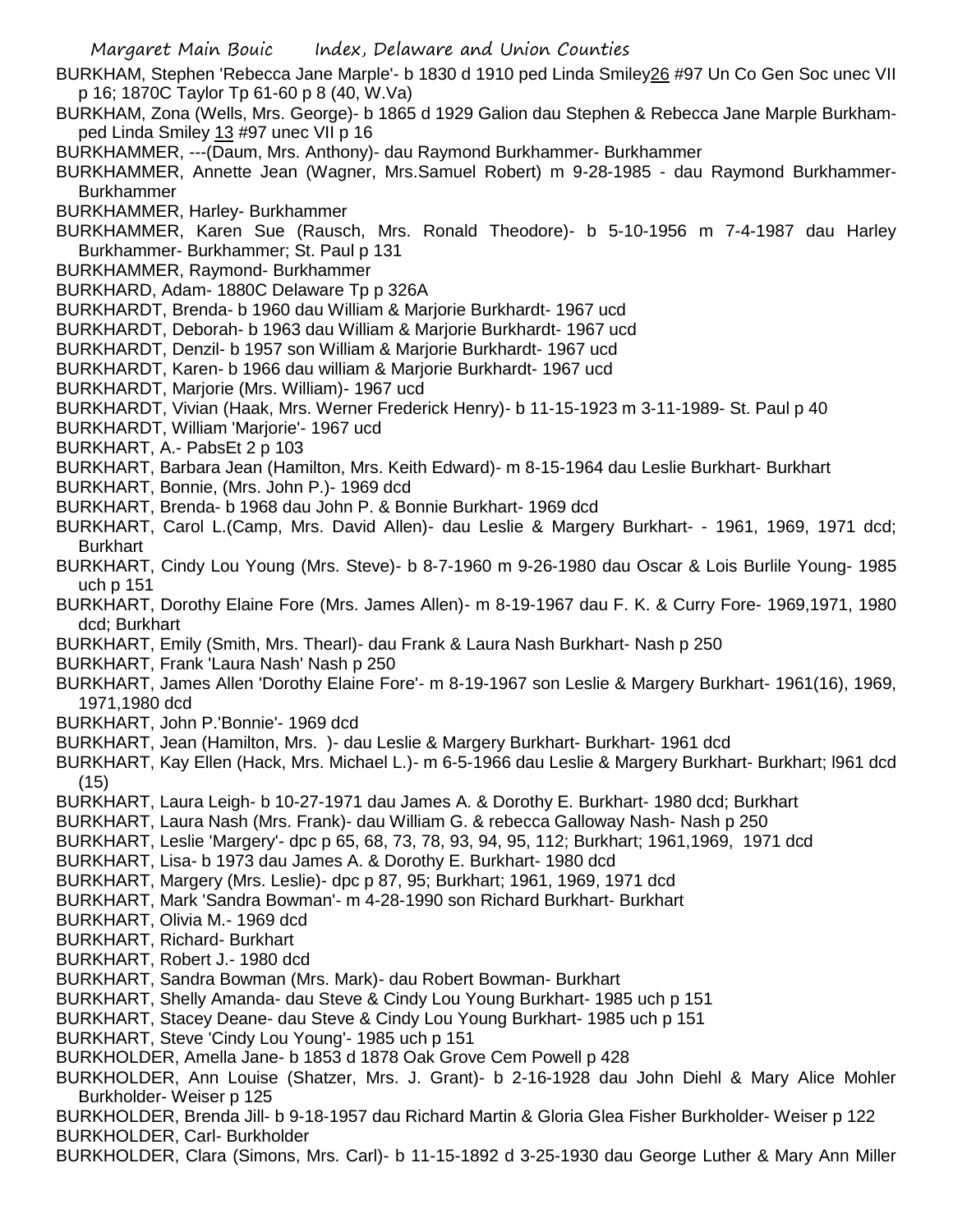Burkholder- Weiser p 123

- BURKHOLDER, Dollie (Bender, Mrs. Charles)- b 1-3-1891 d 2-15-1953 dau George Luther & Mary Ann Miller Burkholder- Weiser p 123
- BURKHOLDER, Dorothy Elizabeth (Maloney, Mrs. James O- b 11-24-1911 m 9-10-1940 dau Harry Benton & Hattie E. McDowell Burkholder- Weiser p 119
- BURKHOLDER, Ella Gertrude (Diehl, Mrs. D. Harvey)- b 1-28-1875 d 8-18-1954 dau William Reuben & Laura Alice Bender Burkholder- Weiser p 118
- BURKHOLDER, Ella Katherine (Stouffer, Mrs. David Spencer)- b 9-28-1848 m 12-27-1870 d 10-28-1919 dau George & Rebecca Weiser Burkholder- Weiser p 117
- BURKHOLDER, Emma Jane (Miller, Mrs. John)- b 4-24-1923 m 7-28-1945 dau Fred Bartel & Lila Fogelsonger Burkholder- Weiser p 126
- BURKHOLDER, Emma Katherine Bartel (Mrs. John Henry)- b 7-30-1871 d 10-10-1955- Weiser p 124
- BURKHOLDER, Emma Elizabeth (Burch, Mrs. Norman)- b 9-2-1879 d 2- 1913 dau William Reuben & Laura Alice Bender Burkholder- Weiser p 119
- BURKHOLDER, Ethel L. (Griffith, Mrs. Asa L.)- d 12-19-1973 Burkholder; Griffith
- BURKHOLDER, Frances (Ruebush, Mrs. F. Peter)- m 1836- Powers p 78
- BURKHOLDER, Francis William- b 8-8-1892 d 9-28-1911 son John Henry & Emma Katherine Bartel Burkholder- Weiser p 124
- BURKHOLDER, Fred Bartel 'Lila Fogelsonger'- b 7-30-1903 m 8-19-1922 son John Henry & Emma Katherine Bartel Burkholder- Burkholder 125
- BURKHOLDER, Gail Nancy (Garns, Mrs. Harvey S.)- v 4-18-1885 m 11-19-1911 dau John Henry & Mary Diehl Burkholder- Weiser p 124
- BURKHOLDER, George Clyde 'Irene Ashenfelter''Virginia Bell Hughes'- b 6-1-1890 m 8-20-1920, 9-27-1941 son John Henry & Emma Katherine Bartel Burkholder- Weiser p 124
- BURKHOLDER, George Luther 'Mary Ann Miller''Susanna Royer'- b 5-2-1855 m 1881, 1-3-1886 d 3-28-1917 son George & Rebecca Weiser Burkholder- Weiser p 121
- BURKHOLDER, George 'Rebecca Weiser'- b 10-18-1820 d 11-12-1891- Weiser p 115
- BURKHOLDER, Gertrude- b 3-29-1895 d 3-29-1956 dau George Luther & Mary Ann Miller Burkholder- Weiser p 123
- BURKHOLDER, Gertrude Meseke (Mrs. Harry McDowell)- Weiser p 118
- BURKHOLDER, Gloria Glea Fisher (Mrs. Richard Martin)- b 11-22-1938- Weiser p 122
- BURKHOLDER, Harry Benton 'Hattie E. McDowell'- b 10-10-1876 m 4-28-1908 d 10-30-1951 son William Reuben & Laura Alice Bender Burkholder- Weiser p 118
- BURKEPILE, Harry Benton- b 7-28-1948 son Harry Benton & Hattie E. McDowell Burkholder- Weiser p 118
- BURKHOLDER, Harry McDowell 'Gertrude Meseke'- b 6-22-1909 m 9-19-1938 son Harry Benton & Hattie E. McDowell Burkholder- Weiser p 118
- BURKHOLDER, Hattie E. McDowell (Mrs. Harry Benton)- Weiser p 118
- BURKHOLDER, Hazel Lorena (Goff, Mrs. Fred Harvey)- b 12-9-1896 m 9-2-1919 dau George Luther & Mary Ann Miller Burkholder- Weiser p 123
- BURKHOLDER, Holly L. dau David R. Burkholder- Burkholder
- BURKHOLDER, Irene Ashenfelter (Mrs. George Clyde)- m 8-20-1920- Weiser p 124
- BURKHOLDER, John Diehl 'Mary Alice Mohler;- b 9-24-1894 m 4-6-1917 son John Henry & Emma Katherine Bartel Burkholder- Weiser p 124
- BURKHOLDER, John Diehl II 'Laura Egolf'- b 10-2-1924 m 7-25-1944 son John Diehl & Mary Alice Mohler Burkholder- Weiser p 125
- BURKHOLDER, John Diehl III- b 9-8-1949 son John Diehl II & Laura Egolf Burkholder- Weiser p 125
- BURKHOLDER, John Henry 'Mary Diehl''Emma Katherine Bartel'- b 5-2-1855 d 3-7-1937 son George & Rebecca Weiser Burkholder- Weiser p 124
- BURKHOLDER, Judith Ann- b 2-24-1945 dau John Diehl II & Laura Egolf Burkholder- Weiser p 125
- BURKHOLDER, Kathryn Beaver (Mrs. Martin Luther)- b 7-2-1899- Weiser p 122
- BURKHOLDER, Laura Alice Bender (Mrs. William Reuben)- b 10-18-1857 d 10-4-1882- Weiser p 118
- BURKHOLDER, Laura Egolf (Mrs. John DiehlII)- b 11-27-1923- Weiser p 125
- BURKHOLDER, Lorenzo M.- 1908 dch p 389; delge VIII p 25
- BURKHOLDER, Lulu Edith (Emery, Mrs. Robert)- b 3-1-1899 m 12-11-1931 dau George Luther & Mary Ann Miller Burkholder- Weiser p 124
- BURKHOLDER, Margaret- 1880 dch p 407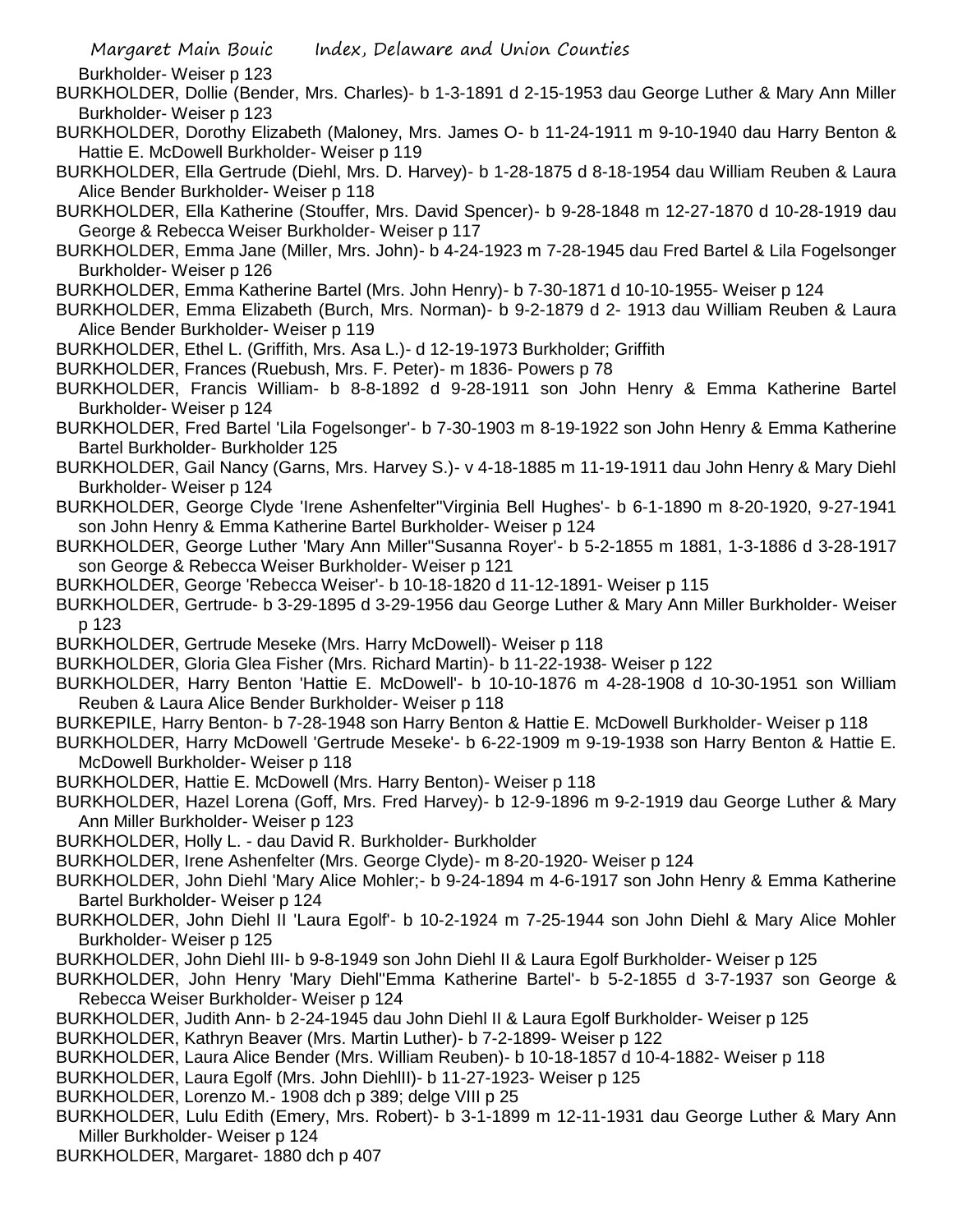- BURKHOLDER, Margaret Alice (Hefflinger, Mrs. William Crofford)- b 8-12-1925 m 7-14-1946 dau Paul Kauffman & Maude Feltcher Burkholder- Burkholder 125
- BURKHOLDER, Margaret Newal- b 1821 d 1883 Oak Grove Cem Powell p 428; 1880C Delaware Town p 519A
- BURKHOLDER, Margaret Rebecca (Manon, Mrs. William Franklin)- b 3-5-1860 d 10-6-1922- dau George & Rebecca Weiser Burkholder- Weiser p 126
- BURKHOLDER, Marian (Bender, Mrs. William Allison)- b 9-21-1852 m 1876 d 7-8-1939 dau George & Rebecca Weiser Burkholder- Weiser p 119
- BURKHOLDER, Martin Luther 'Kathryn Beaver'- b 10-31-1886 m 1-9-1917 son George Luther & Mary Ann Miller Burkholder- Weiser p 122

BURKHOLDER, Mary Alice Mohler (Mrs. John Diehl)- b 10-2-1895 m 4-6-1917- Weiser p 124

BURKHOLDER, Mary Allen Dodd (Mrs. Paul Kauffman)- m 7-19-1947- Weiser p 125

- BURKHOLDER, Mary Ann Miller (Mrs. George Luther)- b 11-15-1886(sic) m 1-3-1886 d 1-6-1944- Weiser p 121
- BURKHOLDER, Mary Diehl (Mrs. John Henry)- b 4-16-1858 m 1-8-1884 d 3-14-1889- Weiser p 124
- BURKHOLDER, Mary (Ditmar, Mrs. James Sherman)- b 4-13-1847 m 1873 d 2-11-1892 dau George & Rebecca Weiser Burkholder- Weiser p 115
- BURKHOLDER, Mary Kathryn (Adams, Mrs. Clarence)(Bollinger, Mrs. Robert)- b 8-20-1920 m 7-27-1945 dau John Diehl & Mary Alice Mohler Burkholder- Weiser p 125
- BURKHOLDER, Mary Maye- b 3-28-1889 dau George Luther & Mary Ann Miller Burkholder- Weiser p 122

BURKHOLDER, Maude Feltcher (Mrs. Paul Kauffman)- b 10-22-1922- Weiser p 125

BURKHOLDER, Minnie Ellen (Hansen, Mrs. Perry N.)- b 2-11-1888 m 9-22-1909 dau George Luther & Mary Ann Miller Burkholder- Weiser p 122

BURKHOLDER, Naida Anne- b 7-27-1945 dau Harry Benton & Hattie E. McDowell Burkholder- Weiser p 118

BURKHOLDER, Paul Kauffman 'Maude Feltcher''Mary Allen Dodd'- b 5-23-1900 m 10-22-1922, 7-19-1947 son John Henry & Emma Katherine Bartel Burkholder- Weiser p 125

- BURKHOLDER, Rebecca Weiser (Mrs. George)- b 12-11-1821 m 6-2-1846 d 10-25-1885 dau Solomon & Elizabeth Shaffer Weiser- Weiser p 115
- BURKHOLDER, Richard Martin 'Gloria Glea Fisher'- b 3-10-1932 m 11-30-1956 son Martin Luther & Kathryn Beaver Burkholder- Weiser p 122
- BURKHOLDER, Richard Mohler- b 2-17-1937 son John Diehl & Mary Alice Mohler Burkholder- Weiser p 125
- BURKHOLDER, Samuel C.- b 1818 d 1877 Oak Grove Cem Powell p 428; 1880 dch p 404; 1908 dch p 255, 257
- BURKHOLDER, Sarah Rebecca (Zuck, Mrs. Jesse H.)- b 1-4-1882 d 8-25-1931 dau George Luther & Susanna Royer Burkholder- Weiser p 121
- BURKHOLDER, Susanna Royer (Mrs. George Luther)- b 1856 m 1881 d 1884- Weiser p 121

BURKHOLDER, Violet (Gibson, Mrs. Adrian M.)- m 8-5-1953- Burkholder; Gibson

- BURKHOLDER, Violet (Duinink, Mrs. John)- b 11-5-1901 m 8-31-1930 dau George Luther & Mary Ann Miller Burkholder- Weiser p 124
- BURKHOLDER, Virginia Bell Hughes (Mrs. George Clyde)- m 9-27-1941- Weiser p 124
- BURKHOLDER, Wilbur M.- b 1849 d 1875 Oak Grove Cem Powell p 428
- BURKHOLDER, William Leslie- b 10-19-1881 d 9-12-1882 son William Reuben & Laura Alice Bender Burkholder- Weiser p 119
- BURKHOLDER, William Reuben 'Laura Alice Bender'- b 10-2-1850 d 9-18-1882 son George & Rebecca Weiser Burkholder- Weiser p 118
- BURKITT, Charles W. 'Iva L.'- 1969, 1971 dcd
- BURKITT, Charles- b 1955 son Charles W. & Iva L. Burkitt- 1969, 1971 dcd
- BURKITT, Edith Muhlenberg Robeson (Mrs. John De P.)- b 11-20-1880 m 1-4-1904 dau Herbert Bellows & Henrietta Oakley Coursen Robeson- Weiser p 207
- BURKITT, Harry L. 'Louise'- 1961, 1969, 1971 dcd
- BURKITT, Henry- son Wright & Mary Langstaff Burkitt- Maugans Anc p 226
- BURKITT, Iva L. (Mrs. Charles W.)- 1969, 1971 dcd
- BURKITT, John De . 'Edith Muhlenberg Robeson'- m 1-4-1904- Weiser p 207
- BURKITT, Kathy- b 1958 dau Charles W. & Iva L. Burkitt- 1969, 1971 dcd
- BURKITT, Lane- b 1963 ch Charles W. & Iva L. Burkitt- 1969, 1971 dcd
- BURKITT, Lani- b 1956 ch Charles W. & Iva L. Burkitt- 1969, 1971 dcd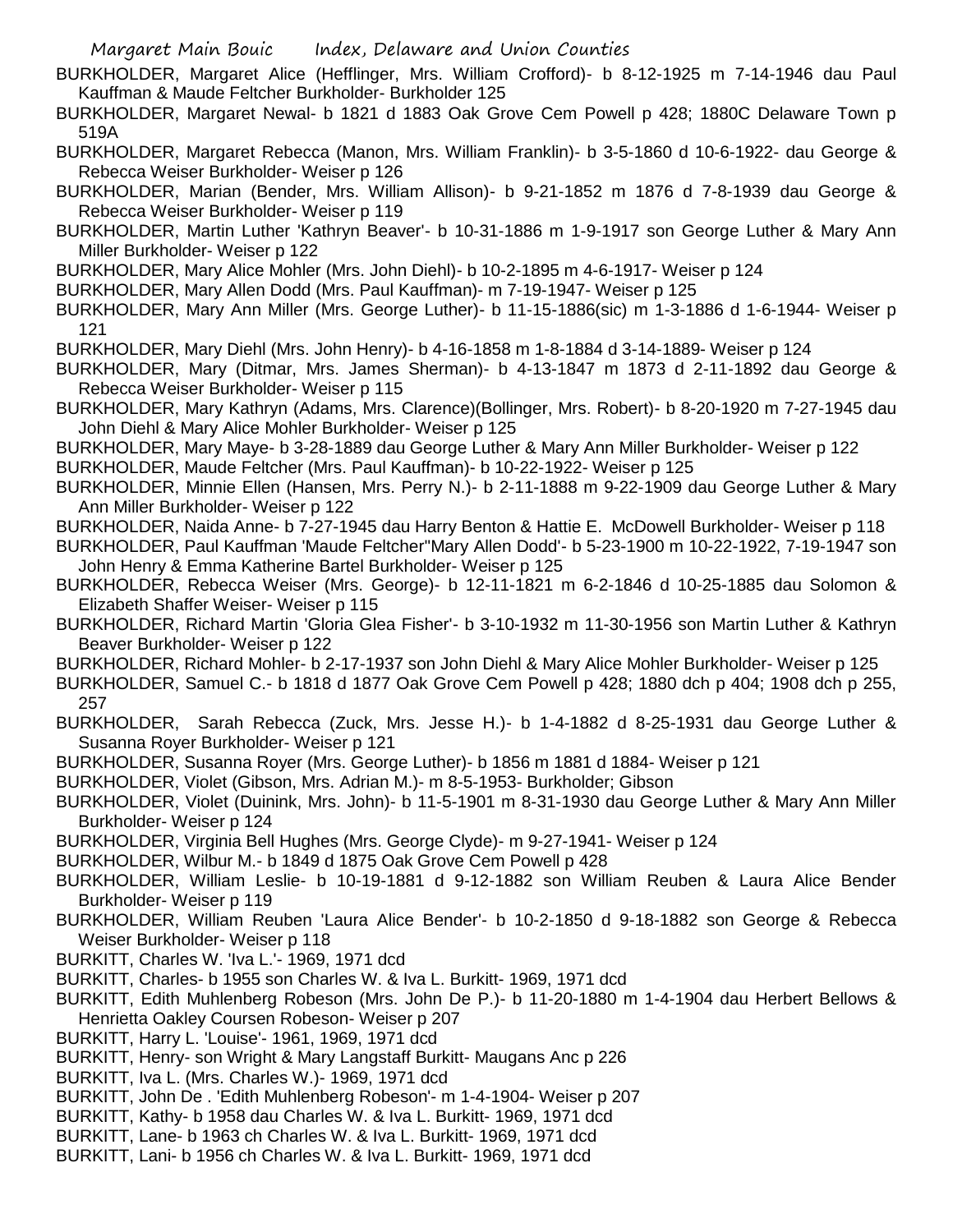- BURKITT, Louise (Mrs. Harry O.)- 1961, 1969, 1971 dcd
- BURKITT, Lucy- dau Wright & Mary Langstaff Burkitt- Maugans Anc p 226
- BURKITT, Mark- b 1959 son Charles W. & Iva L. Burkitt- 1969, 1971 dcd
- BURKITT, Marsha- b 1954 dau Charles W. & Iva L. Burkitt- 1969, 1971 dcd
- BURKITT, Mary Langstaff (Mrs. Wright)- b 9-1810 m 12-24-1840 d 2-12-1852 dau John & Lucy Miles Langstaff- Maugans Anc p 226
- BURKITT, Michelle- b 1962 dau Charles W. & Iva L. Burkitt- 1969, 1971 dcd
- BURKITT, Robin- b 1960 ch Charles W. & Iva L. Burkitt- 1969, 1971 dcd
- BURKITT, Sharon- dau Harry O. & Louise Burkitt- 1961 dcd (7)
- BURKITT, Susanna- dau Wright & Mary Langstaff Burkitt- Maugans Anc p 226
- BURKITT, Virginia Robeson- b 8-14-1905 dau John de . & Edith Muhlenberg Robeson- Weiser p 207
- BURKITT, William- son Wright & Mary Langstaff Burkitt- Maugans Anc p 226
- BURKITT, Wright 'Mary Langstaff'- m 12-24-1840- Maugans Anc p 226
- BURKMAN, Jean- dau Kenneth B. & Mary J. Burkman- Burkman
- BURKMAN, Kathie A. Graf (Mrs. Kenneth E.)- m 6-12-1982 dau Paul F. & June M. Graf- Burkman
- BURKHAM, Kenneth E. 'Kathie A. Graf'- son Kenneth B. & Mary J. Burkman- Burkman
- BURKLE, Anna Marie Mersch (Mrs. Marcus)- b 9-26-1844 Wis m 5-30-1865 d 1-2-1924 Wis. ped Gloria Miller Jones 11; delge II p 42
- BURKLE, Ann Marie (Miller, Mrs. Arthur A.)- b 4-16-1867 m 6-27-1888 d 1-29-1929 Wis. dau Marcus & Ann Marie Mersch Burkle- ped Gloria Miller Jones5 delge II p 42
- BURKLE, Marcus 'Ann Marie Mersch'- b 4-25-1829 Ger m 5-30-1865 Iowa d 10-13-1910 Wis ped Gloria Miller Jones 10; delge II p 42
- BURKLEY, Edda- son Wiley & Lady A. Burkley- 1880C Paris Tp 151-155 p 16 (4,O,Va,O)
- BURKLEY, Elva- dau Wiley & Lady A. Burkley- 1880C Paris Tp 151-155 p 16 (2,O,Va,O)
- BURKLEY, Emma- dau Wiley & Lady A. Burkley- 1880C Paris Tp 151-155 p 16 (8,O,Va,O) mulatto
- BURKLEY, John- b 5-1880 son Wiley & Lady A. Burkley- 1880C Paris Tp 151-155 p 16 (1/12,O,Va,O)
- BURKLEY, Lady A. (Mrs. Wiley)- 1880C Paris Tp 151-155 p 16 (35,O,Va,Va)
- BURKLEY, Wiley 'Lady A.'- 1880C Paris Tp 151-155 p 16 (48,Va,Va,Va) p 121A
- BURKOPILE, Daniel- 1883 uch V p 428
- BURKOPILE, David- 1883 uch V p 427
- BURKOPILE, Lee W.- 1883 uch V p 427
- BURKS, Ramona Gay (McKittrick, Mrs. Roy Wesley)- b 12-3-1947- McKitrick p 423
- BURKS, Courtney (Mrs. E. Ross)(Talkington, Mrs. )- Burks
- BURKS, Cynthia E. Lambert (Mrs. Philip R.)- m 10-27-1979 dau Thurman & Hester Lambert- Burks
- BURKS, Lisa A. (Finley, Mrs. Pern W.)- Burks
- BURKS, Philip R. 'Cynthia E. Lambert'- m 10-27-1979 son E. Ross & Courtney Burks- Burks
- BURKS, E. Ross 'Courtney'- Burks
- BURKWITH, Franklin- Pabst O
- BURKY, Dolores (Mrs. Ralph E.)- 1980 dcd
- BURKY, Emerson III b 1971 son Ralph E. & Dolores Burky- 1980 dcd
- BURKY, Emily- b 1975- dau Ralph E. & Dolores Burky- 1980 dcd
- BURKY, James L.- 1880 dch p 258
- BURKY, Juan- b 1966 ch Ralph E. & Dolores Burky- 1980 dcd
- BUTKY, Kimberly- b 1976 dau Ralph E. & Dolores Burky- 1980 dcd
- BURKY, Linda- b 1973 dau Ralph E. & Dolores Burky- 1980 dcd
- BURKY, Mary- b 1972 dau Ralph E. & Dolores Burky- 1980 dcd
- BURKY, Ralph E. 'Dolores'- 1980 dcd
- BURL, William M.- Paris Tp 1842, unec XII p 50
- BURLEIGH, Brandon Scott- b 3-19-1989 son Brett & Michelle Jones Burleigh- Burleigh BURLEIGH, Brett 'Michelle Jones'- son Richard Burleigh- Burleigh
- 
- BURLEIGH, Brett Peter II- b 10-25-1986 son Brett & Michelle Jones Burleigh- Burleigh
- BURLEIGH, Michell Jones (Mrs. Brett)- dau Russ & Justina Jones- Burleigh
- BURLEIGH, Richard- Burleigh
- BURLESON, Bonnie G. (Slaten, Mrs. Gary G.)- dau Harold & Ruth Burleson- Burleson BURLESON, Harold 'Ruth'- Burleson
- BURLESON, Ruth (Mrs. Harold)- BurlesonB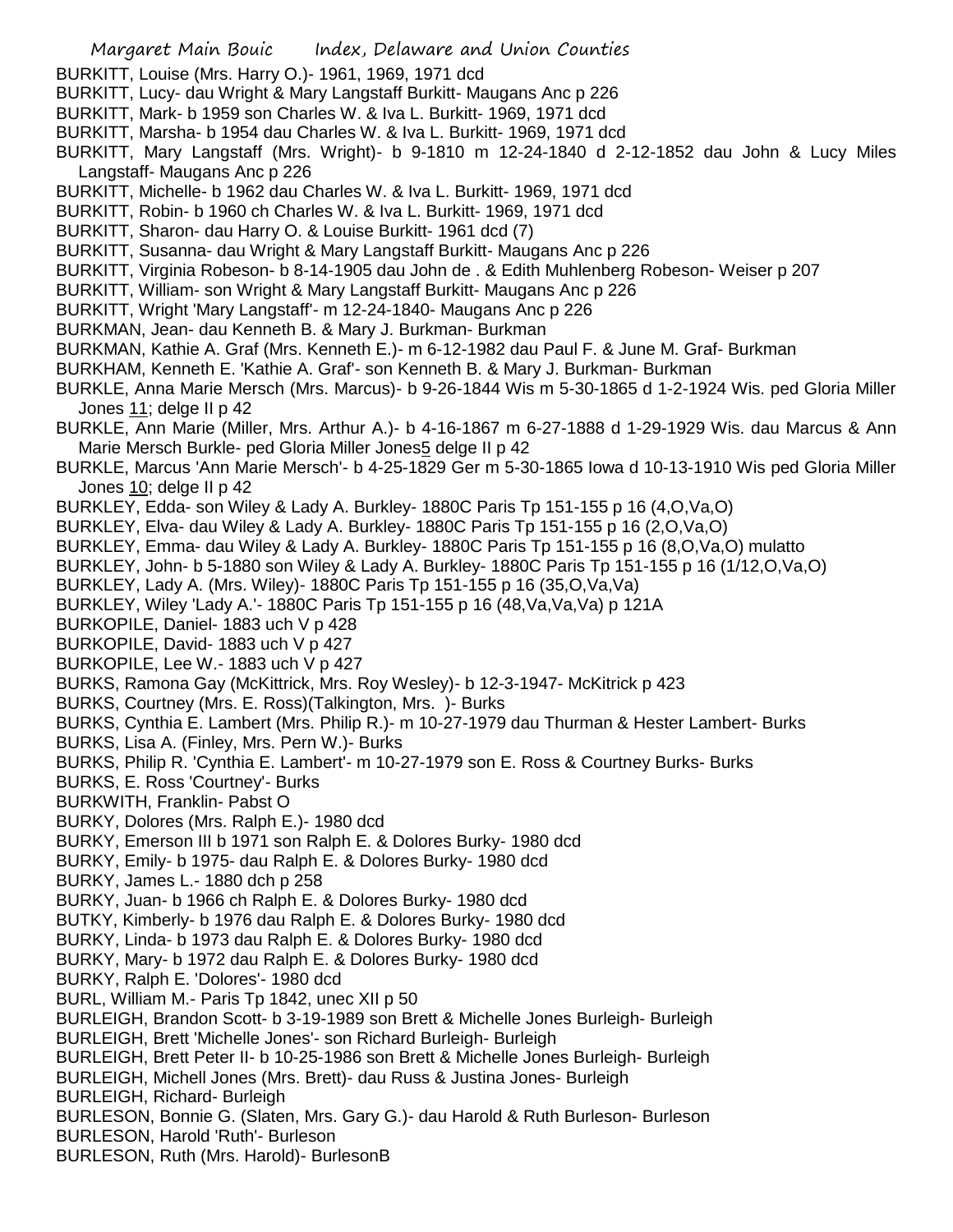BURLETT, Amy Shipman (Mrs. John)- m 2-2-1851 dcm

- BURLETT, Elizabeth (Vergon, Mrs. John G.)- 1880 dch p 648; dcq Mary Vergon Sonner5 see Berlet-
- BURLETT, John 'Amy Shipman'- m 2-2-1851 dcm
- BURLETTE, see Berlet (1850 Census Berlet is spelled Burlette)
- BURLETTE, John- Scioto Tp Powell p 260; 1880C Delaware Tp p 326A
- BURLILE, Andy 'Geneva'- 1949 ucd
- BURLILE, Catharine Barker (Mrs. Charles C.)- Burlile
- BURLILE, Charles D. 'Catharine Barker'- Burlile
- BURLILE, Geneva Wilkins (Mrs. Andy)- dau W. B. Wilkins- 1949 ucd
- BURLILE, Judy Melvina (Price, Mrs. George Robert)- b 8-1-1943 m 12-16-1966 dau Raymond & Maxine Burkepile Burlile- Burlile; 1985 uch p 21, 112; ped 1 un co Gen soc #5
- BURLILE, Laura (Downard, Mrs. Charles)- dau Warner & Sarah Smith Burlile- Burlile
- BURLILE, Lois Loleta (Young, Mrs. Oscar W. Jr.)- b 3-7-1941 Leesburg Tp m 6-26-1958- dau Raymond Robert & Alice Maxine Burkepile Burlile- Burlile; 1985 uch p 21, 151
- BURLILE, Mary F. (Roberts, Mrs. Robert W.)- b 12-1-1946 m 7-26-1970 d 8-20-1987 dau Charles D. & Catharine Barker Burlile- Burlile; Roberts
- BURLILE, Alice Maxine Burkepile (Mrs. Raymond R.)- b 3-19-1920 dau Milo Melvin & Lois Rinehart Burkepile-1985 uch p 21, 112, 151; ped Judy Burlile Price 3; unec II p 45, see ped Maxine Burkepile Burlile
- BURLILE, Phoebe Jane Timmons (Mrs. Warren)- b 1861 d 1940 dau Daniel & Louisa Lane Timmons- ped Judy Burlile Price 9; unec II p 45
- BURLILE, Raymond Robert 'Alice Maxine Burkepile'- b 4-6-1917 m 6-9-1940 d 10-11-1969 Oakdale Cem II p 118 (K-R5-17) son Warner Joseph & Sara Florence Smith Burlile; 1985 uch p 21, 112, 151; ped Judy Burlile Price 2; unec II p 45
- BURLILE, Sarah Florence Smith (Mrs. Warner Joseph)- b 1898 d 1929 ped Judy Burlile Price5; unec II p 45; Burlile; 1985 uch p 21
- BURLILE, Susan Ann Overly (Mrs. William)- b 1832 d 1866 Ross Co ped Judy Burlile Price 19 unec II p 45
- BURLILE, Warner Joseph 'Sarah Florence Smith'- b 1895 d 1966 son Warren & Phoebe Jane Timmons- 1985 uch p 21; ped Judy Burlile Price 4; unec II p 45; Burlile
- BURLILE, Warren 'Phoebe Jane Timmons (Mrs. Warren)- b 1856 d 1881 son William & Susan Ann Overly Burlile- ped Judy Burlile Price 8; unec II p 45
- BURLILE, William 'Susan Ann Overly'- b 1828 d 1899- ped Judy Burlile Price 18 unec II p 145
- BURLIN, Josiah 'Sarah Ann Cowgill (Mrs. Josiah)- m 4-26-1848 cm
- BURLIN, Sarah Ann Cowgill (Mrs. Josiah)- m 4-26-1848 dcm
- BURLINGAME, Elbert J. 'Lucy A. Maine'- m 1-17-1874- Asp (1982)
- BURLINGAME, Emma M. Russell (Mrs. H. D.)- b 4-2-1881 d 9-13-1970 bur Claibourne Cem p 94- dau John & Frances Cunningham Russell- Burlingame
- BURLINGAME, H. D. 'Emma M. Russell'- d 1932- Burlingame
- BURLINGAME, Loren R.- b 1911 d 1954 Claibourne Cem p 94
- BURLINGAME, Lucy A. Maine (Mrs. Elbert J.)- b 10-6-1854 m 1-17-1874 dau Charles C.& Harriet Beckwith Maine- Asp 1982
- BURLINGAME, Nathan- 1883 uch V p 178
- BURLINGAME, Ruby (Wilcox, Mrs. Delno)- dau H. D. & Emma M. Russell Burlingame- Burlingame
- BURLINGAME, Susanna Putnam (Corner, Mrs. Christopher)- Pabst 1 p 30
- BURLINGHAM, Nathan- 1850C Union Tp 114 (18-26)
- BURLON, Mary Jane Halley (Mrs. )- dau Edward & Mary Wartenbee Halley- delge IV p 58
- BURMUNSTAFF, Dan- son Frank Burmunstaff- 1949 ucd
- BURMUNSTAFF, Frank- 1949 ucd
- BURMUNSTAFF, Theodore- son Frank Burmunstaff- 1949 ucd
- BURNA, I. M.- Pabst 7 p 93
- BURNA, William- from Ireland, Naturalization 9-20-1844, delge VIII p 58
- BURNAM, Betsey Reed (Mrs. Era(s)tus)- unec III p 14
- BURNAM, Eliphaz 'Lydia'- d 10-1-1821 Un Co Prob will p 4; unec III p 21, 22
- BURNAM, Elyshus- 1820C Union Tp 131 (45+)
- BURNAM, Erastus 'Betsey Reed'-d 10-26-1824; 1820C Union Tp 153 (26-45); unec III p 14, 21
- BURNAM, Jacob- unec III p 12
- BURNA(M), James M.- son William & Sallie M. Burna- grandson N. & P. Berkshire Cem Powell p 6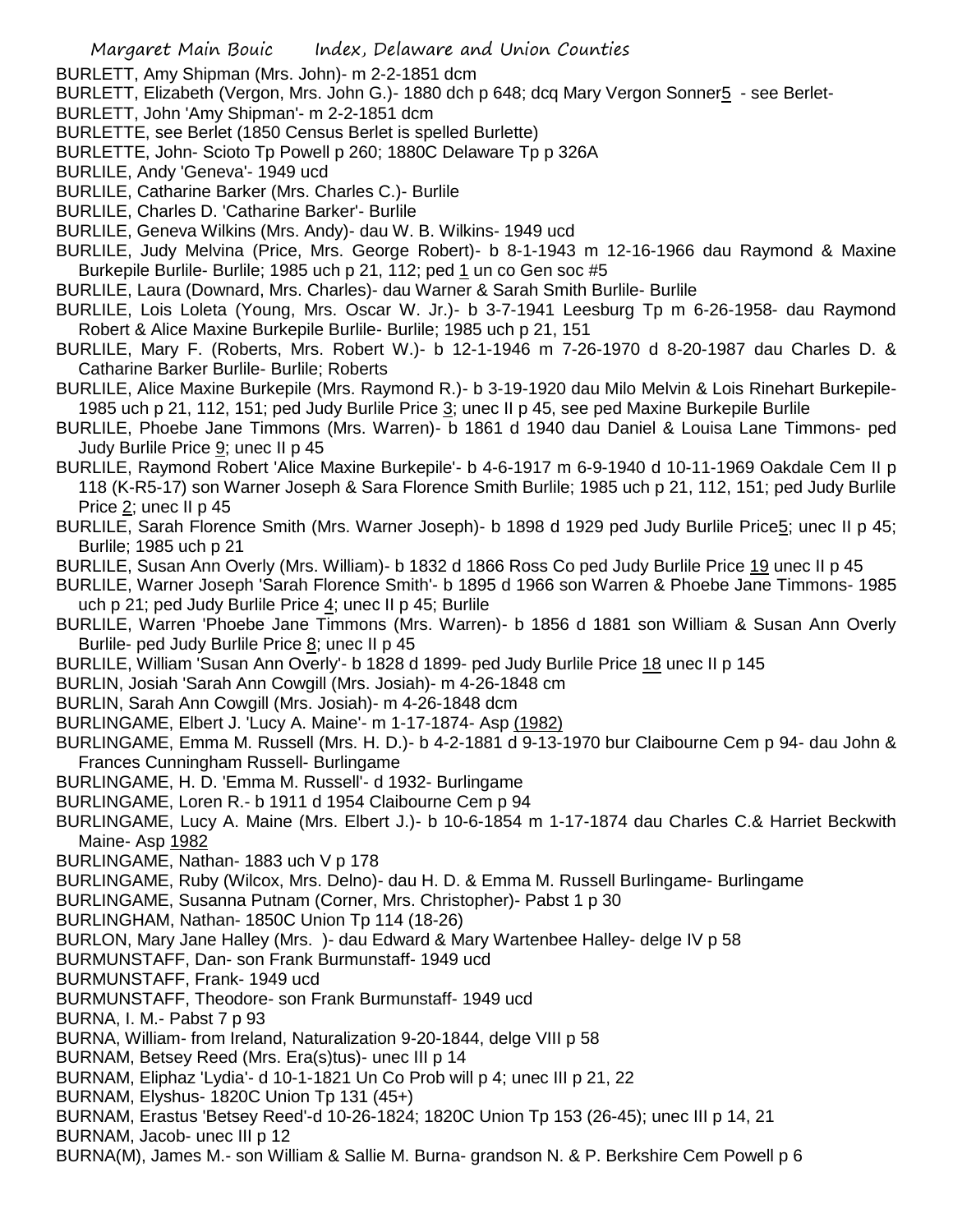Margaret Main Bouic Index, Delaware and Union Counties BURNAM, Lydia (Mrs. Eliphas)- d 6-12-1822 unec III p 12 BURNA(M) Roloson- b 6-21-1844 Andersonville 8-11-1864 (20-1-21) Berkshire Cem Powell p 6 BURNA(M), Sally Maria (Mrs. William)- d 10-30-1859 (42y 7m) Berkshire Cem Powell p 6; dau N & P. Roloson Burna; unec III p 21 BURNAM, William 'Sally'- 820C Union Tp; unec III p 21 BURNAM, Zelinda- unec III p 12 BURNAM, Zelpha- 1820C Union Tp 68 (45+) BURNAP, Dniel G. 1838- delge VI p 33, 55 BURNAP, Harriet (Whitney, Mrs. William D.)- m 10-2-1847 dcm BURNAP, Sarah C. (Allen, Mrs. Benjamin Franklin)- delge II p 30, III p 7 BURNARD, Robert D. Susan L(Sandra)- 1975, 1979 ucd BURNARD, Susan L (Sandra)- 1975, 1979 ucd BURNBA, Catharine Anwelter (Mrs. Frederick- m 1853 dcm BURNBA, Frederick 'Catharine Anwelter'- m 1853 dcm BURNE, Elizabeth Hager (Mrs. James)- b 8-10-1776 m 1801 dau Nathan & Anna Bigelow Hager- Genther p 163 BURNE, James 'Elizabeth Hager'- Genther p 163 BURNELL, John- delge V p 52 BURNELL, William- delge V p 52 BURNER, C. F.- 1887 uca p 75 BURNER, Charles F.- Pabst 3 p 3 BURNER, Charles 'Rachel Peterson'- m 4-21-1853 dcm BURNER, Cornelia (Mrs. Edward C.)- 1880C Sc Tp 70 (20,O) BURNER, Edward C. 'Cornelia'- 1880C Scioto Tp p 281C(22,O) BURNER, Rachel Peterson (Mrs. Charles)- m 4-21-1853 dcm; Pabst 3 p 3 BURNER, Sarah Florence- dau Charles F. & Rachel P Burner- Newhouse Cem p 4 BURNES, Barnibas- 1880C Delaware Town p 516C BURNES, Charles F.- delge IX p 61 BURNES, David- 1880C Claibourne Tp 74-78 p 7 (93,NY,NY,NY) p 194A BURNES, F.- delge VII p 39 BURNES, George- 1835 men 32 #48 p 56 Harmony Tp BURNES, John- 1835 men 32 #49 p 56 Harmony Tp BURNES, Mary A. Cantnell (Mrs. Patrick)- m 1-1-1861 dcm BURNES, Patrick 'Mary A. Cantnell'- m 1-1-1861 dcm BURNES, Philip- 1880C Darby Tp p 239A BURNET (BURNIT) 1840C Berkshire Tp p 180 (20-30) BURNET, Dr. Bethuel L.- McKitrick p 186 BURNET, Judge Jacob- 1883 uch III p 360, 369 BURNET, James- from Ireland, Naturalization 2-27-1855, delge VIII p 58 BURNET, John- delge II p 11 BURNET, John- Darby Tp 1823; unec XI p 54 BURNET, John R.- McKitrick p 186 BURNET, Milicent (Thompson, Mrs. Benjamin)- b 10-2-1758 m 1779 d 3-16-1838 -Pabst Pion II p 239 BRRNETT, A. G.- unec VII p 6 BURNETT, Agnes A. Brown (Mrs. )- d 4-28-1964 (46) bur St. Mary's- Burnett BURNETT, Alma J. (Mrs. David)- 1971 dcd BURNETT, Betty (Herrick, Mrs. )- sister Guilford M. Burnett- Burnett BURNETT, Charles S. 'Mary'- 1969, 1971 dcd BURNETT, Curtis- brother Guilford M. Burnett- Burnett BURNETT, Curtis F.- son Guilford M. & Hazel Burnett- Burnett BURNETT, Dale- brother Guilford M. Burnett- Burnett BURNETT, Darrell- brother Guilford M. Burnett- Burnett BURNETT, David 'Alma J.'- 1971 dcd BURNETT, David A.- son Guilford M. & Hazel Burnett- Burnett BURNETT, Donald- brother Guilford M. Burnett- Burnett, BURNETTE, Edwin- brother Guilford M. Burnett- Burnett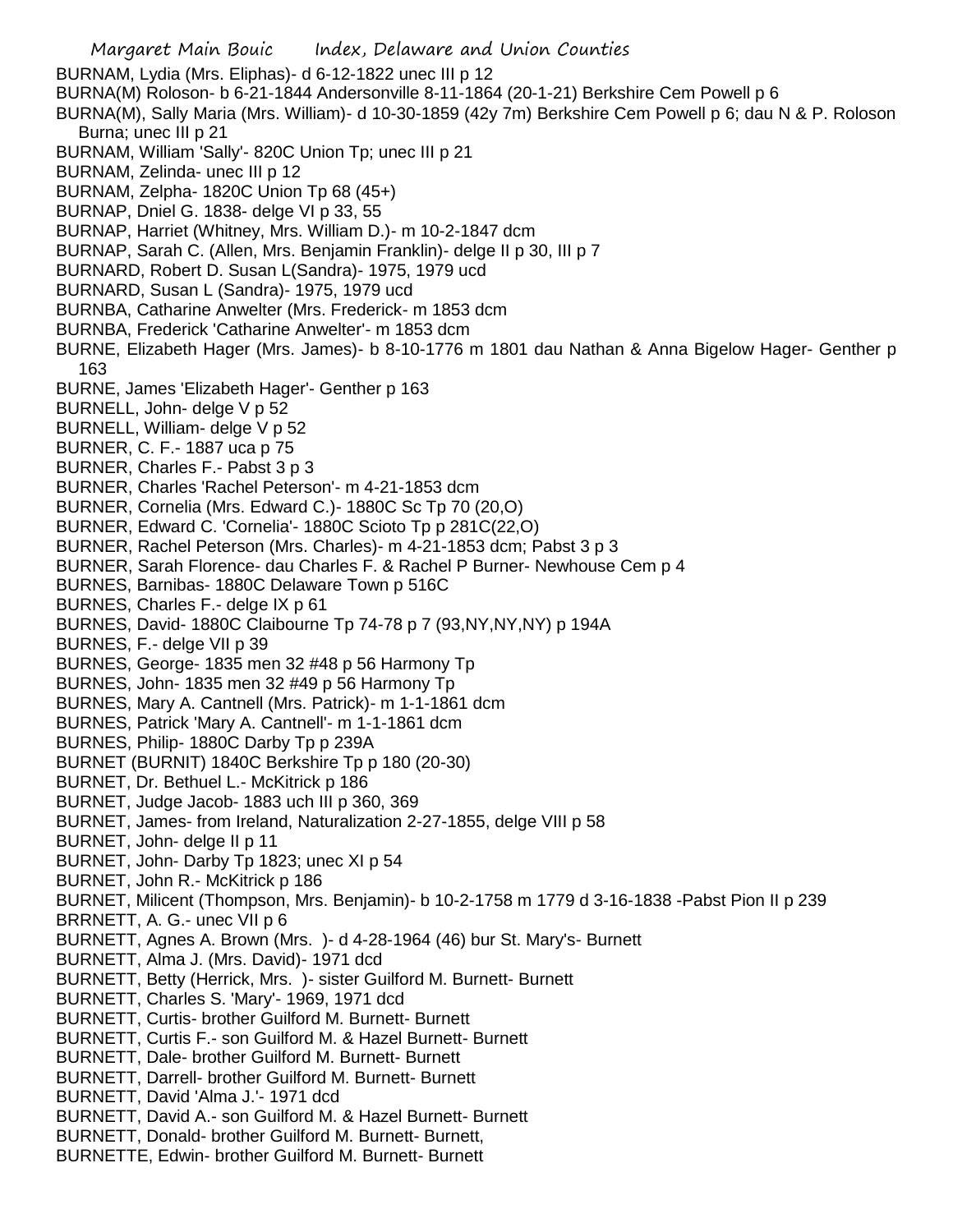BURNETT, Estella Clement (Mrs. Henry)- dau D. S. & Lydia A. Miller Clement- 1883 uch V p 87

- BURNETT, Fannie- 1870C Marysville 49 p 6 (12,O) black
- BURNETT, Fred- brother Guilford M. Burnett- Burnett
- BURNETT, Georgy Ann- dau Mary Burnett- 1870C Jackson Tp 149-141 (18, Wisc)
- BURNETT, Geneva (Speers, Mrs. )- sister Guilford M. Burnett- Burnett
- BURNETT, Ginny- b 1966/5 dau Richard G. & Rosalie A. Burnett- 1969, 1971, 1980 dcd
- BURNETT, Goldie Geneva Nance (Mrs. Leonard)- b 2-4-1895 m 5-28-1938 d 1-30-1960 Oak Grove Cem **Burnett**
- BURNETT, Guilford M. 'Hazel L.'- d 7-24-1972 (50) bur Leopold, Ind- 1969, 1971 dcd- Burnett
- BURNETT, Hazel L. (Mrs. Guilford M.)- 1969, 1971, 1980 ucd; Burnett
- BURNETT, Henry 'Estella Clement'- 1883 uch V p 87
- BURNETT, James- Pabst O
- BURNETT, Jesse- mt 12-21-1853
- BURNETT, Rev. J. F.- 1915 uch p 235
- BURNETT, John Barron 'Mary Ethel Price'- b 1869 Scotland d 1944 ped Melba Burnett Clark #154 2- unec IX p 43
- BURNETT, Judge- Powers p 303
- BURNETT, Julius- 1880C Genoa Tp p 403C
- BURNETT, Lydia- 1850C Delaware Town 1195 p 89 (22, NY)
- BURNETT, Mary- 1883 uch V p 497; 1870C Jackson Tp 149-141 p 21 (45,O)
- BURNETT, Mary (Mrs. Charles S.)- 1971 dcd
- BURNETT, Mary (Bobo, Mrs. Julius)- dau Phoebe Graham Burnett- dumch p 469
- BURNETT, Mary Ethel Price (Gephart, Mrs. )(Mrs. John Barron)- b 1875 d 1961 dau Nathan & Hellen A. Varyped Melva N. Burnett Clark  $\#154 \underline{3}$ ; unec IX p 43
- BURNETT, Mary (Sherman, Mrs.John)- m 10-28-1838 ucm 511; unec III p 37
- BURNETT, Melva N. (Clark, Mrs. )- b 1914 dau John Barron & Mary Ethel Price Burnett- ped Melba Burnett Clark #154 1- unec iX p 43
- BURNETT, Nickey L. 'Connie Sue Haubiel'- m 12-20-1975 son Roy & Opal Burnett- Burnett
- BURNETT, Opal (Mrs. Roy)(Williams, Mrs. )- Burnett
- BURNETT, Paul- brother Guilford M. Burnett- Burnett
- BURNETT, Paula (McCatherine, Mrs. )- dau Guilford M. & Hazel Burnett- Burnett
- BURNETT, Phoebe Graham (Mrs. )(Genier, Mrs. John S.)- m 6-8-1857 dcm; dumch p 469
- BURNETT, Richard G. 'Rosalie A.'- son Guilford M. & Hazel Burnett- Burnett; 1969, 1971, 1980 dcd
- BURNETT, Rosalie A. Truax (Mrs. Richard G.)- b 6-24-1931 d 9-26-1994 (63) Sunbuty Mem. Pk- dau William & Rose Loftus Truax- Burnett; 1969. 1971, 1980 dcd
- BURNETT, Rosalie- b 1968 dau Richard G. & Rosalie A. Truax Burnett- 1969, 1971, 1980 dcd
- BURNETT, Roy 'Opal'- Burnett
- BURNETT, Sarah (Cratty, Mrs. Robert)- hmp p 168
- BURNETT, Thelma (Downey, Mrs. )- sister Guilford M. Burnett- Burnett
- BURNETT, Thurman W.- b 6-22-1895 d 6-19-1967 Hopewell Cem djlm p 89
- BURNETT, Vernon L.- d 1-11-1984 (65)- Burnett
- BURNETT, Virginia J. Davis (Harrington, Mrs. John,Jr.)(Mrs. )- b 6-7-1924 d 10-1-1994 9700 bur Lansing, Mich.- dau Charles & Blanche Davis- Burnett
- BURNETT, Wesley M.- son Mary Burnett- 1870C Jackson Tp 149-141 (15, Wisc)
- BURNETT, Wilma- sister Guilford M. Burnett- Burnett
- BURNETTE, Barbara- dau Frank & Dorothy Moser Burnette- Schultz p 4
- BURNETTE, Billy- son Frank & Dorothy Moser Burnette- Schultz p 4
- BURNETTE, Bobby- son Frank & Dorothy Moser Burnette- Schultz p 4
- BURNETTE, Dorothy Moser (Mrs. Frank)- Schultz p 4
- BURNETTE, Frank 'Dorothy Moser'- son William & Rose Waddell Burnette- Schultz p 4
- BURNETTE, Jack- son William & Rose Waddell Burnette- Schultz p 4
- BURNETTE, Katherine- b 1862 d 1-24-1933 (61y) Oakdale Cem 4495(C)I p 173(C-51)
- BURNETTE, Marian (Fraser, Mrs. R. W.)- dau William & Rose Waddell Burnette- Schultz p 4
- BURNETTE, Marjorie- dau William & Rose Waddell Burnette- Schultz p 4
- BURNETTE, Rose Waddell (Mrs. William)- dau Daniel & etta Strine Waddell- Schultz p 4
- BURNETTE, William 'Rose Waddell'- Schultz p 4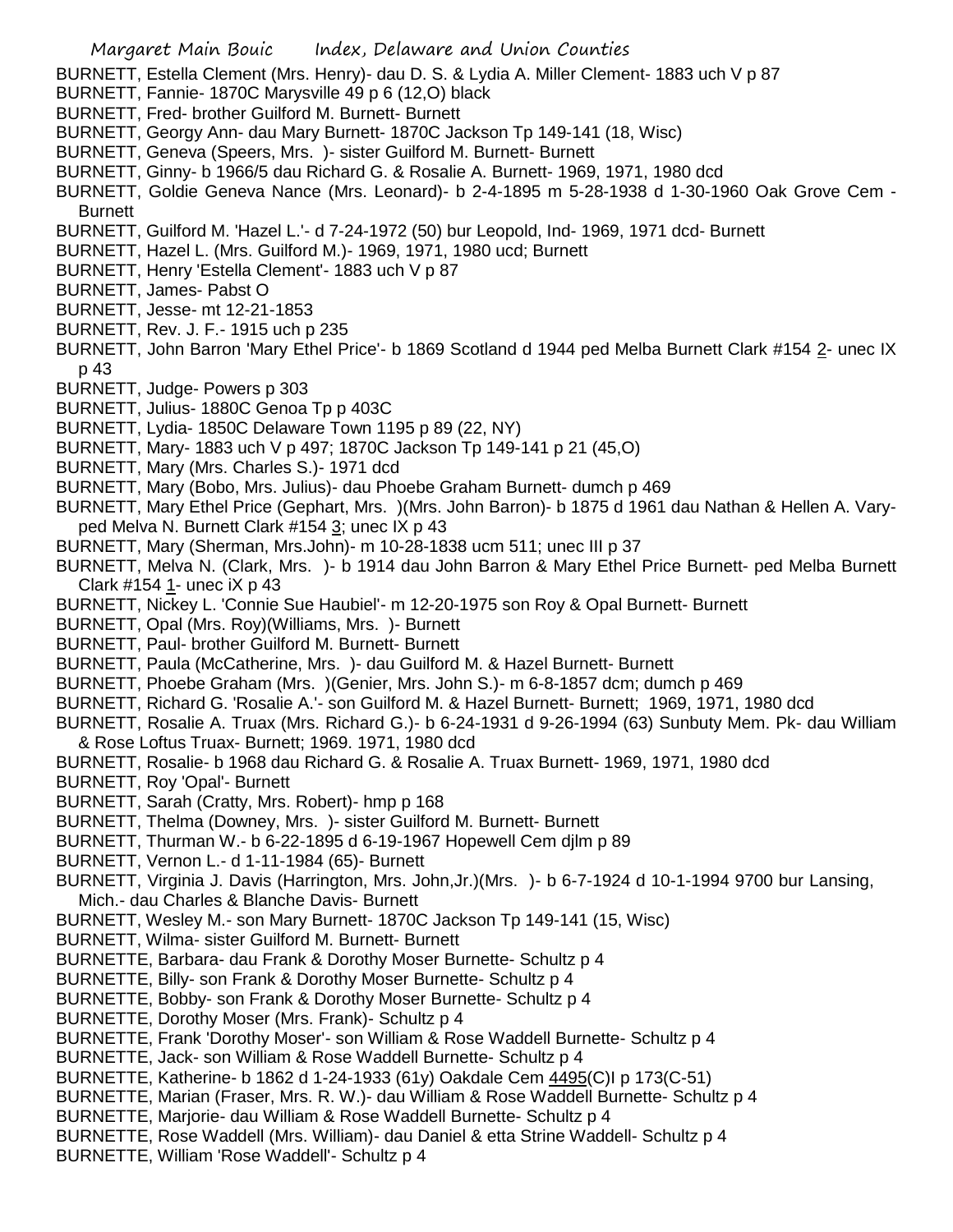- BURNEY, Anna Mae Bushman (Mrs. Ivan Thomas)- b 6-14-1866 m 1923 d 3-9-1986(99) Milford Cem Un Al p 73 Sec 6 R2 eldest child of James & Charlotte Mann Bushman- Bushman; Burney
- BURNEY, Dorothy- dau Ivan Thomas Burney- Burney; Bushman
- BURNEY, Ivan Thomas 'Anna Mae Bushman'- b 1880 d 3-23-1967 (86) bur Milford Un Al p 73 Sec 6 R2- Burney
- BURNEY, James N.- 1908 dch p 389
- BURNEY, Patrick- b Ireland (78-1905) Paris Tp uninf p 13
- BURNEY, Thomas Ivan- son Ivan Thomas & Anna Mae Bushman Burney- Burney; Bushman
- BURNHAM, --- unec V p 32. VI p 4
- BURNHAM, & LAMB, BRADLEY, delge V p 53
- BURNHAM, --family of Robert D. Willson #401, unec XIII p 4
- BURNHAM, ---Loraine Heider #106 unec V p 2. VI p 13, VII p 2, IX p 2, X p 2, XI p 2; Nola Freeman #167 unec VII p 1, IX p 13, XI p 2. XII p 2; Sarie L. Bartow #283 unec X p 37
- BURNHAM, ---Rev. Frank Spindler #105 Unec V p 14, IX p 2
- BURNHAM, Abbie E.- dau H. C. & Lucy Wilcox Burnham- 1880C Liberty Tp Un Co 75-76 p 8 (5,O,O,O)
- BURNHAM, Ada A. (Bradley, Mrs. Matthias C.)- m 11-21-1877 dau John H. & Salina Fullington Burnham-Genther p 51
- BURNHAM, Addie- 1880C Irwin 8 p 17 (36,O,RI,O) p 0072
- BURNHAM, Adriana Turner (Mrs. Lucius)- m 7-23-1863 ucm 3457
- BURNHAM, A. F. (Mrs. L. A.)- Un Al p 18; 1877 uca p 46
- BURNHAM, Albert J. 'Jennie Coe Robinson'- b 7-3-1853 m 10-16-1890 d 9-6-1926 Milford Cem Un Al p 34 Sec 3 R1; son Nicholas H. & Emeline Elizabeth Hopkins Burnham O. Gen Soc Report winter 1987 p 209; 1915 uch p 149, 604, picture 864, 865, 680; ed Charles Burnham Huffer 10
- BURNHA, Albert- (Minor)- uccp p 4
- BURNHAM, inf 1902 ch Albert C. & Jennie Robinson Burnham- Un Al p 34 Milford
- BURNHAM, Albert H.- b 11-18-1825 d 4-10-1844(18-4-22) Milford Cem Un Al p 30 son Jacob & Eliza Meacham Burnham- 1915 uch p 864; 1883 uch V p 177, 202; 1830C Union Tp 197 p 287 (-5)
- BURNHAM, Albert- son Nicholas H. & Emeline Hopkins Burnham- 1915 uch p 682; 1860C Union Tp 568-571 p 80 (6,O); 1870C Union Tp 18 (17,O)
- BURNHAM, Alice M.- b 1856 d 1944 Milford Mausoleum Un Al p 71
- BURNHAM, Almira (Mrs. Andrew)- uccp p 5 (11-13-1826)
- BURNHAM, Amelia (Bates, Mrs. Archibald)- m 10-24-1819 Madison Co unec IV p 51
- BURNHAM, Andrew 'Almira'- d 1824 uccp p 2, 5, 147
- BURNHAM, Andrew 'Virginia Crawford''Nancy Amy'- son Eliphas & Lydia Meacham Burnham- 1883 uch V p 177, 194, 197, 202; 1850C Union Tp 1266-1284 p 190 (22,O); 1850C Union Tp 1266-1284 (22,O); unec II p 12
- BURNHAM, Anna L. (Ward, Mrs. Geroge D.)- m 1-1-1846 Madison Co unec X p 27
- BURNHAM, Aramintia- 1860C Union Tp 641-647 p 90 (17,O)
- BURNHAM, A. S.- son Elihas & Lycia Smith Burnham- 1883 uch V p 201
- BURNHAM, Aurelia(Amelia) (Payne, Mrs. Sumner)- 1883 uch II p 284; lic 2-1-1825 ucm 86; unec II p 14
- BURNHAM, Austin- d 5-11-1983- Burnham
- BURNHAM, Bertie- son Harvey & Mary Shields Burnham- 1883 uch V p 202; 1870C Union Tp 52 p 7 (5,O); 1880C Irwin 11 p 17 (16, O,O,Pa)
- BURNHAM, Betsey (Custon, Mrs. William)- m 1-3-1854 dcm dau Eliphas Burnham- 1840C Union Tp 599 (15-20); 1850C Union Tp 1263-1281 p 189 (29,O)
- BURNHAM, Betsey Reed (Mrs. Erastus)(Woodworth, Mrs. Jasper- d 1956; unec III p 14; 1883 uch V p 217
- BURNHAM, Betsey (Thomas, Mrs. George)- dau Eliphas & Lydia Meecham Burnham-1883 uch V p 177, 188, 202
- BURNHAM, Betsey (Elizabeth) McDonald (Mrs. David)- b 1804 d 1881 dau Thomas & Charity Teeters McDonald- 1883 uch III p 329, V p 167, 201; 1830C Milford 225 p 288 (20-30); 1850C Milford Union Tp 1210-1228 p 180 (46,O)
- BURNHAM, Carrie/Clara- b 1864 d 1928 Milford Cem Un Al p 30 Sec 3R2- dau Hiram & Jane Reed Burnham-1870C Union Tp 54 (6,O); 1880C Union Tp 25 p 5 (16,O,O,O)
- BURNHAM, Catherine Hamilton (Mrs. Daniel)- m 9-9-1851 ucm 1705 d 2-12-1901 (87)(77-10-5) Milford Cem Un Al p 30- dau James & Maria Blue Hamilton-1883 uch V p 677; 1915 uch p 575,682, 865; 1860C Union Tp 634-640 p 89 (37,O); 1877 uca p 39; unec XIV p 52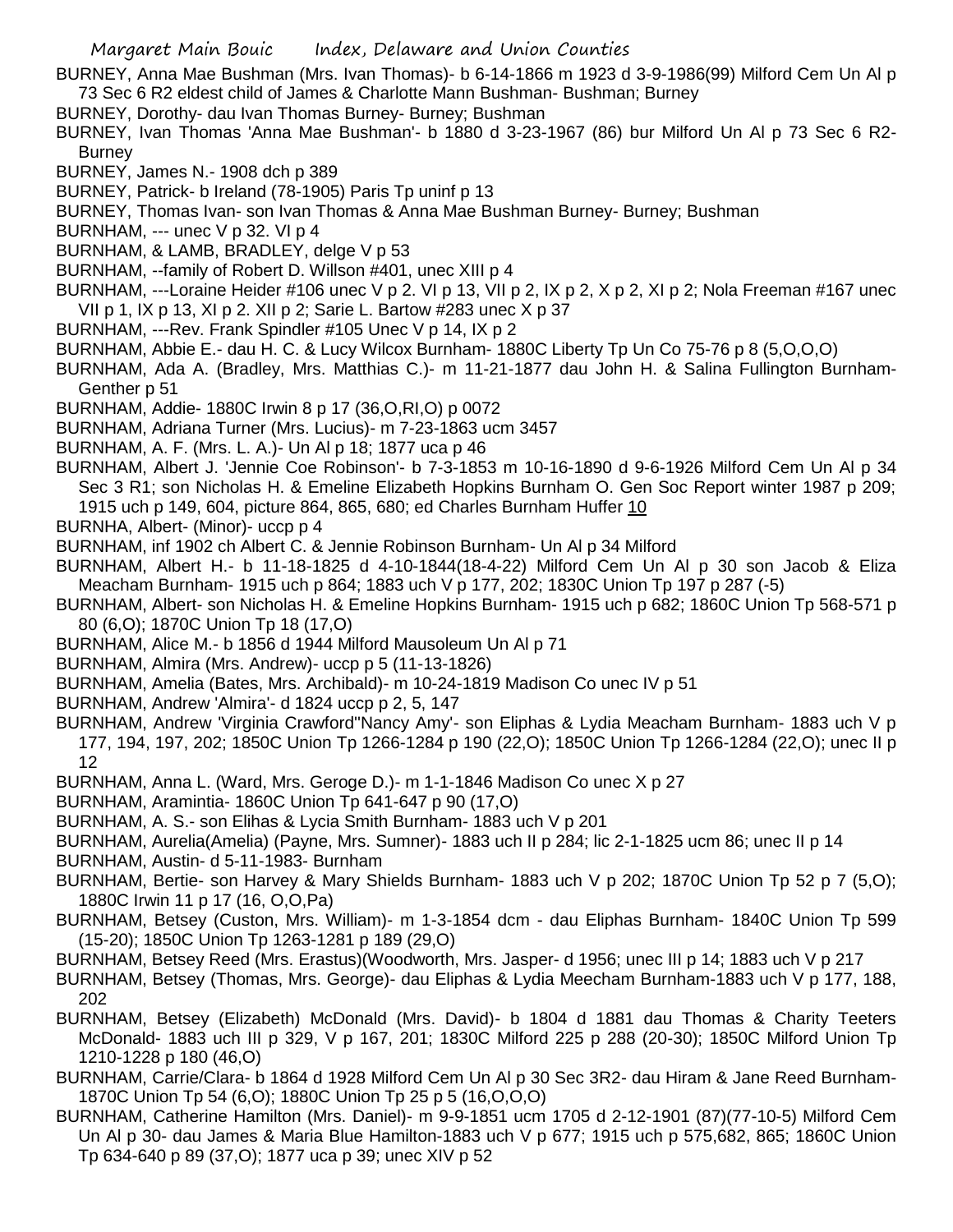- BURNHAM, Celinda (Miller, Mrs. James C. Sr.)- m 1821- 1883 uch V p 176
- BURNHAM, Clara- dau Addie Burnham- 1880C Irwin 8 p 17 (10,O,O,O)
- BURNHAM, Clara (Warren, Mrs. Harry G.)- Warren 3
- BURNHAM, Corinda (Perkins, Mrs. Joseph)- unec XIV p 6
- BURNHAM, Daniel- 1850C Union Tp 1263-1281 p 189 (4,O) might be son Harvey
- BURNHAM, Daniel- 1850C Union Tp 1250-1268 p 187 (23,O)
- BURNHAM, Daniel 'Catharine Hamilton'- m 9-9-1851 ucm 1705, unec XIV p 52
- BURNHAM, Darius 'Lucretia Hunt' b 1791 d 1846 son Josiah & Sally Hovey Burnham- 1883 uch V p 188; ped Loraine Miller Heider 10 #106 unec VII p 29
- BURNHAM, David- Marysville p 48; unec XIII p 20
- BURNHAM, David- Liberty Tp Delinquent land- unec X p 66. XII p 66, 67
- BURNHAM, David 'Elizabeth McDonald'- b 8-13-1796 d 11-30-1851 Milford Cem Un Al p 18 R16; (guardian) uccp p 3,4,6,14,21,27, 31, 32, 34, 35, 37, 39,44; mt 12-9-1851, 4-25-1855 - 1840C Milford 502 (40-50); 1850C Milford Union Tp 1210 p 1228 p 180 (54, Ct); unec VII p 40, 46, XI p 16
- BURNHAM, D.D, & Co- unec S p 72
- BURNHAM, Debra- b 1862 Un Co d 2-10-1911 (49y11m) Oakdale Cem 2358 (16F) I p 109 (F-R2-17)
- BURNHAM, Delphine- b 1854 d 1931 Milford Cem Un Al p 30 Sec 2 R3
- BURNHAM, DeWitt C.- b 1858 d 1943 Milford Cem Un Al p 71 mausoleum
- BURNHAM, Donn H.- son H. C. & Lucy Wilcox Burnham- 1870C Liberty Tp 284 p 35 (8,O); 1880C Liberty Tp Un Co 75-76 p 8 (18,O,O,O)
- BURNHAM, Dorcas S.- dau Ralph & Martha M. Greene Burnham- 1883 uch V p 202; 1870C Union Tp 53 p 8 (6,O); 1880C Union Tp 28 p 5 (16,O,O,NY)
- BURNHAM, Dorcas Smith- d 4-1-1853 (19y) dau Elihas & Lydia Meacham Burnham- 1883 uch V p 202; 1850C Union Tp 1263-1281 p 189 (16,O); unec V p 22; mt 4-13-1853
- BURNHAM, E. & Co.- unec XII p 22 (1842)
- BURNHAM, Ebenezer 'Martha Hubbard'- 1883 uch III p 329, V p 87; unec VII p 29
- BURNHAM, Edna L.- b 1878 Mil;ford Un Al p 23 R22
- BURNHAM, Elba V.- son Daniel & Catherine Hamilton Burnham- 1860C Union Tp 634-640 p 89 (2,O); 1880C Union Tp 28 p 5 (22,O,O,O) p 0066; uccp p 23; unec X p 52, XII p 39, 63
- BURNHAM, Elijah- 1877 uca p 45
- BURNHAM, Eliphas 'Lydia Ann Smith'- uccp p 4(will); 1883 uch p 201; unec VIII p 2
- BURNHAM, Eliphas 'Lydia Meacham' b 2-9-1799 m 7-3-1820 d 4-13-1881 son Eliphas & Lydia Smith Burnham- 1883 uch V p 181, 184, 196, 198, 201, 202; 1830C Union Tp 196 p 287 (30-40); 1840C Union Tp 549 (40-50); 1850C Union Tp 1263-1281 p 189 (50, Ct); 1860C Union Tp 625-630 p 87 (61, Conn); 1870C Union Tp 54 p 8 (71,Ct); 1880C Union Tp 25 p 5 (81, Conn,Conn,Conn) p 0066; -unec II p 26, IV p 8, 32,33, V p 22, VI p 23; mt 4-25-2855, 7-2-1855; 9-21-1859 mt 3 p 8, 10,; Un Al p 82 Milford; unec VI p 23 uccp p 1,3,13,15,19, 21, 25, 27, 30, 37, 38, 39, 42, VIII p 16, 43, XII p 70
- BURNHAM, Eliza Ann (Lamb, Mrs. Elwood)- m 11-16-1845 Madison Co unec X p 18
- BURNHAM, Eliza Carpenter (Brown, Mrs. George )(Hovey, Mrs. Harvey)(Mrs. Harry)-d 1-23-1875 (73) mt 3 p 7, 10 1883 uch V p 175; 1850C Milford Union Tp 1209-1227 p 180 (48,RI)
- BURNHAM, Eliza Brown (Mrs. )- uccp p 5
- BURNHAM, Eliza (Mrs. Harvey)- uccp p 23, 25, 28, 35
- BURNHAM, Eliza Meacham (Mrs. Jacob)- d 8-31-1886 (84-3-1) Milford Un Al p 30; 1850C Milford 1209-1227 p 180 (48, RI); 1860C Union Tp 642-648 p 90 (58,O); 1870C Union Tp 54 p 8 (68,Ct); 1880C Union Tp 25 p 5 (78, Conn,Conn,Conn) p 020A
- BURNHAM, Elizabeth- b 1860 d 1949 Milford Cem Un Al p 30 Sec 2 R2; dau Nicholas H. & Emeline Hopkins Burnham- 1870C Union Tp 18 p 3 (9,O)
- BURNHAM, Elizabeth (Mrs. David)- b 2-19-1804 d 6-28-1881 Milford Cem Un Al p 18 R16, mother of Mary J. Thompson- 1870C Milford 7 p 1 (66,O); 1880C Milford 38 p 33 (76,O,O,O)
- BURNHAM, Elizabeth (Thomas, Mrs. George)- lic 12-14-1841 ucm 756; unec V p 59
- BURNHAM, Ella- dau Henry M. & Lucy Burnham- 1870C Liberty Tp Un Co 284 p 35 (3,O)
- BURNHAM, Ellen Adella (Crandall, Mrs. George W.)- b 10-19-1860 m 1-7-1880 ucm 6636 dau Lucius A. & Louisa Maria Converse Burnham- 1985 uch p 137; Crandell Bible; unec VI p 38, 40
- BURNHAM, Elmer- son Harvey \* Mary Shields Burnham- 1883 uch V p 202
- BURNHAM, Emaline (Miller, Mrs. James Culver, Jr)- b 1828 m 1-1-1847 Madison Co unec X p 28 d 1901 dau Darius & Lucretia Hunt Burnham- 1883 uch V p 176; ped Loraine Miller Heider 5 #106 unec VII p 29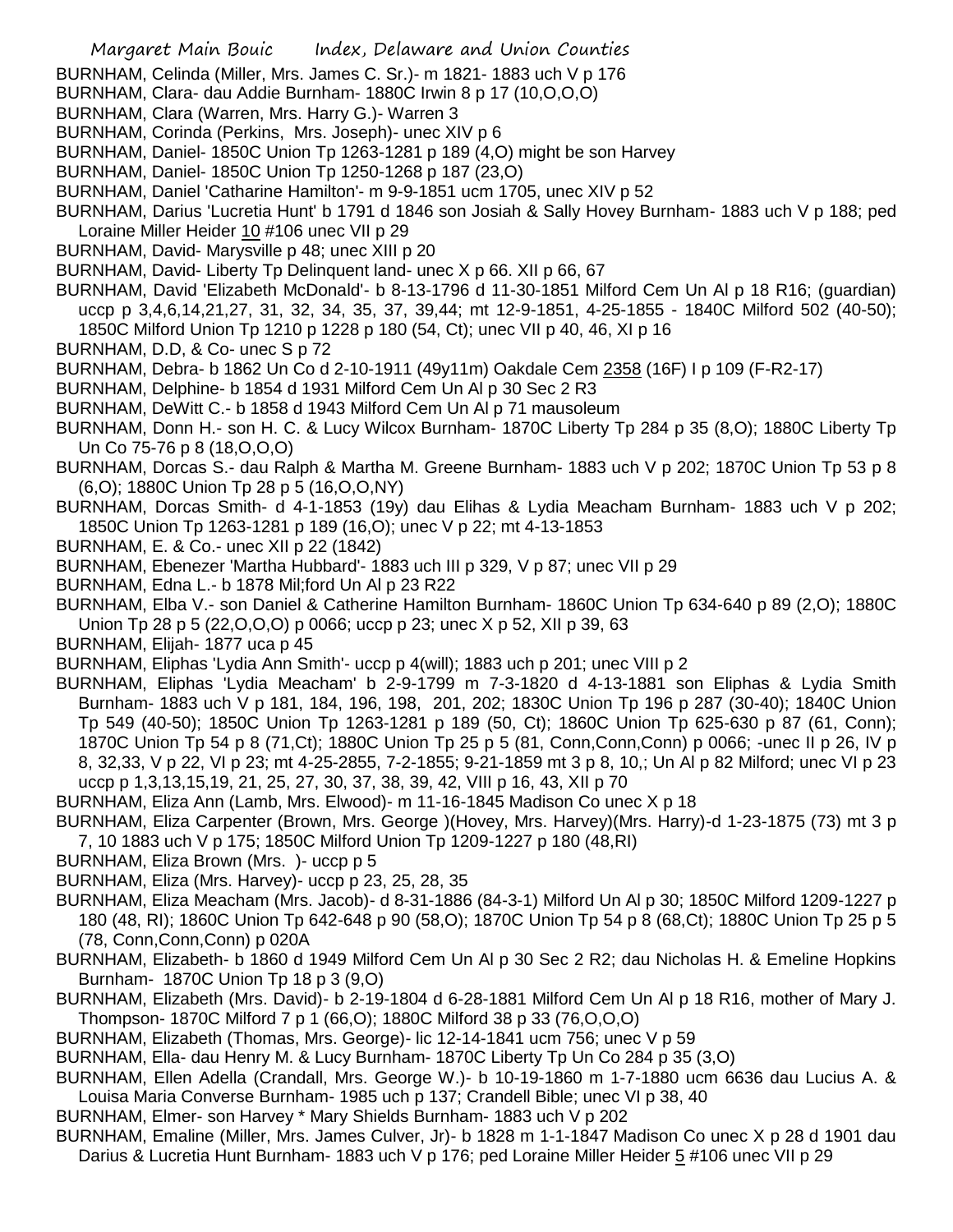- BURNHAM, Emeline Elizabeth Hopkins (Mrs. Nicholas H.)- b 1831 m 2-12-1851 ucm 1631 d 1908 Milford Cem Un Al p 30 Sec 2 R2; ped Charles Burnham Huffer 21 OGS Winter Report 1987 p 209; 1870C Union Tp 18 p 3 (39,O); unec XIV p 47
- BURNHAM, Emily B. (Mrs. John J.)- 1850C Delaware Town 1244 p 91 (23,NH)
- BURNHAM, Emma L.- dau L. A. & Addoe F.- b 4-1-1867 d 6-30-1883 Milford Cem Un Al p 28; 1880C Irwin 8 p 17 (12,O,O,O)
- BURNHAM, Erastus- 1850C Milford Union Tp 1209-1227 (36, Ct) son Elisa Carpenter Burnham
- BURNHAM, Erastus d 4-30-1857 (46-2-21) Milford Cem Un Al p 25 R24
- BURNHAM, Erastus 'Betsey Reed'- d 1826; 1883 uch V p 217; unec III p 14
- BURNHAM, Esther (Mrs. Walter C.)- Burnham
- BURNHAM, E. V. 'Mabel Bellus'- m 12-31-1889 unec VII p 14
- BURNHAM, Frank- son Addie Burnham- 1880C Irwin 8 p 17 (14,O,O,O)
- BURNHAM, Fred D.- b 1872 d 1927 Milford Cem Un Al p 23 R22
- BURNHAM, George- son Harvey & Mary Shields Burnham- 1883 uch IV p 59, V p 202
- BURNHAM, George B.-d 4-19-1862 (33-9-15) Milford Cem Un Al p 25 R24- son Harvey & Eliza Carpenter Burnham- 1883 uch III p 329, V p 179, 197, 198- 1850C Milford Union Tp 1209-1227 p 180 (22,O) mt 2-17-1858
- BURNHAM, George 'Samantha Snodgrass'- 1860c Unnion Tp 642-648 p 90 (31,O)
- BURNHAM, George T.- son Harvey & Mary Shields Burnham- 1880C Irwin 11 p 17 (7,O,O,Pa)
- BURNHAM, H. A.- 1883 uch IV p 534
- BURNHAM, Hannah M.- dau Harvey & Mary Shields Burnham- 1880C Irwin 11 p 17 (5,O,O,Pa)
- BURNHAM, Harry 'Eliza'- mt 3 p 7
- BURNHAM, Harry 'Sarah'- 187C Allen Tp 106-100 p 7 (26,O)
- BURNHAM, Harvey- 1830C Milford p 288 (50-60)
- BURNHAM, Harvey 'Eliza'- d 7-12-1841 (47) Milford Cem Un Al p 25 (R24)- uccp p 3,4,5,6,7,8,9,13,22,23; 1840C Milford 536 (40-50)
- BURNHAM, Harvey 'Mary Shields'- b 1823; son Eliphas & Lydia Meacham Burnham- 1883 uch IV p 433, 434, V p 175, 177, 183, 192, 195, 196 197 198, 202;1850C Union Tp 1263-1281 p 189 (27,O); 1870C Union Tp 52 p 7 (47,O); 1880C Irwin 11 p 17 (57, O, Conn,Conn) p 0072
- BURNHAM, Hattie- dau Nicholas & Emeline Hopkins Burnham- 1870C Union Tp 18 p 3 (7,O)
- BURNHAM, H. C.- d 12-15-1864- 1883 uch IV p 512
- BURNHAM, H. C. 'Lucy Wilcox'- 1880C Liberty Tp Un Co 75-76 p 8 (46,O, Conn, RI) p 037A
- BURNHAM, Helen (Huffer, Mrs. Earl W.) b 1-4-1894 dau Albert J. & Jennie Coe Robinson Burnham- ped Charles Burnham Huffer OGS Winter Report 1987 p 209
- BURNHAM, Helen McMullen (Mrs. James)- m 6-12-1862 ucm 3324
- BURNHAM, Henry C.'Lucy M.'- b 1834 d 9-16-1881 (47y8m) Oakdale Cem I p 152 (C-R4-5); son Harvey & Eliza Carpenter Burnham; 1883 uch IV p 541, V p 175; 1877 uca p 23, 45, 97; 1850C Milford Union Tp 1209-1227 p 180 (17,O); 1860C Union Tp 641-647 p 90 (26,O); 1870C Liberty Tp Un Co 284 p 35 (36,O);uccp p 17
- BURNHAM, Hiram Guy 'Jane Reed'- b 1828 d 1899 Milford Cem Un Al p 24, 30; son Jacob & Eliza Meacham Burnham; 1860C Union Tp 612-618 p 85 (32,O); 1870C Union Tp 54 p 8 (41,O); 1880C Union Tp 25 p 5(51, O, Conn,Conn) p 0066- 1883 uch V p 202, 371; mt 3 p 16; unec XII p 29
- BURNHAM, Homel W.- 1850C Delaware Town 1243 p 91 (38, NH)
- BURNHAM, H. S.- unec III p 9
- BURNHAM, Ira- b 1860 d 6-8-1861(1-3-22) Milford Cem Un Al p 4 R23,30 son Hiram Guy & Jane Reed Burnham- 1860C Union Tp 612-618 p 85 (4/12,O)
- BURNHAM, J.- 1883 uch III p 329
- BURNHAM, Jacob 'Eliza Meacham'-b 10-27-1794 m 3-20-1823 d 4-23-1866(71-5-16) Milford Cem Un Al p 30; 1883 uch V p 177, 202 1850C Union Tp 1262 p 189 (54,Ct); 1860C Union Tp 625-631 (65, Conn)
- BURNHAM, James- 1883 uch V p 128
- BURNHAM, James F.- 1850C Delaware Town 1244 p 91 (18, NH)
- BURNHAM, James 'Helen McMullen'- m 6-12-1862 ucm 3324
- BURNHAM, James 'Jerri Loffer'- Burnham
- BURNHAM, James 'Margavin Jones'- m 2-27-1823 Madison Co unec IV p 63
- BURNHAM, Jane Reed (Mrs. Jacob)- b 1840 d 1916 Milford Cem Un Al p 24, 30; 1860C Union Tp 612-618 p 85 (20,O); 1870C Union Tp 54 p 8 (30,O); 1880C Union Tp 25 p 5 (40,O,O,O); unec XII p 27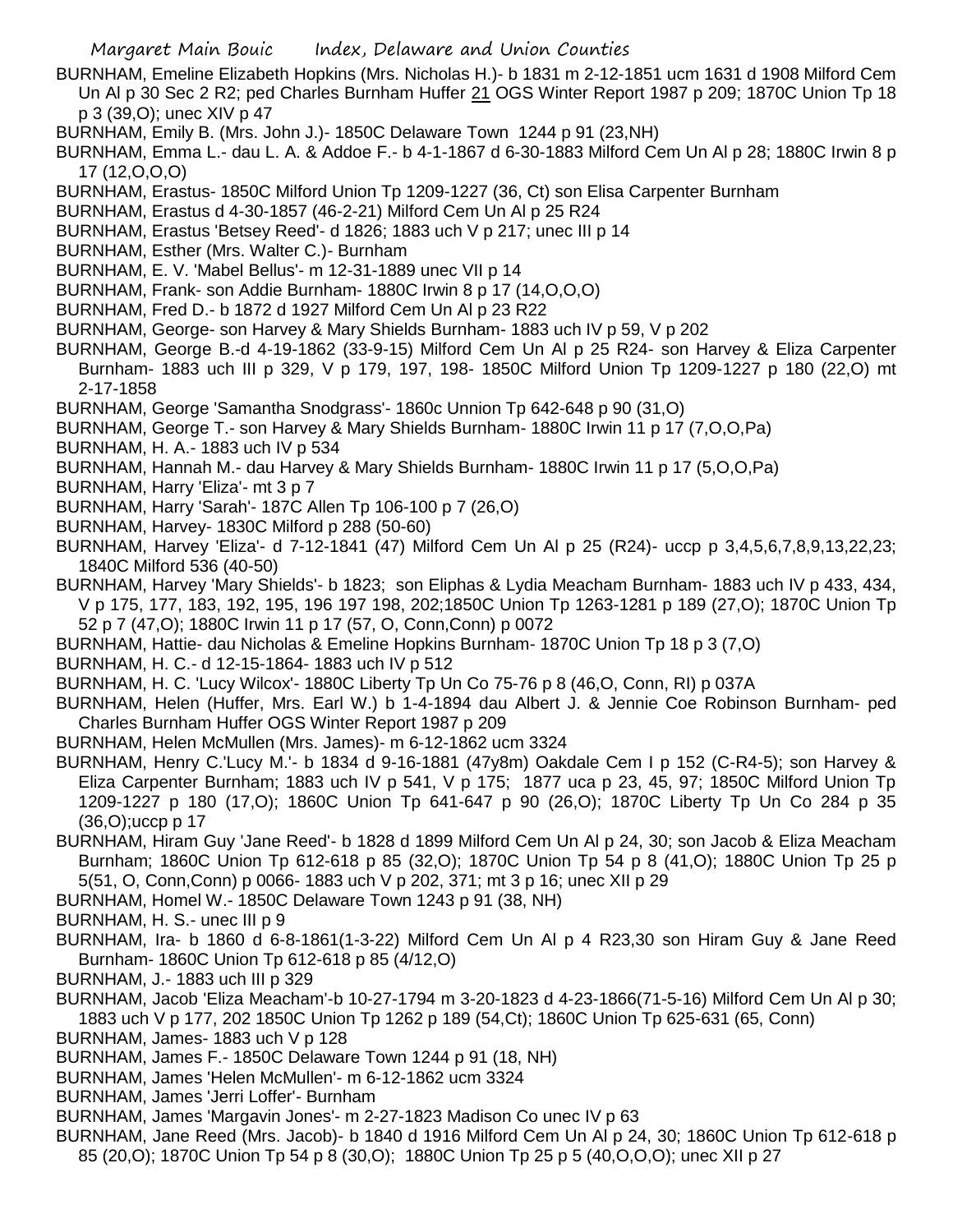BURNHAM, Jane (Snodgrass, Mrs. Alvin H.)- b 9-13-1839 m 11-13-1862 d 8-15-1913 dau Lester Holt & Nancy Hebbard Burnham- ped Harold S. Tyler #429. unec XIV p 59

BURNHAM, Jar(r)ed- son Eliphas & Lydia Meacham Burnham- 1883 uch V p 177, 202

BURNHAM, Jennie Coe Robinson (Mrs. Albert J.)- b 12-20-1864 m 10-16-1890 d 1-17-1968 dau John M. & Sarah Coe Robinson - ped Charles Burnham Huffer11OGS Winter Report 1987 p 209

- BURNHAM, Jerri Loffer (Mrs. James)- Burnham
- BURNHAM, J. K.- CCC Brown Tp 1849
- BURNHAM, John- Powers Pat p 100
- BURNHAM, John- 1850C Delaware Town 1243 p 91 (57, NH)
- BURNHAM, John A.- b 1799 d 1881 Oak Grove Cem Powell p 428; 1880C Delaware Town p 513A
- BURNHAM, John- son Ebenezer Burnham- 1883 uch V p 87
- BURNHAM, John H. 'Selina Fullington'- m 1-1-1843 Madison Co unec IX p 65; 1883 uch V p 177, 204
- BURNHAM, John J. 'Emily'- 1850C Delaware Town 1244 p 91 (25, NH)
- BURNHAM, John- brother Thomas Burnham- 1883 uch V p 87
- BURNHAM, Joshua- brother Thomas Burnham- 1883 uch V p 87
- BURNHAM, Josiah 'Sally Hovey'- b 1751 d 1838 Conn ped Loraine Miller Heider 20 son Ebenezer Burnham-1883 uch V p 87; unec VII p 29
- BURNHAM, Juliette (Reed, Mrs. John 3rd)- m 5-10-1826 d 7-19-1834 (36-7-3) Hathaway Cem Un Al p 82; Reed Bible- dau Eliphas & Lydia Smith Burnham- 1883 uch V p 201; uccp p 1; unec VII p 16, 34
- BURNHAM, L. A. 'A. F.'- Un Al p 28
- BURNHAM, Laura- 1860c Brown Tp 819-777 (25,O); delge II p 19
- BURNHAM, Laura M. dau H. C. & Lucy Wilcox Burnham- 1870C Liberty Tp 284 p 35 (9,O);1880C Liberty Tp Un Co 75-76 p 8 (19,O,O,O)
- BURNHAM, Lester Holt 'Nancy Hebbard'- b 5-26-1808 m 9-9-1838 d 4-20-1865 ped Harold Tyler #429 30, unec XIV p 59
- BURNHAM, Lotta C.- b 1872 d 1942 Milford Cem Sec 2 R2 Un Al p 30
- BURNHAM, Louie C.- b 10-1869 d 1945 Milford Cem Sec 2 R2 Un Al p 30- son Hiram & Jane Reed Burnham-1870C Union Tp 54 p 8 (7/12,O); 1880C Union Tp 25 p 5 (10,O,O,O)
- BURNHAM, Louisa Maria Converse (Mrs. Lucius A.)- b 1840 d 12-13-1862 (22) Smith Cem unec VII p 36 dau Cyrus D. & Harriett Whitman Convers- ped Nola Crandall Freeman #167 11- unec IX p 70; 1985 uch p 37
- BURNHAM, Lovenda- dau Eliphas & Lydia Smith Burnham- 1883 uch V p 201
- BURNHAM, Lucinda (Jones, Mrs. Samuel)- m 3-3-1823 Madison Co unec IV p 63
- BURNHAM, Lucas(Lucus)- d 7-22-1863 Milford Cem Un Al p 16- son Eliphas & Lydia Meacham Burnham-1883 uch IV p 496, V p 177, 202; 1850C Union tp 1264-1282 p 189 (14,O); 1860C Union Tp 625-630 p 87 (24,O); 1877 uca p 97
- BURNHAM, Lucas- son Harvey & Mary Shields Burnham- 1883 uch V p 202; 1870C Union Tp 52 p 7 (7,O); 1880C Irwin 11 p 17 (16, O,O,Pa)
- BURNHAM, Lucius 'Adriana Turner- m 7-23-1863 ucm 3457
- BURNHAM, Lucius A. 'Louisa Maria Converse'- b 1840 d 1915 son Darius 7 Lucretia Hung Burnham- ped Nola Crandall Freeman #16710 unec IX p 70; 1985 uch p 37
- BURNHAM, Lucretia (Calhoon, Mrs. James)- m 3-22-1849 Madison Co, unec XI p 9
- BURNHAM, Lucretia Hunt (Mrs. Darius)- b 1798 d 1879 ped Loraine Miller Heider 11 #106- unec VII p 29; ped Nola Crandall Freeman #16721- unec IX p 70; 1883 uch V p 188
- BURNHAM, Lucy M. Ballou (Mrs. Henry C.)(Henderson, Mrs. D. H.)- b 1840C Un Co m 1-16-1859 ucm 2829 m(2) 1886 d 11-4-1901 (61y 4m) Oakdale Cem I p 152; 1877 uca p 83; dumch p 439; 1860C Union Tp 641-647 p 90 (20,O); 1870C Liberty Tp 284 p 85 (30,O); 1880C Liberty Tp Un Co 75-76 p 8 (39, O, RI,RI) dau Abigail Wilcox
- BURNHAM, Lydia Ann Smith (Mrs. Eliphas)- d 6-12-1822 (49y) Hathaway Cem Un Al p 82; unec VIII p 2
- BURNHAM, Lydia Meacham (Mrs. Eliphas)- b 6-14-1796 m 7-3-1820d 4-8-1867 dau Joseph Meacham- 1883 uch V p 201; 1830C Union Tp 196 p 287 (30-40); 1840C Union ?Tp 599 (40-50); 1850C Union Tp 1263-1281 p 189 (53, Ct); Un Al p 82
- BURNHAM, Lydia M.- dau Harvey & Mary Shields Burnham- 1883 uch V p 202; 1870C Union Tp 52 p 7 (1,O); 1880C Irwin 11 p 17 (11,O,O,Pa)
- BURNHAM, Lydia M.- 1850C Union Tp 1263-1281 p 189 (7,O)
- BURNHAM, Lydia (Smith, Mrs. )- dau Eliphas & Lydia Smith Burnham- 1883 uch V p 201; uccp p 1
- BURNHAM, Mabel Bellus (Mrs. E. V.)- b 1-24-1861 m 12-31-1889 dau Standley E. & Sarah Ann Cross Bellus-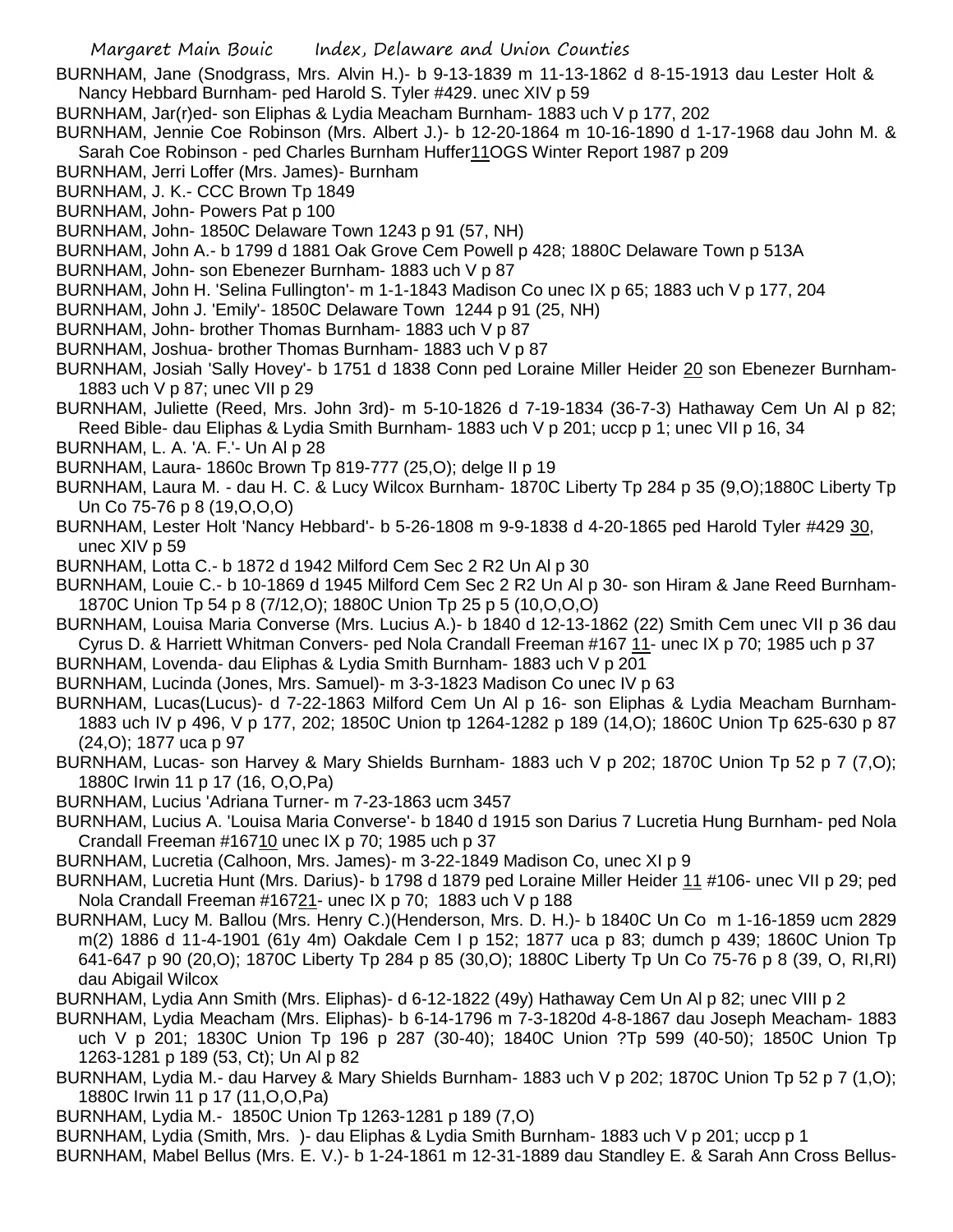unec VII p 14

- BURNHAM, Mahala Winget (Mrs. R. T.)- m 12-17-1840 ucm 684; unec V p 37
- BURNHAM, Marble G.- ch Ralph & Martha M. Greene Burnham- 1883 uch V p 202; 1880C Union Tp 28 p 5 (18,O,O,NY)
- BURNHAM, Marcia (Morse, Mrs. George)- dau Eliphas & Lydia Meacham Burnham- 1850C Union Tp 1263-1281 p 189 (22,O); 1883 uch V p 177, 202; m consent unec IV p 10
- BURNHAM, Margavin Jones (Mrs. James)- m 2-27-1823 Madison Co unec IV p 63
- BURNHAM, Margret- lived with Philander & Dorothea Witter Cole- 1870C Marysville-Paris Tp 312-323 (68,Conn)
- BURNHAM, Marilyn- dau Walter C. Burnham- Burnham
- BURNHAM, Martha J. (Fullington, Mrs. Charles)- m 4-30-1854 ucm 2117; unec VIII p 19
- BURNHAM, Martha Hebberd (Mrs. Ebenezer)- unec VII p 29
- BURNHAM, Martha J.- dau Harvey & Eliza Meacham Burnham- 1850c Milford 1209-1227 p 183 (14,O)
- BURNHAM, Martha M. Greene (Mrs. Ralph)- m 1861 dau William P. Greene- 1883 uch V p 202; 1870C Union Tp 53 (32, NY); 1880C Union Tp 28 p 5 (42,NY,NY,NY)
- BURNHAM, Mary- 1870C Paris Tp 259-260 (10,O)
- BURNHAM, Mary Ann (Ross, Mrs. Thornton)- m 10-26-1845 Madison Co unec X p 17
- BURNHAM, Mary- dau Erastus & Betsey Reed Burnham- 1883 uch V p 217
- BURNHAM, Mary E. (Reynolds, Mrs. Elisha L.)- m 7-10-1845 ucm 1058
- BURNHAM, Mary G. H. Shield (Mrs. Rodney)- ped Ila Brown LaRue 23- delge IV p 15
- BURNHAM, Mary L.- b 2-1880 dau H. C. & Lucy Wilcox Burnham- 1880C Liberty Tp Un Co 75-76 p 8 (4/12,O,O,O)
- BURNHAM, Mary Shields (Mrs. Harvey)- dau J. B. Shields- 1880C Irwin 11 p 17 (42, Pa,Pa,Pa); 1870C Union Tp 52 (32,Pa)
- BURNHAM, Mary (Snodgrass, Mrs. John M.)- m 11-19-1867 ucm 4283
- BURNHAM, Maud Martin (Mrs. Simeon F.)- 1915 uch p 865 unec III p 51
- BURNHAM, Mehitable- b 1800 d 1840 Oak Grove Cem Powell p 428
- BURNHAM, Nancy- d 12-27-1860 (47y4m) Hathaway Cem Un Al p 82
- BURNHAM, Nancy- 1860C Union Tp 623-628 p 87 (46, Conn)
- BURNHAM, Nancy F. (Mrs. David)- d 7-17-1829 (24y) ReedCem Un Al p 8
- BURNHAM, Nancy Gabriel (Mrs. David)- Hamilton 1, note; m 5-17-1825 ucm 91 d 1829; 1883 uch III p 284, IV p 198; unec II p 15
- BURNHAM, Nancy Hebbard (Mrs. Lester Holt)- b 8-8-1811 m 9-9-1938 d 12-9-1895 ped Harold S. Tyler #429 31, unec XIV p 59
- BURNHAM, Nathan 'Rebecca Foster'- m 5-6-1838 Madison Co unec IX p 6
- BURNHAM, Nicholas H. 'Emeline Hopkins'- b 11-23-1823 m 2-12/13-1851 ucm 1631 d 8-1903 Milford Cem Un Al p 30 Sec 2 R2 son Jacob & Eliza Meacham Burnham- 1883 uch V p 177, 202; 1915 uch p 681, 682, 864; 1830C Union Tp 197 p 287 (5-10); 1840C Union Tp 60 (15-20); 1850C Union Tp 1262-1280 p 189 (26,O); 1860C Union Tp 568-571 p 80 (36,O); 1870C Union Tp 18 (46,O); 1880C Union Tp p 065A; ped Charles Burnham Huffer 20 OGS Winter Report p 209; unec VII p 26, XIV p 47
- BURNHAM, Olive- 1870C Milford 90-88 p 10 (16,O)
- BURNHAM, Olive (Reed, Mrs. Robert Dyer)- m 1-22-1837 Reed Bible; unec VII p 34
- BURNHAM, Phebe (Baker, Mrs. Joseph O.)- m 2-12-1848 ucm 1291 dau David & Nancy Gabriel Burnham-1883 uch V p 198
- BURNHAM, Ralph 'Martha Green'- 1860C Union Tp 625-630 p 87 (29,O); 1870C Union Tp 53 p 8 (39,O); 1880C Union Tp 28 p 5 (49, O, Conn,Conn) p 0066
- BURNHAM, Rebecca Foster (Mrs. Nathan)- m 5-6-1838 Madison Co unec IX p 6
- BURNHAM, Reed R.- son Hiram & Jane Reed Burnham- 1870C Union Tp 54 p 8 (3,O); 1880C Union Tp 25 p 5 (13,O,O,O)
- BURNHAM, Rodney 'Mary G. H. Shield'- ped Ila Brown LaRue 22- delge IV p 15
- BURNHAM, R. T. 'Mahala Winget'- m 12-17-1840 ucm 684; unec V p 37
- BURNHAM, Ruth -internment 4-22-1971 Unionville Cem D J p 48; unvmec p 37
- BURNHAM, Salina Fullington (Mrs. John H.)- m 1-1-1843 Madison Co unec IX p 65; Genther p 151
- BURNHAM, Sally Hovey (Mrs. Josiah)- d 1803 ped Loraine Miller Heider 21 #106; unec VII p 29
- BURNHAM, Samantha Snodgrass (Mrs. George)- m 4-30-1859 ucm 2883 mt 5-11-1859 1860C Union Tp 642-648 p 90 (26,O)